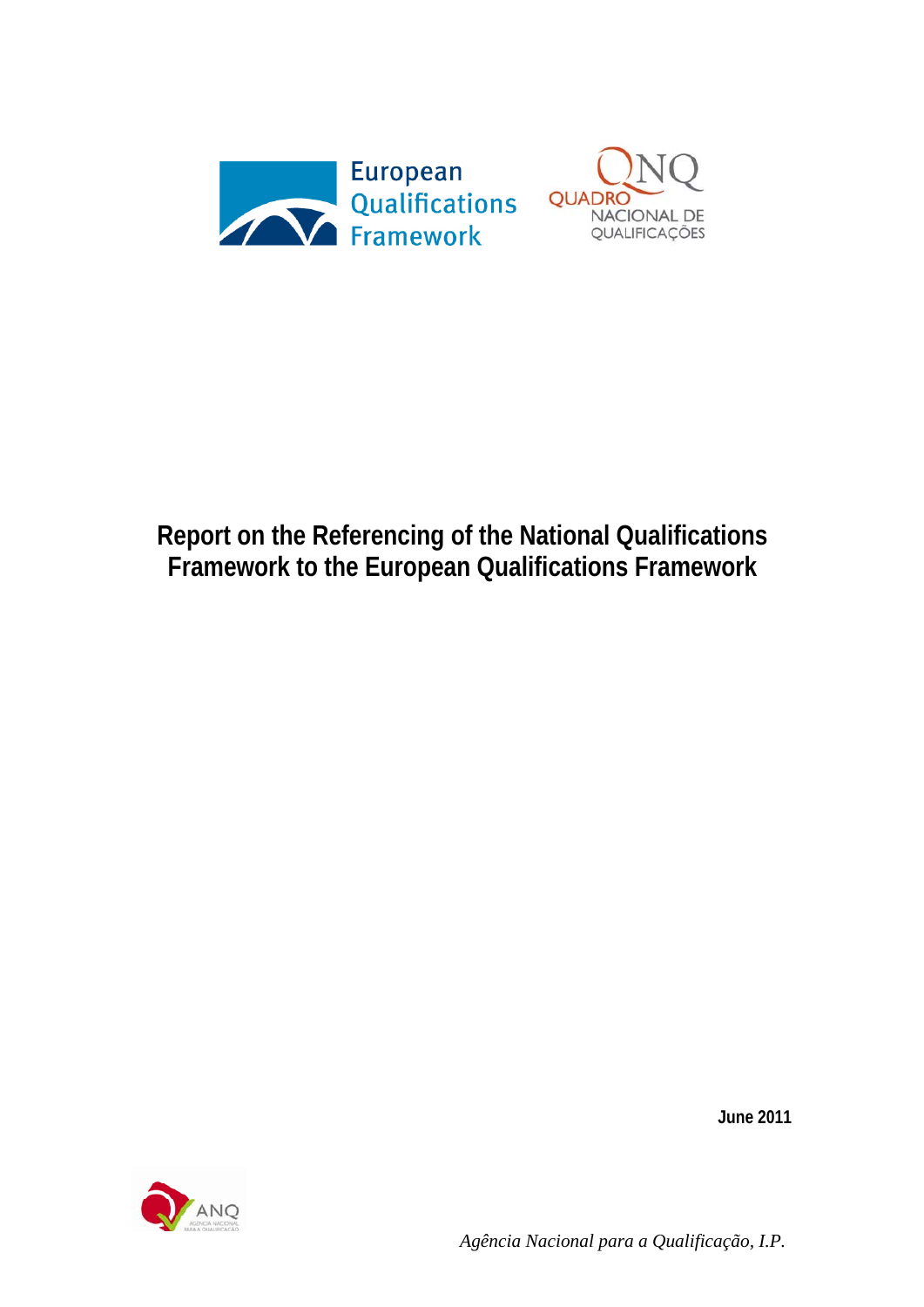## **Contents**

| Preface                                                                                   | 4  |
|-------------------------------------------------------------------------------------------|----|
| Summary                                                                                   | 5  |
| 1. The European Qualification Framework and the Referencing Process                       | 7  |
| 1.1 The European Qualification Framework                                                  | 7  |
| 1.2 The Referencing of the National Qualification Framework to the European Qualification |    |
| Framework                                                                                 | 8  |
| 2. The Portuguese Education and Training System and the National Qualification System     | 13 |
| 2.1 The Reform of the Portuguese Education and Training System                            | 13 |
| 2.1.1 Objectives of the National Qualifications System                                    | 14 |
| 2.1.2 Main instruments of the National Qualifications System                              | 16 |
| 2.2 The National Qualification Framework                                                  | 20 |
| 2.2.1 The structure of the NQF and referencing of this to the EQF                         | 21 |
| 2.3 The Portuguese Education and Training System                                          | 24 |
| 2.3.1 Presentation of the Portuguese Education and Training System                        | 24 |
| 2.3.1.1 Preschool Education                                                               | 26 |
| 2.3.1.2 Basic Education                                                                   | 26 |
| 2.3.1.3 Secondary Education                                                               | 32 |
| 2.3.1.4 Non-higher post-secondary education                                               | 38 |
| 2.3.1.5 Higher Education                                                                  | 38 |
| 3. Response to the referencing criteria                                                   | 42 |
| 3.1 Criterion 1                                                                           | 42 |
| 3.2 Criterion 2                                                                           | 47 |
| 3.3 Criterion 3                                                                           | 58 |
| 3.4 Criterion 4                                                                           | 73 |
| 3.5 Criterion 5                                                                           | 79 |
| 3.6 Criterion 6                                                                           | 88 |
| 3.7 Criterion 7                                                                           | 89 |
| 3.8 Criterion 8                                                                           | 90 |
| 3.9 Criterion 9                                                                           | 91 |
| 3.10 Criterion 10                                                                         | 91 |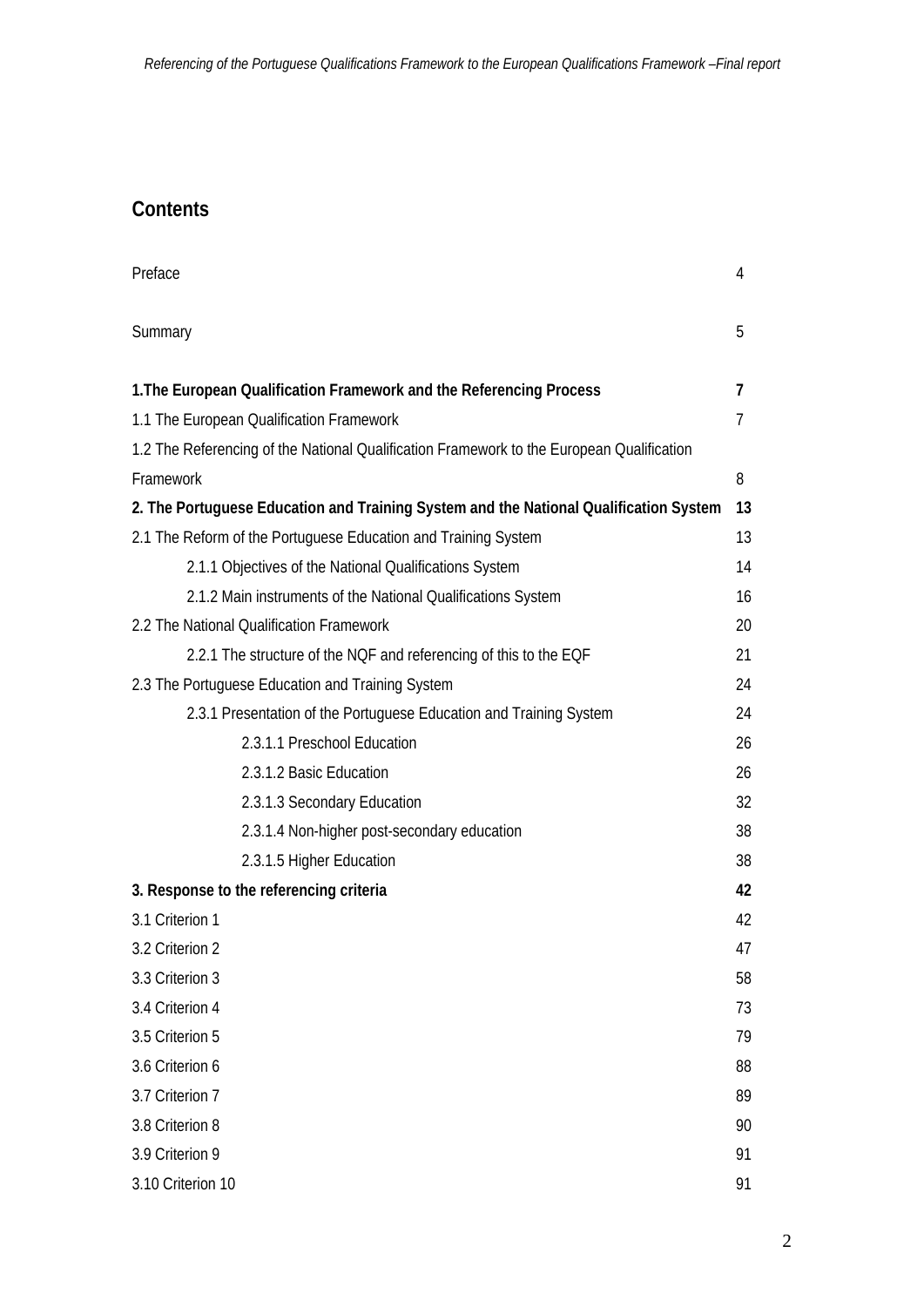| 4. Conclusions                                                     |    |
|--------------------------------------------------------------------|----|
| 5. Appendix                                                        | 94 |
| Appendix 1 – Abbreviations                                         | 94 |
| Appendix 2 – Key Legislations                                      | 95 |
| Appendix 3 – Summary: "Understanding the NQF – user support quide" | 96 |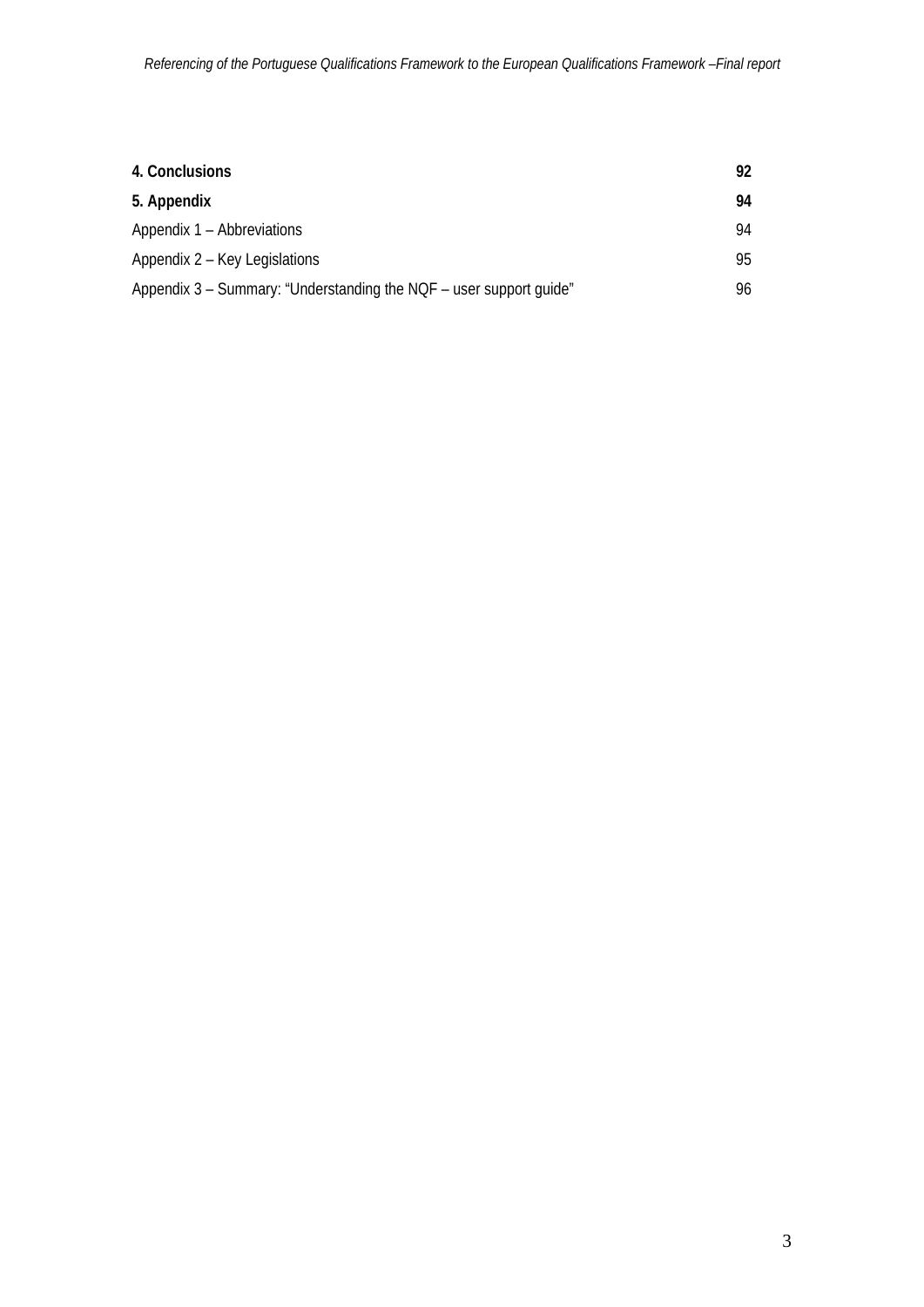## **Preface**

The present report establishes the referencing of levels 1 to 5 of the National Qualifications Framework (NQF) to the European Qualifications Framework (EQF). As such, this report together with the report of the referencing of the Framework for Higher Education Qualifications in Portugal (FHEQ-Portugal) constitutes the referencing the NQF to the EQF. This referencing resulted from a broad consultation process that was coordinated by the National Agency for Qualifications, designated as the National Coordination Point for the EQF referencing process, in coordination with the General Directorate for Higher Education, in what levels 5-8 are concerned.

The preparation of two separate reports, a procedural option based on the autonomy afforded to institutions in the higher education system, was, nevertheless, carefully coordinated and harmonised by the Steering Committee and the Technical Group set up for this purpose. These bodies were supervised by the National Agency for Qualifications in articulation with the General Directorate for Higher Education.

As a result, the present report concerns levels 1 to 5 of the NQF for the Education and Training System and has been prepared in compliance with the criteria and procedures established by the EQF Advisory Group.

In addition to the open consultation processes involving social partners and entities within the Education and Training System, the report also includes a significant contribution from national and international experts who participated actively in discussions and whose opinions were of considerable importance in determining the direction taken by the report.

This report was prepared by: Paulo Feliciano (coordinator) – National Agency for Qualifications Elsa Caramujo - National Agency for Qualifications Leonor Rocha – External Consultant Teresa Duarte - National Agency for Qualifications

The President of National Agency for Qualifications, I.P.

Prof. Doutor Luís Capucha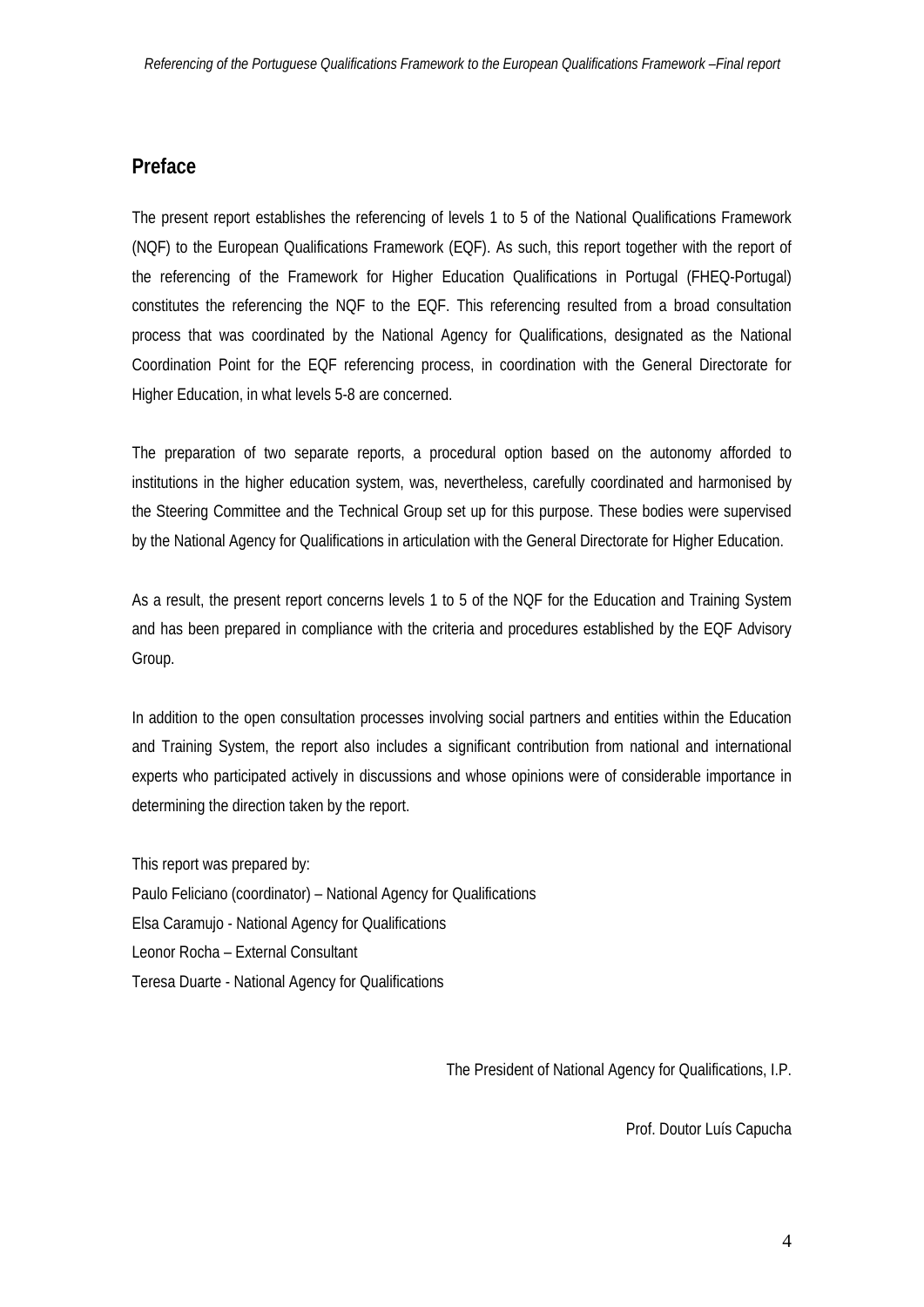### **Summary**

The present report presents the referencing process of the National Qualification Framework (NQF) to the European Framework for Lifelong Learning (EQF), and constitutes a reference for the development and upgrading or the Portuguese education and training system.

The referencing process has demonstrated that there is a clear and direct relationship between the EQF levels and descriptors and the Portuguese NQF levels and descriptors:



The adoption of the same 8 levels and descriptors of the EQF in the NQF represented an opportunity to adopt a national classification framework that suits better to recognising the difference between types of qualifications and learning outcomes that, for all practical purposes, already existed but which were not properly classified in the *implicit* qualifications framework being used. The NQF is in force since last October 2010, and there has been an effort to progressively adjust the existing qualifications to the expected learning outcomes for the 1-5 levels.

The report covers a set of chapters, starting with the reflexion about the European Qualifications Framework and the referencing process in Portugal. This point is followed by the discussion about the system reform and the creation of the National Qualifications Framework, integrating also the description of the Portuguese Education and Training System.

The taken in meeting the 10 referencing criteria are explained in chapter 3 and constitutes the crucial part of this referencing report - we consider the 10 criterion are met.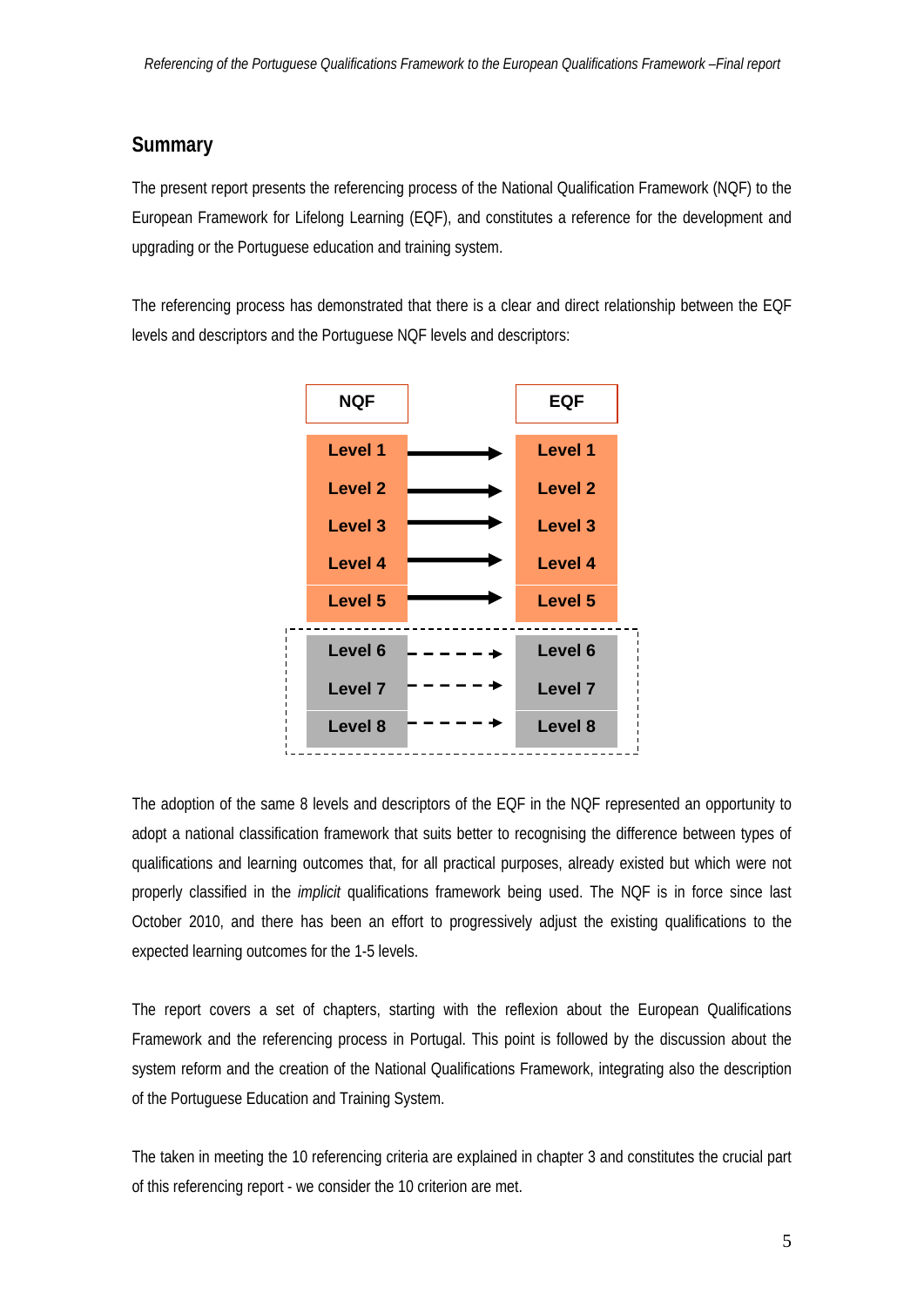In the appendix we include a summary of the guide "Understanding the NQF", a users support guide to the process of including national qualifications under the NQF.

Annexed to this report is the Framework for Higher Education Qualifications in Portugal. Report of the International Committee on the verification of compatibility with the Qualifications Framework for the European Higher Education Area.

This report includes the referencing of level 5-8 national qualifications to the European Qualifications Framework.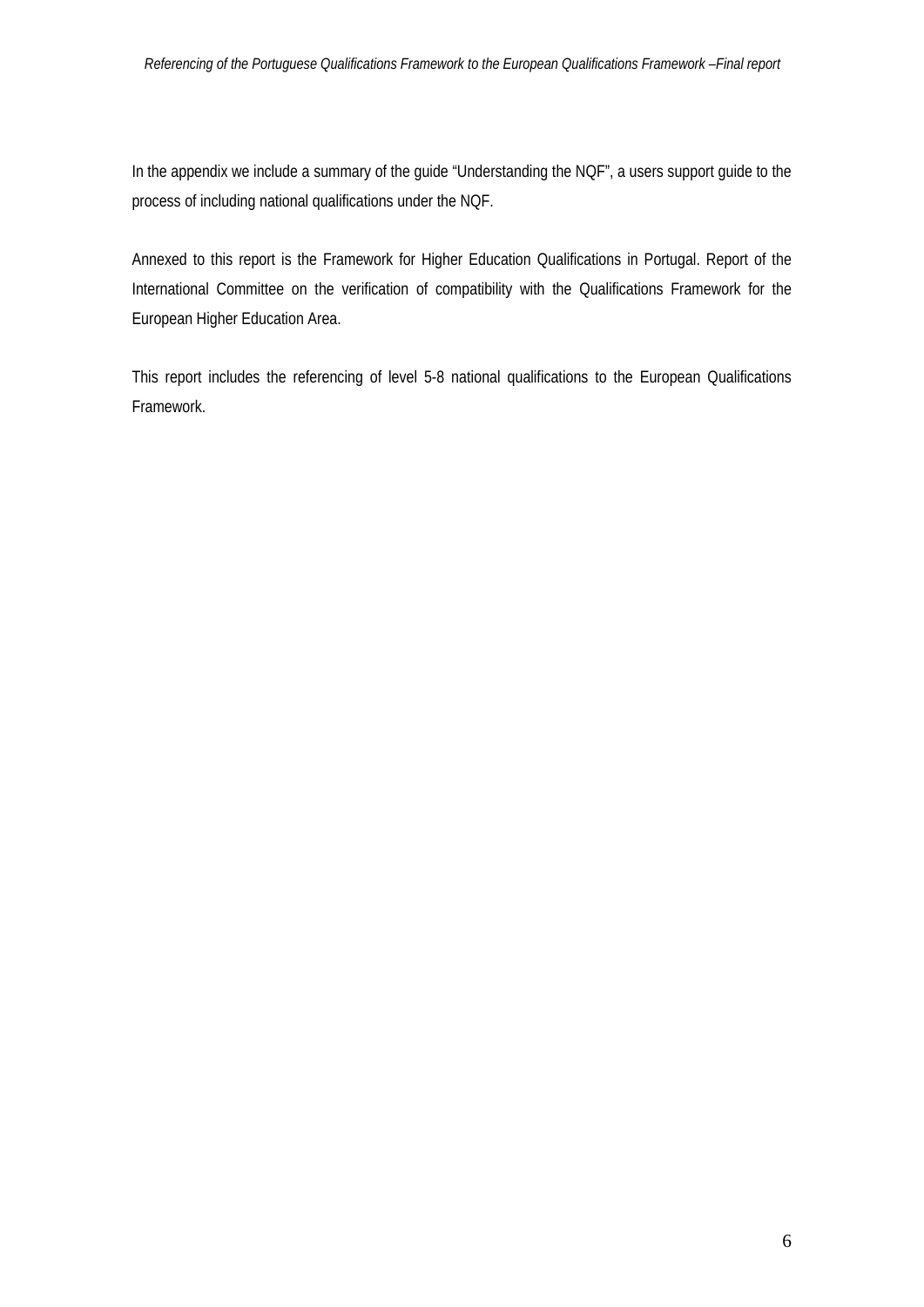# 1. **The European Qualification Framework and the Referencing Process**

## **1.1. The European Qualification Framework**

The European Qualifications Framework for Lifelong Learning (EQF), adopted in 2008 by the European Parliament and by the Council, consists of a common reference framework by means of which the qualifications systems of different countries can be compared and correspondences between them can be drawn. In practice, it works as a device for translating/comparing qualification levels in different countries, the aim of which is to make qualifications clearer and more comprehensible between systems and to promote mobility of learners and workers between countries.

The Recommendation of the European Parliament and of the Council for implementation of the EQF (23 April 2008), advises the member States to:

- a. Relate their national qualifications systems to the EQF by 2010, in particular by referencing, in a transparent manner, their qualification levels to the levels of the EQF and, where appropriate, by developing national qualifications frameworks;
- b. Adopt measures so that, by 2012, all new qualification certificates, diplomas and Europass documents issued by the competent authorities contain a clear reference to the appropriate EQF level;
- c. Use an approach based on learning outcomes to define and describe qualifications and promote the validation of non-formal and informal learning.

Although this is a voluntary process, 32 countries agreed to cooperate in the creating of this network of independent but mutually understandable qualification systems. A rapid development of national qualifications frameworks occurred since 2004, which showed the need of increased transparency and comparability of qualifications at all levels. This is also seen as important by the Portuguese state, so it was decided to establish a national qualification framework.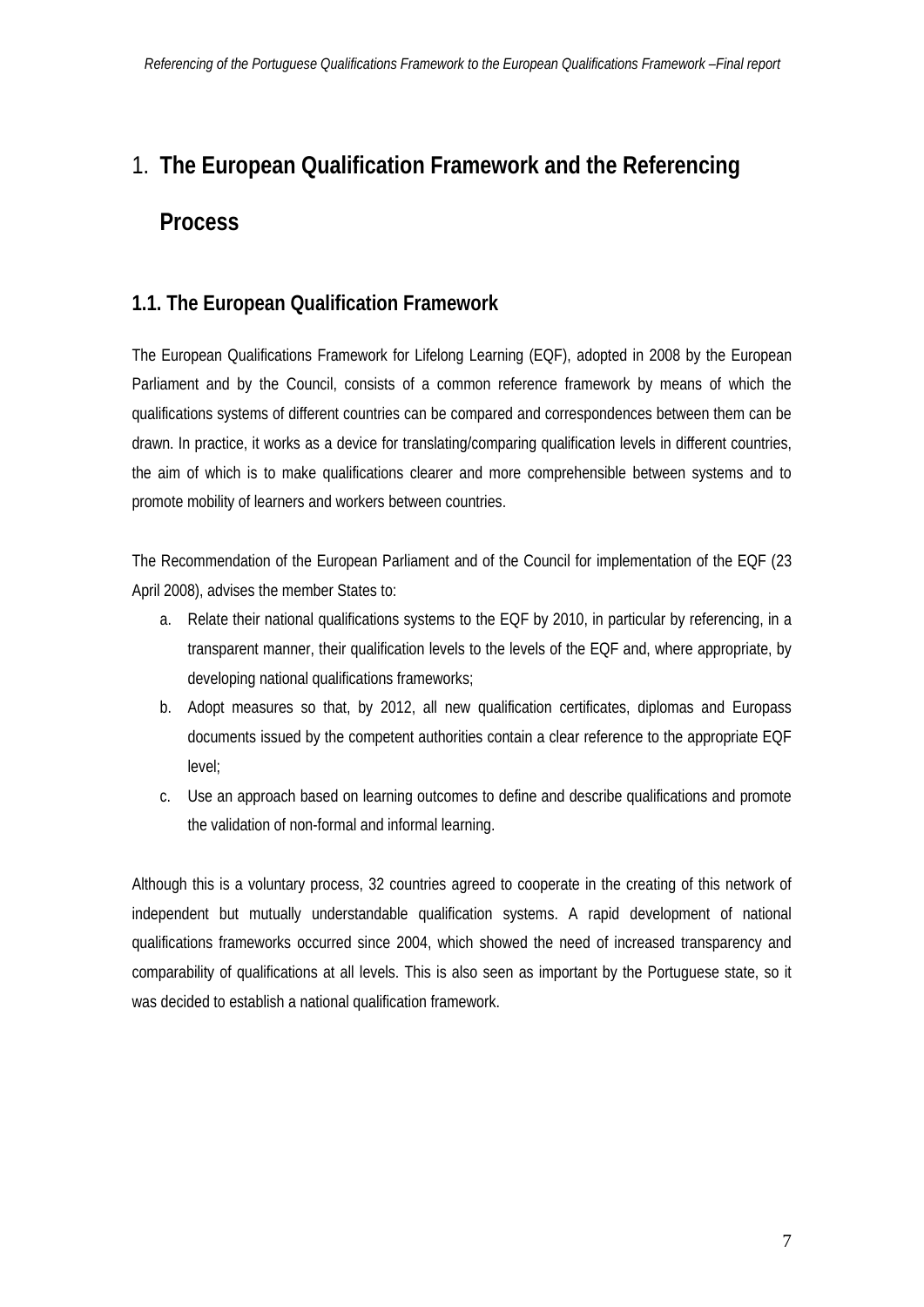## **1.2 The Referencing of the National Qualification Framework to the European Qualification Framework**

In the context of adoption of the aforementioned Recommendation by the Portuguese state, the National Qualifications Agency, I.P. was designated national coordination point for implementation of the EQF, with responsibility for:

- Referencing the qualification levels of the national qualifications system to the levels of the European Qualifications Framework;
- Ensuring the transparency of the methodology used to reference national qualification levels to the European Qualifications Framework;
- Provide interested parties with access to information and guidance on how national qualifications are referenced to the European Qualifications Framework;
- Encourage the participation of all relevant interested entities (higher education and vocational training and education establishments, social partners, sectors and experts).

As mentioned in the preface, this report establishes the referencing of levels 1 to 5 of the National Qualifications Framework to the EQF and should be read in conjunction with the report that deals with the referencing of qualifications at the higher education level – Self certification report of the Framework for Higher Education Qualifications in Portugal.

Despite this decision, and given that the National Qualifications Framework (NQF) is an inclusive and comprehensive framework which, in legal terms, comes under the responsibility of three ministries – the Ministry of Education, the Ministry of Labour and the Ministry of Science, Technology and Higher Education, the drawing up of two separate reports was a necessary consequence of the coordinating work done by the Steering Committee and the Technical Working Group on the referencing process.

#### **The referencing process structure**

The Steering Committee was responsible for overseeing and monitoring the work of developing the referencing process. This committee was made up of those bodies involved in the regulation of the production of qualifications and in the quality assurance processes for the education and training system:

a) The National Agency for Qualifications (NAQ), who presided;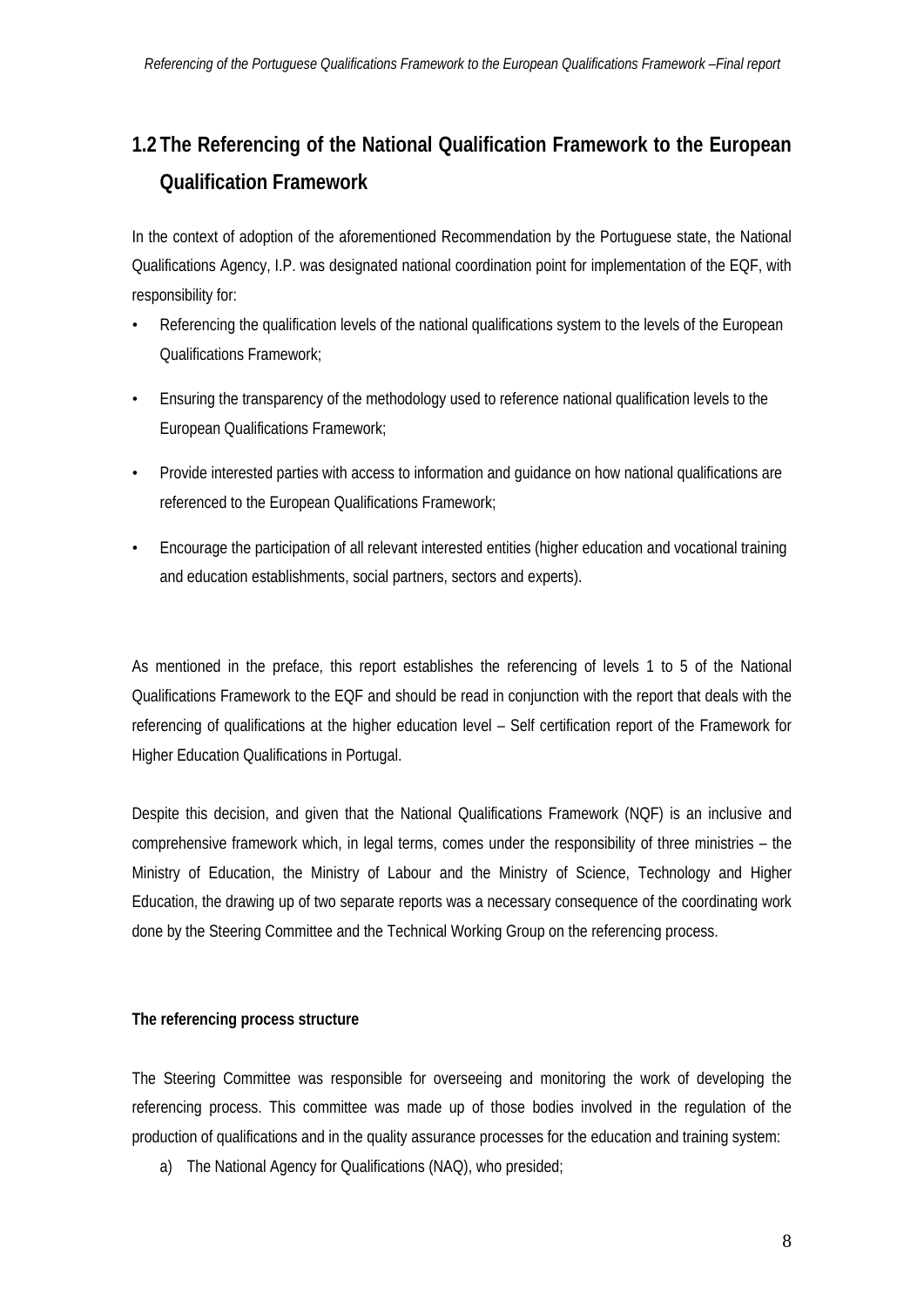- b) The General Directorate for Higher Education (GDHE);
- c) The General Directorate for Curriculum Innovation and Development (GDCID);
- d) The General Directorate for Employment and Labour Relations (GDELR);
- e) The Agency for the Accreditation and Assessment of Higher Education (A3HE).

A technical working group was also set up to support the drawing up of the referencing report. This group was led by NAQ and its members were technical staff drawn from the bodies making up the Steering Committee.

The Portuguese referencing process also had the support of two national and three international experts. These helped the NAQ identify critical issues relating to the referencing process, this contributing to the readability, clarity and coherence of the referencing report.

The process of referencing national qualification levels to the EQF levels 1 to 5 was supported by the guidelines produced by the European Commission's Advisory Group on Implementation of the EQF, made up of representatives of the member States and the European social partners, which adopted a set of 10 criteria and procedures for the process, namely:

#### **Procedures and criteria for the referencing process**

- 1. "The responsibilities and/or legal competence of all relevant national bodies involved in the referencing process, including the National Coordination Point, are clearly determined and published by the competent public authorities.
- 2. There is a clear and demonstrable link between the qualifications levels in the national qualifications framework or system and the level descriptors of the European Qualifications Framework.
- 3. The national framework or qualifications system and its qualifications are based on the principle and objective of learning outcomes and linked to arrangements for validation of non-formal and informal learning and, where these exist, to credit systems.
- 4. The procedures for inclusion of qualifications in the national qualifications framework or for describing the place of qualifications in the national qualification system are transparent.
- 5. The national quality assurance system(s) for education and training refer(s) to the national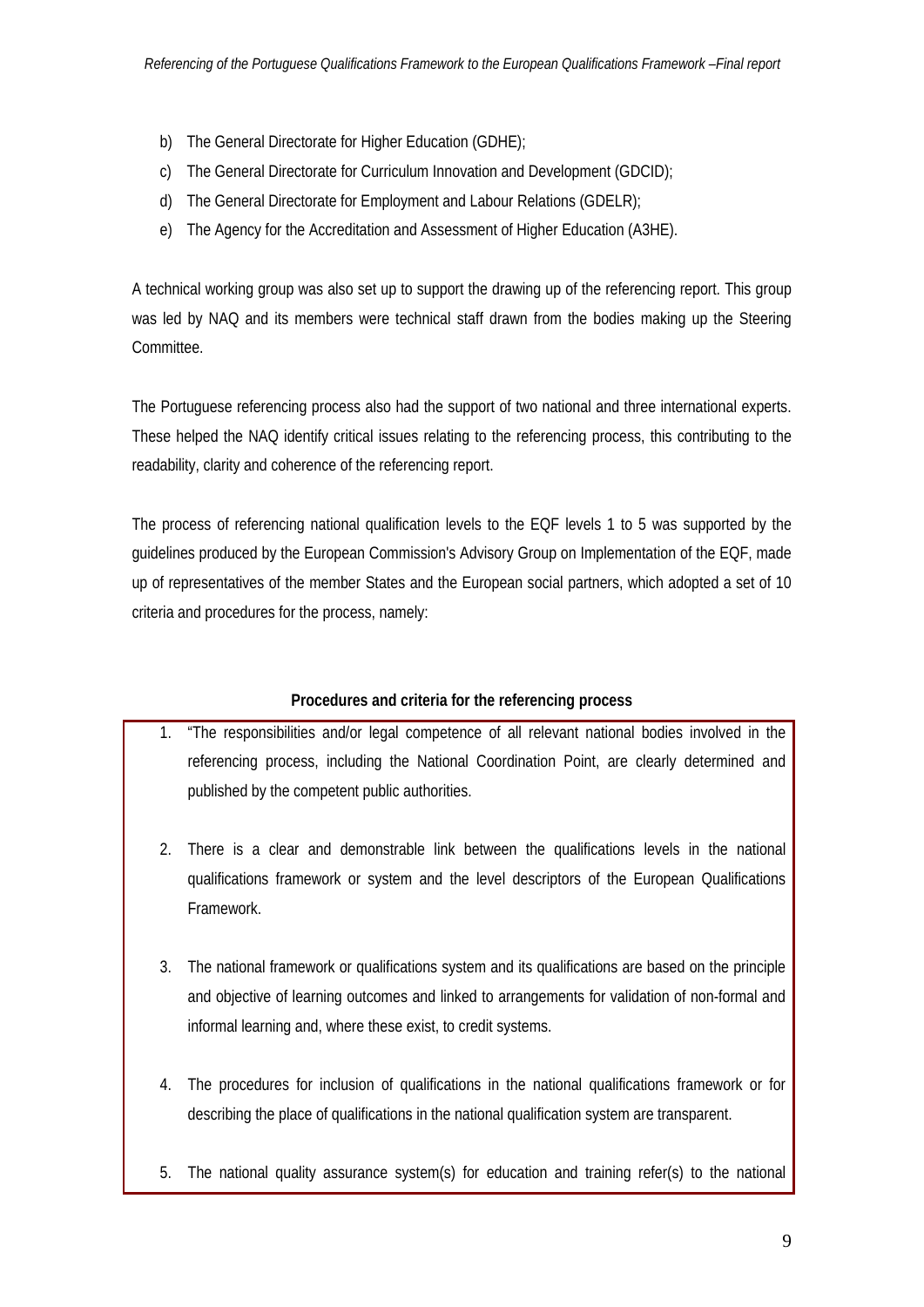qualifications framework or system and are consistent with the relevant European principles and guidelines (as indicated in annex 3 of the Recommendation).

- 6. The referencing process shall include the stated agreement of the relevant quality assurance bodies.
- 7. The referencing process shall involve international experts.
- 8. The competent national body or bodies shall certify the referencing of the national framework or system with the EQF. One comprehensive report, setting out the referencing and the evidence supporting it shall be published by the competent national bodies, including the National Coordination Point, and shall address separately each of the criteria.
- 9. The official EQF platform shall maintain a public listing of member states that have confirmed that they have completed the referencing process, including links to completed referencing reports.
- 10. Following the referencing process, and in line with the timelines set in the Recommendation, all new qualification certificates, diplomas and Europass documents issued by the competent authorities contain a clear reference, by way of national qualifications systems, to the appropriate European Qualifications Framework level."

#### **The stakeholder's involvement**

During the referencing process other relevant stakeholders of the education and training system were involved and consulted, including the social partners, most notably:

- the presentation of the referencing process to the Central Coordination Unit of the Employment and Vocational Training Observatory. This Observatory is composed by representatives from these entities: Ministry of Education; Ministry of Labour and Social Solidarity; NAC – National Agriculture Confederation; PCSC – Portuguese Commerce and Services Confederation; PTC – Portuguese Tourism Confederation; PIC – Portuguese Industry Confederation; CGTP-IN – General Confederation of the Portuguese Workers; GUW – General Union Workers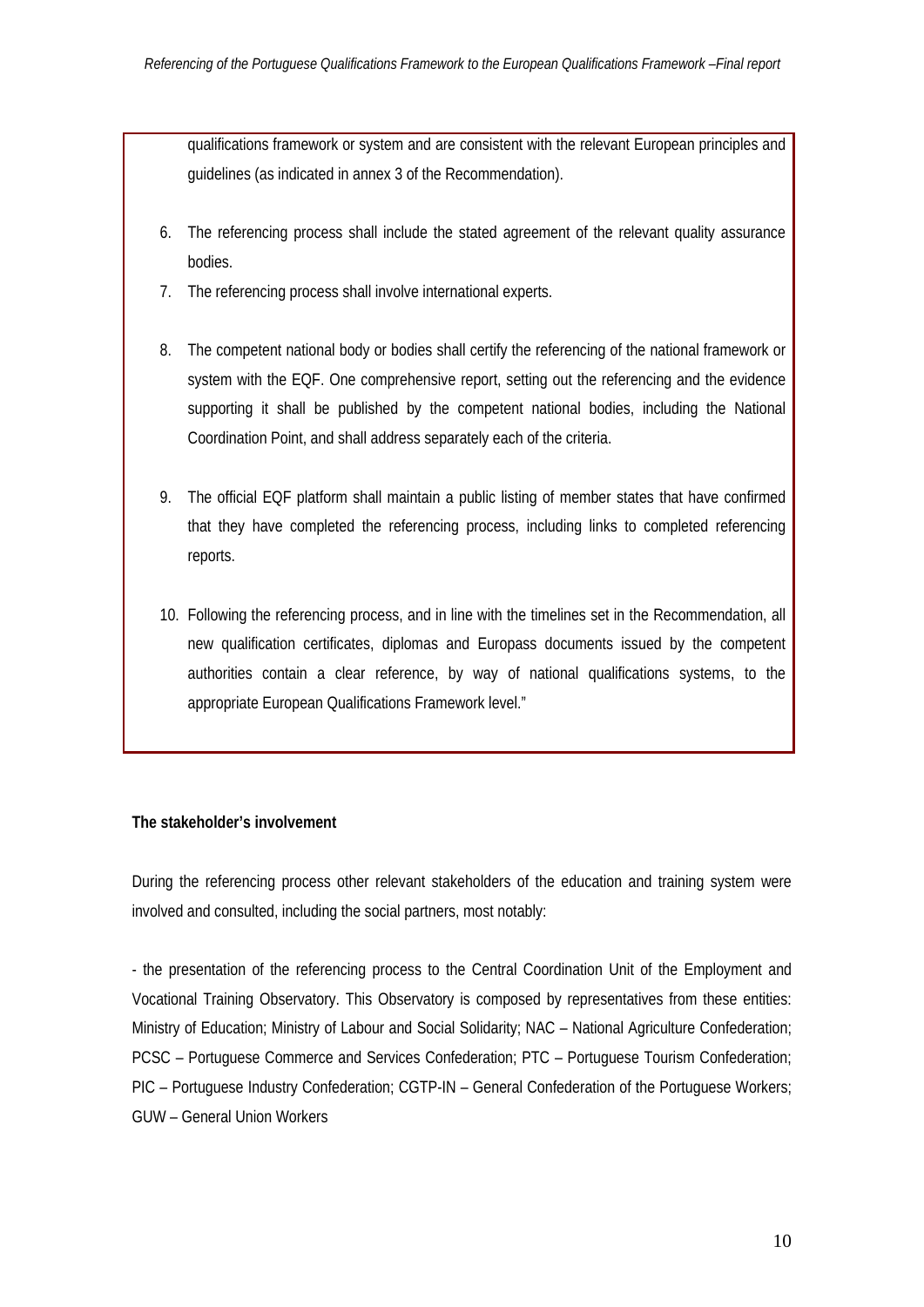- the presentation of the referencing process and the conclusions of preliminary final report to the Oversight Committee for the New Opportunities Initiative and the National Qualification System:

- National Agency for Qualification;
- Institute of Employment and Vocational Training;
- Office of Strategy and Planning of the Ministry of Labour and Social Solidarity;
- The General Directorate for Employment and Labour Relations;
- POPH Human Potential Operational Programme;
- Office of the Statistic and Planning of the Ministry of Education;
- The General Directorate for Curriculum Innovation and Development;
- General Directorate of Education.- North; General Directorate of Education.- Center; General Directorate of Education.- Lisbon and Tagus Valley; General Directorate of Education.- Alentejo; General Directorate of Education.-Algarve;
- CGTP-IN General Confederation of the Portuguese Workers;
- UGT General Union Workers;
- PIC Portuguese Industry Confederation;
- NAC National Agriculture Confederation;
- PCSC Portuguese Commerce and Services Confederation;
- PTC Portuguese Tourism Confederation.

- the holding of a reflective seminar on the NQF and the process of referencing national levels to the EQF levels (17th November 2010). The audience of over 400 included public bodies responsible for the management, coordination and development of the education and training system, schools, professional training centres, higher education establishments, other training operators, national and international experts and many others

Besides the stakeholder's involvement, there were also carried out some presentations and discussions about the referencing process, on several network entities of the national system of education and training, namely:

- Institute for the Management of the European Social Fund (24th March 2010);
- Portuguese Air Force (28th May 2010);
- CECOA Vocational Training Centre for the Trade (28th October 2010);
- Portuguese Catholic University (26th November 2010);
- Center for Applied Psychology Army (23rd November 2010);
- Institute of Employment and Vocational Training (11 March 2010 and in the 4th and 18th May 2011);
- Education and Doctrine Command Army (4th May 2011);
- European Skills Competition Euroskills Lisbon (10th December 2010).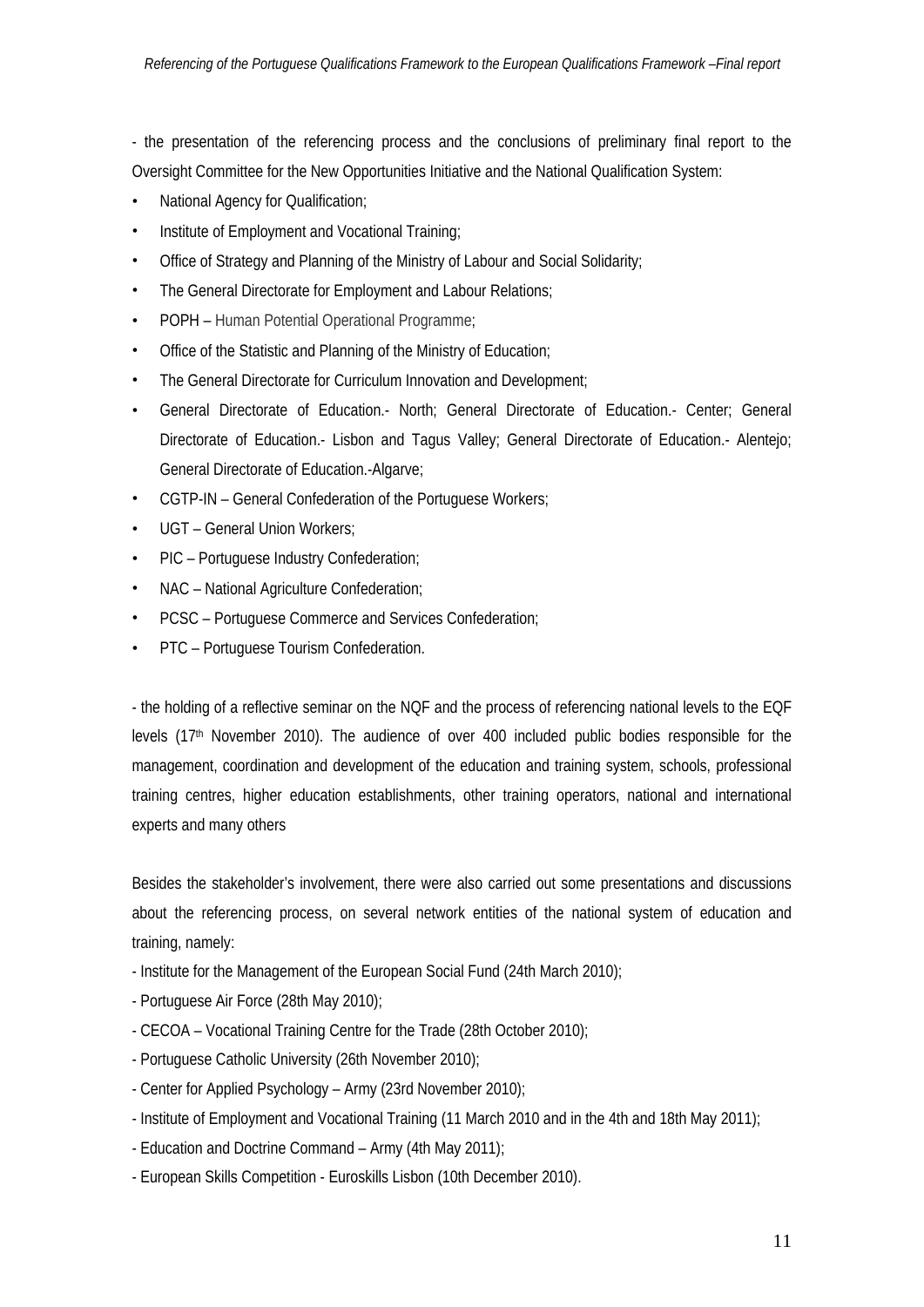There were also a number of NQF presentations at several meetings that took place in the National Agency for Qualification as part of visits of a large number of foreign delegations to Portugal, specifically Spain, Italy, Poland, Hungary and Cape Verde.

#### **Feedback to the referencing process**

From the discussion with various stakeholders, there were some aspects that, on the one hand, reinforce the importance of the referencing process and, on the other, challenge the future development of the qualifications design of education and training system and its integration into the NQF:

- The NQF organization based in learning outcomes allows for positioning the qualifications taking into account the acquisition of competences instead of the content included in different education and training modalities;

- The qualifications design based in learning outcomes gained momentum with the structuring of the NQF;

- The structure of the NQF also allows comparing qualifications from different countries, enhancing mutual trust between member states;

- The inclusion of the NQF and EQF levels in the Diplomas and Certificates awarded for qualifications included in the NQF allows for a major legibility and transparency of the national qualifications system;

- There is still a need to disseminate the information concerning the referencing process to a wide spectrum of stakeholders, especially the labour market, where the NQF is not yet widely known at present;

- The differentiation for the Level 3 and 4 has not been fully grasped by some stakeholders, requiring greater disclosure and discussion of the distinguishing characteristics between these two levels of qualification.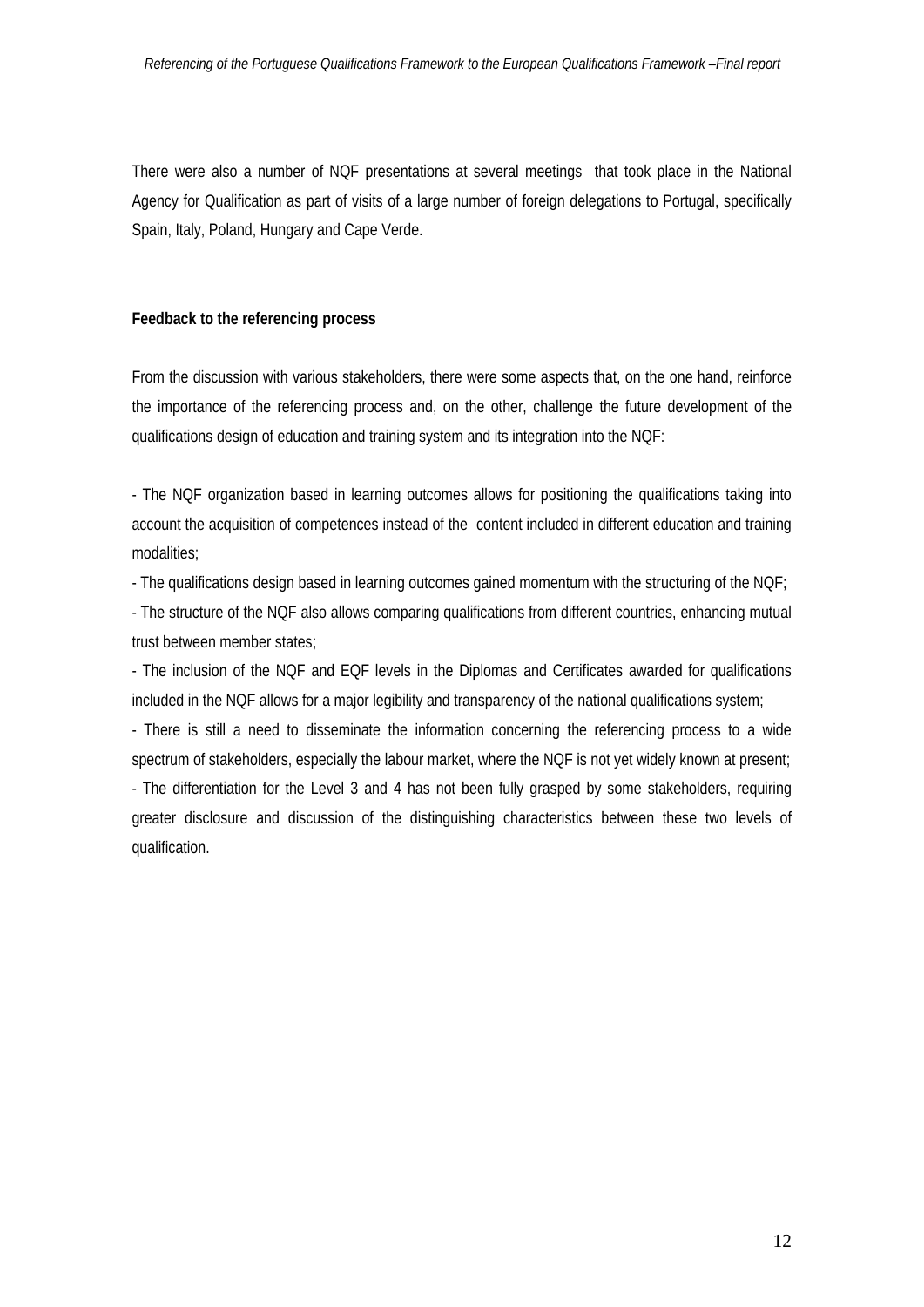## **2. The Portuguese Education and Training System and the National Qualification System**

## **2.1 The Reform of the Portuguese Education and Training System**

The education and training system has recently undergone a number of major reforms which have basically led to the setting up of the National Qualifications System.

The process of reforming the Portuguese education and training system began in 2007 with the "Agenda for the Reform of Professional Training". Despite the fact that there have been ongoing attempts to invest in qualifications over the last two decades, the working population (in general terms) is still poorly qualified and (more specifically) the rates at which young people are leaving school early or dropping out continue to stand at high levels. Given such a context, the reform process has been shaped to identify innovative solutions in terms of objectives, organisational models and resource use, with the aim of raising qualification levels amongst both young people and adults.

The reform process was embodied in the setting up of the National Qualifications System in 2007 (Decree-Law no. 396/2007, of the 31<sup>st</sup> of December) which maps the relationships between, and interrelatedness of, education, professional training and employment, creating new instruments and modernising regulatory systems.

The prime political objective of the National Qualifications System is to promote the widespread attainment of secondary education as a minimum level of qualification in Portugal. The importance of such generalised attainment is underscored by the European Union and the OCDE has put forward proposals for strengthening schooling as a way of increase the productivity of the workforce.

In line with the stated objective behind the setting up of the National Qualifications System and with EU and OCDE policy recommendations, Portugal raised the compulsory schooling age to 18 in 2009, Law 85/2009, of the 27<sup>th</sup> of August.

As a way of boosting qualification levels in Portugal, a strategy was drawn up that included measures aimed at improving schooling completion rates for young people at secondary level as well as at enhancing qualification levels amongst adults.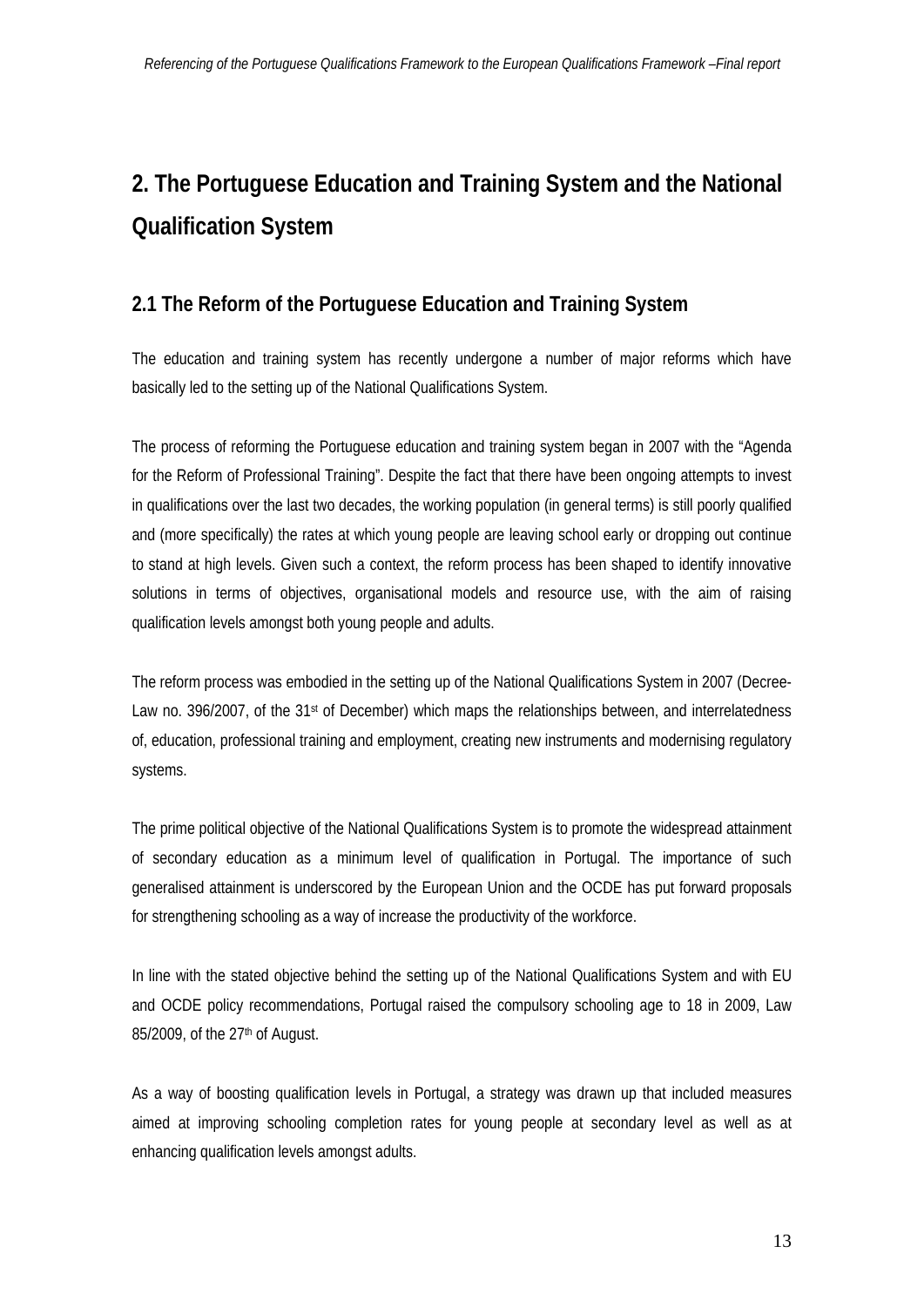#### **2.1.1 Objectives of the National Qualifications System**

The setting up of the National Qualifications System in Portugal was designed to achieve a number of objectives. By and large, these objectives are in tune with the objectives to be expected of any national qualifications system. A number of these objectives are, however, worth mentioning here.

i) To strengthen the integration between the general and the professional education and training offer, enshrining the principle of double certification in all cases.

The reform process has sought to ensure that the double certification offer continues to grow, in terms of encouraging both schooling to secondary level and increased employability. This way, the relationship between the two aspects of learning has been tightened, with progress in schooling being associated with professional training for all those pathways which lead to the attainment of a professional qualification, as it can be verified ahead in the presentation of the Portuguese education and training system.

ii) To build certification mechanisms into the system for school and professional competences acquired in informal and non-formal ways.

The possibility of recognition and attributing value to learning undertaken in informal and non-formal learning contexts, associated with the construction of 'made to measure' training pathways, is believed to be crucial to encouraging adults to participate in lifelong learning and raising their qualifications levels.

To this end, the mechanism for the recognition, validation and certification of competences (RVCC) was extended and strengthened. This investment is clearly perceptible in the following data: the number of individuals enrolled in the Recognition, Validation and Certification of Competences (RVCC) process in 2006 (77.246) practically doubled in 2011 (1.276.909).

Portugal had already made a significant contribution in this area with the setting up of the National Agency for the Education and Training of Adults (NAETA) in the mid-1990s, with the building of a referential system for key 9<sup>th</sup> year competences and with the introduction of a first network of centres, today known as the New Opportunities Centres. However, there was a pressing need to expand this mechanism:

- through expanding certification to include competences at secondary level, so in 2011, 41,4% (46.829) of the enrolments in RVCC processes aim this level of education;
- through recognition of professional competences across an increased number of professional areas, being presently available 83 referentials for the recognition, validation and certification of professional competences in 26 education and training areas;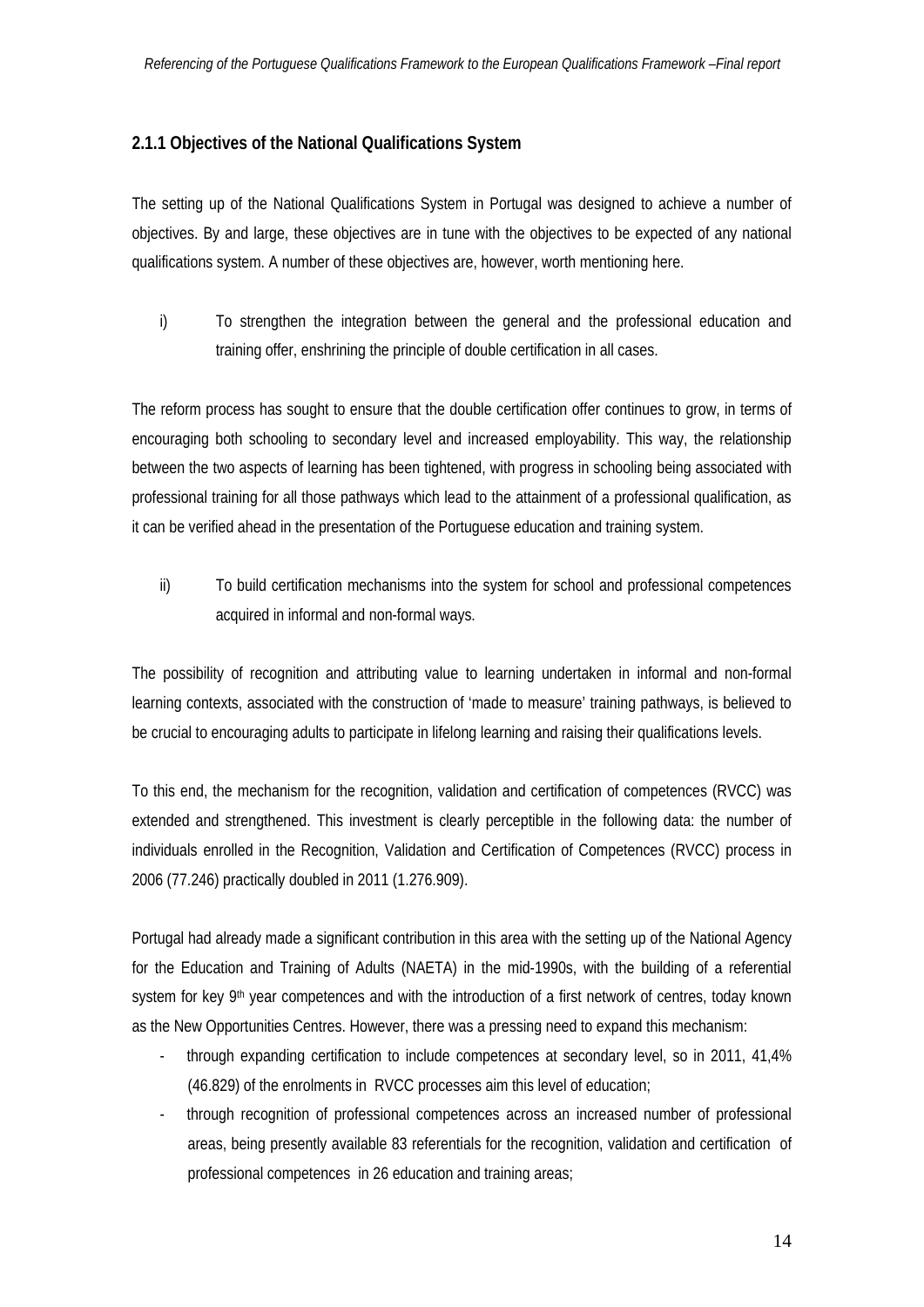- through increasing the number of new opportunities centres, that grew from 271 Centres in 2007 to 452 Centres at present.
- iii) Facilitating the qualification of lifelong learning, promoting flexibility of the offer by organising it into short modular units that can be independently certificated and credited.

The reform process has been largely concerned with the training offer aimed at adults. This is why it has sought, in addition to diversifying the offer of professionalising courses, to make it possible for working adults to progress at both the educational and professional levels. It has done so by organising education and training pathways into short certificated units which are easier for such adults to access and follow. They can choose both the content and work rate to best suit their individual situations, increasing the likelihood that the training will contribute to their educational and professional development.

iv) To build up the oversight and quality control mechanisms for the education and training pathways in the National Qualifications System.

The setting up of the National Qualifications System led to the adoption of a new institutional solution for the general coordination of the system. This took the form of the National Agency for Qualifications, under the aegis of the Ministries of Labour and Social Solidarity and Education. Its mission is to coordinate the implementation of education and professional training policies for both young people and adults and to develop and manage the system for the recognition, validation and certification of competences. This agency, an institutional innovation, was charged with the objective of integrating the education and training subsystems and developing an oversight framework and monitoring mechanisms and improving the system's quality of response.

Mention should also be made here of the reform of the accreditation system for training bodies, the further development work on mechanisms for overseeing the offer to young people and adults and the creation of the Quality Charter for the New Opportunities Centres, under the guidance of the National Agency for Qualifications.

v) To promote the relevance, certification and recognition of the education and training offer, including improved response to the needs of industry.

The reform process has sought to overcome some of the limitations of the education and training system, particularly as regards training processes that are not linked to the real development needs of either individuals or businesses. In order to properly structure a relevant offer for both initial and in-service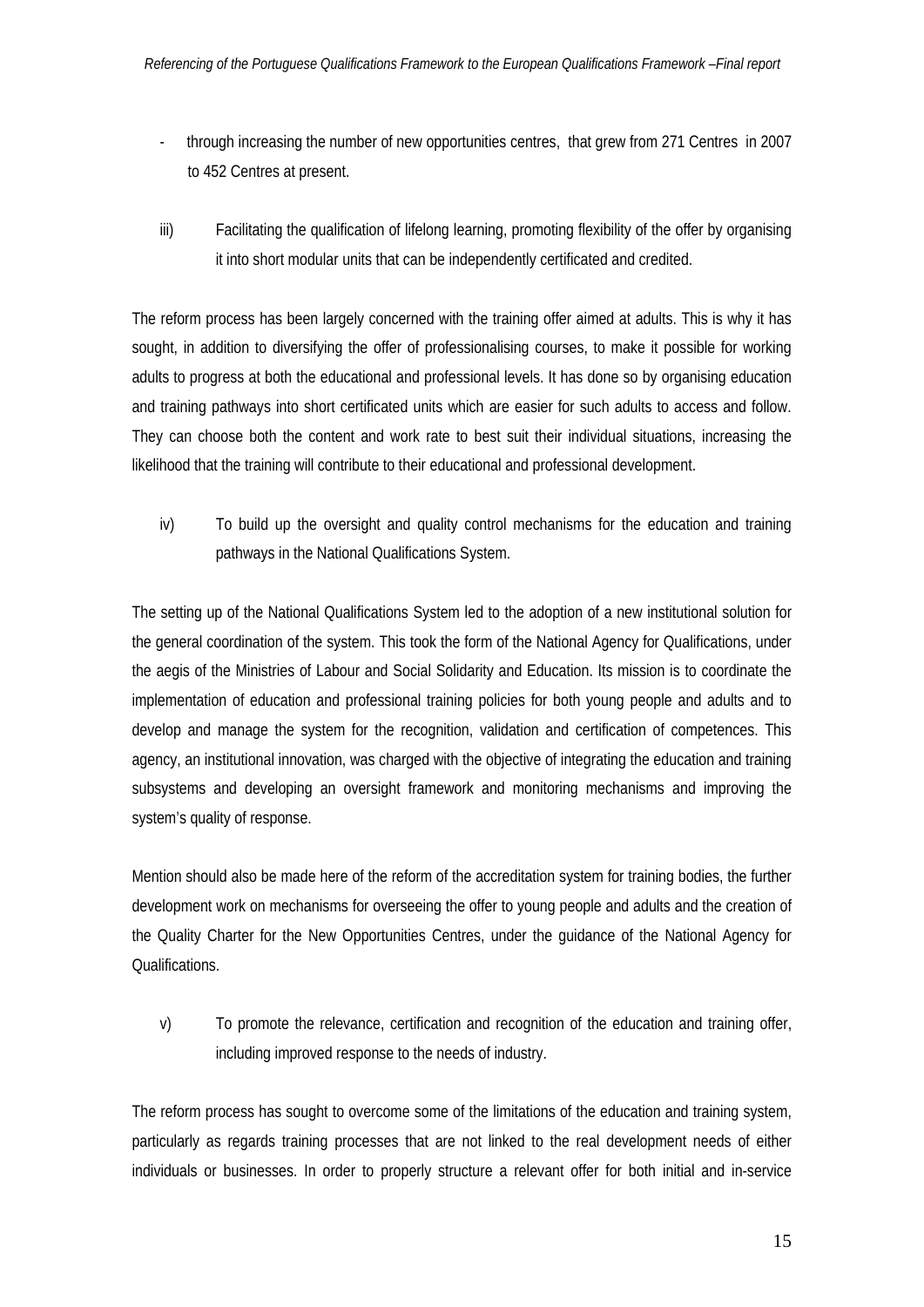training, a need was identified for regulatory mechanisms that would match training solutions to labour market needs. A key part of this plan is the National Qualifications Catalogue, which is designed to provide a reference system for qualifications for all double certificated pathways. Another pivotal feature is the setting up of Sector Qualification Councils to support the work being done.

vi) To strengthen the degree of integration between academic pathways and double certification pathways, namely through the building up of permeability mechanisms and coordination of inter-competences.

The reform process has sought to strengthen the integration of the academic and double certification pathways by means of a permeability procedure. This procedure makes it possible for students to switch pathways so that, in the following academic year, they may follow a different course from that in which they were originally enrolled, where there is sufficient crossover of the study plans.

#### **2.1.2 Main instruments of the National Qualifications System**

As explained, the achievement of the above-mentioned objectives has been closely linked, on the one hand, to the setting up of a new institutional model and, on the other, to the development of a number of instruments, including the National Qualifications Catalogue and the National Qualifications Framework. These developments are worth exploring in a little more detail.

#### **- The new institutional model**

The National Qualifications System is supported by a new institutional model. Key elements include the National Council for Professional Training, the National Agency for Qualifications, I.P. (NAQ, I.P.) and the Sector Qualifications Councils. More specifically:

- a) The National Council for Professional Training is a tripartite umbrella organisation responsible for approving profiles and the referential system for training.
- b) The mission of the National Agency for Qualifications, I.P. is to coordinate the implementation of education and professional training policies for young people and develop and manage the system for the recognition, validation and certification of competences. In terms of the qualification policy for Portugal, which has at its centre the encouragement of the uptake of secondary-level education as a minimum level of qualification, NAQ, I.P.'s work is aimed at achieving the targets that have been established and promoting the relevance and quality of education and professional training. The network of New Opportunities Centres and the National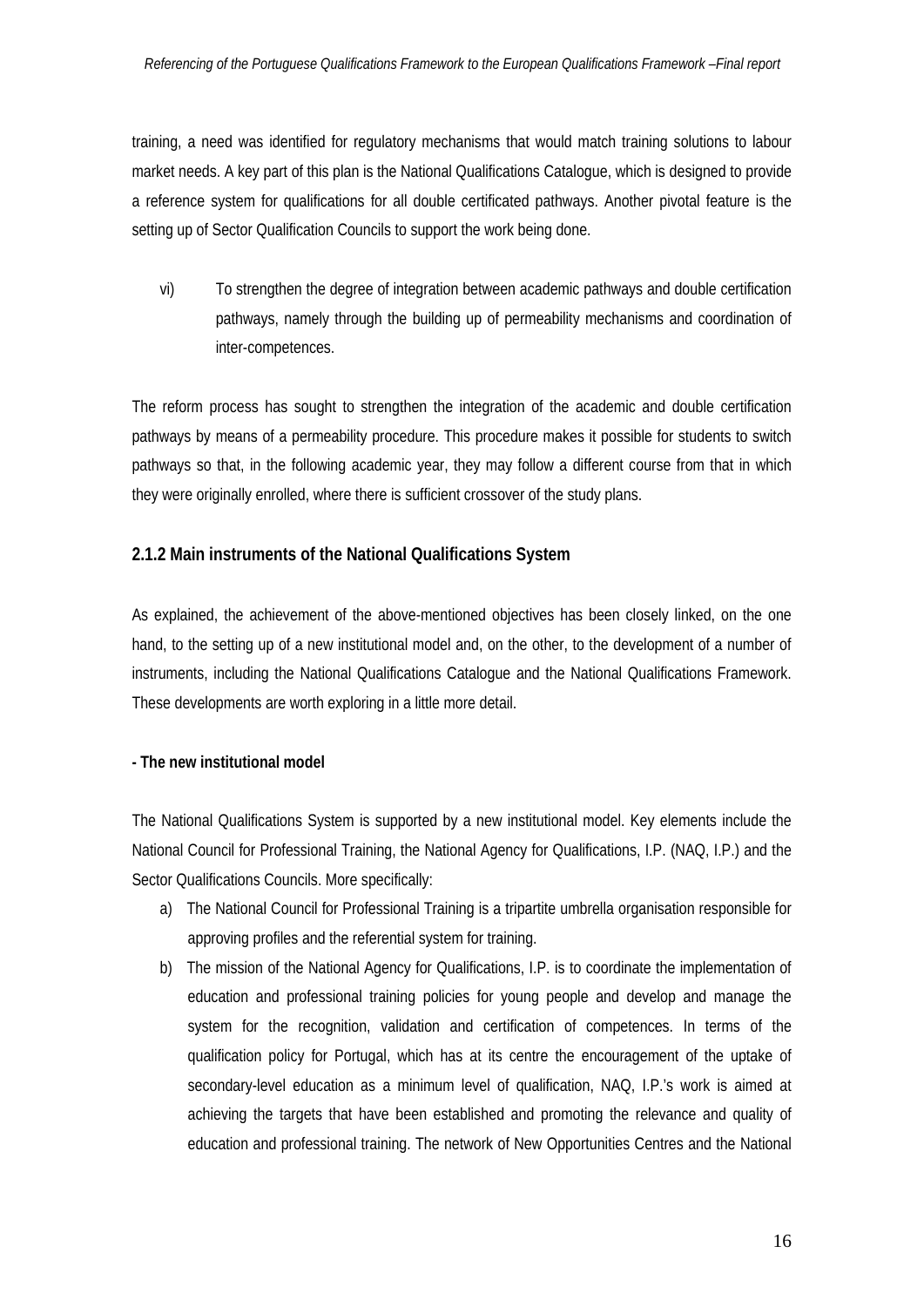Qualifications Catalogue are key instruments in this strategy. The structuring and steering of these are prime objectives of the NAQ.

The setting up of this organisation allowed the management of the entire educational and double certificated training offer to be brought together and coordinated by one service, thus improving the coherence and transparency of the system.

c) The Sector Qualifications Councils are working groups that are consulted on technical matters. They support the NAQ, I.P. in identifying the need to update the National Qualifications Catalogue and carry out catalogue development work. The function of these councils is, on the one hand, to offer strategic collaboration in identifying the development and changes taking place in the various sectors of the economy and the subsequent impact of these on qualification needs and, on the other, to help build and maintain a collaborative network.

In addition to setting up these bodies, the reform of the Education and Training System also addressed the reform of the certification system for training entities. This system is designed to promote better quality training by strengthening the capabilities of the training entities that operate within the National Qualifications System. It also provides for regular oversight of their work, ensuring that the financing of training opportunities takes into account the quality of the training and the results obtained. This certification system also covers external audits and assessment procedures focused on checking a range of indicators relating to the internal structure and organisation of the training entity (including aspects relating to human resources, materials and financial stability), the quality of the training service (including aspects of both internal and external evaluation) and the results achieved by the training.

#### **- The New Opportunities Centres**

The New Opportunities Centres play a structural role in coordinating adult education and training. They act as an entry gateway for lifelong learning, mediating access to processes for the recognition, validation and certification of competences acquired over a lifetime, to professional training and, above all, to the interrelationship between these. This is an important factor in justifying the relevance of investing in ongoing training services, as the mediation offered by the centres helps ensure that demand for training remains essentially focused on training solutions that are integrated with competence certification pathways, thus responding to people's actual needs. Presently there are 452 New Opportunity Centres, covering practically the whole national territory. More specifically, in territorial terms the distribution shows that around 40% of the centres are in the North, and more than 40% are in the Centre and in Lisbon region.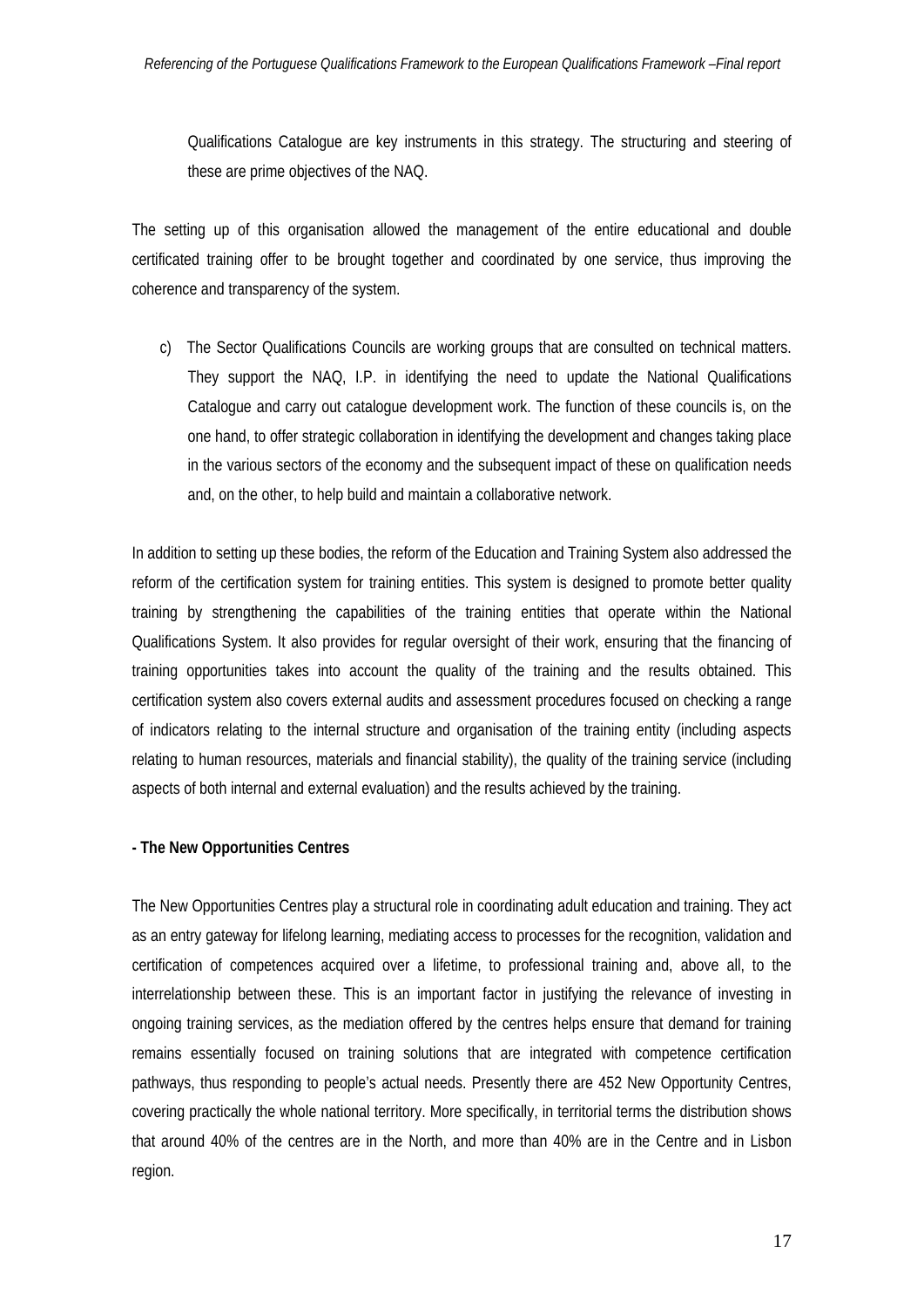#### **- The National Qualifications Catalogue**

The National Qualifications Catalogue (NQC) is a strategic management instrument for non-higher national qualifications. It also acts as a regulatory instrument for the double certificated training offer. The NQC lists the qualification pathways that are relevant to the economy, organised in a modular format so as to better guide both initial double certificated training and ongoing certificated training. It covers all the business sectors in the economy.

The catalogue contains unique qualifications referencing for the full range of the double certificated training offer as well as for processes for the recognition of competences acquired in informal and nonformal settings. These are organised in a modular format, in the form of short training units which can be independently certificated and can be built into qualification pathways. Currently, there are 253 qualifications spread across 39 education and training areas.

The development of the National Qualifications Catalogue involves the organisation of a qualifications referencing scheme based on learning outcomes in an approach which is more closely linked to competence needs emerging in the labour market and through which objectives can be determined with greater clarity. This basing of the qualifications referencing scheme on learning outcomes, an underlying principle of the National Qualifications Catalogue, is also of critical importance to the organisation of processes for the recognition of competences and for the validation of the pedagogical strategies employed.

The NQC is constantly being updated in an ongoing process that measures and incorporates the needs of the various stakeholders, with the help of the Sector Qualifications Councils. Presently there are 16 Sector Qualifications Councils which try to cover all the education and training needs of the several national sectors of activity such as: Agriculture and Nourishment, Craft and Jewellery, Trade and Marketing, Building Construction and Urban Services, Culture, Heritage and Production of Contents, Energy and Environment, Chemical Industries, Pottery, Glass and Others, Computers, Electronics and Telecommunications, Wood, Furniture and Cork, Metallurgy and Metalworking, Fashion, Services to Enterprises, Personal Services, Healthcare and Services to the Community, Transports and Distribution, Tourism and Leisure.

#### **- The National Qualifications Framework**

The National Qualifications Framework (NQF) is both a central anchoring device and a mechanism that drives forward the process of reform. In this sense, the forward momentum created by the adoption of the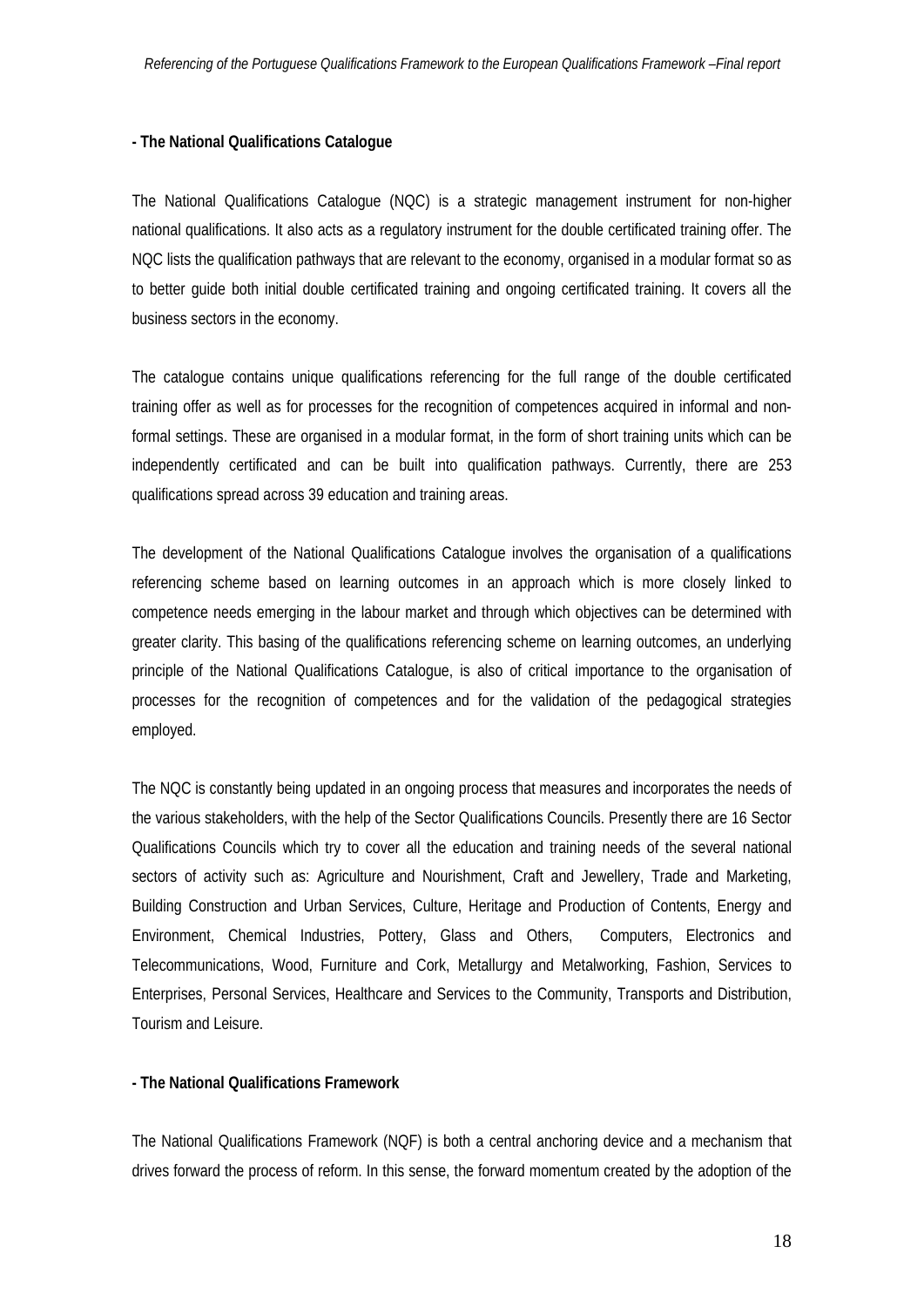European Qualifications Framework is of greater significance in the Portuguese case, as it takes on a central role in the foundation of the National Qualifications System and the development and improvement of all education and training.

The NQF creation, which took place in the context of the process of reform of vocational training and the creation of the National Qualifications System (Decree-Law no. 396/2007), was based on a set of premises:

- The need to integrate and coordinate the qualifications obtained in the context of the different education and training subsystems (education, vocational training, higher education), within a single framework;
- The importance of valuing and recognising competences acquired in non-formal and informal contexts;
- Improving the legibility, transparency and comparability of qualifications;
- Valuing the double certification associated above all with secondary level qualifications;
- Ensuring coordination with the European Qualifications Framework, specifically in using the EQF as an instrument of reference for comparing the qualification levels of the different qualifications systems from the perspective of lifelong learning.

Thus, the building of the National Qualifications System includes the establishment of a National Qualifications Framework that can respond, as regards the classification of qualifications, to the challenges of integrating, in terms of competences, with the various qualification pathways, the ways and places in which learning occurs and the organisation of the referencing scheme that leads to and certificates learning. It is crucial that there be a classifications framework that creates the conditions for: (1) a strengthening of the integration of education and training and the permeability between these, (2) a focus on learning outcomes – an explicit objective of the National Qualifications Catalogue, (3) the classification of learning acquired through experience and (4) an easier and clearer communication of the education and training system.

It should also be noted that the setting up of a National Qualifications Framework, when the process of establishing a "common European qualifications scheme" was already under way, in the form of the European Qualifications Framework, it was deemed appropriate that the National Qualifications Framework should be organised in such a way as to make it correspond more easily and efficiently to the European framework.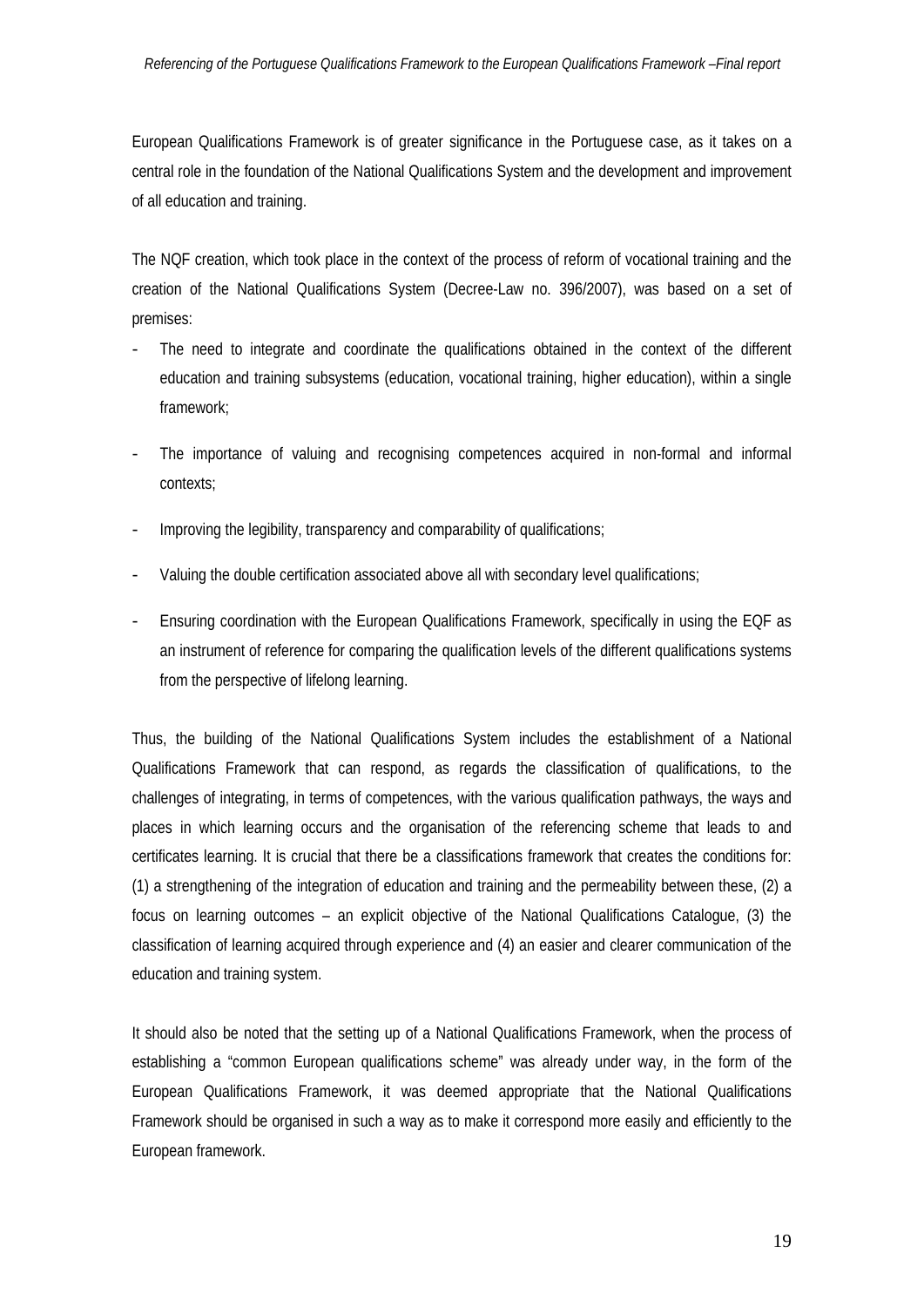## **2.2 The National Qualifications Framework**

The National Qualifications Framework is a single reference framework for classifying all the qualifications produced by the education and training system in Portugal, irrespective of their levels or access routes.

The choices made as regards the design and structure of the NQF aimed to respond clearly and objectively to the premises identified and mentioned in the previous chapter. The following points are of particular note:

- The scope: the NQF includes the qualifications from de different levels of the education and training system, independently from the ways of access ( basic, secondary and higher education, vocational training and the processes of recognition, validation and certification of competences obtained via either non-formal or informal paths);
- Organisation into eight qualification levels which encompass all the qualifications currently awarded in our education and training system;
- Adoption of a methodology based on learning outcomes to describe each qualification level: the use of learning outcomes to define qualification levels reflects an important change in the way that qualifications are conceptualised and described, making it possible to compare them according to competences and not according to learning processes. The NQF thus allows comparison of competences acquired, independently of how they were acquired (in formal, informal or non-formal contexts). Describing qualifications on the basis of outcomes affords individuals and employers a clearer perception of the relative value of qualifications, which in turn helps the labour market a better performance. On the other hand, transnational mobility is facilitated by the comparability of qualifications that is ensured by the NQF and facilitated by way of the relationship with the EQF;
- Adoption of the domains "knowledge, skills and attitudes" to define the learning outcomes for each qualification level;
- Adoption of the descriptors of learning outcomes contained in the EQF.

In practice, as well as constituting a device for translating/comparing the qualifications issued by different systems, the EQF has become a tool that has given extra impetus to reform processes in many national qualifications systems and has aided the creation of national qualifications frameworks. The Portuguese case was no exception, and in creating the NQF the decision was taken to adopt the principles of the EQF, both in terms of organizing it into eight levels and of regarding the description of learning outcomes, which proved appropriate to our context and capable of accommodating all Portugal's national qualifications.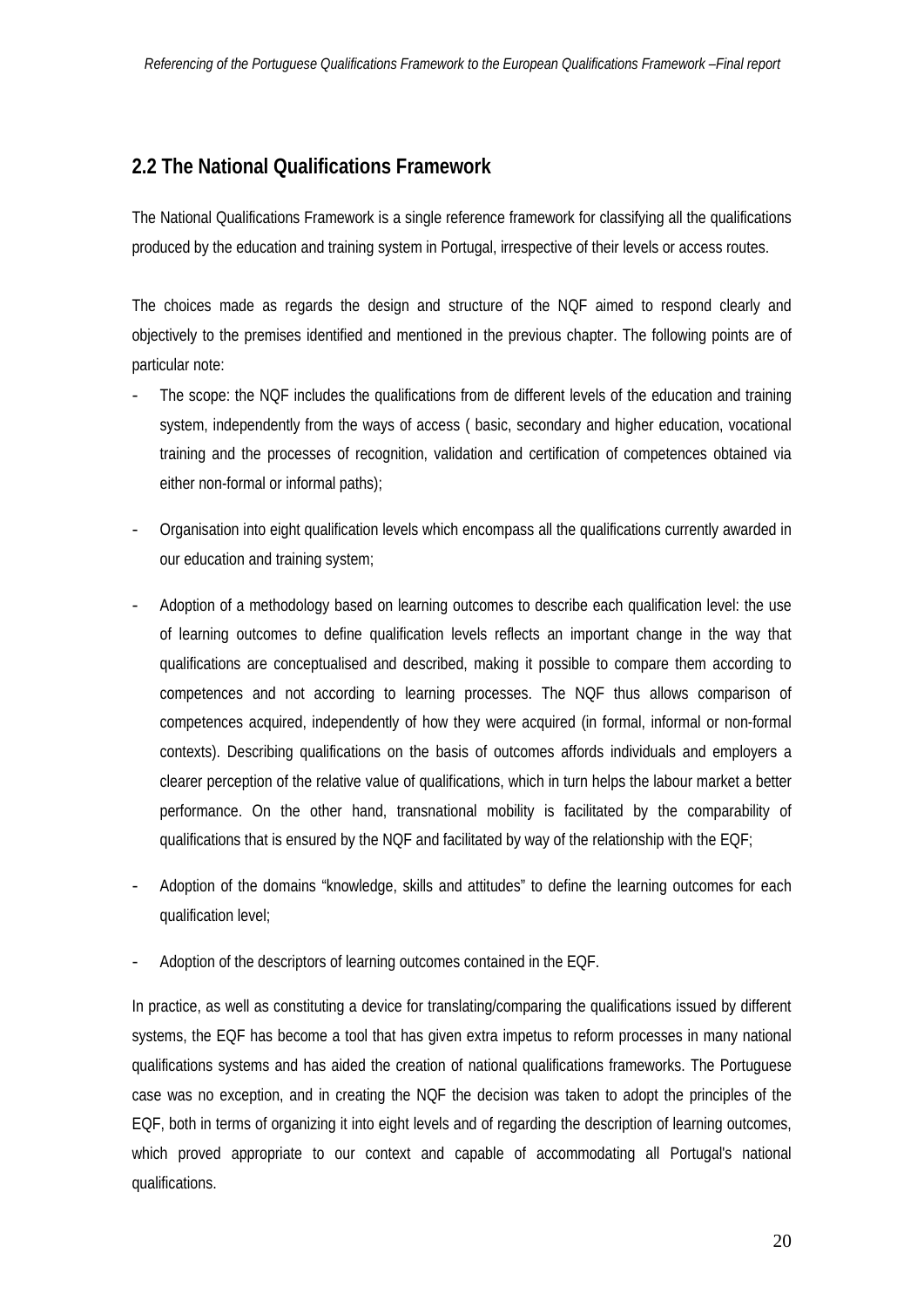#### **2.2.1 The structure of the NQF and referencing of this to the EQF**

The National Qualifications Framework has adopted the same 8 qualification levels and the same descriptors for learning outcomes as the EQF. (Table 1and 2).

The NQF was constructed using the domains of knowledge, skills and attitudes for describing the learning outcomes at each qualification level. The concepts employed, as stipulated by Order no. 782/2009, of the 23rd of July, are as follows:

- a) Knowledge "the body of facts, principles, theories and practices related to a field of study or professional activity":
- b) Skill "the ability to apply knowledge and use know-how to carry out tasks and solve problems. A skill may be cognitive (involving the use of logical, intuitive and creative thinking) or practical (involving manual dexterity and the use of methods, materials, tools and instruments);
- c) Attitude "the ability to carry out tasks and solve problems of lesser or greater degrees of complexity and involving various levels of autonomy and responsibility.".

In comparing these fields with those in the EQF, it can be seen that there is only one difference: the concept of "attitude" was used as a descriptor in the NQF in the place of the "competence" descriptor used by the EQF.

This choice of descriptor is justified by the fact that the National Qualifications System defines the concept of "competence" as being "the proven ability to use knowledge, skills and attitudes at work, in professional development, in education and in personal development." This explains why it would be less than coherent to make use of "competence" as one of the descriptors for learning outcomes in the NQF.

Although the concept of "attitude" extends, for all intents and purposes, beyond the level of responsibility and autonomy shown in given situations, the term "attitude" is used in the NQF in a more operative sense, in an attempt to facilitate the classification of national qualifications. In this sense, "attitude" may be thought of as consisting of two sub-domains:

- the individual's level of responsibility for their own actions and for the actions of third parties;
- the level of autonomy, this being structured from absence of/low level autonomy (level 1/level 2) to maximum autonomy (level 8) on an increasing (-) to (+) scale.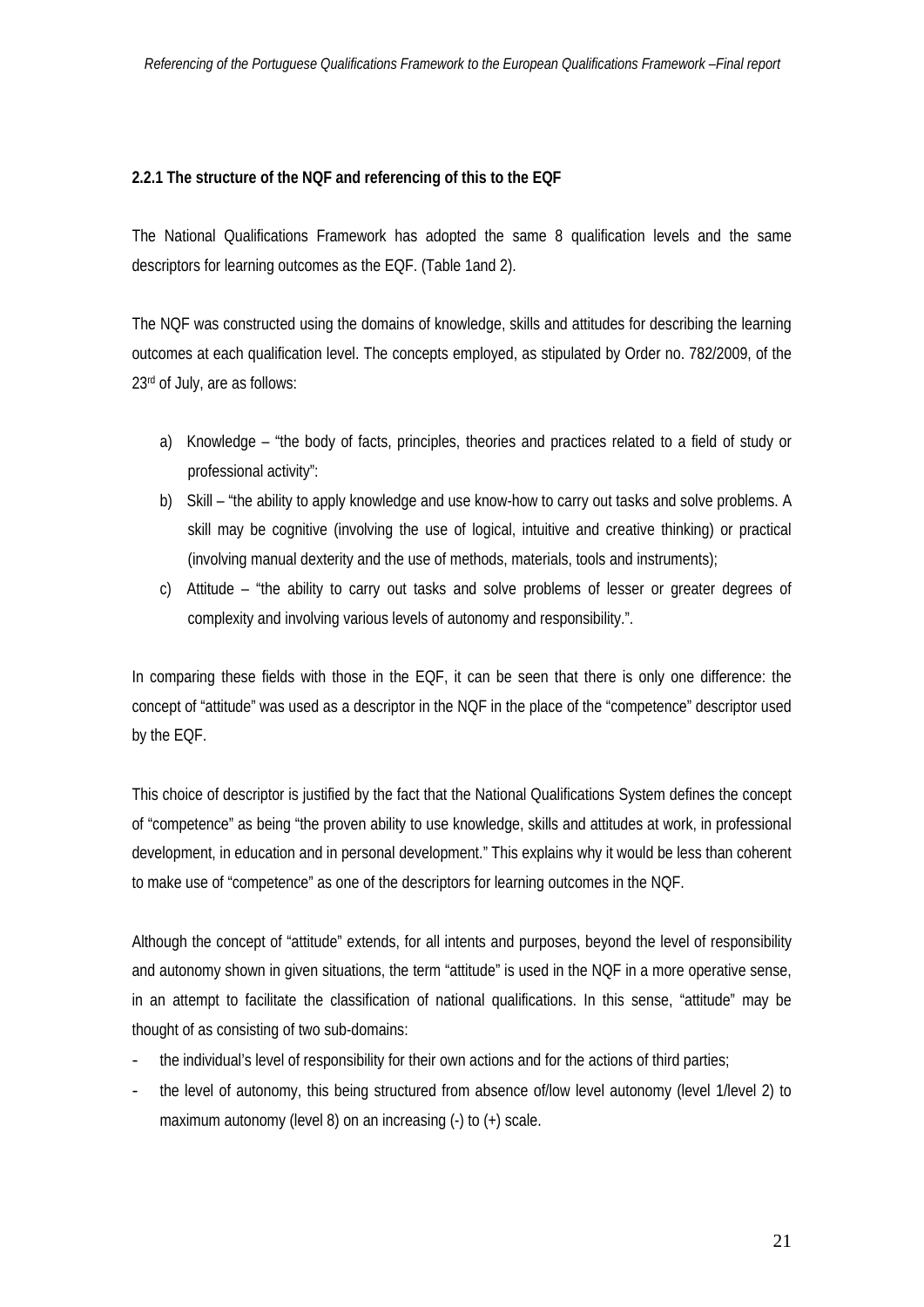This subdivision of "attitude" is designed to accommodate directly observable behaviours that can be demonstrated through concrete actions (evidence of learning or performance), in accordance with a specific context of application.

#### **Table 1 Descriptors of the levels of the National Qualifications Framework**

[in accordance with the Recommendation of the European Parliament and of the Council, of 23 April 2008, on the establishment of the European Qualifications Framework for lifelong learning (OJ, no. C 111, of 6 May 2008)]

| Qualification      | Corresponding learning outcomes                                                                                                                                                                                                                                                          |                                                                                                                                                                                           |                                                                                                                                                                                                                                                                                        |  |
|--------------------|------------------------------------------------------------------------------------------------------------------------------------------------------------------------------------------------------------------------------------------------------------------------------------------|-------------------------------------------------------------------------------------------------------------------------------------------------------------------------------------------|----------------------------------------------------------------------------------------------------------------------------------------------------------------------------------------------------------------------------------------------------------------------------------------|--|
| levels             | Knowledge                                                                                                                                                                                                                                                                                | <b>Skills</b>                                                                                                                                                                             | <b>Attitudes</b>                                                                                                                                                                                                                                                                       |  |
| Level 1            | Basic general knowledge.                                                                                                                                                                                                                                                                 | Basic skills required to carry out simple<br>tasks.                                                                                                                                       | Work or study under direct supervision<br>in a structured context.                                                                                                                                                                                                                     |  |
| Level <sub>2</sub> | Basic factual knowledge of a field of work or<br>study.                                                                                                                                                                                                                                  | Basic cognitive and practical skills<br>required to use relevant information in<br>order to carry out tasks and to solve<br>routine problems using simple rules and<br>tools.             | Work or study under supervision, with<br>some autonomy.                                                                                                                                                                                                                                |  |
| Level 3            | Knowledge of facts, principles, processes and<br>general concepts in a field of work or study.                                                                                                                                                                                           | A range of cognitive and practical skills<br>required to accomplish tasks and solve<br>problems by selecting and applying<br>basic methods, tools, materials and<br>information.          | Take responsibility for completion of<br>tasks in work or study. Adapt own<br>behaviour to circumstances in solving<br>problems.                                                                                                                                                       |  |
| Level 4            | Factual and theoretical knowledge in broad<br>contexts within a field of work or study.                                                                                                                                                                                                  | A range of cognitive and practical skills<br>required to generate solutions to specific<br>problems in a field of work or study.                                                          | Exercise self-management within the<br>quidelines of work or study<br>contexts that are usually predictable, but<br>are subject to change. Supervise the<br>routine work of others, taking some<br>responsibility for<br>the evaluation and improvement of work<br>or study activities |  |
| Level 5            | Comprehensive, specialised, factual and<br>theoretical knowledge within a field of work or<br>study and an awareness of the boundaries of<br>that knowledge.                                                                                                                             | A comprehensive range of cognitive and<br>practical skills required to develop<br>creative solutions to abstract problems.                                                                | Exercise management and supervision<br>in contexts of work or study<br>activities where there is unpredictable<br>change. Review and develop<br>performance of self and others.                                                                                                        |  |
| Level 6            | Advanced knowledge of a field of work or<br>study, involving a critical understanding of<br>theories and principles.                                                                                                                                                                     | Advanced skills, demonstrating mastery<br>and innovation, required to solve<br>complex and unpredictable problems in<br>a specialised field of work or study.                             | Manage complex technical or<br>professional activities or projects, taking<br>responsibility for decision-making in<br>unpredictable work or study contexts.<br>Take responsibility for managing<br>professional development of individuals<br>and groups.                             |  |
| Level 7            | Highly specialised knowledge, some of which<br>is at the forefront of knowledge in a particular<br>field of work or study, as the basis for original<br>thinking and/or research. Critical awareness<br>of knowledge issues in a field and at the<br>interface between different fields. | Specialised problem-solving skills<br>required in research and/or innovation,<br>in order to develop new knowledge and<br>procedures and to integrate knowledge<br>from different fields. | Manage and transform work or study<br>contexts that are complex, unpredictable<br>and require new strategic approaches.<br>Take responsibility for contributing to<br>professional knowledge and practice<br>and/or for reviewing the strategic<br>performance of teams.               |  |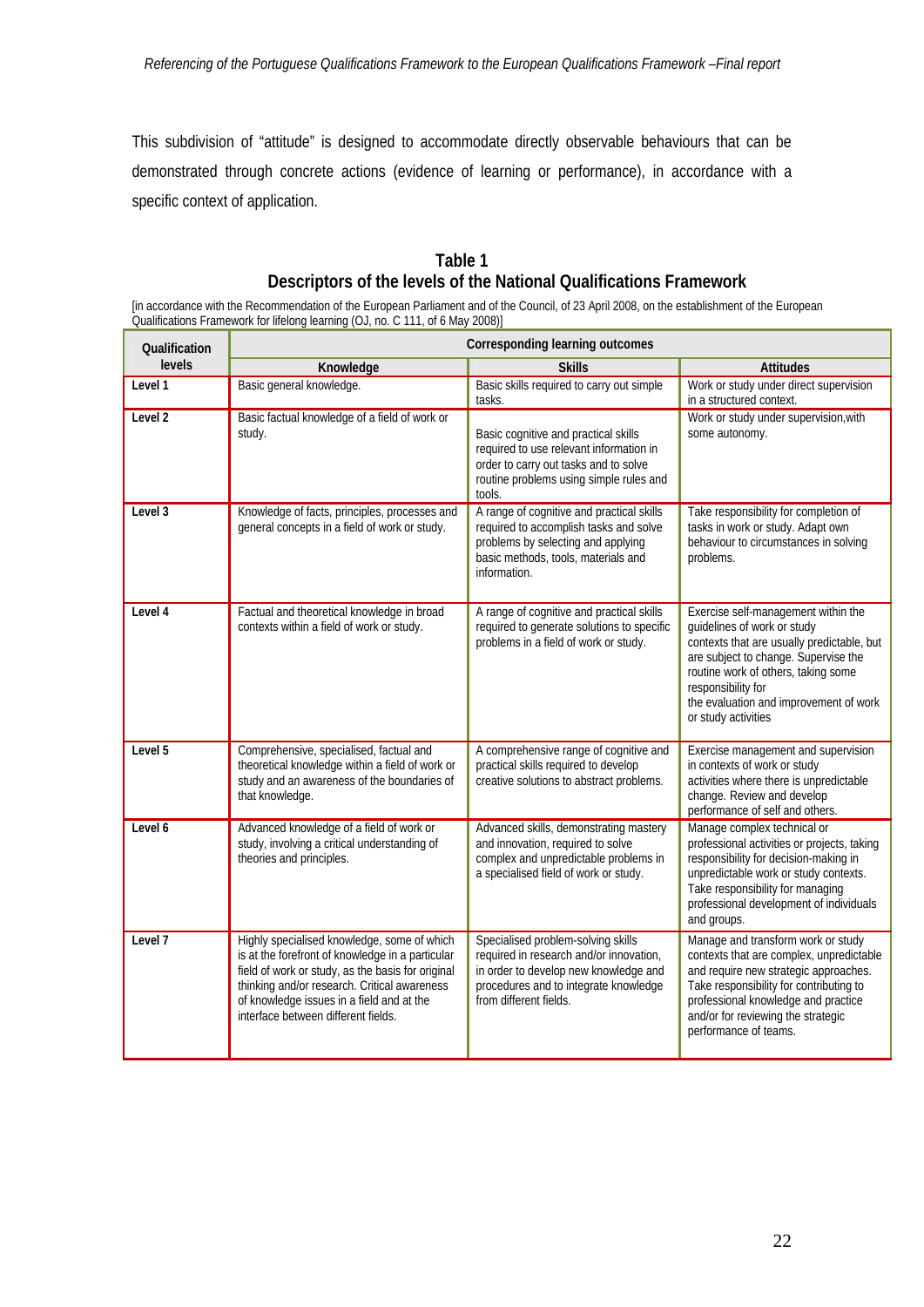| Level 8<br>Knowledge at the most advanced frontier of a<br>skills and techniques, including<br>field of work or study and at the interface<br>between fields.<br>redefine existing knowledge or<br>professional practice. | The most advanced and specialised<br>Demonstrate substantial authority,<br>innovation, autonomy, scholarly and<br>professional integrity and sustained<br>synthesis and evaluation, required to<br>solve critical problems in research<br>commitment to the development of new<br>and/or innovation and to extend and<br>ideas or processes at the forefront of<br>work or study contexts including<br>research. |
|---------------------------------------------------------------------------------------------------------------------------------------------------------------------------------------------------------------------------|------------------------------------------------------------------------------------------------------------------------------------------------------------------------------------------------------------------------------------------------------------------------------------------------------------------------------------------------------------------------------------------------------------------|
|---------------------------------------------------------------------------------------------------------------------------------------------------------------------------------------------------------------------------|------------------------------------------------------------------------------------------------------------------------------------------------------------------------------------------------------------------------------------------------------------------------------------------------------------------------------------------------------------------------------------------------------------------|

Source: Order no. º782/2009, of the 23rd of July

The approach taken to conceive the NQF, taking advantage of the existence of the EQF, made it possible to overcome certain critical issues in terms of the positioning of national qualifications within the levels used hitherto, namely:

- integration of levels of education and levels of vocational training in qualification levels;

- explicit identification, in secondary education, of vocational courses and scientific humanities courses;

- formalisation of double certification at basic and secondary level;

- valuing the qualifications obtained via recognition of competences by including them in the same qualification levels as those obtained by way of training processes;

- valuing double certification at secondary level.

The following table details the different routes by which a given qualification level in the National Qualifications Framework may be obtained. It also explains the certification associated with each of the levels.

| Qualification<br>level | <b>Qualifications</b>                                                                                                                                                            |  |  |
|------------------------|----------------------------------------------------------------------------------------------------------------------------------------------------------------------------------|--|--|
| Level 1                | 2nd cycle of basic education                                                                                                                                                     |  |  |
| Level 2                | 3rd cycle of basic education (lower secondary education) obtained in basic education or via<br>double certification paths                                                        |  |  |
| Level 3                | Secondary education with a view to pursuing higher level studies                                                                                                                 |  |  |
| Level 4                | Secondary education obtained via double certification paths or secondary education with a view<br>to pursuing higher level studies plus on-the-job training - minimum six months |  |  |
| Level 5                | Post-secondary non-higher level qualification with credits to pursue higher level studies                                                                                        |  |  |
| Level 6                | Licenciatura degree                                                                                                                                                              |  |  |
| Level 7                | Master degree                                                                                                                                                                    |  |  |
| Level 8                | Doctoral degree                                                                                                                                                                  |  |  |

**Table 2 The structure of the National Qualifications Framework**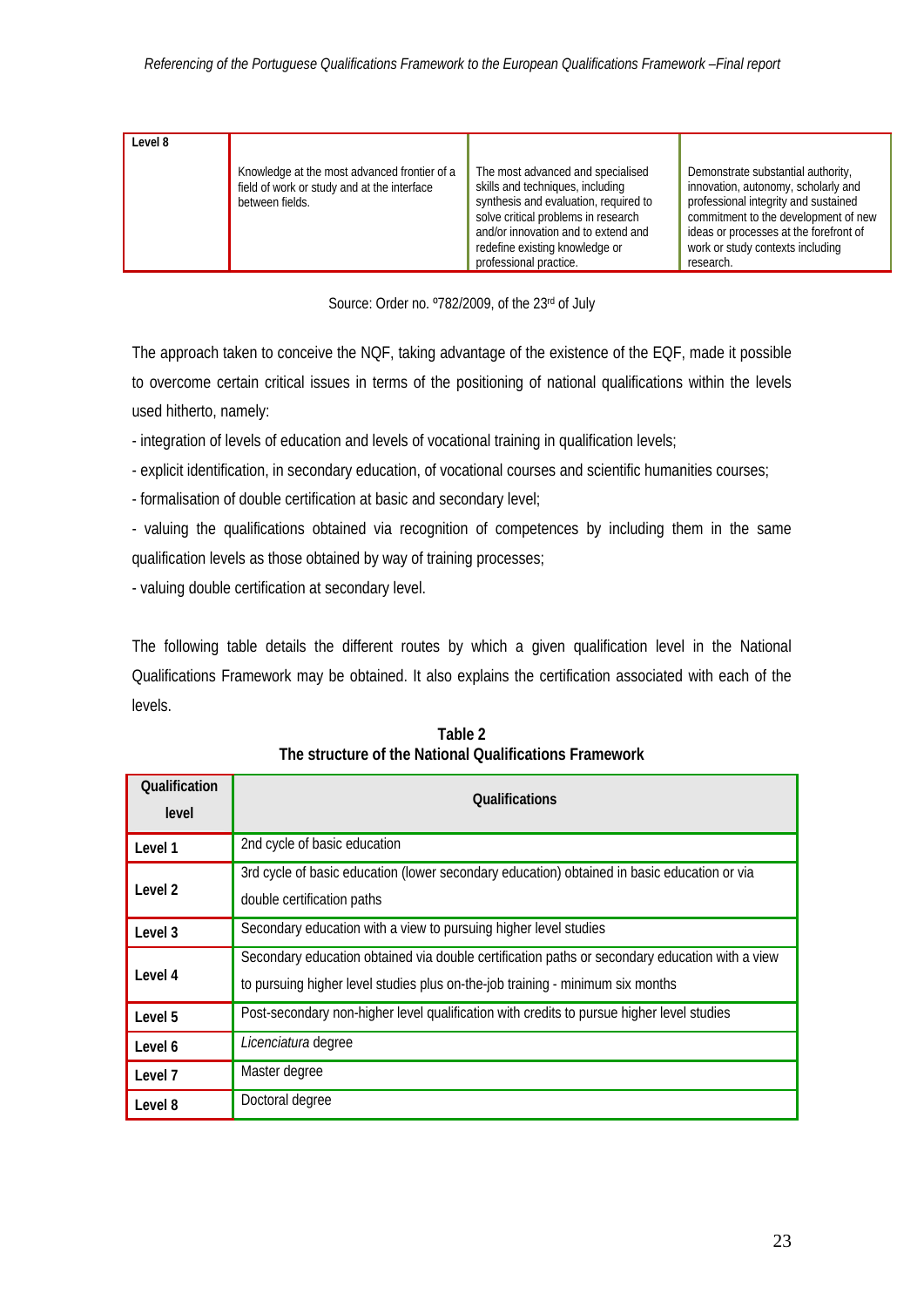## **2.3 The Portuguese Education and Training System**

### **2.3.1 Presentation of the Portuguese Education and Training System**

The Education and Training System in Portugal is structured in accordance with the Founding Law for the Educational System (Law no. 46/86, of the 14<sup>th</sup> of October, with some articles being subsequently amended by Laws no. 115/97, of the 19<sup>th</sup> of September, and no. 49/2005, of the 30<sup>th</sup> of August) and the Decree Law no. 396/2007 that provides for the National Qualifications System. The founding law organises education into preschool education, school education (itself subdivided into basic education, secondary education and higher education) and extra-school education. The Decree Law no. 396/2007 sets up the National Qualifications System and defines the regulatory framework for education and training at the basic, secondary and post-secondary levels for both young people and adults.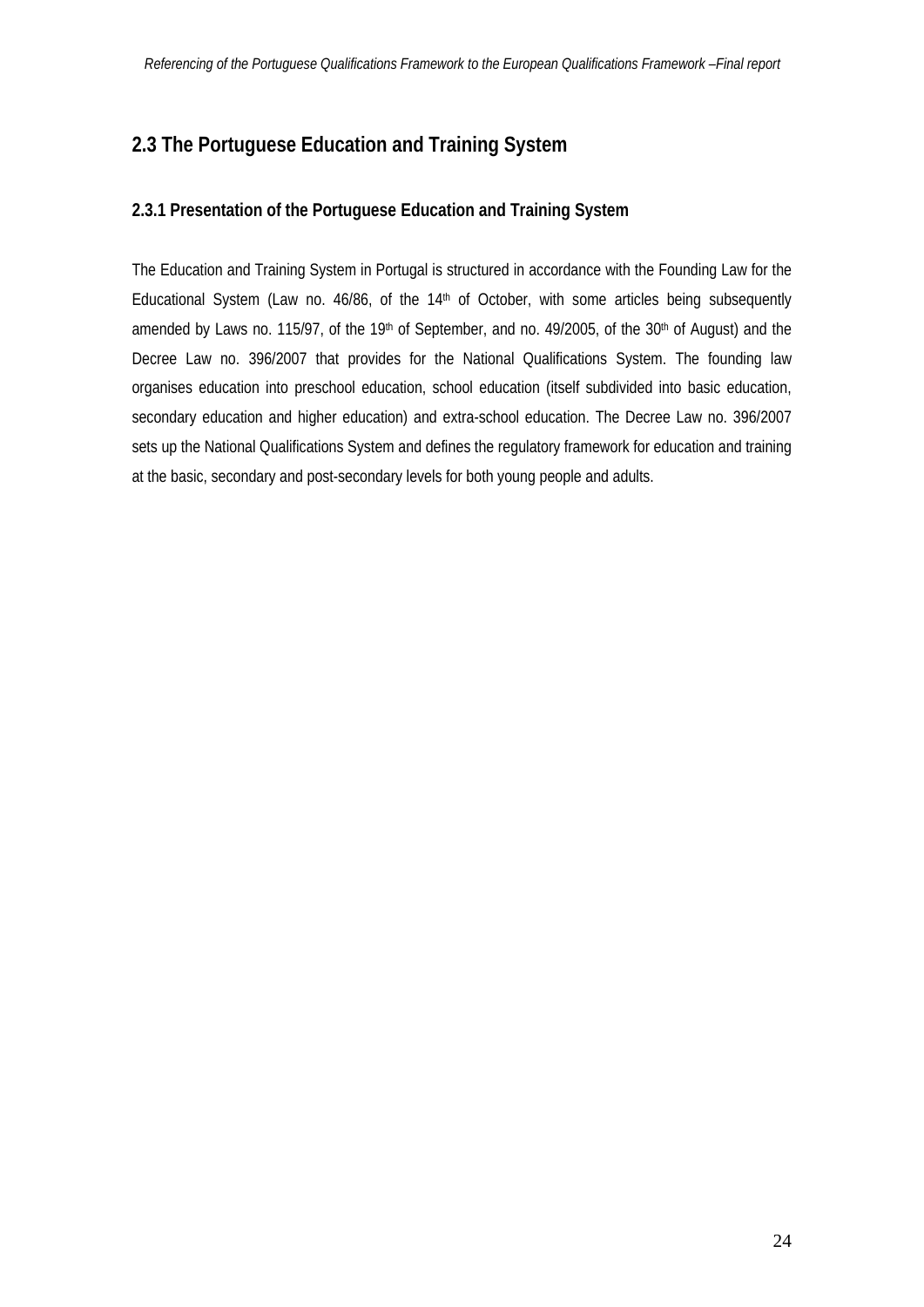**Figure 1 – Portuguese Education and training system** 

Source: National Agency for Qualification





*Agência Nacional para a Qualificação, I.P.*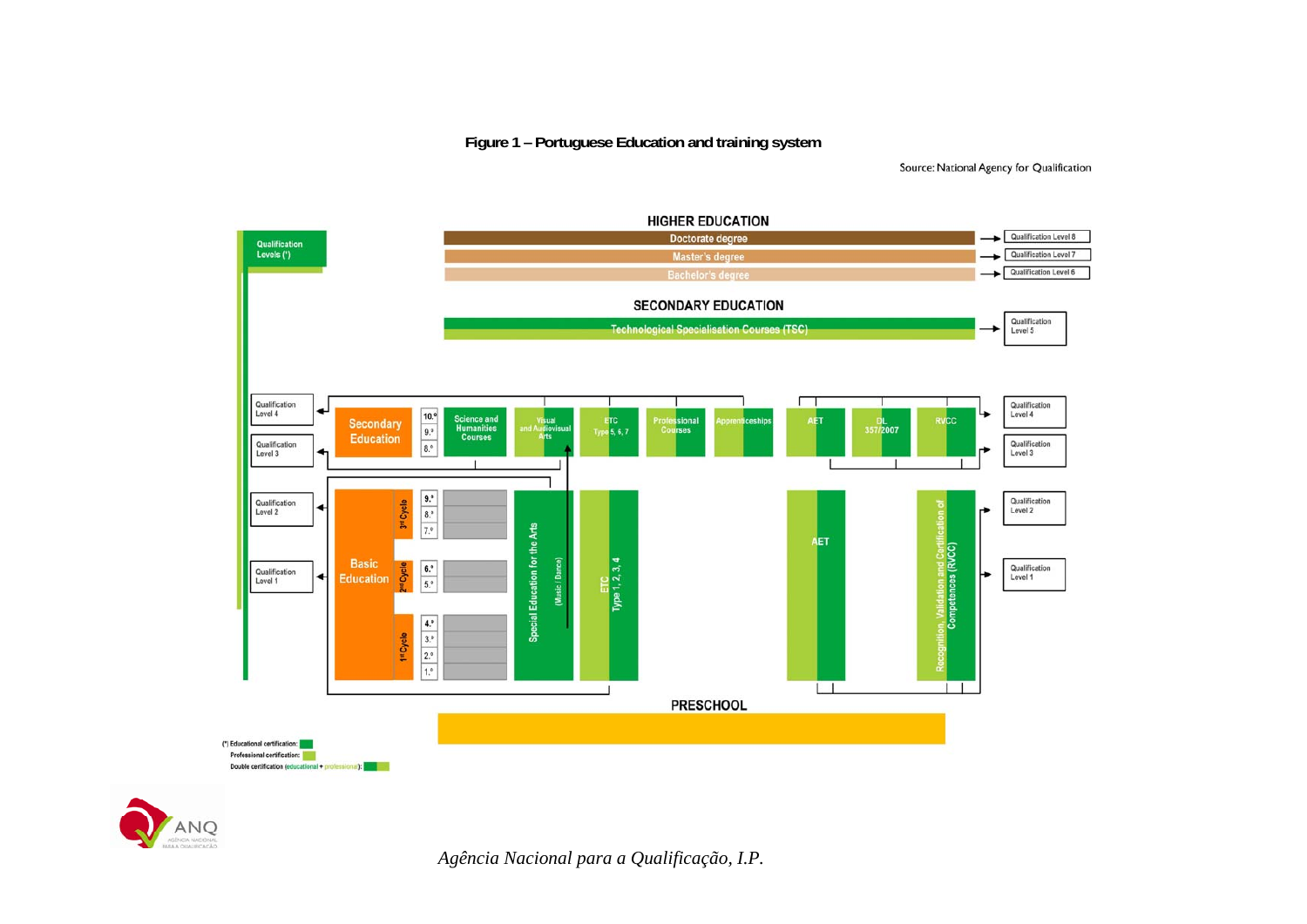#### **2.3.1.1 Preschool Education**

Preschool education is the first step in the education system. It is optional and is aimed at children between the ages of 3 and the basic school starting age. Law no. 85/2009, of the 27<sup>th</sup> of August, stipulates that preschool education should be available to all children from age 5 onwards. The state is obliged to ensure that there is a preschool network with sufficient coverage to offer places to all those children who are entitled to them. Moreover, it also has the duty to ensure that children are able to attend the educational component of preschools free of charge.

Preschool education takes place in private or public nursery schools.

#### **2.3.1.2 Basic Education**

Basic Education corresponds to what the Founding Law, in its initial version (Law no. 48/86, of the 14<sup>th</sup> of October), established as required basic training for all citizens. This stipulation was reaffirmed by subsequent alterations to this law (including the most recent changes introduced by Law no. 49/2005, of the  $30<sup>th</sup>$  of August). This is irrespective of the fact that compulsory schooling now goes beyond these limits, as seen recently in the extension of compulsory schooling to the age of 18, or until the student has completed a course equivalent to secondary level education (Law no. 85/2009, of the 29th of August).

Basic education is compulsory, unified and free. For a better understanding of how it works, the arrangements for young people and adults are dealt with separately here.

#### **2.3.1.2.1 Young people**

Basic education lasts for nine years, from ages 6 to 15 and is organised into three sequential cycles:

- In the 1<sup>st</sup> cycle there is a single class teacher, though specialist teachers may be used in certain areas, particularly those of curriculum enrichment activities (e.g. for English, physical education and sport and music).
- In the  $2<sup>nd</sup>$  and  $3<sup>rd</sup>$  cycle, teaching is organised by subject and multidisciplinary study areas. There are various teachers for each class, with specialists teaching the various subjects/subject areas.

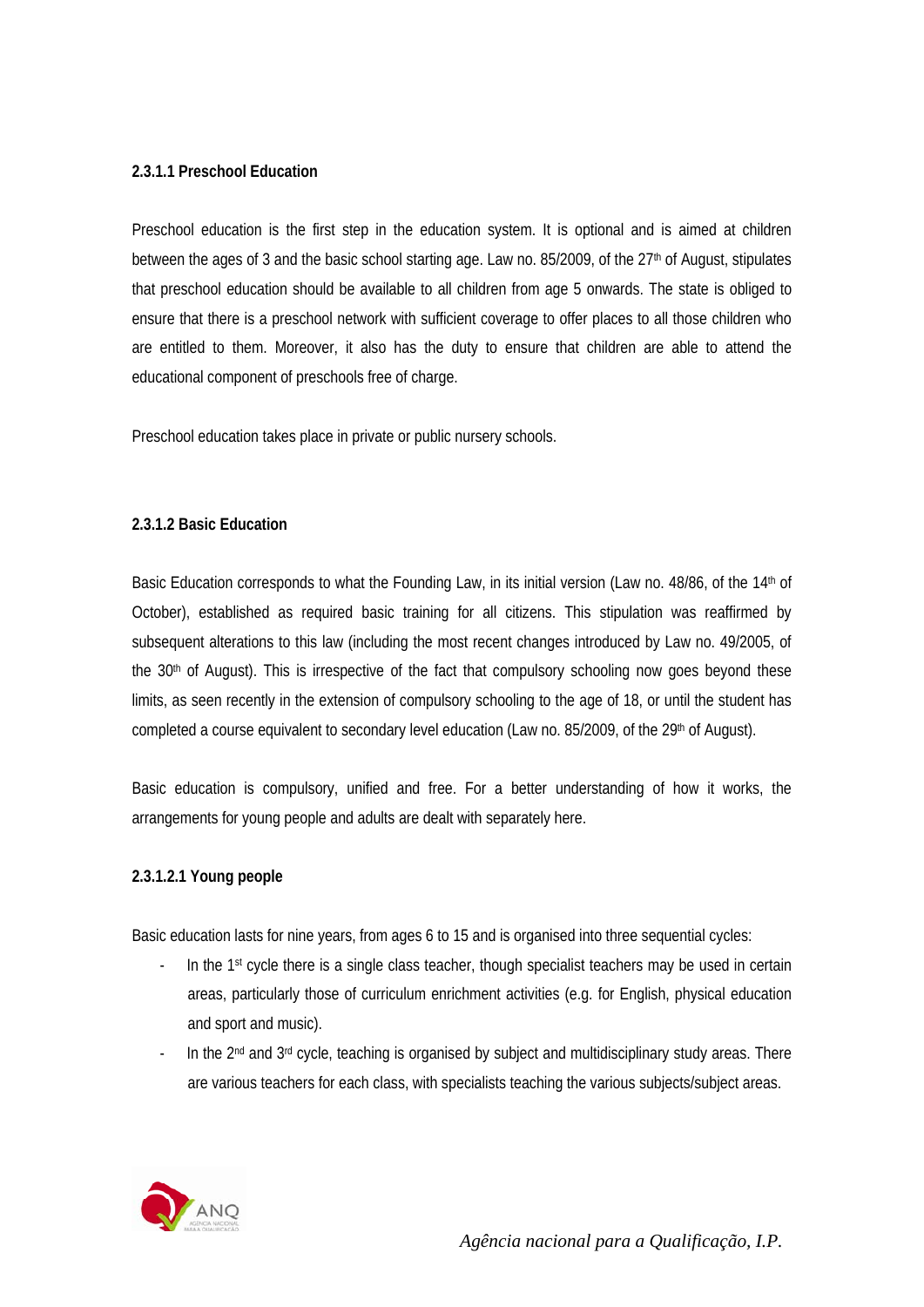As a whole, and for basic education, all essential and structuring competences are defined in the national curriculum. This defines the profile of exit competences for each of the cycles within the basic education system, as well as the types of educational experiences that all students should have access to.

Upon completion of the cycle, the student is awarded either a level 1 ( $2<sup>nd</sup>$  cycle of basic education) or a level 2 (3rd cycle of basic education) qualification from the National Qualifications Framework.

In addition to the general path described above, the basic education system also offers a specialised arts stream and education and training opportunities for young people designed to combat early school leaving or to reintegrate young people who have left before concluding their compulsory education.

Whatever path considered – regular, special for the arts and an education and training offer for young people- at the end of the 3rd cycle of basic education (level 2 qualification from the National Qualifications Framework) there is a possibility to continue the studies in secondary education.

#### - **Specialised Basic Education Course for the Arts**

The Specialised Basic Education Courses for the Arts, in the areas of music, Gregorian chant and dance (set up by Order no. 691/2009, of the  $25<sup>th</sup>$  of June), are courses taught in the  $2<sup>nd</sup>$  and  $3<sup>rd</sup>$  cycles of the basic education system. They are designed to offer a specialist musical education and an understanding of the musical sciences together with dance techniques and a development of an aesthetic awareness and an understanding of the history of dance.

The completion of a Specialised Basic Education Course for the Arts, in music, in Gregorian chant and in dance, entitles the student to a basic education diploma at level 2 of the National Qualifications Framework.

#### **- Education and training courses for young people**

The education and training courses (set up by Joint Decree no. 453/2004, of the 27<sup>th</sup> July) are designed for young people, aged 15 or over, who are at risk of leaving school early or who have already left the school system before completing their compulsory education. They are also aimed at young people wishing to obtain a professional qualification that will allow them to enter the professional labour market. These courses are structured with sequential entry points which encourage progression through increasingly higher levels of learning, and so help prevent early school leaving.

For those young people intending to complete the  $2<sup>nd</sup>$  and  $3<sup>rd</sup>$  cycles of basic education, there are four training paths available (type 1 to type 4), all of which lead to school and professional certification.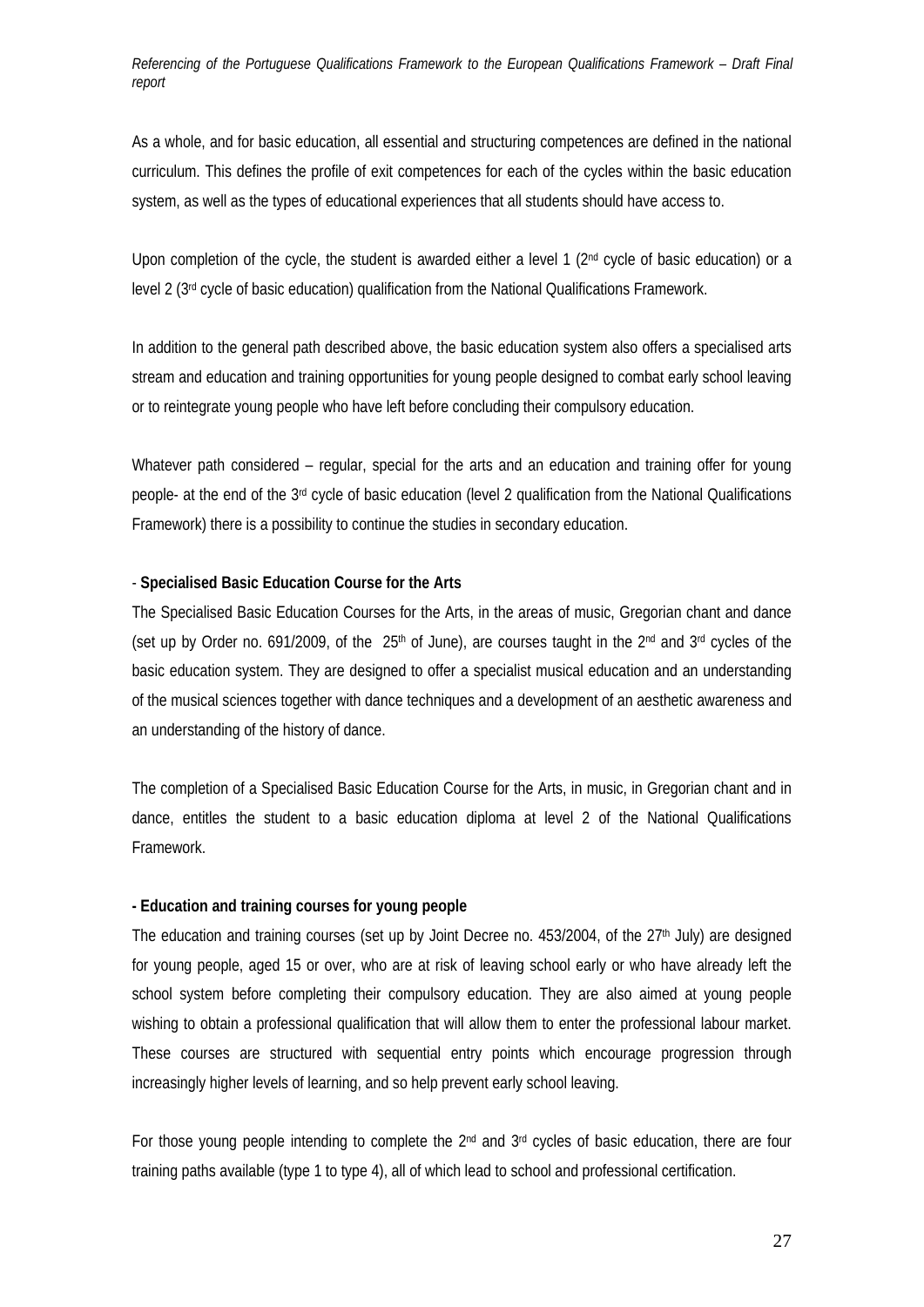| <b>Training</b><br>paths | Minimum conditions of access                                                                                          | <b>Minimum Duration (hours)</b>                                                                       | <b>School and Professional</b><br>certification                                   |
|--------------------------|-----------------------------------------------------------------------------------------------------------------------|-------------------------------------------------------------------------------------------------------|-----------------------------------------------------------------------------------|
| Type 1*                  | Less than the 6 <sup>th</sup> grade, having failed<br>once or twice during schooling                                  | 1872/1125<br>(Path with the duration of one or<br>two years depending on the<br>conditions of access) | 6th Grade of schooling (2nd<br>cycle of basic education)<br>Level 1 qualification |
| Type $2^*$               | Having completed the 6 <sup>Th</sup> or 7 <sup>th</sup> Grades<br>or having attended the 8th Grade<br>without success | 2109<br>(Path with the duration of one year)                                                          | 9th Grade of schooling (3rd<br>cycle of basic education)<br>Level 2 qualification |
| Type $3^*$               | Having completed the 8 <sup>th</sup> Grade or<br>having attended the 9th Grade without<br><b>SUCCESS</b>              | 1200<br>(Path with the duration of one year)                                                          | 9th Grade of schooling (3rd<br>cycle of basic education)<br>Level 2 qualification |
| Type 4                   | 9th Grade certificate or having attended<br>the secondary level of education,<br>without completing it                | 1230<br>(Path with the duration of one year)                                                          | Recognition of school<br>competences<br>Level 2 qualification                     |

**Table 3 – Training paths (type 1 to type 4)**

\* Young people under the age of 15 can also have access to these paths according to authorization of the Regional Director of Education.

The conclusion of each training path allows the student to carry on his/her studies in the next levels as follows:

- the conclusion of an Education and Training Course Type 1 allows attending the 3<sup>rd</sup> cycle of basic education;
- the conclusion of Education and Training Courses Types 2 or 3 allows attending the 3<sup>rd</sup> cycle of basic education;
- the conclusion of an Education and Training Course Type 4 allows carrying on studies on an Education and Training Course Type 5.

Levels are attributed according to the cycle that is completed: level 1 (type  $1 - 2<sup>nd</sup>$  cycle) or level 2 (types 2, 3 and 4 – 3rd cycle) of the National Qualifications Framework.

#### **2.3.1.2.2 Adults**

Adults may obtain their basic education through adult education classes, by completing a course on the adult education and training (AET) programme, through the Recognition, Validation and Certification of Competences (RVCC) procedure or through certified training modules (flexible qualification pathways).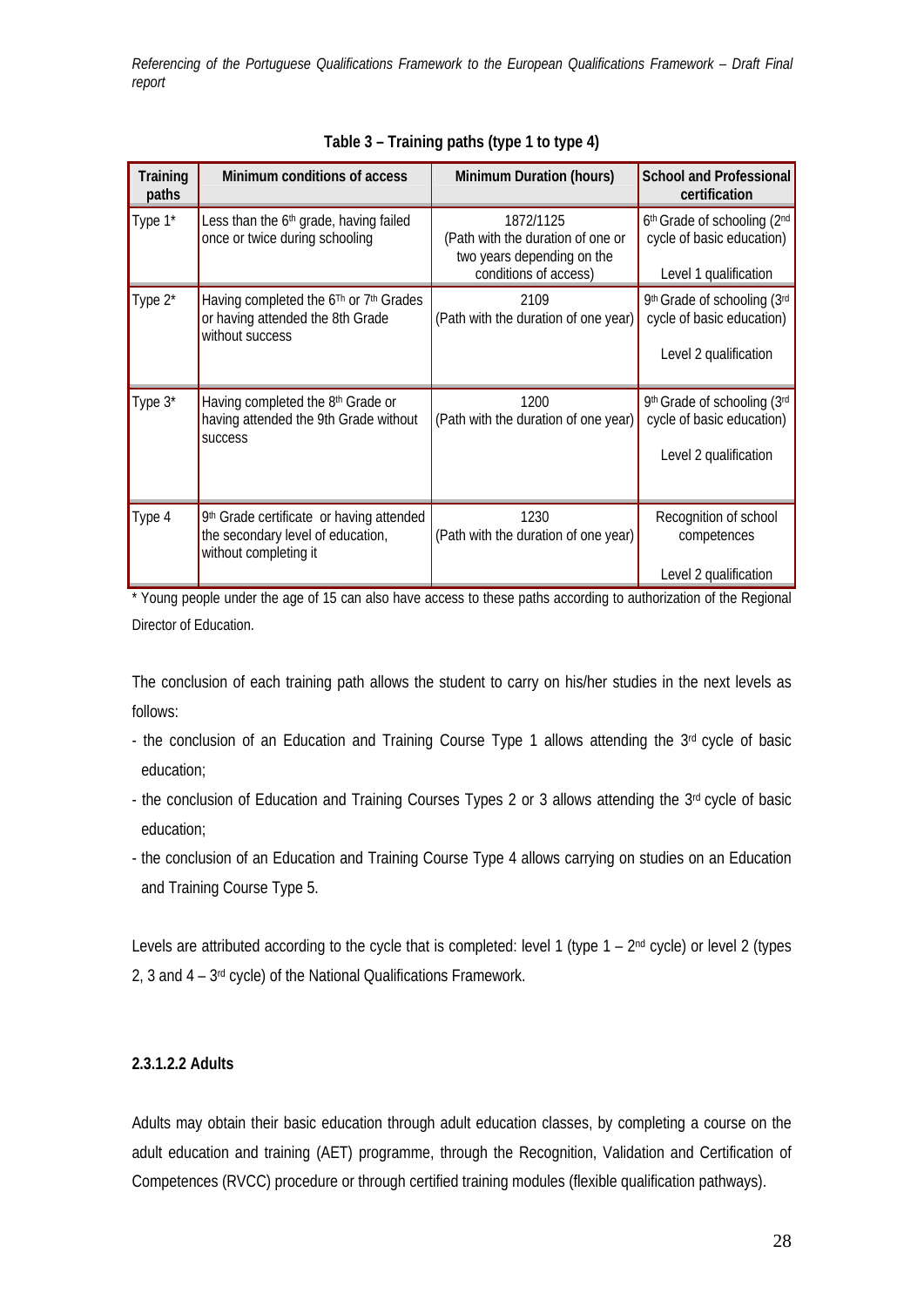The system also offers a literacy programme – the training programme in basic competences (Order no. 1100/2010, of the  $22<sup>nd</sup>$  of October) - which is aimed at people aged 18 or over who did not attend the 1st cycle of basic education (or an equivalent) or who did attend but did not demonstrably acquire basic competences in reading, writing, mathematics or the use of information and communication technology. The acquisition of these basic competences will make it possible for these adults to then enter qualification pathways (namely, adult education and training courses or processes for the recognition, validation and certification of basic level competences) which will allow them to acquire further competences and the appropriate certification as well as encouraging autonomy, self-learning and cooperative working.

#### **- Adult education and training courses**

Adult education and training courses (regulated by Order no. 230/2006, of the 7<sup>th</sup> of March) provide the main route by which adults may acquire education and training qualifications by following education and training pathways.

These courses are aimed at adults, aged 18 or over, who have low levels of educational or professional qualifications. These will be adults wishing to complete the 1st, 2nd or 3rd cycles of basic education or to complete this schooling and, at the same time, become professionally certified. Depending on the training pathway selected, these courses may lead to school certification alone, professional certification alone or a double certification (school and professional). This education and training system also works in conjunction with procedures for the recognition, validation and certification of competences, in such a way as to make it possible for adults to obtain, through selective training, any competences that they do not yet have for a given qualification.

As far as evaluation is concerned, the adult education and training courses include a formative assessment (allows to obtain information about the development of the apprenticeship) and a summative assessment (as a basis to final certification).

School certification, following a basic level adult education and training course, allows adults to continue their studies by following a similar type of course at secondary level.

The student is awarded either a level 1 ( $2<sup>nd</sup>$  cycle of basic education) or a level 2 ( $3<sup>rd</sup>$  cycle of basic education) qualification from the National Qualifications Framework.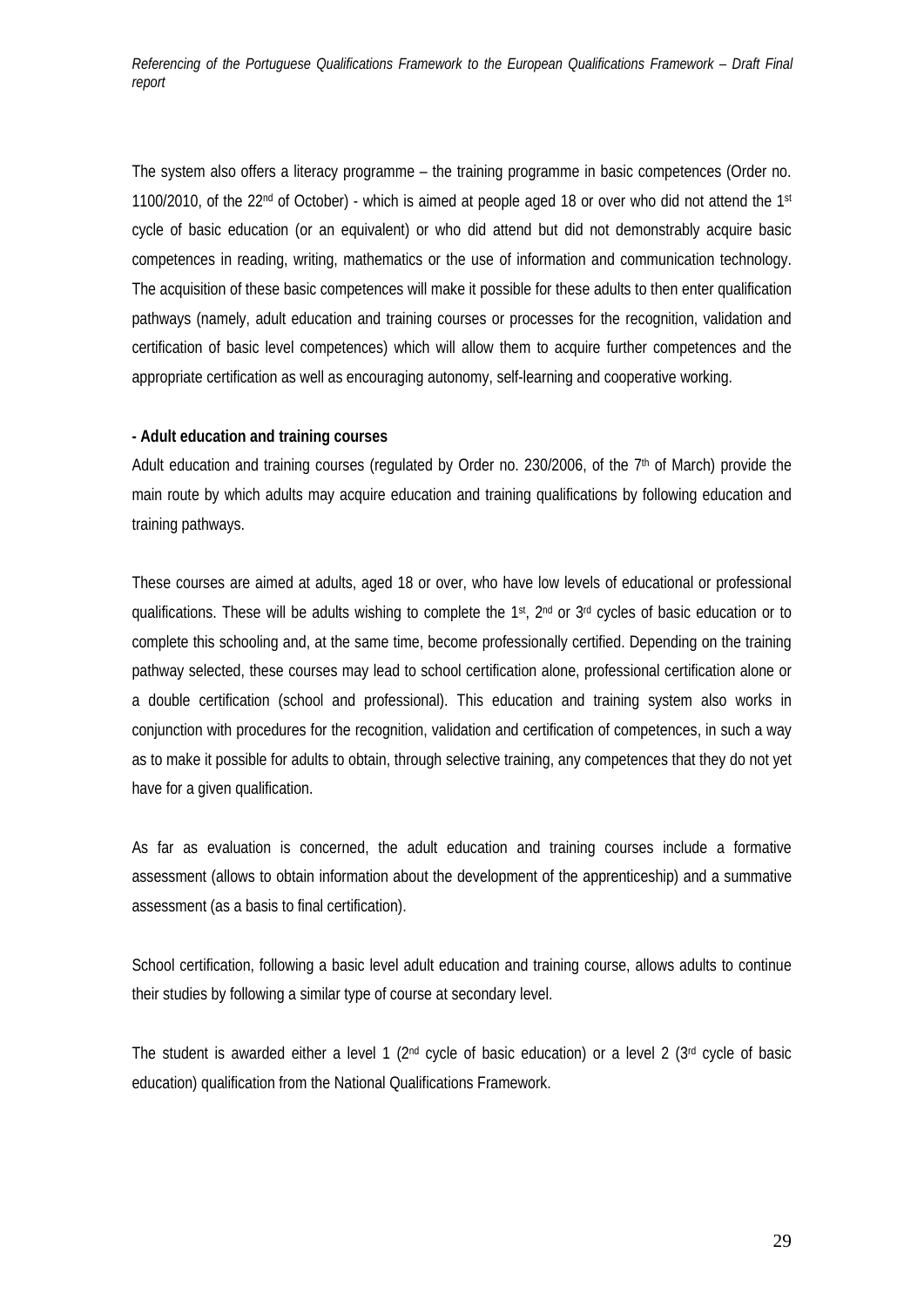#### **- System for the Recognition, Validation and Certification of Competences**

The National System for the Recognition, Validation and Certification of Competences (regulated by Order no. 370/2008, of the 21<sup>st</sup> of May) implements a process of recognition of educational and professional competences.

The National System for the Recognition, Validation and Certification of Competences aims to improve the certification levels of adults over the age of 18 who have not completed the basic or secondary levels of education, and operates in lifelong learning system. The system allows knowledge and competences acquired over a lifetime, in formal or informal learning contexts, to be recognised, validated and certificated. Certification via this pathway has equal stature to any other method of obtaining the same certification and allows the holder to continue their studies.

Adults aged 18 or over who have not completed their  $4<sup>th</sup>$ , 6<sup>th</sup> or 9<sup>th</sup> years of schooling are entitled to access the basic education level.

Once the education RVCC process is complete, a basic level certificate is issued (certificate of qualifications corresponding to the 1<sup>st</sup>, 2<sup>nd</sup> or 3<sup>rd</sup> cycle of basic education plus a basic education diploma). The student is awarded either a level 1  $(2^{nd}$  cycle of basic education) or a level 2  $(3^{rd}$  cycle of basic education) qualification from the National Qualifications Framework.

Adults aged 18 or over who are not qualified in their professional areas may also choose a process for the Recognition, Validation and Certification of Professional Competences

This system allows experience-based professional knowledge and competences, acquired in various contexts over a lifetime, to be recognised, validated and certificated. The certification obtained through this system not only increases personal, social and professional worth but also opens the way to the training pathway at the next highest level.

Like the Educational RVCC, the Professional RVCC process is managed by the New Opportunities Centres. These processes are based on the referencing of the Professional RVCC in question to each level 2 NQF qualification, as listed in the National Qualifications Catalogue.

In general, the recognitions processes for educational and professional competences involve the following steps:

- Identification and recognition of the adult's educational and/or professional competences;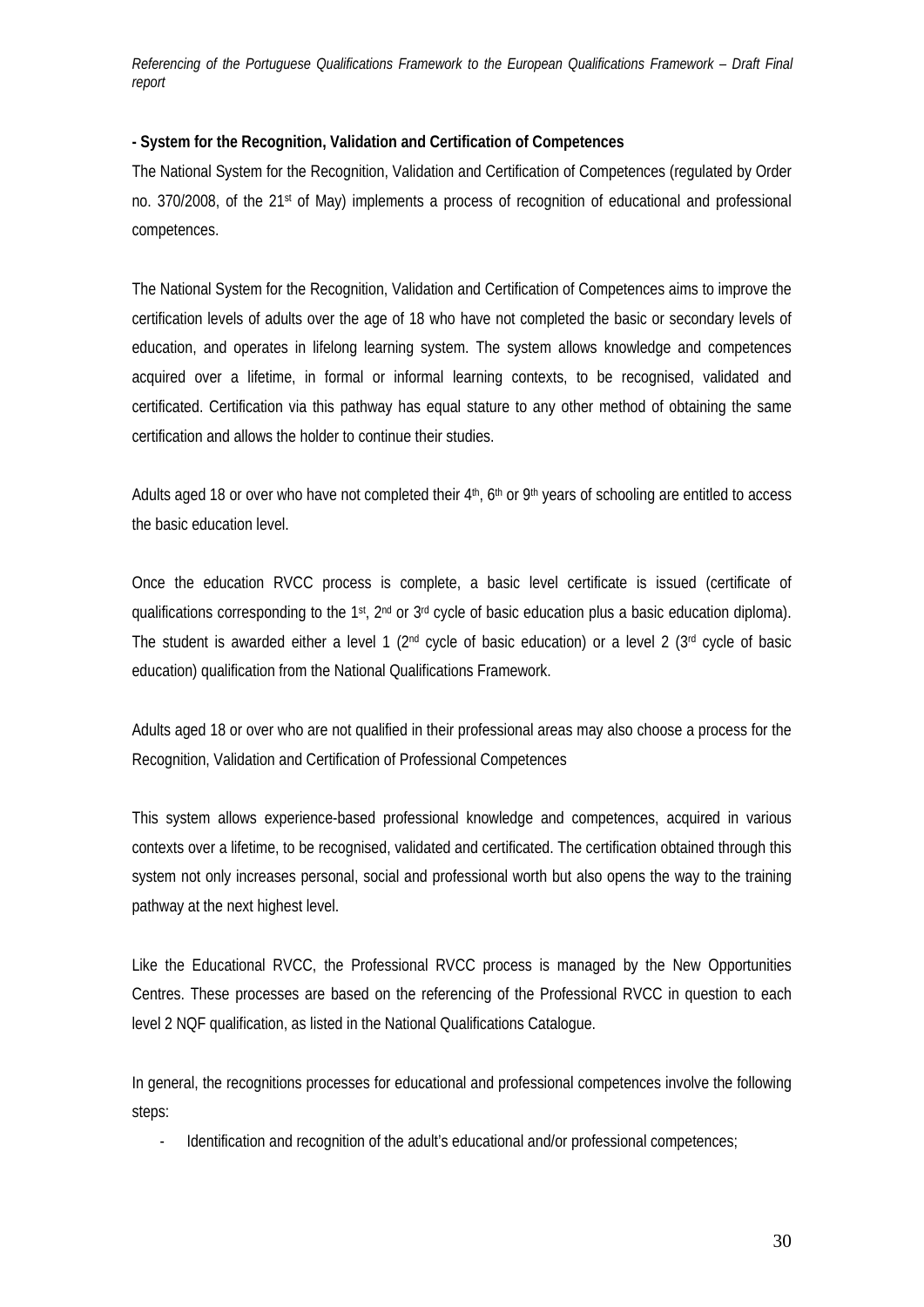- Identification of areas in which competences may be missing, together with an indication of the additional training that is required;
- Certification of the educational and professional competences and the issue of a Certificate or Diploma of Qualifications.

At the end of the Professional RVCC process, the certification of competences leads to a certificate of qualifications (which proves and explains the certificated professional competences) and/or a diploma, in the case of basic education, for a level 2 National Qualifications Framework qualification, provided that the adult has already completed the 3<sup>rd</sup> cycle of basic education.

#### **- Modular Training – flexible qualifications pathways**

Modular training (regulated by Order no. 230/2008, of the  $7<sup>th</sup>$  of March), integrated into the long-life training programmes of the working population, was created with the objective of allowing adults (aged 18 or over) to acquire competences in a flexible manner. The purpose is to help such adults obtain further educational qualifications and professional certification, thus allowing them to (re)enter or progress within the labour market.

In the case of basic education, modular training is developed and run by Short Training Units (STU) and is integrated with level 2 NQF training pathways.

Modular training courses may be accumulated to obtain one or more qualifications in the National Qualifications Catalogue. They allow variable duration training pathways to be created. These are adaptable to a range of training modalities, target publics, methodologies, training contents and validation methods. The curricular organisation of modular training, for each course unit, is harmonised with the relevant training references in the National Qualifications Catalogue. Thus, each unit may correspond to a basic training unit, a technology training unit or both.

The process of evaluation of the modular training courses includes the formative assessment, which allows getting information about the development of apprenticeship and the summative assessment that is used to take the decision of certifying the adult. The criteria of the formative assessment include the participation, the motivation, the acquisition and use of knowledge, the mobilization of competences in new situations, the interpersonal relationships, the team work, the accommodation to new tasks, the punctuality and the assiduity. The summative assessment expresses if the trainee has or hasn't reached the training objectives.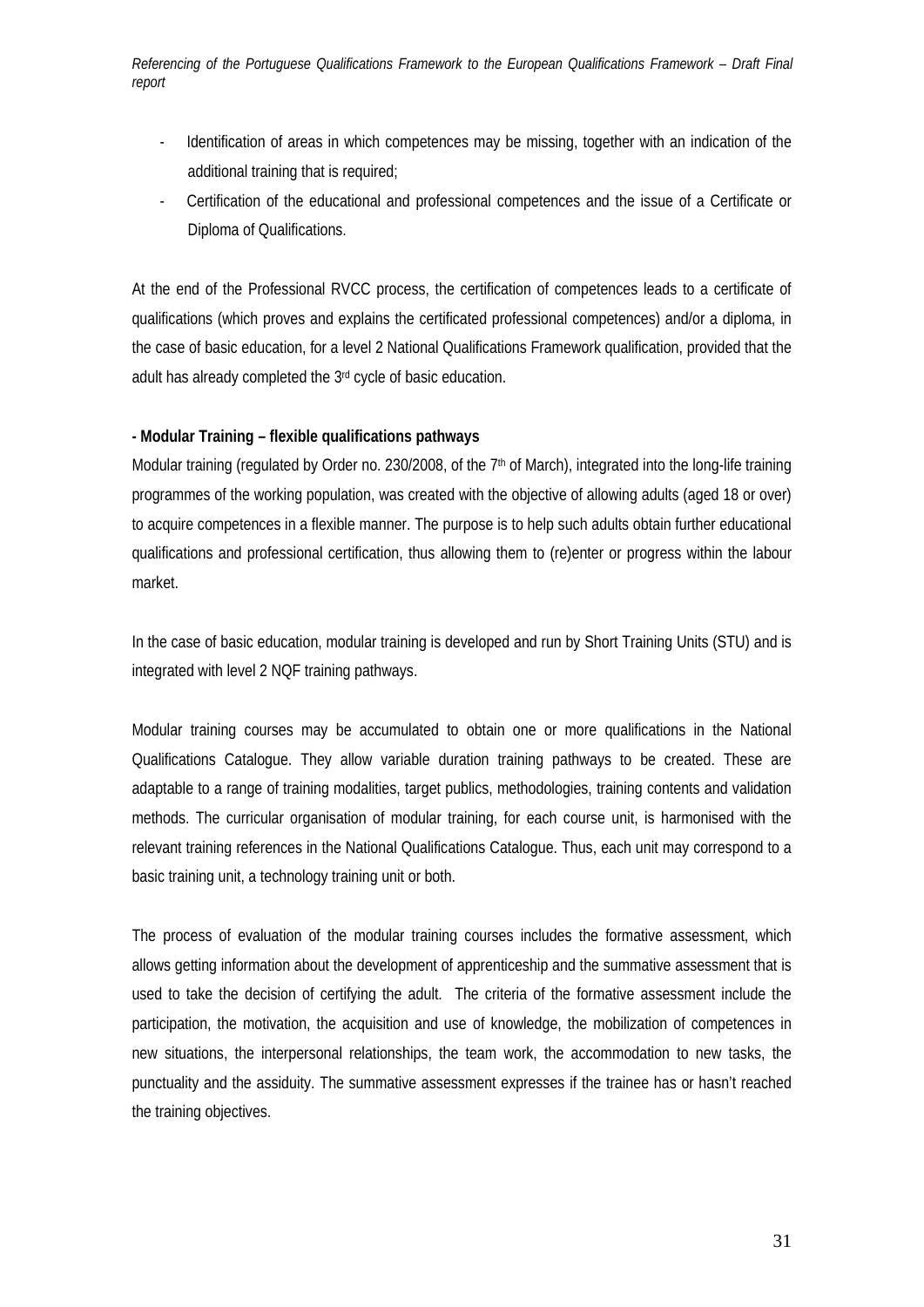The completion of a qualification pathway by means of modular training based on STU integrated with a basic level qualification pathway, will result in the award of a level 2 National Qualifications Framework qualification.

#### **2.3.1.3 Secondary Education**

Secondary education is organized in different ways including courses mainly designed for those intending to continue their studies, and education and training courses designed for immediate entrance in the labour market, but also allowing the continuation of studies. The organisation of courses within this double track approach, allows for the building of flexible training pathways, including inter-course crossover, making it much easier to redirect a students' progress through the school system.

Secondary education involves a wide-ranging training offer – at the curricular planning, organisational and operational levels. As with basic education, the description of secondary education given here has been subdivided into education and training modes aimed at young people and those offered to adults.

#### **2.3.1.3.1 Young people**

Secondary education offers a wide range of education and training possibilities for young people. In terms of school qualifications, there are the science and humanities courses and a number of special courses for the arts. In the double certification format, there are professional courses, the remaining special courses for the arts, apprenticeship courses and education and training courses for young people. These double certificated courses not only develop competences at the secondary education level but also develop professional competences that will allow young people to enter the labour market and exercise a profession.

#### **- Science and Humanities Courses**

The science and humanities courses (regulated by Order no. 1322/2007, of the  $4<sup>th</sup>$  of October) are designed to prepare students for higher education studies. There are four types of courses: Sciences and Technologies, Socioeconomic Sciences, Languages and Humanities and Visual Arts.

The conclusion of a course of the secondary level of education depends on the approval in all the subjects – what, in the case of the science and humanities courses, requires taking national exams (article 10<sup>th</sup> of the Order no. 259/2006, of the 14<sup>th</sup> of March). Besides the Portuguese national exam, common to all science and humanities courses, the student has to take three more national exams, depending on the study plans of each course.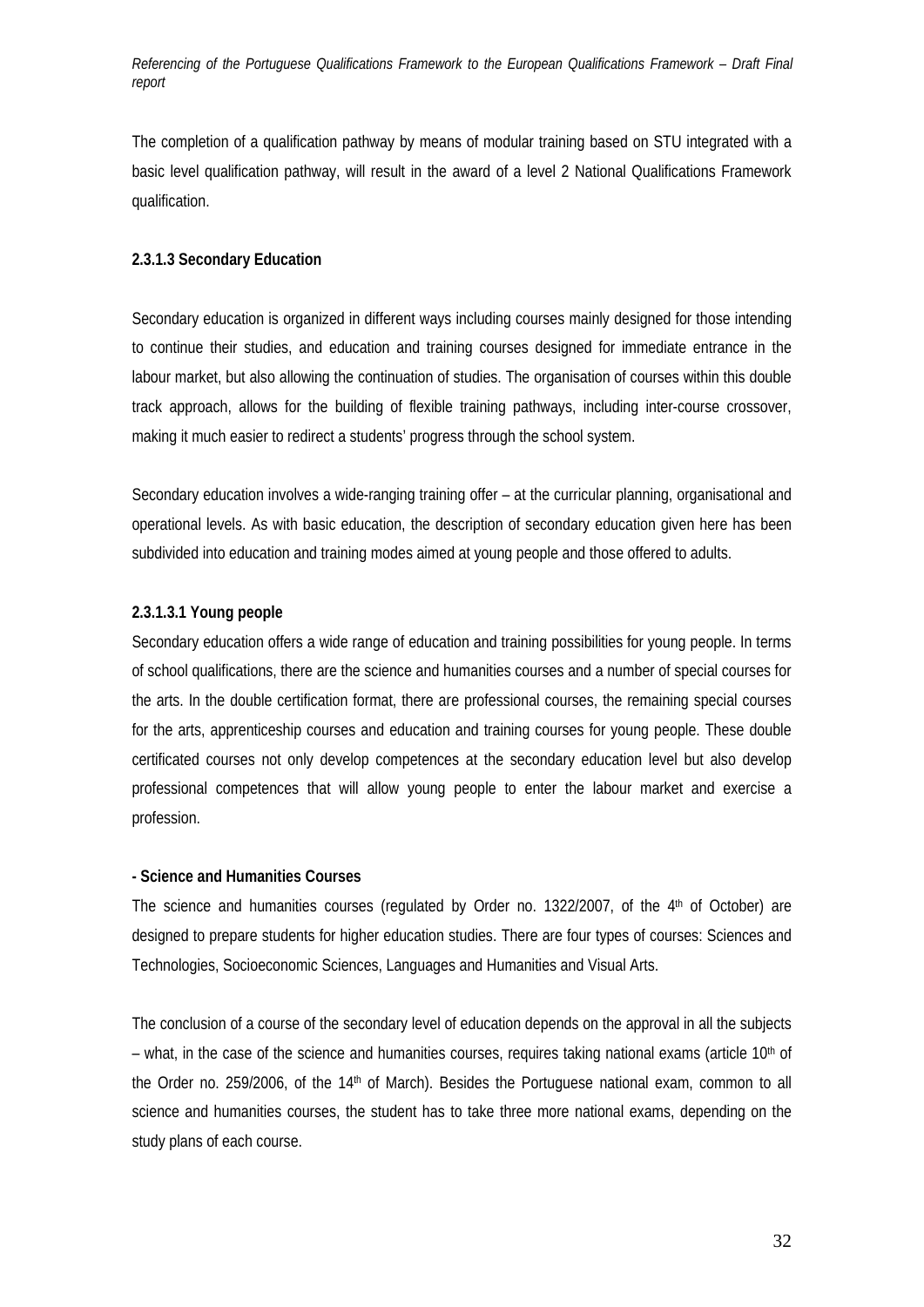Currently, these courses are certificated by means of both a diploma, naming the course, stating that the student has completed secondary education and a certificate detailing the subjects studied, the project area and the final marks obtained together with the marks for those subjects in which exams were taken. On completion of a sciences and humanities course, the student can continue his/her studies in higher education, and a level 3 National Qualifications Framework qualification is awarded.

#### **- Specialised Secondary Education Course for the Arts**

The specialised secondary education courses for the arts cover the areas of the visual and audiovisual arts, dance and music and are designed to provide specialised training in the arts. As a function of the study area, these courses are intended either to lead to further studies (Music and Dance) or to offer the choice of entry to the labour market or further studies (Visual and Audiovisual Arts – set up by Order no. 550-D/2004, of the 21st of May).

In the specialised secondary education courses for the arts the evaluation includes the formative and the summative assessments. The students who want to continue their studies in higher education have to take the national exams.

Completion of a Specialised Course for the Arts in Music or Dance entitles the student to a secondary education diploma and the award of a level 3 National Qualifications Framework qualification. Completion of a Special Course for the Arts in the Visual or Audiovisual Arts entitles the student to a secondary education diploma and the award of a level 4 National Qualifications Framework qualification.

#### - **Professional Courses**

Professional courses (set up by Order no. 550-D/2004, of the 21<sup>st</sup> of May) are double certificated and are designed for preparing students both to enter the labour market and continue their studies in non-higher post-secondary courses or in higher education. These courses are three years long, correspond to the 10<sup>th</sup>, 11<sup>th</sup> and 12<sup>th</sup> years of school and are organised into modules.

The evaluation can be formative and summative, the latter taking place when all the modules of each subject are concluded. The summative evaluation includes the assessment of the on-job training period and at the end of the 12<sup>th</sup> Grade the assessment of the Final Vocational Examination.

The conclusion of a professional course allows continuing studies in a Technological Specialization Course or in higher education.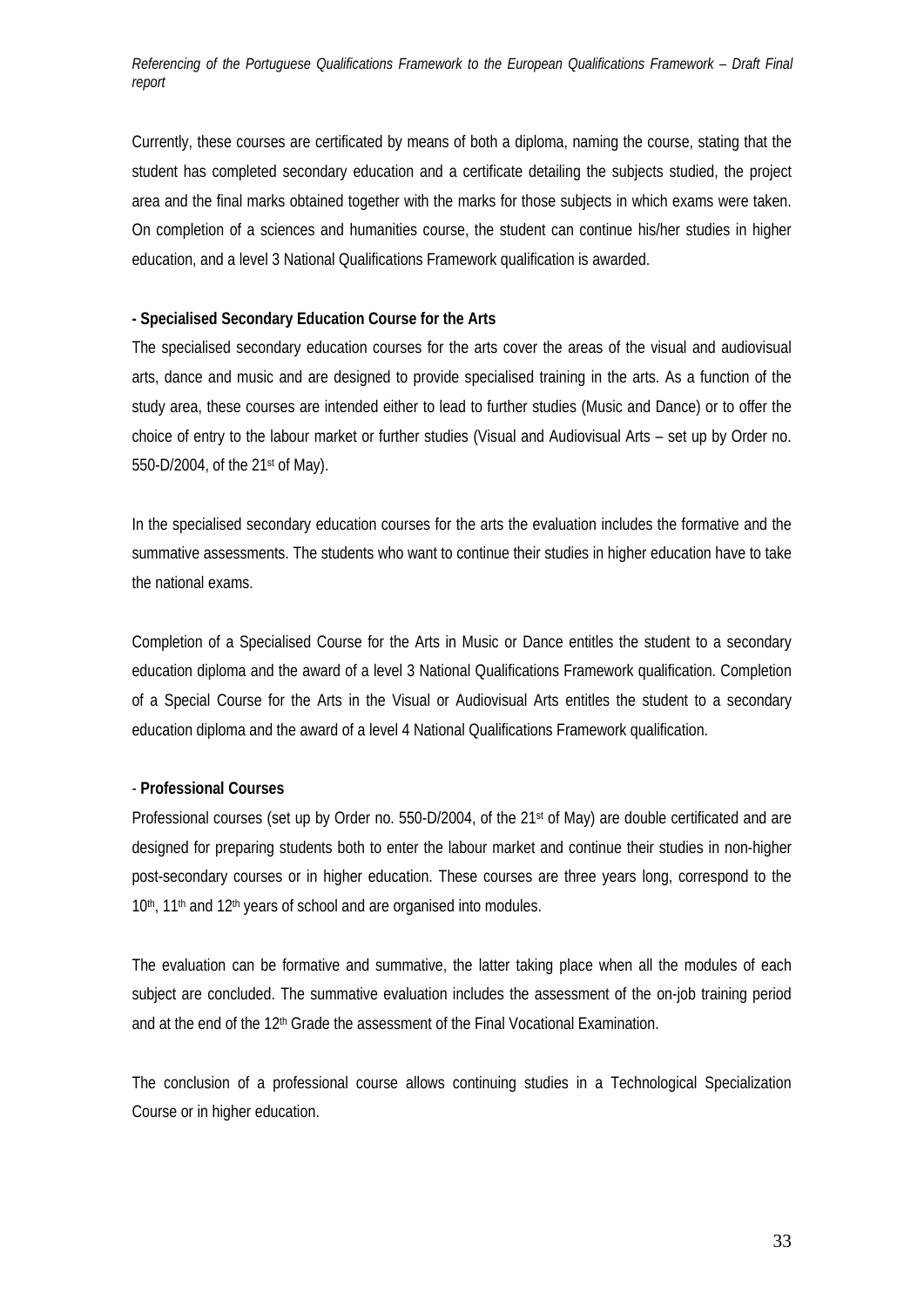Successful completion of a professional course entitles the student to a secondary education diploma and the award of a level 4 National Qualifications Framework qualification.

#### **- Apprenticeship Courses**

Apprenticeship Courses (regulated by Order no. 1497/2008, of the 19<sup>th</sup> of December) are initial professional sandwich courses (there being a balance of theoretical and practical training taking place in both the training institution and the company). These courses are aimed at young people under the age of 25 who have successfully completed the 3<sup>rd</sup> cycle of basic education or who have attended, but not completed, a secondary level course. The courses are specifically designed to help young people enter the labour market, although they also allow further studies in higher education.

As far as evaluation is concerned, these courses include a formative and a summative evaluation. In the last year (12<sup>th</sup> grade) there is a Final Vocational Examination. This examination consists of the doing or making, before a jury, of one or more practical work(s), based on the activities of the professional profile, thus evaluating the key competences of the training referential.

Apprenticeship courses are double certificated and a level 4 National Qualifications Framework qualification is awarded.

#### **- Education and Training Courses for Young People (ETC)**

The education and training courses, which, as described above, also exist at the level of basic education, are designed for young people, aged 15 or over, who are at risk of leaving school early or who have already left the school system before completing 12 years of schooling. They are also aimed at young people wishing to obtain a professional qualification that will allow them to enter the professional labour market.

There are 4 training pathways (type 5 to type 7) open to young people wishing to obtain a secondary-level education. These pathways lead to double certification (educational and professional).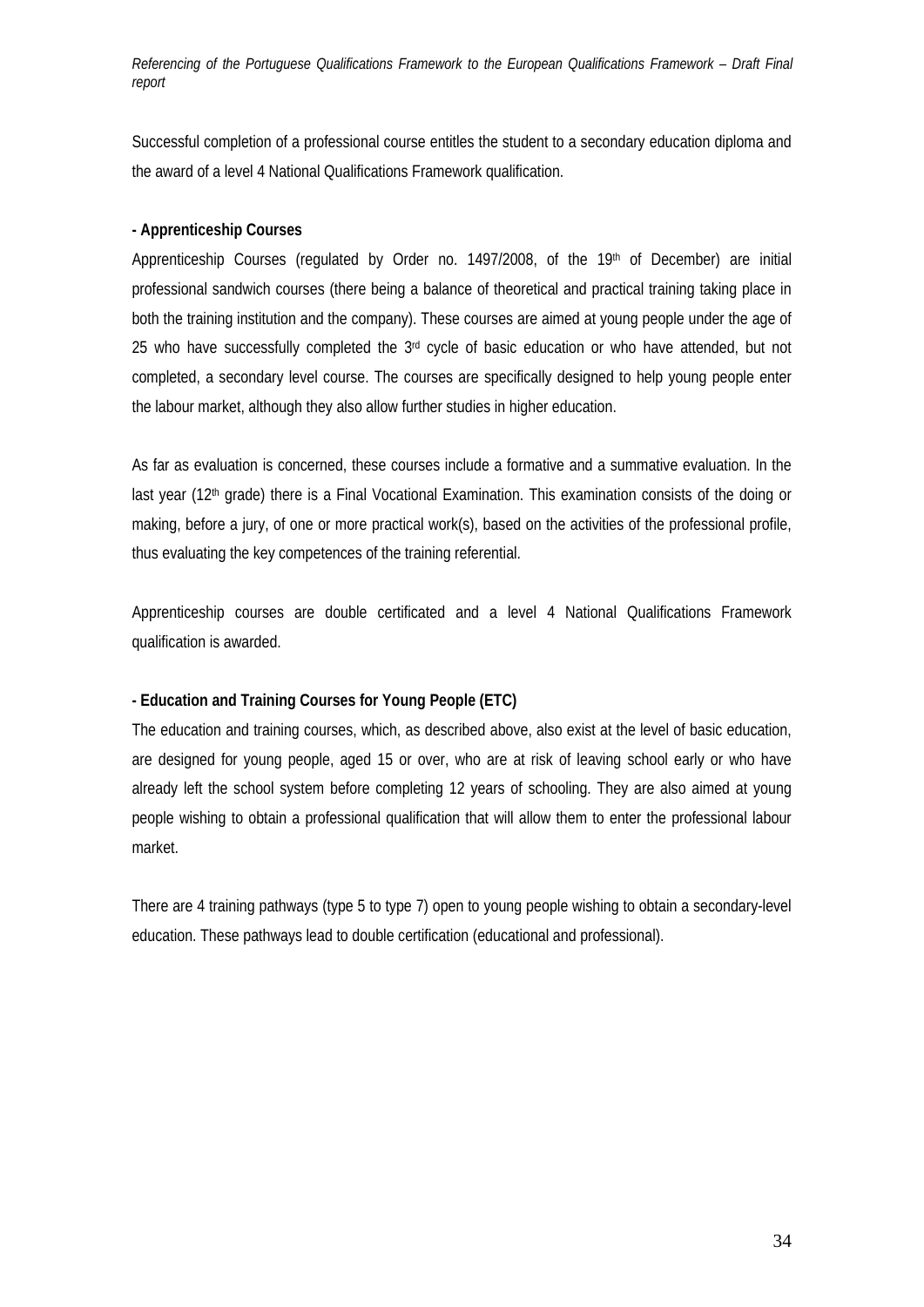| <b>Training paths</b>                   | Minimum conditions of access                                                                                                                                                                                                                                       | <b>Minimum</b><br>Duration<br>(hours)               | School and<br>professional<br>certification                        |
|-----------------------------------------|--------------------------------------------------------------------------------------------------------------------------------------------------------------------------------------------------------------------------------------------------------------------|-----------------------------------------------------|--------------------------------------------------------------------|
| Complementary<br><b>Training Course</b> | Certificate of courses type 2 or 3 or level two qualification<br>or certificate of the 9th grade intending to continue studies                                                                                                                                     | 1020<br>(Path with the<br>duration of one<br>year)  | Recognition of<br>school<br>competences                            |
| Type 5                                  | Having completed the 10 <sup>th</sup> grade of the secondary level of<br>education, or having attended the 11th grade without<br>success, or certificate of course type 4, or level 2 of<br>qualification plus the certificate of complementary training<br>course | 2276<br>(Path with the<br>duration of two<br>years) | 12 <sup>th</sup> grade of<br>schooling<br>Level 4<br>qualification |
| Type 6                                  | Having completed the 11 <sup>th</sup> grade of the secondary level of<br>education or attended the 12 <sup>th</sup> grade without success                                                                                                                          | 1380<br>((Path with the<br>duration of one<br>year) | 12 <sup>th</sup> grade of<br>schooling<br>Level 4<br>qualification |
| Type 7                                  | Certificate of the 12th grade of a science and humanities<br>course of the secondary level of education                                                                                                                                                            | 1155<br>((Path with the<br>duration of one<br>year  | Level 4<br>qualification                                           |

**Table 4 – Training paths (type 5 to type 7)**

The conclusion of an education and training course for young people Type 5, 6 or 7 allows continuing studies in a Technological Specialization Course or in higher education.

Completion of a secondary-level education and training course entitles the student to a level 4 National Qualifications Framework qualification.

#### **2.3.1.3.2 Adults**

Adults may complete their secondary education via the adult education programme, an adult education and training course (AET), the recognition, validation and certification of competences (RVCC), modular training (flexible training pathways) or through a number of other ways.

#### **- Adult education and training courses**

Adult education and training courses are offered to adults wishing to improve their qualifications. As with basic education, these courses may be taken in the form of educational certification pathways, wherever the adult in question has a suitable profile and background experience, or via double certification pathways.

There are a number of learning pathways on offer, with various entry conditions, for those adults obtaining educational certification. Entry is dependent on the adult's prior formal educational certified before. Both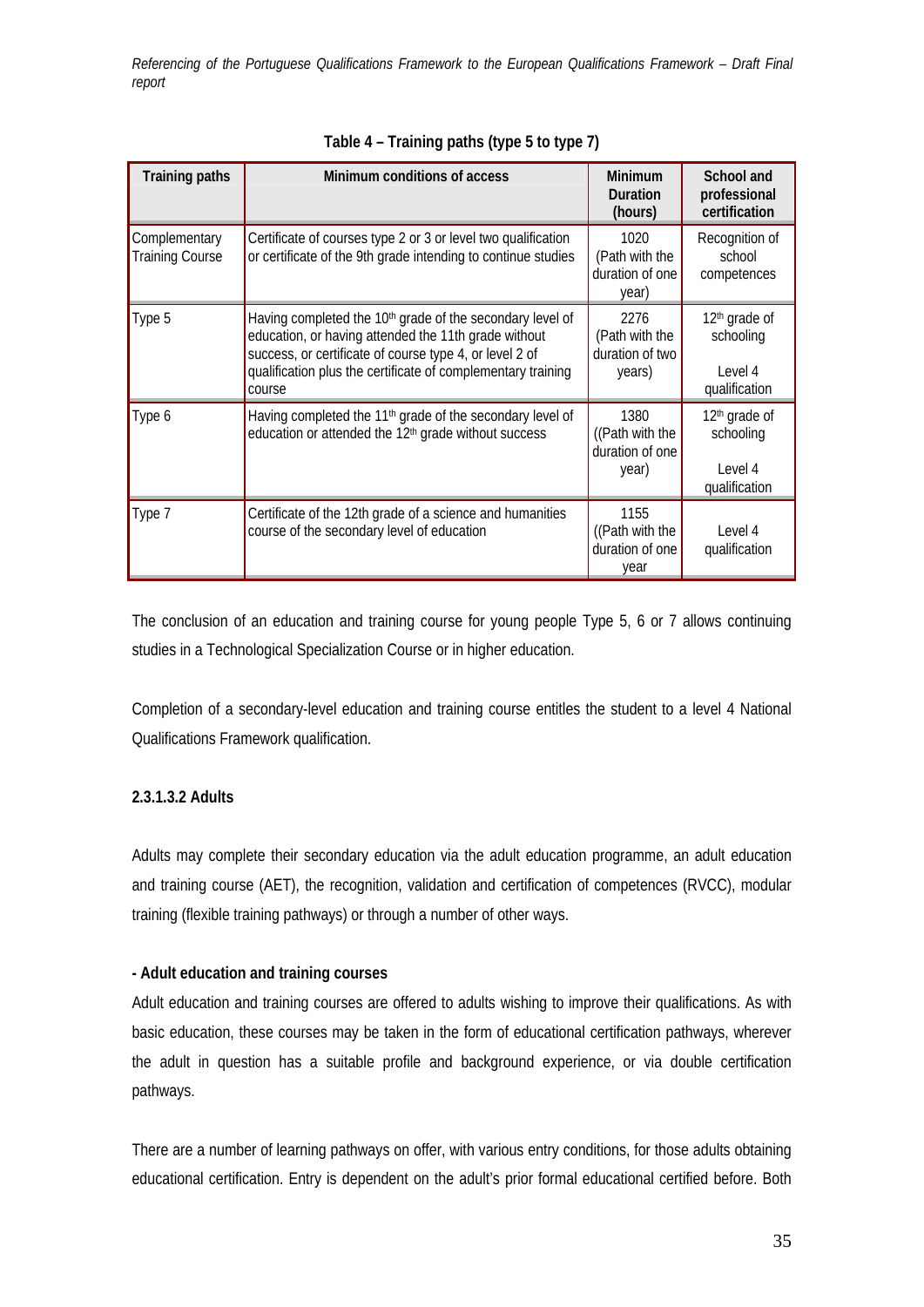these adults and those obtaining double certification may then follow a Course in Technological Specialisation (level 5 of the National Qualifications Framework) or a higher education course.

Adults who complete a secondary-level adult education and training educational course are awarded a level 3 National Qualifications Framework qualification. Those completing a secondary-level adult education and training course (education and professional training track) are awarded a level 4 National Qualifications Framework qualification.

#### **- System for the Recognition, Validation and Certification of Competences**

As described above for the basic education level, the recognition, validation and certification of competences process may lead to certification of educational competences (Educational RVCC) or of professional competences (Professional RVCC).

Adults over the age of 18 may apply for educational RVCC at the secondary level, provided they have at least three years professional experience. On completion of the educational RVCC process – which is based on the Adult Education and Training Key Competences Reference System (secondary level) – and in accordance with the competences held, adults are awarded partial certification, corresponding to a number of secondary-level educational competences, or full certification, corresponding to a level 3 National Qualifications Framework qualification.

The professional RVCC process is based on the referencing of the Professional RVCC to the level 4 qualifications contained in the National Qualifications Catalogue. On completion of the professional RVCC process, and in accordance with the competences held, adults are awarded partial certification, corresponding to a number of the competences required for the professional certification in question, or full certification, corresponding to a level 4 National Qualifications Framework qualification, where they have already completed their secondary education.

All adults completing a secondary-level RVCC process may continue on to higher education by taking special exams, done by higher education establishments, under the regulation of access to higher education for people over 23 years old (Decree-Law no. 64/2006, of the 21<sup>st</sup> of March), or by taking the national exams of the secondary level of education. .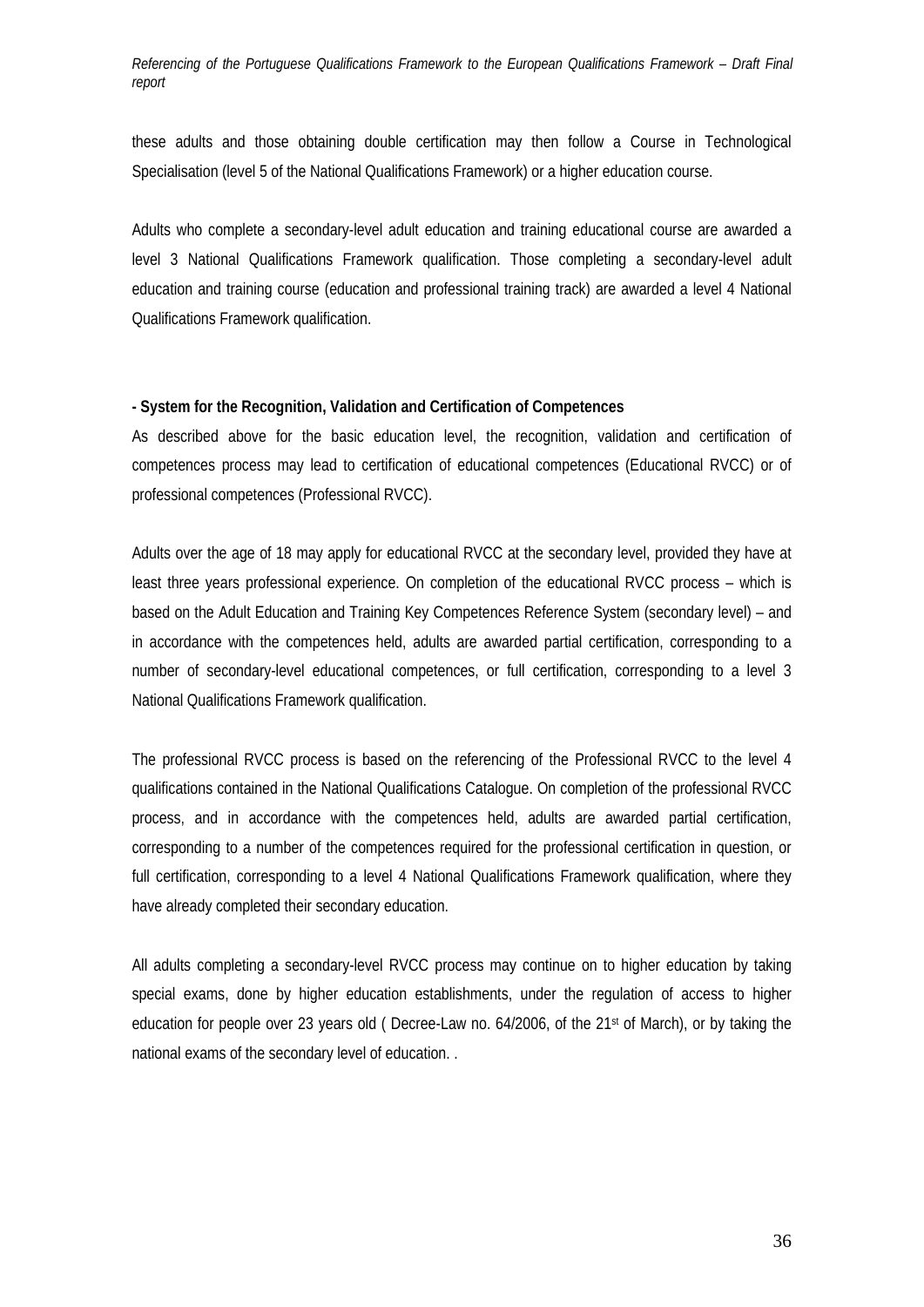## **- Modular training – flexible qualifications pathways**

As mentioned above, modular training was set up to enable those adults aged 18 or over who do not hold sufficient qualifications to enter or progress in the labour market, to acquire competences. Priority is given to those adults who have not completed their basic or secondary education.

In the case of secondary education, modular training courses made up of Short Training Units (STU) integrated with secondary-level training pathways from the National Qualifications Catalogue are only open to those adults who have completed at least the 3<sup>rd</sup> cycle of basic education.

On completion of a modular training qualifications pathway based on STU integrated with a secondarylevel NQC qualifications pathway, a level 4 National Qualifications Framework qualification is awarded and it is possible to carry on studies in higher education.

### **- Other ways of completing secondary-level education**

There are number of other ways of completing secondary-level education. The secondary-level completion programme is aimed at adults who attended, but did not complete, courses which are no longer in existence (up to six subjects per year to be completed) (regulated by Decree-Law no. 357/2007, of the 29<sup>th</sup> of October).

These secondary-level completion programmes are implemented either through the taking of exams or by following modular training courses referenced to the training offer described in the National Qualifications Catalogue.

#### a) Exams

The completion and certification of courses which are largely designed to prepare students for further study and courses leading to professional qualification is achieved through the taking of exams in subjects which are similar to the subjects not completed in the student's original course of study. The completion and general certification (without course specification) of secondary-level education is achieved by the taking of exams in selected subjects, but without these necessarily matching subjects on the student's original course of study.

Certification of courses primarily designed for further study and of general courses is at level 3 of the National Qualifications Framework, while certification of courses leading to professional qualifications is at level 4 of the National Qualifications Framework.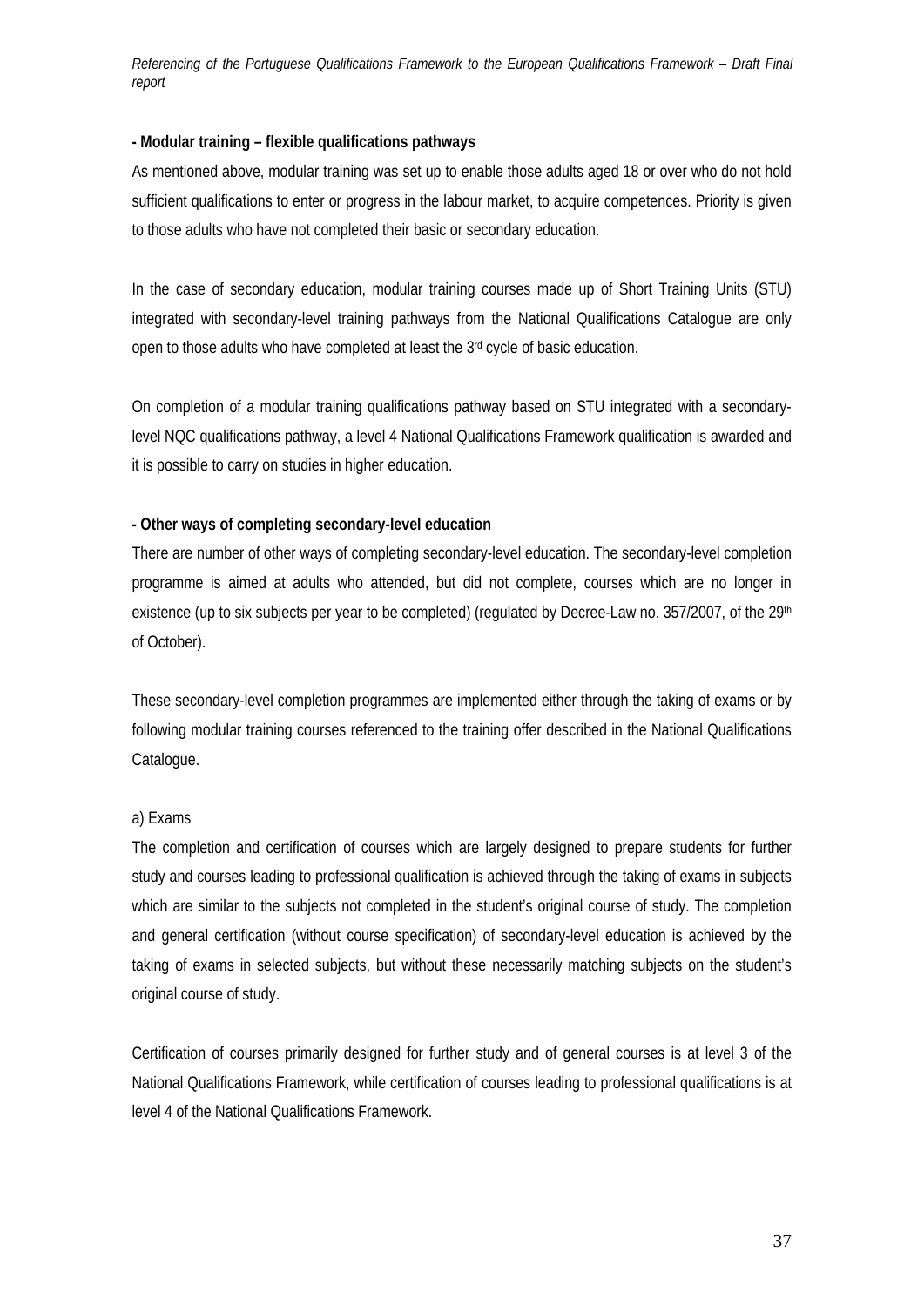# b) Training modules

Completion and certification by means of the successful completion of short training units referenced to the training system integrated with the secondary-level qualifications pathway contained in the National Qualification Catalogue leads to a level 3 National Qualifications Framework qualification.

Certification acquired through secondary-level completion mechanisms allows students to continue on to post-secondary or higher education.

# **2.3.1.4 Non-higher post-secondary education**

Technological specialisation courses (TSC) set up by the Decree-Law no. 88/2006, of the 23<sup>rd</sup> of May, are specialised training pathways that focus on various technological areas and are designed to prepare students for entry into the labour market, to requalify professionally or to continue studies in higher education. These courses last for about a year and a half (between 1200 and 1500 of contact hours) and are run by both higher education establishments and non-higher education establishments.

Successful completion of a course in a technological specialisation leads to a Diploma in Technological Specialisation (DTS). This diploma allows students to apply for higher education courses via the special entry track, regulated by subparagraph b) of paragraph 2 of article 3 of the Decree-Law no. 393-B/99, of the 2nd of October, and the training that they have already undertaken is accredited to whichever higher education course they enter.

Completion of a course in a technological specialisation entitles the student to a level 5 National Qualifications Framework qualification.

# **2.3.1.5 Higher Education**

Higher education is structured into three cycles (Decree-Law no. 74/2006, of the 24th of March, amended by the Decree-Laws no. 107/2008, of the  $25<sup>th</sup>$  of June and no. 230/2009, of the 14<sup>th</sup> of September) ), as stipulated by the second amendment to the Founding Law for the Education System (Law no. 49/2005, of the 30<sup>th</sup> of August, which amended the Law no. 46/86, of the 14 of October, altered by the Law no. 115/97, of the 19<sup>th</sup> of September): the 1<sup>st</sup> cycle granting the graduation degree, the 2<sup>nd</sup> cycle granting the master's degree and the 3rd cycle granting doctorate..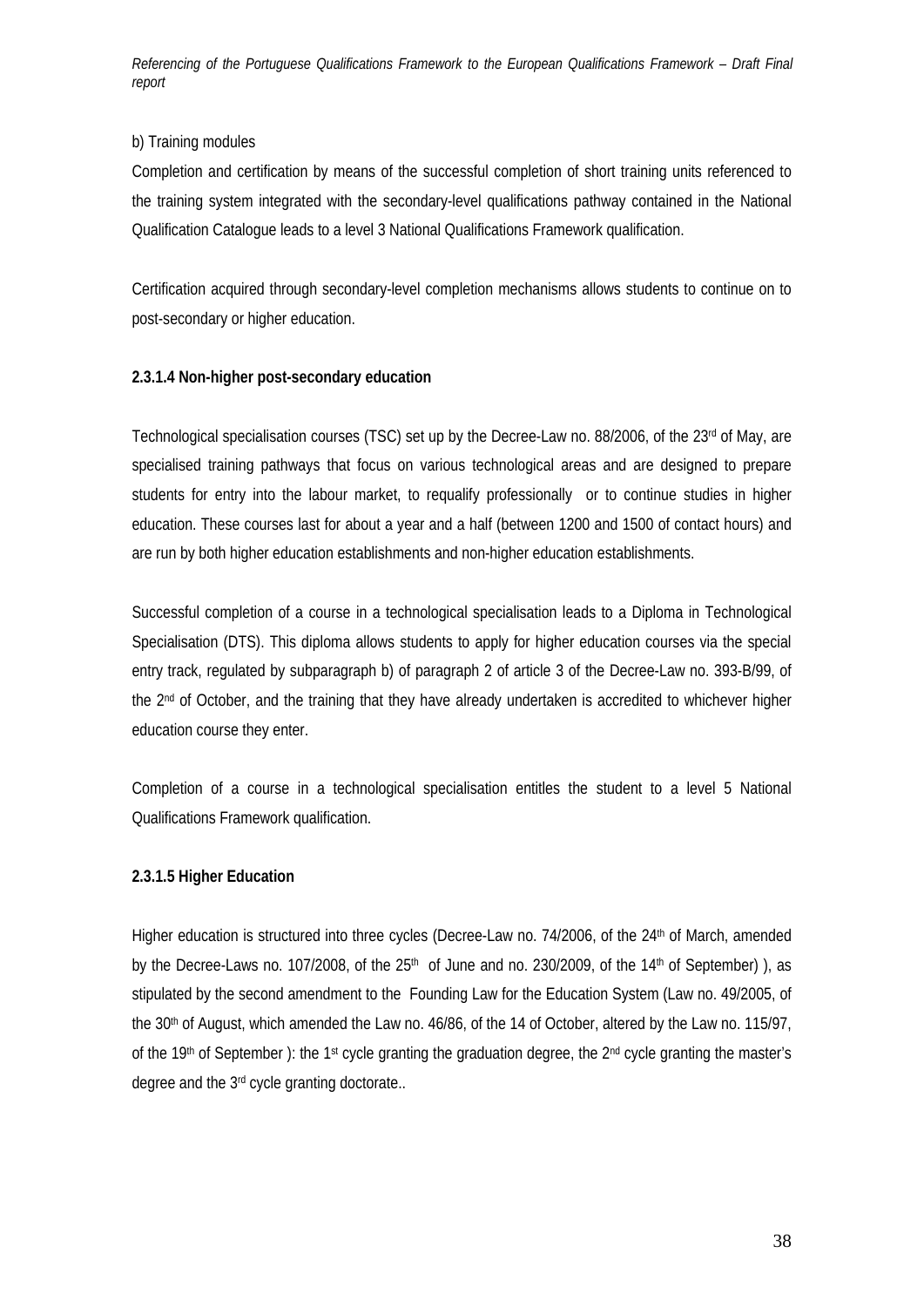In organisational terms, the Portuguese higher education system incorporates both university and polytechnic education. As a consequence of this binary system the institutions of higher education are divided into University institutions and polytechnic institutions.

As far as the degrees of higher education are concerned, the universities grant the graduation degree, the master's degree and the doctorate, while the polytechnic institutions only grant the graduation degree and the master's degree.

On the other hand, the Portuguese high education system includes the public high education system (institutions belonging to the state) and the private high education system (institutions belonging to private and cooperative entities and the Portuguese Catholic University).

a) 1st Cycle of studies

The 1<sup>st</sup> cycle of higher education studies lasts for 3 academic years and leads to a bachelor's degree. Bachelors' degrees are awarded by both universities and polytechnics. In polytechnic education the study programme leading to a bachelor's degree should be particularly focused on professional training, ensuring that courses contain components in which students apply their knowledge and know-how to concrete activities related to the professional profile in question.

In the normal case, the cycle of studies leading to a bachelor's degree in the polytechnic system lasts for six curricular semesters and corresponds to 180 credits. In exceptional cases, when it is essential for the exercise of a certain activity, and as imposed by national or European legal standards, courses may last up to seven or eight semesters and have up to 240 credits for coursework.

The cycle of studies leading to a bachelor's degree in the university system has 180 or 240 credits and normally runs over six or eight curricular semesters, corresponding to similar values adopted by European reference universities in the same areas.

In the 1<sup>st</sup> cycle of studies of higher education the graduation degree is granted to those who passed all the curricular units that are part of the study plan, thus obtaining the number of credits established.

Completion of a 1st cycle higher education course entitles the student to a level 6 National Qualifications Framework qualification.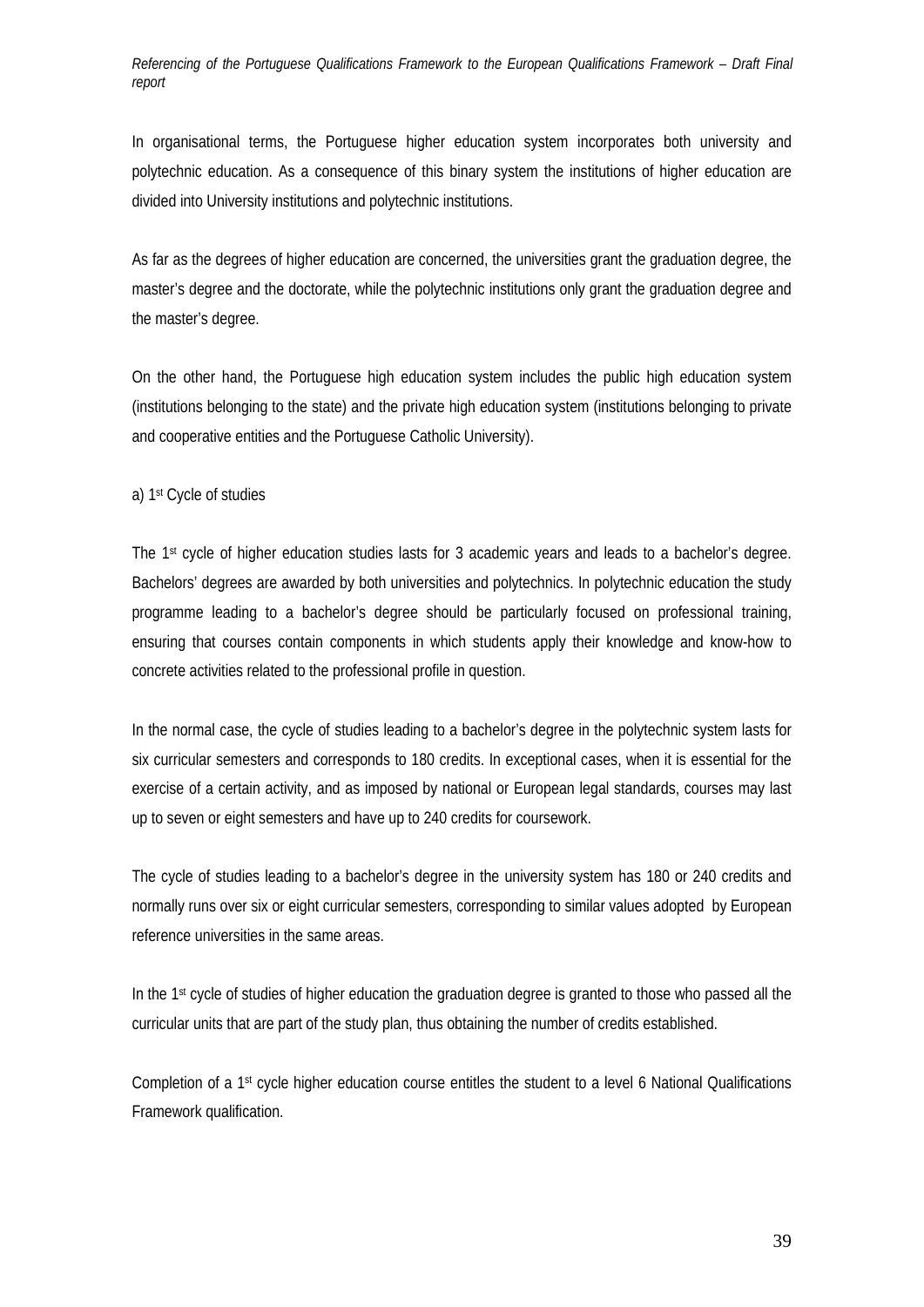## b) 2<sup>nd</sup> Cycle of studies

The 2nd cycle of higher education studies leads to a master's degree. As with the bachelor's degree, the master's degree may be awarded by both polytechnics and universities. In the polytechnic system, the study cycle leading up to a master's degree should primarily ensure that students acquire a professional specialisation. In the university system, the study cycle leading up to a master's degree should primarily ensure that students acquire an academic specialisation through research activity or further development of their professional competences.

The study cycle leading to a master's degree has 90 to 120 credits and normally lasts for three to four curricular semesters, or exceptionally as a consequence of a stable practise consolidated internationally, lasts two semesters corresponding to 60 ECTS.

In the university system, a master's degree may also be awarded following an integrated study cycle of 300 to 600 credits and a normal duration of between 10 to 12 curricular semesters. This integrated master's is offered where there are statutory European standards regarding the duration of courses that allow the practice of certain professions or where these is a common stable tradition of such durations in the European Union. On such courses, a bachelor's degree is awarded to students who obtain the 180 credits corresponding to the work undertaken during the first six curricular semesters.

For both the polytechnic and university systems, the master's degree is awarded on completion of the master's course study plan to those students who, by passing all the curricular units in the master's course study plan and successfully defending their dissertation, project report or internship report in a public hearing, have obtained the requisite number of credits.

Completion of a 2nd cycle higher education course entitles the student to a level 7 National Qualifications Framework qualification.

#### c) 3rd Cycle of studies

The 3<sup>rd</sup> cycle of higher education course grants the Doctorate degree. It is awarded to those students who have passed all the curricular units in the doctorate study plan (where applicable) and have successfully defended, in a public hearing, an original thesis written for the express purpose, have gathered a coherent and relevant number of research works or in the domain of the arts, have presented a piece or gathered several creative pieces.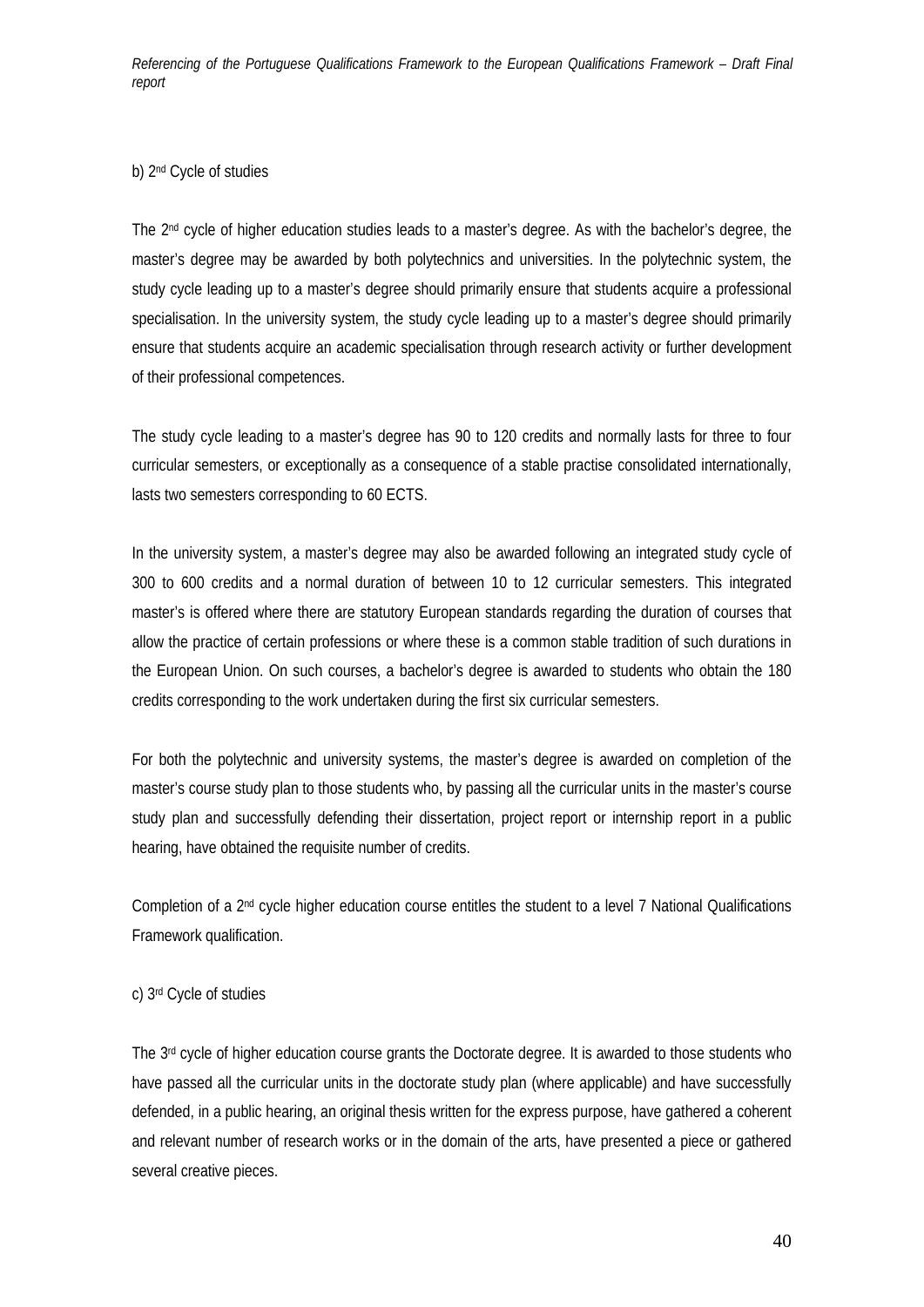Completion of a 3rd cycle higher education course entitles the student to a level 8 National Qualifications Framework qualification.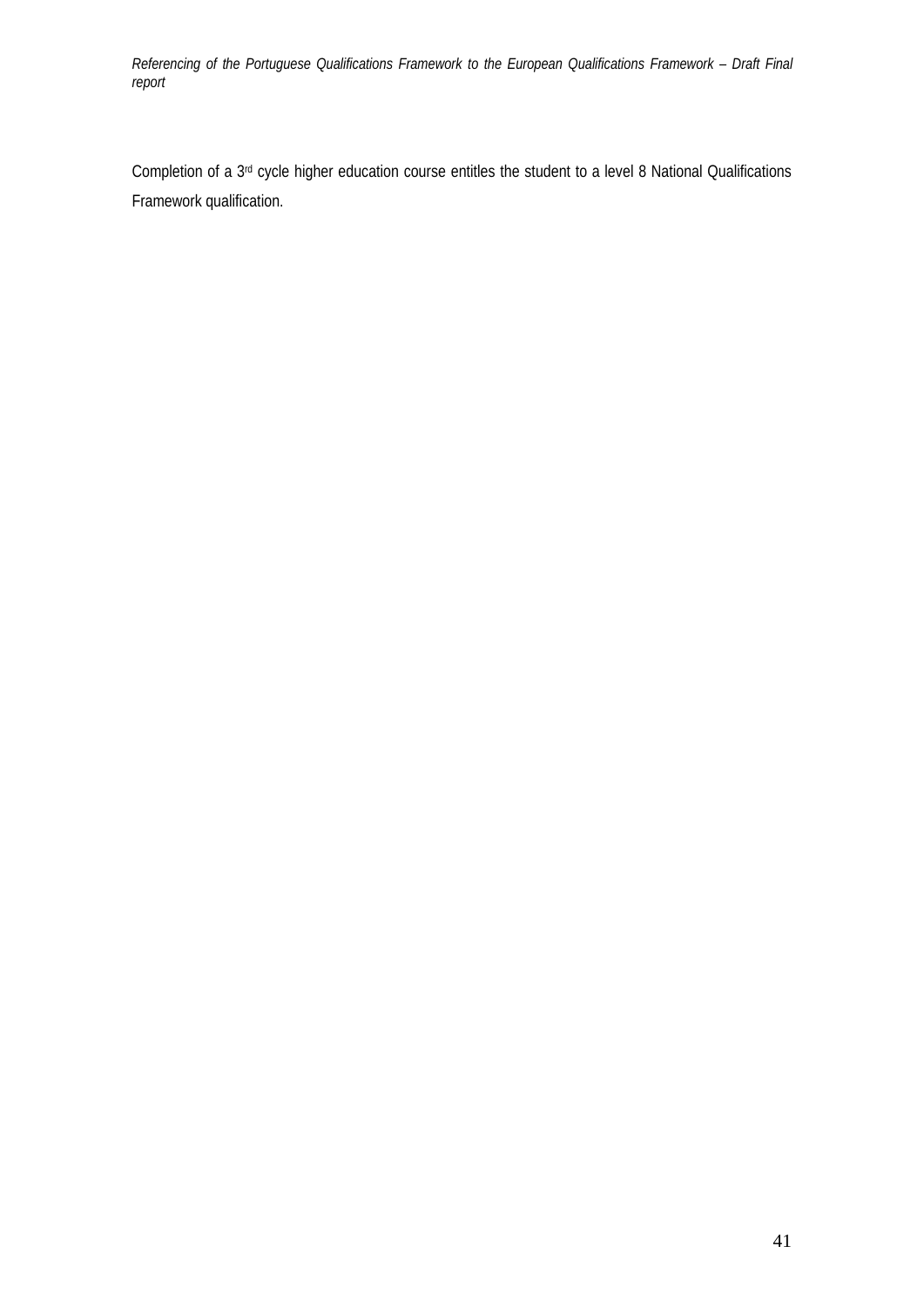# **3. Response to the referencing criteria**

# **3.1 Criterion 1**

The responsibilities and/or legal competence of all relevant national bodies involved in the referencing process, including the National Coordination Point, are clearly determined and published by the competent public authorities.

The referencing process involved the direct collaboration of a group of national bodies with regulatory responsibilities, specifically as regards the production of qualifications and the quality assurance processes for the education and training system.

The National Agency for Qualifications, I.P. (NAQ) was designated National Coordination Point for the European Qualifications Framework (EQF) by means of the publication, in the Official Diary of the Republic, of Order no. 782/2009, of the 23rd of July (article 5). Besides NAQ, were also involved 4 organisations:

- The General Directorate for Higher Education (GDHE);
- The General Directorate for Curriculum Innovation and Development (GDCID);
- The General Directorate for Employment and Labour Relations (GDELR);
- The Agency for the Accreditation and Assessment of Higher Education (A3HE).

These entities had an intervention at two levels: macro level, as Members of the Steering Committee for the referencing process, and at a micro level, through the participation of their representatives in a technical working group that support the development of the referencing report.

Those bodies, in addition to the NAQ, which constituted the Steering Committee and the Working Group for the referencing process, were also directly involved throughout the whole process, namely:

- they participated in meetings to discuss the organisation of the referencing process, the setting of a timetable, a methodology and a structure for the report, the technical opinions of the national and international experts;

- they were involved through a national seminar, where they presented communications concerning the NQF;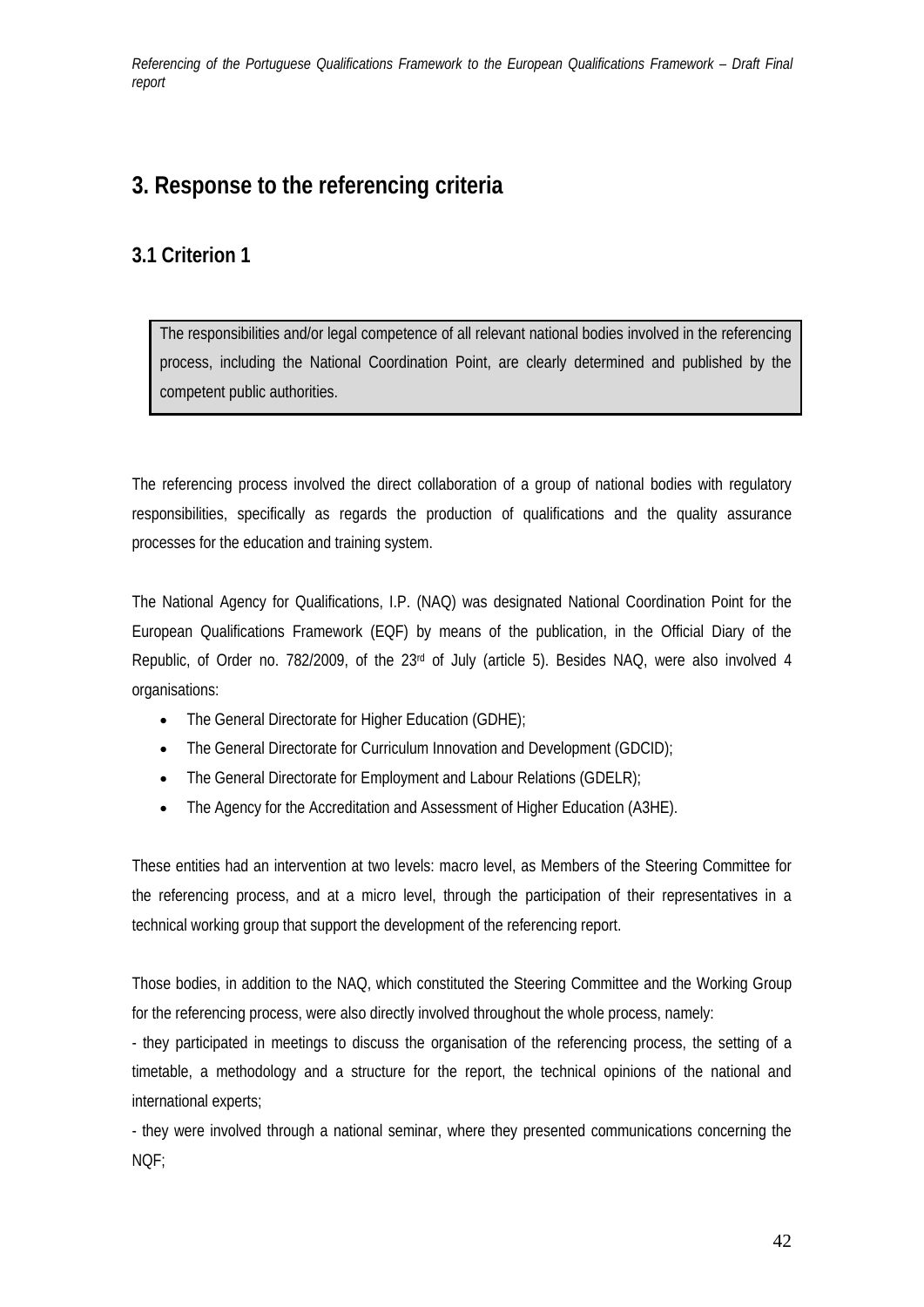- they analyse and discuss some previous versions of the intermediate report and of the final report on the Referencing of the National Qualifications Framework to the European Qualifications Framework.

The NAQ besides being involved in all the previous tasks, prepared this referencing report ensuring that a transparent methodology is used in all process and supporting the distribution and publication of the results of the referencing process in an understandable way for national and international users and interested parties. The NAQ is also responsible for disseminating information about the national referencing process and the results.

Below is a brief description of the bodies making up the Steering Committee and the Working Group. Further information on each of these is available from their websites.

## **- National Agency for Qualifications (NAQ)**

The National Agency for Qualifications is a public institution set up in 2007 (Decree-Law no. 276-C, of the 31st July), under the aegis of the Ministry of Labour and Social Solidarity and the Ministry of Education. Its mission is to coordinate and implement education and training policies for young people and adults and to develop and manage the system for the recognition, validation and certification of competences. It has a key role to play in achieving the targets set out by the New Opportunities Initiative.

In terms of the qualification policy for Portugal, which has at its centre the encouragement of the uptake of secondary-level education as a minimum level of qualification, NAQ's work is aimed at achieving the targets that have been established and promoting the relevance and quality of education and professional training.

NAQ's main responsibilities are: to coordinate and implement the education and double certificated professional training offer, for adults and young people, participating in the drawing up of guidelines for financing models and for the allocation of resources to qualification offers for adults and young people; to develop and manage the system for the recognition, validation and certification of both educational and professional competences, and maintaining the network of New Opportunities Centres; to design and update the National Qualifications Catalogue with the help of the Sector Qualifications Councils, designing education and training pathways for young people and adults that are flexible, modular and cumulative; to promote innovation in curriculum design, in methodologies and in pedagogical resources; to participate in the drawing up of mechanisms for integrated assessment and quality assurance as they apply to the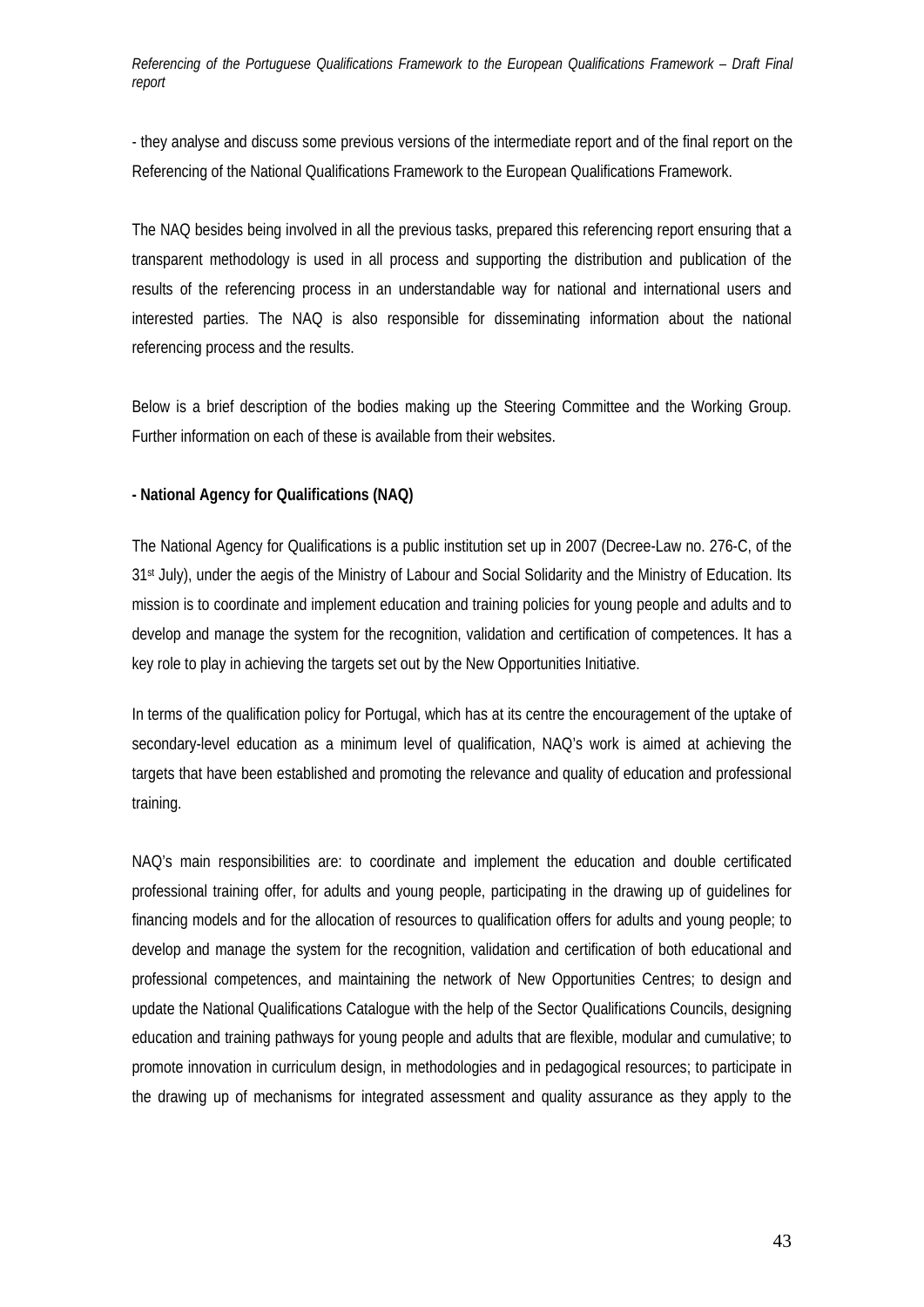education and training offer for young people and adults and to establish, within its mission parameters, cooperative or associative links to other public or private entities, Portuguese or foreign.1

### **- The General Directorate for Higher Education (GDHE)**

The General Directorate for Higher Education (GDHE) is a directly administered state organisation (Decree-Law no. 151/2007, of the 27<sup>th</sup> of April) under the aegis of the Ministry of Science, Technology and Higher Education. The GDHE designs, implements and coordinates the policies set out by the Ministry of Science, Technology and Higher Education. Its main responsibilities are: to support the government minister for higher education in the drawing up of higher education policies, particularly as these regard the network of institutions, access and social support; to prepare and implement decisions taken by the minister, without compromising the autonomy of the higher education establishments that these affect; to coordinate the higher education application and placement processes; to give support as requested by the Agency for Assessment and Accreditation for Quality Assurance in Higher Education, regarding accreditation and assessment processes in higher education; to register the study cycles operating within the higher education system and the technological specialisation courses and to promote the mobility of Portuguese higher education students within Europe.

The General Directorate for Higher Education is the organisation responsible for the referencing levels 5 to 8 of the National Qualifications Framework to the EQF, in collaboration with the National Qualifications Agency, I.P. 2

#### **- The General Directorate for Curricular Innovation and Development (GDCID)**

The General Directorate for Curricular Innovation and Development (GDCID) is a directly administered state organisation set up in 2007 (Regulatory Decree no. 29/2007, of the 29th of March) under the aegis of the Ministry of Education.

Its mission is to ensure implementation of policies relating to the pedagogical and didactic component of preschool education, basic education and secondary education (school track) as well as extra-school education. It is also responsible for organising and running exams and for providing technical support to the policy-making process, specifically in the areas of curricular innovation and development, teaching and assessment instruments and educational support and complementary structures as well as for overseeing and assessing the effectiveness of these.

<u>.</u>

<sup>1</sup> For further information on NAQ, see: www.anq.gov.pt

<sup>2</sup> For further information on the GDHE, see: www.dges.mctes.pt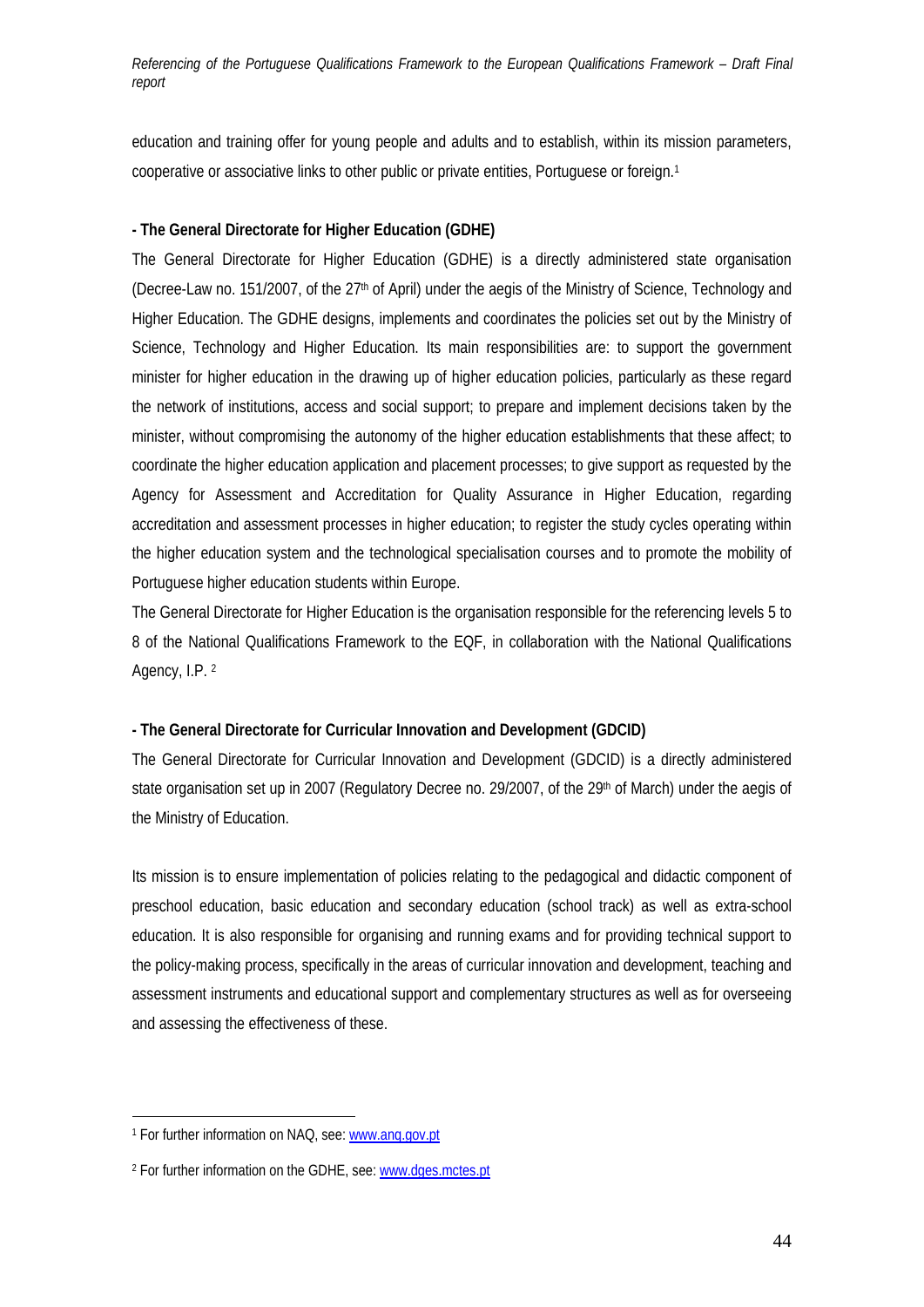The GDCID's main responsibilities, amongst other areas, are: to study the curriculum, subject programmes and the guidelines for non-subject curricular areas and propose any changes necessary to bring these into line with the objectives of the educational system; to study the pedagogical organisation of schools, putting forward appropriate measures for reorganisation; to promote scientific research and technical studies, particularly oversight and assessment studies into curricular development and innovation, pedagogical and didactic organisation and assessment of the educational system; educational innovation and the quality of teaching and learning; to coordinate, oversee and suggest guidelines, in pedagogical and didactic terms, for school and preschool educational activities, including provisions for special education needs, distance learning and Portuguese schools abroad as well as the teaching of Portuguese in foreign schools, in collaboration with the Foreign Ministry service responsible for managing the network; to coordinate, oversee and suggest guidelines, in pedagogical and didactic terms, for school success rates and the prevention of early school leaving, specifically as regards guidance and support measures, educational recovery and complements, particularly those required by students with special earning needs and to certify qualifications and decide up the equivalence of qualifications held by students, without prejudice to the legal responsibilities of the schools themselves.3

#### **- The General Directorate for Employment and Labour Relations (GDELR)**

The General Directorate for Employment and Labour Relations (GDELR) is a central service directly administered by the state (Decree-Law no. 210/2007, of the 29<sup>th</sup> of March and Order no. 633/2007, of the  $30<sup>th</sup>$  of May and article 13 of Decree-Law no. 211/2006, of the 27<sup>th</sup> of October). Its mission is to support the drawing up of policies on employment, training and professional certification and professional relations, including health, safety and wellbeing at work. It is also responsible for overseeing and encouraging collective contracts and the prevention of collective conflict in the workplace.

GDELR's main responsibilities are, amongst others: to prepare policy measures, legislation, including the transposition of community directives, and regulation, particularly as regards access to professions and professional training with measures on double certification, school and professional, being drawn up in collaboration with the National Qualifications Agency, I.P.; to participate in determining employment and training development strategies for workers at both the national and community levels; to assess policy measure and programmes; to prepare and support technical intervention at the national level for the adoption of community and national normative instruments, as well as cases before the European Community Court of Justice; to set criteria, to assess the quality and accreditation of training entities, as

1

<sup>3</sup> For further information on the GDCID, see: www.dgidc.min-edu.pt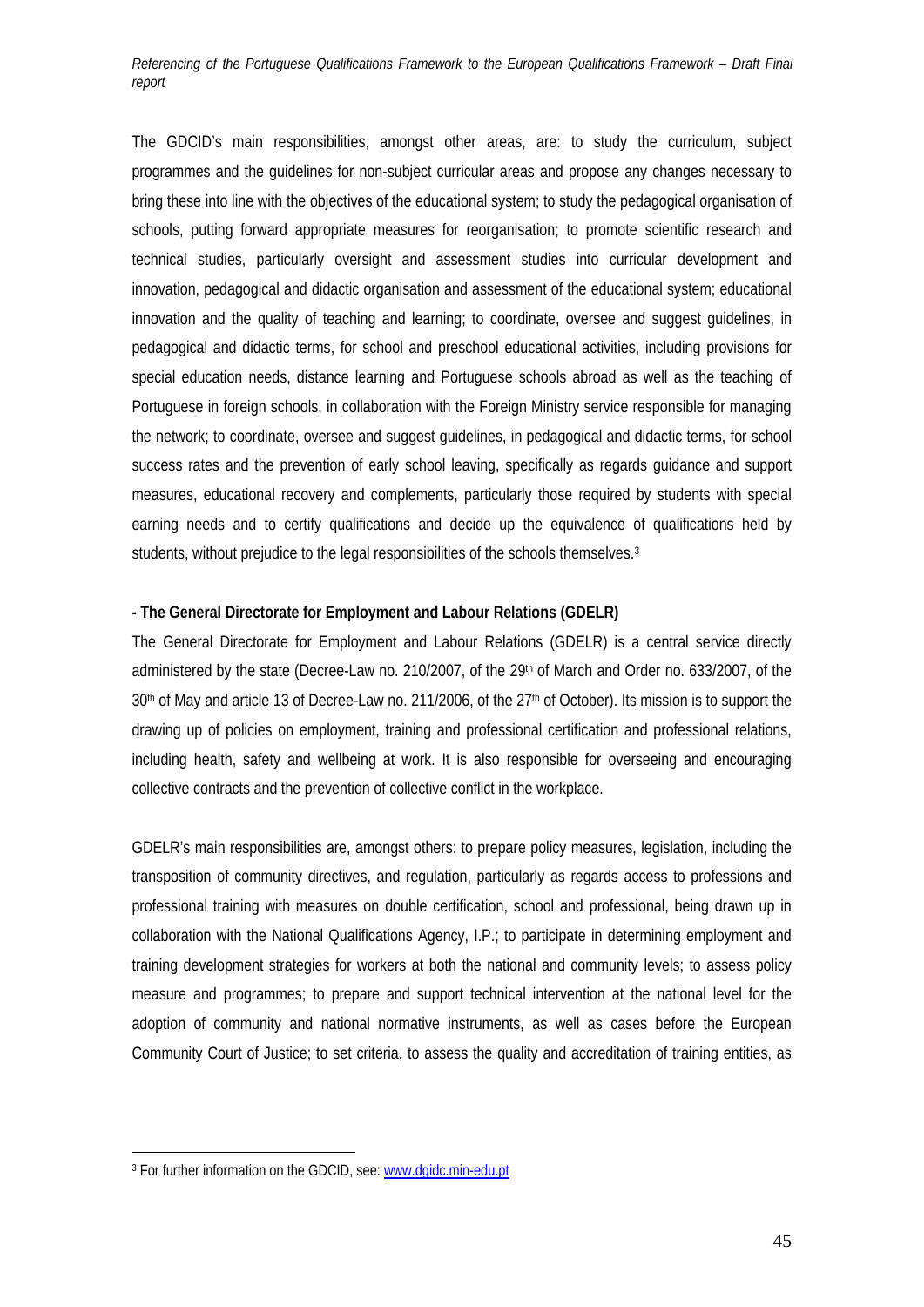well as promoting knowledge of these in order to encourage a balanced growth of the training sector and the quality of its work and also the assessment of training results.4

# **- Agency for the Accreditation and Assessment of Higher Education (A3HE)**

A3HE was set up by the state (Decree-Law no. 369/2007, of the 5<sup>th</sup> of November) to promote and assure the quality of higher education

The agency's main objective is to support improvements in the quality of the performance of higher education institutions and their study cycles and ensure that these comply with the official recognition requirements.

These objectives are achieved through the assessment and accreditation of higher education institutions and study cycles and, through these, by the encouragement of an internal institutional culture focused on quality assurance.

This, A3HE's main objectives are: to develop the assessment of performance quality at higher education institutions and for their study cycles; to apply assessment criteria in such a way as to be able to express the results of this process in a qualitative form and to determine the consequences of assessment results for the way in which institutions and their study cycles operate; to promote the accreditation of study cycles and institutions, ensuring that these comply with official recognition requirements; to publicise and explain to the public in general the quality of performance at higher education institutions and to promote the internationalisation of the assessment process.<sup>5</sup>

<u>.</u>

<sup>4</sup> For further information on the GDELR, see: www.dgert.mtss.gov.pt

<sup>5</sup> For further information on the A3HE, see: www.a3es.pt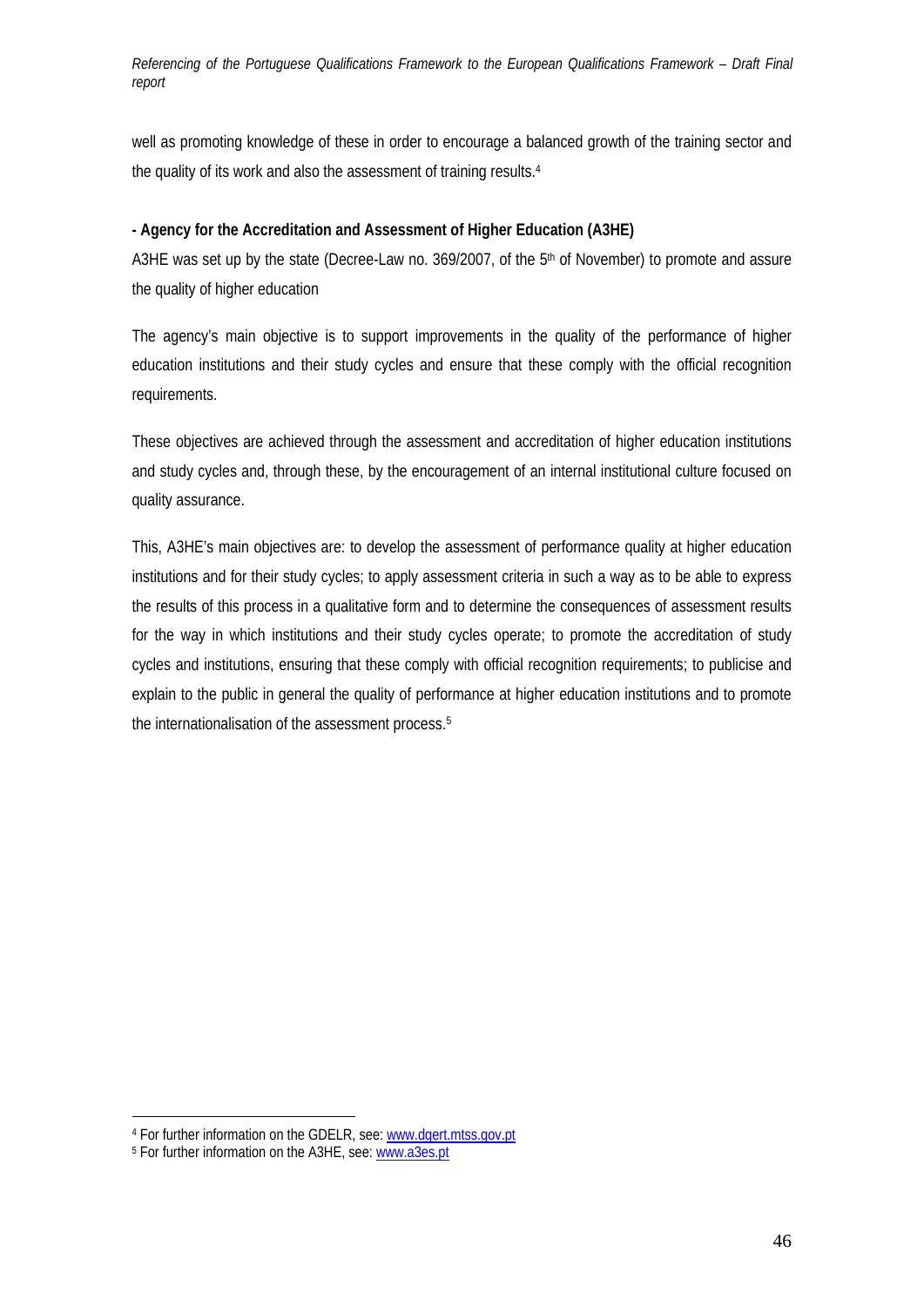# **3.2 Criterion 2**

There is a clear and demonstrable link between the qualifications levels in the national qualifications framework or system and the level descriptors of the European Qualifications Framework

As it was stated in part 2.2, the National Qualifications Framework has adopted the same 8 level and descriptors of the EQF. Taking this in consideration, there is a direct link between these two frameworks, and the result of our referencing process can be explicit in the following figure:

| <b>NQF</b>          |  | <b>EQF</b>     |  |
|---------------------|--|----------------|--|
| Level 1             |  | <b>Level 1</b> |  |
| <b>Level 2</b>      |  | <b>Level 2</b> |  |
| Level 3             |  | Level 3        |  |
| <b>Level 4</b>      |  | <b>Level 4</b> |  |
| <b>Level 5</b>      |  | Level 5        |  |
| ı<br>Level 6        |  | Level 6        |  |
| Level <sub>7</sub>  |  | Level 7        |  |
| <b>Level 8</b><br>п |  | Level 8        |  |

**Figure 2: The referencing of Portuguese NQF to the EQF** 

The Portuguese answer to this criterion assumes, firstly, that it is necessary to clarify the understanding of the referencing process issued in our own qualifications framework. Obviously, this is not a problem of diverging face values of the two classification structures as these, where this difference does exist, will be brought into line as explained by the criterion. Rather, the difficulty lies in making it plain that the levels and classification descriptors for the results produced by the Education and Training System in Portugal have been adjusted to the framework in use. In other words, the purpose of referencing the Portuguese National Qualifications Framework is more focused on demonstrating the system's internal coherence the relationship between the qualifications produced and the framework in use - than it is on the analysis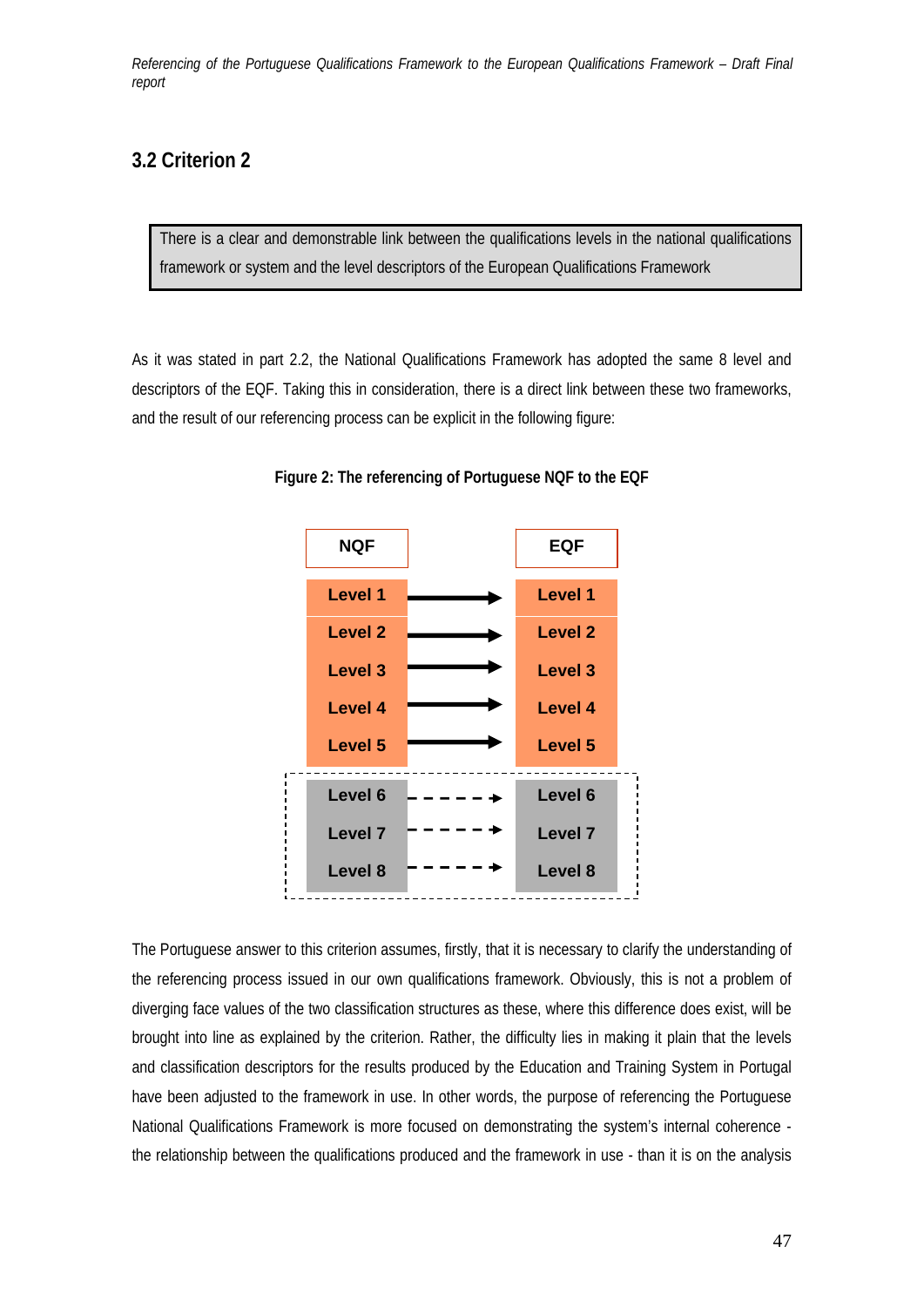of the relationship between the national framework and the target European framework given that these do not, on the face of it, differ significantly.

Thus, the referencing process comes down to the need to make clear why levels and descriptors in the European Qualifications Framework are able to classify, in a single framework, the qualifications produced by the different qualifications pathways in the Education and Training System in Portugal., and reinforce that this option has brought gains to the national system.

# **The NQF in the context of VET system reform**

The answer to this question must begin with the need to situate the setting up of the National Qualifications Framework within the context of the reform process for the Education and Training System that was begun in 2007 with the "Agenda for the Reform of Professional Training". Although this reform process started off by looking specifically at professional training, it is certainly true that it covers much more than just this one aspect of the system. In effect, not just professional training but also the whole education and training offer (double certification) and the recognition of competences acquired in informal contexts were directly touched upon by this reform which began in 2007 and led to the setting up of the National Qualifications System.

The development of the National Qualifications System assumed the setting up of a National Qualifications Framework that would, in classifying qualifications, respond to the challenges of integrating the various qualifications pathways in terms of competences, ways in which, and places where, learning takes place, qualification standards definition and the certification of learning outcomes.

Concerning to the setting up of the National Qualifications Framework two key ideas arise:

- i) The NQF contributed to leverage the Education and Training System reform, in close coordination with policy priorities at the European level and in line with the expected dynamics of setting up national qualifications frameworks;
- ii) The objectives and guiding principles of the European Qualifications Framework were aligned with those that underpinned the objective of setting up the National Qualifications System and the National Qualifications Framework. A central advantage of this plan is the change in the organisation of the system to one based on learning outcomes.

This underlines the need to see the setting up of the National Qualifications Framework, and the options taken in doing this, in a context of reform and, simultaneously, the fact that the context and the objectives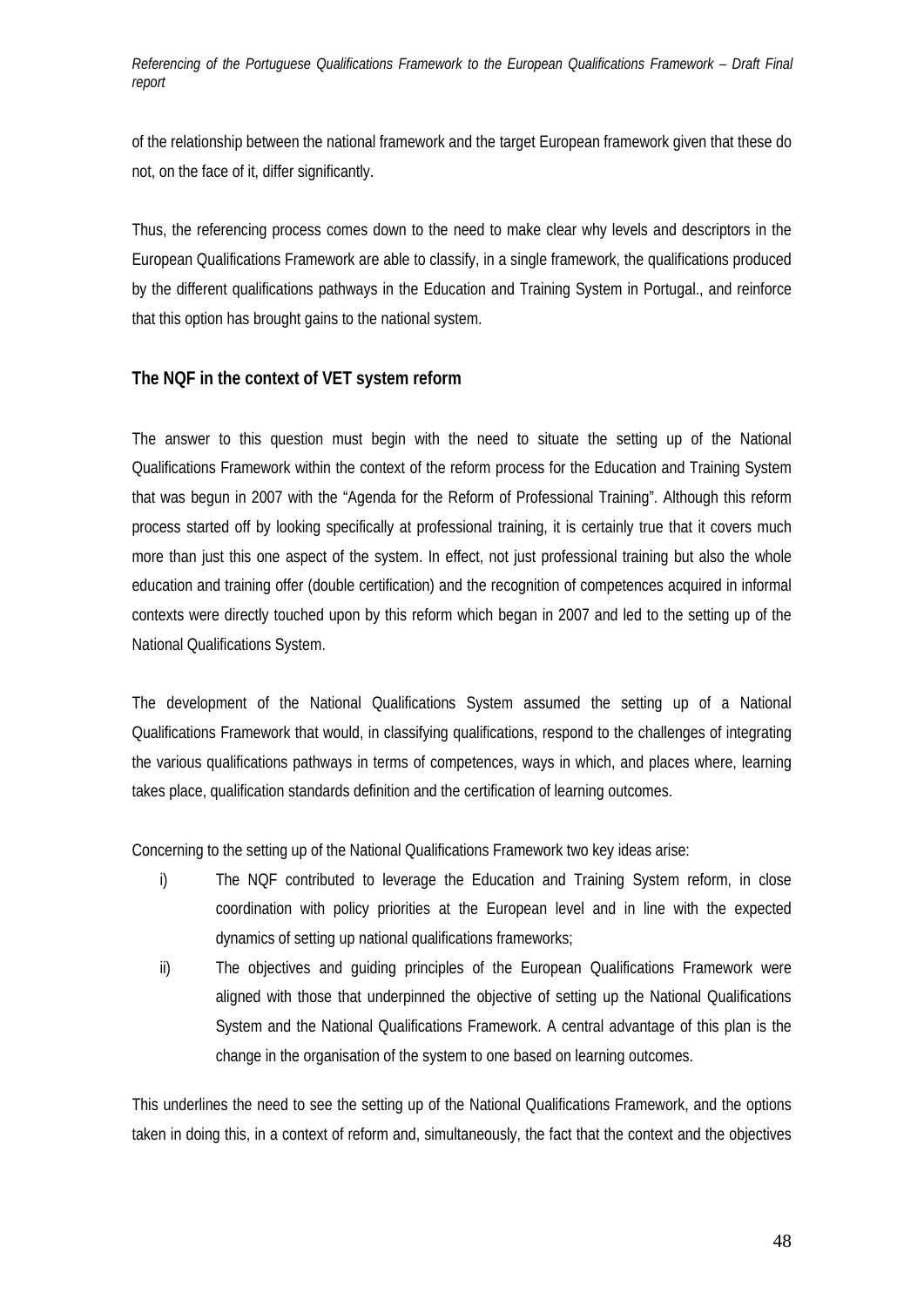of the change established a comfortable relationship, of both objectives and organising principles, between this and the European Qualifications Framework.

## **Comparative analysis of descriptors**

The second step that needs to be taken in, responding to criterion 2 of the referencing process, is to explain why the favouring of a linear relationship between the levels and qualification descriptors of the two frameworks, national and European, did not lead to difficulties in classifying the qualifications produced by the Education and Training System in Portugal. To do this, it is necessary to look at how these qualifications were organised and classified leading up to the setting up of the National Qualifications Framework.

Up until this time, the Education and Training System in Portugal functioned, to a certain extent, with *implicit* qualifications framework that incorporated two broad points of reference:

- i) Schooling levels, for classifying the various stages of learning within which the pathways for study were organised;
- ii) Schooling levels associated with training levels (established by the Council Decision of the 16<sup>th</sup> of July 1985 (85/368/CEE))for classifying the various stages associated with VET pathways.

Strictly speaking, it was at the level of VET pathways that there was a true classification by qualification levels, although these were markedly professional. However, if it did establish a distinction between school based qualifications and professional qualifications, this implicit national qualifications framework also contemplated, through the access requirements for professional qualification, a correlation of the certification stages of both of these.

With the setting up of the National Qualifications System the relationship between the two dimensions of learning (school and professional) was strength, with the permanent association of a school level with a with professional training level, in the double certification qualifications .

 The next table intends to explicit the relationship between the descriptors (briefly detailed) associated with the training levels established by the Council Decision of the  $16<sup>th</sup>$  of July 1985 (85/368/CEE) and the descriptors of the European Qualifications Framework adopted in the National Qualifications Framework.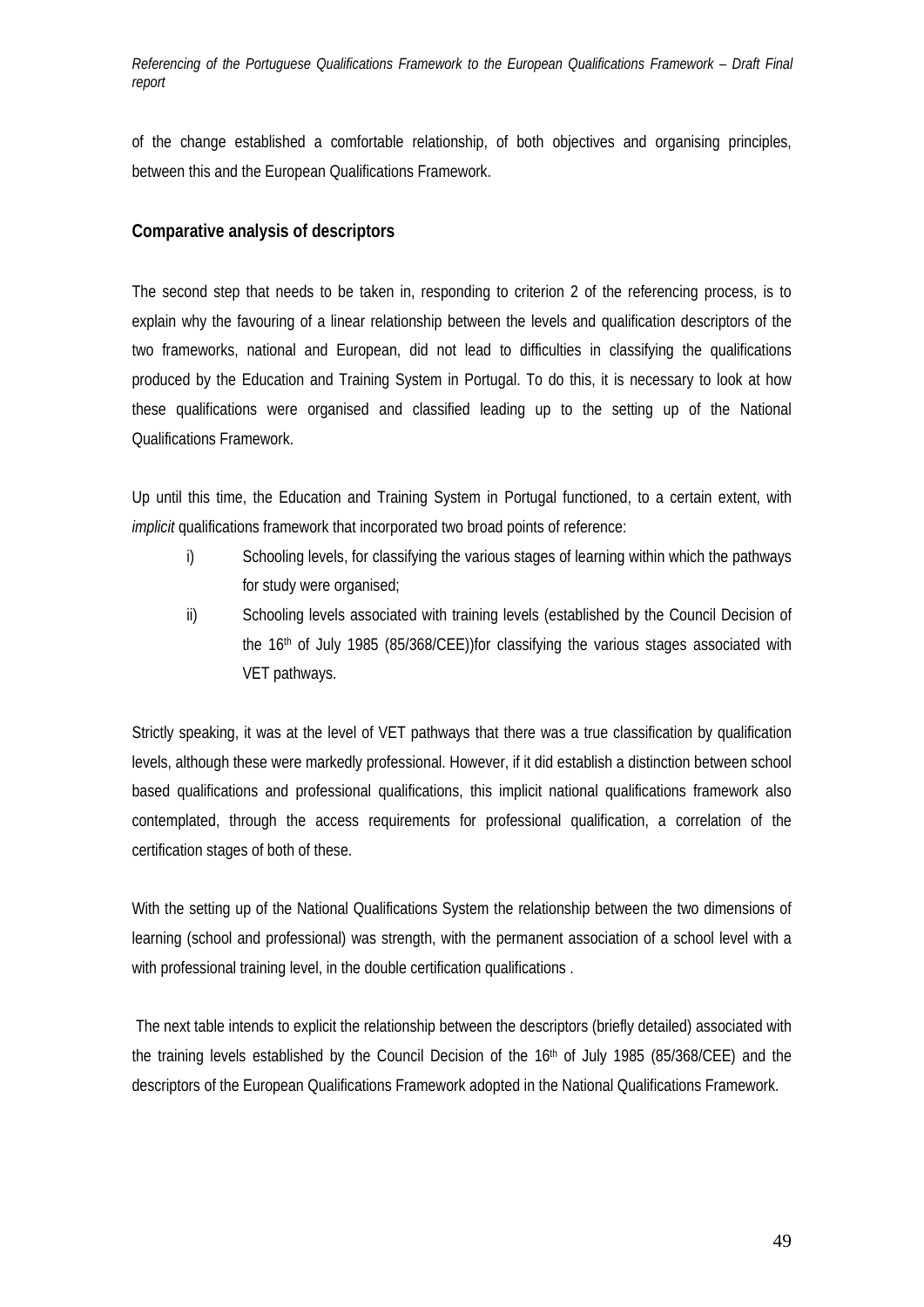**Table 5- Relationship between descriptors in the "implicit" framework and descriptors in the NQF/EQF** 

| <b>Implicit Framework</b> |                                                                                                                                                                                                                                                                                                                                                                                      |                                                                               |                                                                                                                                                                                                                 |                    | NQF/EQF                                                                                                                                                                                                                                                                                                                                                                                                                       |  |  |
|---------------------------|--------------------------------------------------------------------------------------------------------------------------------------------------------------------------------------------------------------------------------------------------------------------------------------------------------------------------------------------------------------------------------------|-------------------------------------------------------------------------------|-----------------------------------------------------------------------------------------------------------------------------------------------------------------------------------------------------------------|--------------------|-------------------------------------------------------------------------------------------------------------------------------------------------------------------------------------------------------------------------------------------------------------------------------------------------------------------------------------------------------------------------------------------------------------------------------|--|--|
| Training<br>levels        | Descriptors for professional training levels<br>(Decision no. 85/368/CEE)                                                                                                                                                                                                                                                                                                            | <b>ISCED</b><br>levels                                                        | <b>ISCED</b> descriptors                                                                                                                                                                                        | NQF/EQ<br>F levels | <b>NQF/EQF descriptors</b>                                                                                                                                                                                                                                                                                                                                                                                                    |  |  |
|                           | The amount of technical knowledge and<br>practical ability is extremely limited.<br>This training serves for carrying out a relatively<br>simple task that can be learned quickly.                                                                                                                                                                                                   | (primary<br>education or<br>1st stage of<br>basic<br>education)               | A basic education in reading, writing<br>and mathematics, together with an<br>elementary understanding of other<br>subjects such as history geography,<br>natural sciences, art and music.                      |                    | General basic knowledge<br>Basic skills necessary for carrying out simple tasks<br>Work or study under direct supervision in a structured context                                                                                                                                                                                                                                                                             |  |  |
| $\overline{2}$            | This level corresponds to a full qualification for<br>the carrying out of a closely specified activity,<br>with the ability to use the instruments and<br>techniques associated with this task.<br>This activity is essentially understood as the<br>carrying out of a task, possibly in an<br>autonomous manner within the limits of the<br>techniques that are associated with it. | $\overline{2}$<br>(lower<br>secondary/<br>3rd cycle of<br>basic<br>education) | To create the base for lifelong learning<br>and human development<br>Programmes at this level are usually<br>more guided/specialised.<br>Full implementation of basic<br>competences takes place at this level. | $\overline{2}$     | Basic factual knowledge in an area of work or study.<br>Basic cognitive skills and practices necessary for applying appropriate<br>information to the carrying out of tasks and solving of ongoing<br>problems through the application of simple rules and instruments.<br>Work or study under supervision, with a certain degree of autonomy.                                                                                |  |  |
|                           |                                                                                                                                                                                                                                                                                                                                                                                      | 3<br>(secondary<br>education)                                                 | More specialisation than level 2<br>Divided into levels 3A and 3B<br>ISCED level 3A is higher than NQF<br>level 3 as it gives direct access to<br>ISCED level 5A (more theoretical<br>learning)                 | $\mathfrak{Z}$     | Knowledge of general facts, principles, processes and concepts in an<br>area of work or study<br>A range of cognitive and practical skills for carrying out tasks and<br>resolving problems through the application of methods, instruments,<br>materials and basic information.<br>Assume responsibility for carrying out tasks in an area of work or study.<br>Adapt behaviour to circumstances in order to solve problems. |  |  |

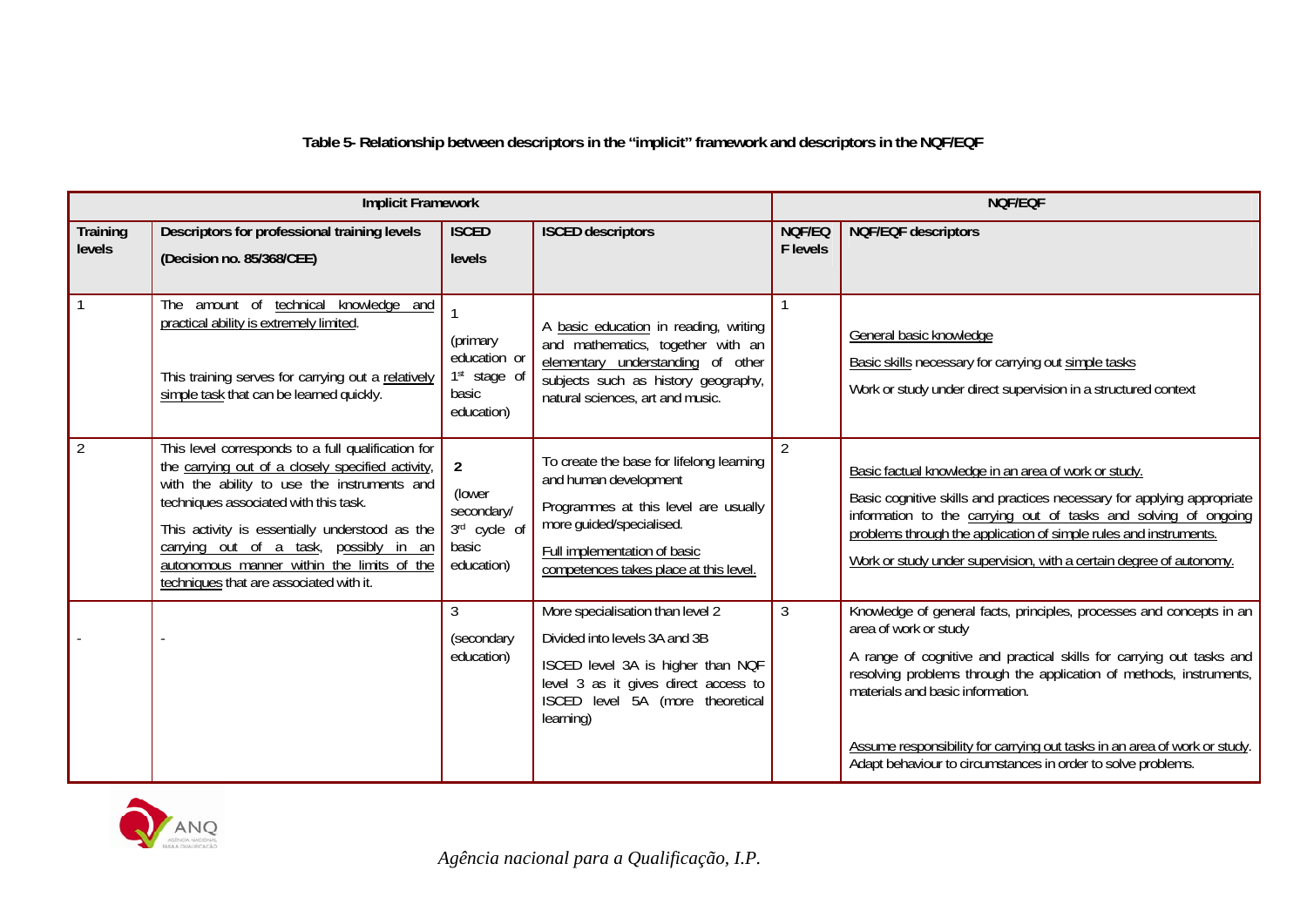|   | This high level technical training may be<br>acquired in or out of institutional school<br>contexts.<br>The qualification resulting from this training<br>includes knowledge and abilities of a higher<br>order. It does not normally demand a full | (post-<br>$4 -$<br>secondary<br>education) | The<br>programme<br>specialised<br>detailed<br>the<br>or<br>and<br>applications more complex in some<br>cases. |         | Broad specialist, factual and theoretical knowledge in a given area of<br>work or study and an understanding of the limits of this knowledge.                                                                                                                  |
|---|-----------------------------------------------------------------------------------------------------------------------------------------------------------------------------------------------------------------------------------------------------|--------------------------------------------|----------------------------------------------------------------------------------------------------------------|---------|----------------------------------------------------------------------------------------------------------------------------------------------------------------------------------------------------------------------------------------------------------------|
|   | understanding of the scientific basis of the<br>various areas in question.<br>These abilities and knowledge make it possible<br>to take on, in a generally autonomous or                                                                            |                                            |                                                                                                                |         | A wide range of cognitive and practical skills for devising creative<br>solutions to abstract problems.<br>Manage and supervise in work or study situations subject to<br>unpredictable change, Review and develop both own performance and<br>that of others. |
| 5 | independent way, responsibilities for design<br>and/or direction and/or management.<br>Higher level training                                                                                                                                        | 5 e 6                                      | <b>Higher Education</b>                                                                                        | 6, 7, 8 | <b>Higher Education</b>                                                                                                                                                                                                                                        |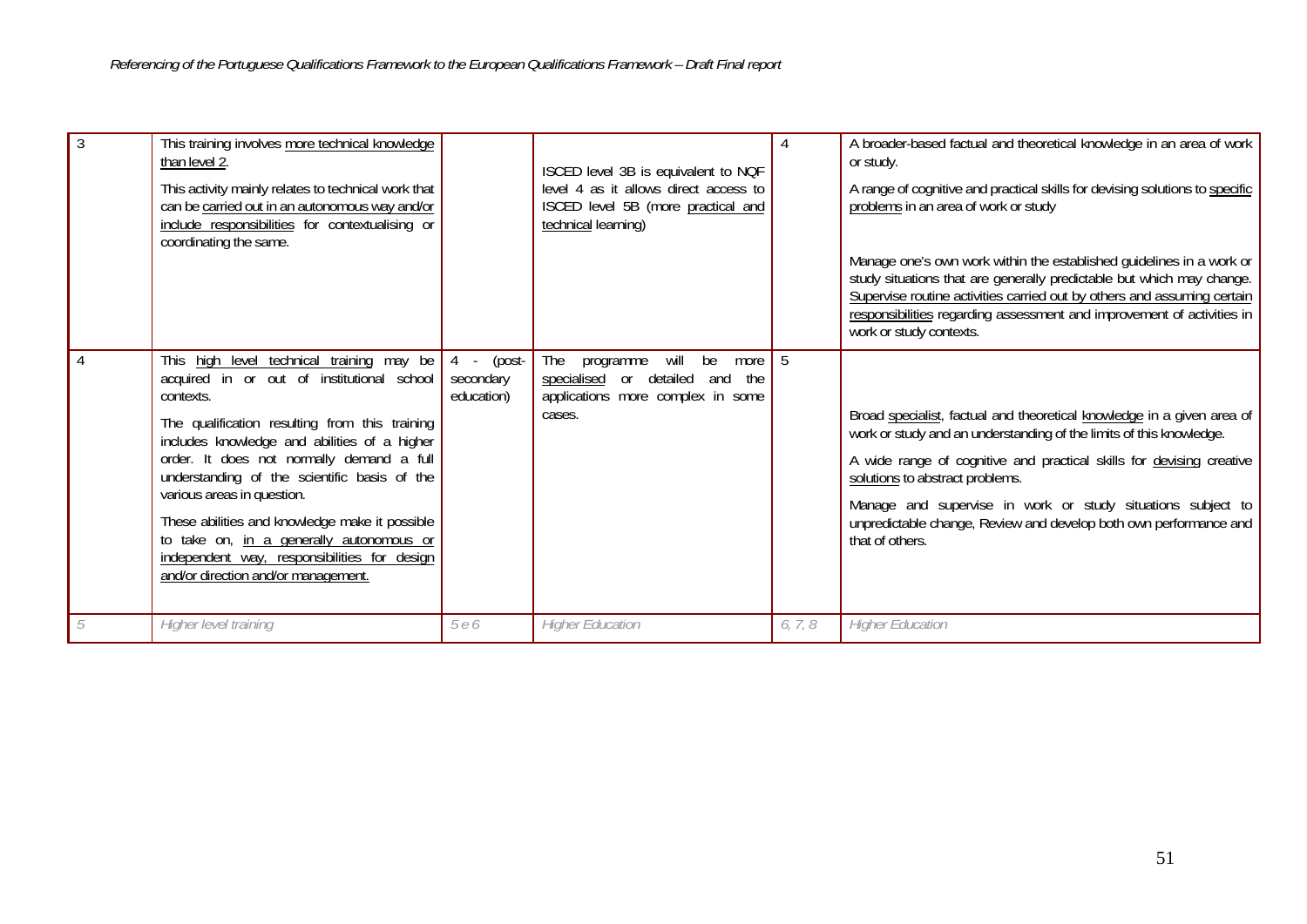An analysis of this table leads to the conclusion that, from the point of view of progression of learning outcomes, in terms of knowledge employed, the complexity of tasks carried out and the level of autonomy expected, the descriptors form the National Qualifications Framework are, despite being more complete and wide-ranging, strongly similar to the descriptors previously used to classify training levels. They are also similar to the classification used in the ISCED levels. In the implicit qualifications framework used to organise certification in Portugal, the level of training is associated with a predetermined level of schooling. Thus, the option to establish a relationship between the descriptors and access conditions for this implicit framework and those defined in the National Qualifications Framework makes sense, remembering that the levels and descriptors in this latter framework closely mirror those in the European Qualifications Framework.

The next table is intended to identify the common elements of the descriptors of the "implicit framework" and the EQF, in order to explain why we have adopted it, instead of conceiving new descriptor for each qualification level.

.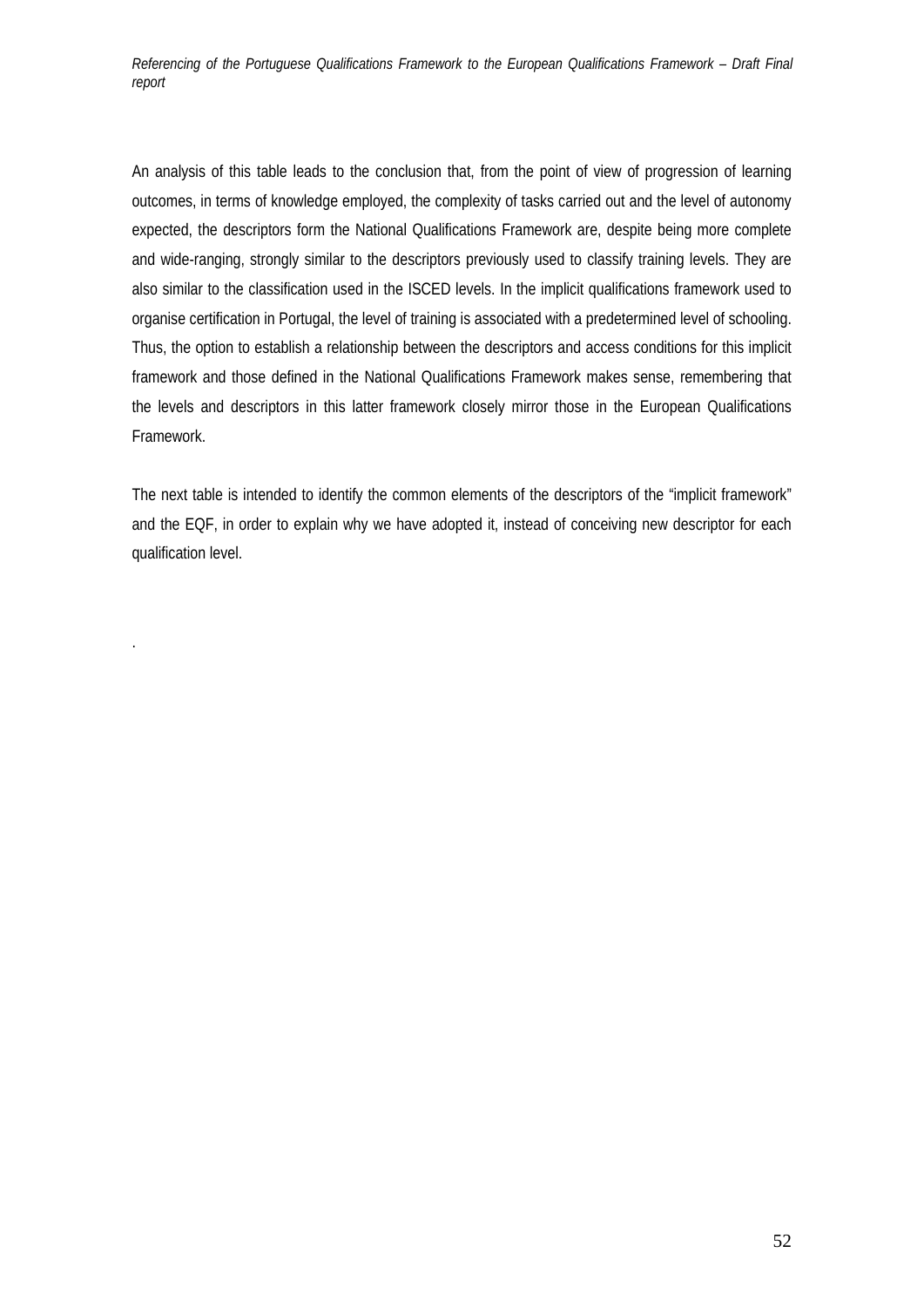# **Table 6 – Common elements of the descriptors of the "implicit framework" and the NQF**

| <b>Access to the Qualification</b>                                                                        | Implicit<br>Framework<br>Training<br>Level | <b>Common Descriptor Elements</b>                                                                                                                                    | <b>NQF</b><br>Qualification<br>Level | <b>Access to the Qualification</b>                                                                                                                                                                                          |
|-----------------------------------------------------------------------------------------------------------|--------------------------------------------|----------------------------------------------------------------------------------------------------------------------------------------------------------------------|--------------------------------------|-----------------------------------------------------------------------------------------------------------------------------------------------------------------------------------------------------------------------------|
| 2 <sup>nd</sup> cycle of basic education + Professional<br>Training                                       |                                            | Basic knowledge applied to carrying out simple tasks                                                                                                                 |                                      | 2 <sup>nd</sup> cycle of basic education                                                                                                                                                                                    |
| 3rd cycle of basic education + Professional<br>Training                                                   | $\overline{2}$                             | Technical knowledge and ability to use instruments and<br>techniques required to carry out a closely determined<br>activity. Work with a certain degree of autonomy. | $\overline{2}$                       | 3rd cycle of general or double certificated basic<br>education                                                                                                                                                              |
| Secondary Education + Professional Training or<br>Secondary Education on a double certificated<br>pathway | 3                                          | Assumes higher degree of knowledge and skills than<br>the previous level, expects a greater degree of<br>autonomy and responsibility                                 | 3<br>4                               | Secondary education aimed at further study<br>Secondary education obtained through double<br>certificated pathways or secondary education aimed at<br>further study plus a professional internship of at least 6<br>months. |
| Post-secondary training                                                                                   | 4                                          | Assumes acquisition of knowledge and skills required<br>to manage work autonomously and take on design and<br>supervisory responsibilities.                          | 5                                    | Non-higher post-secondary qualification with credits for<br>further study.                                                                                                                                                  |
| Higher training                                                                                           | 5                                          |                                                                                                                                                                      | 5                                    | Higher education                                                                                                                                                                                                            |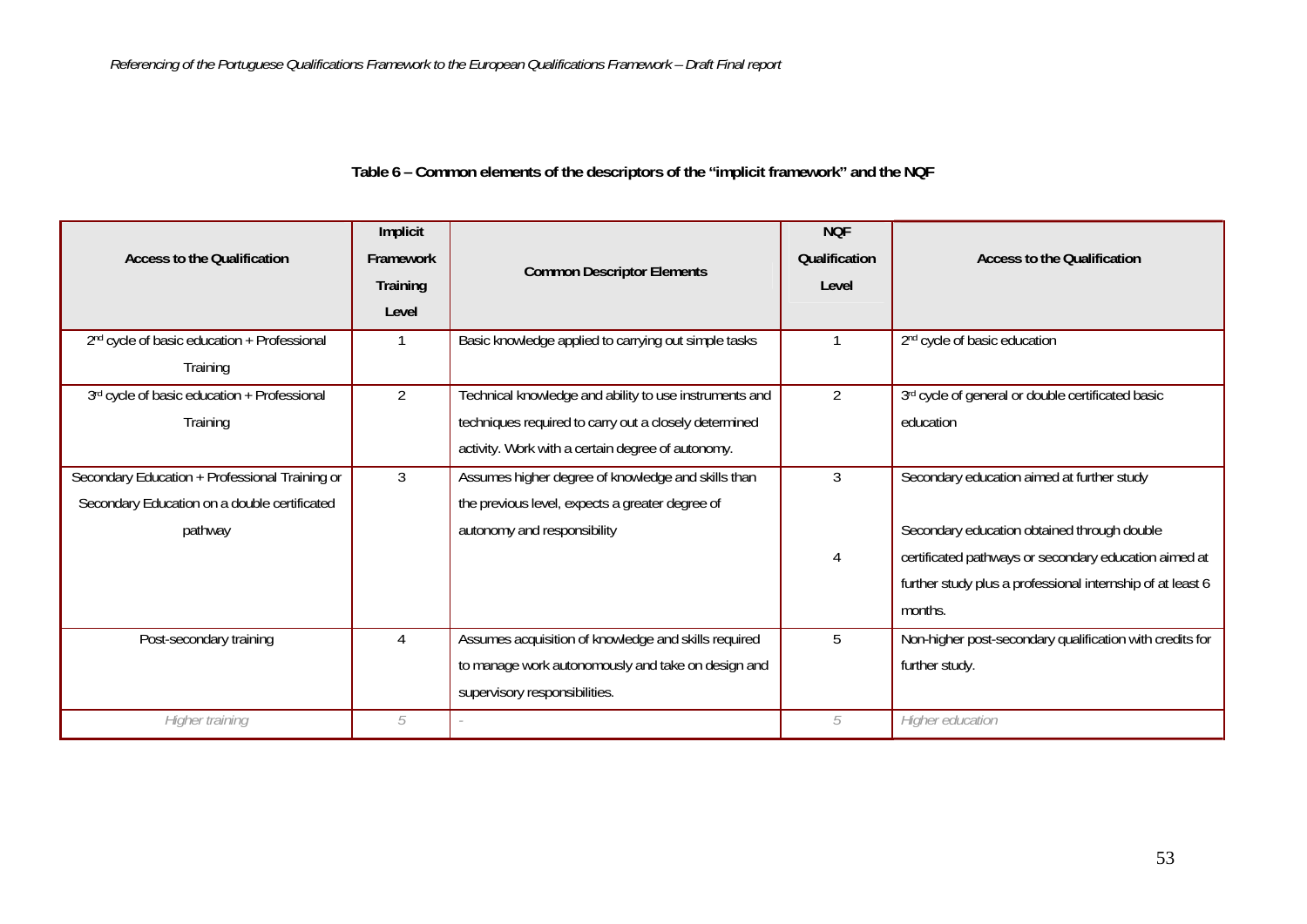As can be seen almost immediately, there is much in common in the progression through the two frameworks concerning to learning outcomes, in terms of knowledge, skills, autonomy and responsibility, when applied to professional contexts. This is even more evident when considering the relationship between the first three levels. Here, the development of knowledge, skills and autonomy is almost identical, thus legitimising the correlation made between the levels of access to certification in each of these referencing systems. The main difference found between the descriptors relates to the context in which the competences are applied. In the case of the implicit framework, the contexts are exclusively professional whereas in the National Qualifications Framework study contexts are also included.

### **Options resulting from the new 8 level structure**

The analysis of the first three levels shows that the level 1 is no longer achievable via VET. In effect, as a result of the growing demand regarding the competences required by different professions and the contexts in which these are carried out, it was decided to exclude from the National Qualifications System access to a VET qualification on the basis of learning associated with level one qualification. Thus, this level remains referenced to the school level that was already required for obtaining it.

Given that, the new framework extends the number of classification stages, using the last three (6, 7 and 8) for higher education level and that the first three are closely aligned with the previous implicit framework, the main innovation proposed by the new classification is centred on levels 4 and 5. For these levels, it is worth mentioning two underlying factors:

- i) The 'pulling' of the qualification level associated with post-secondary training up to level 5 of the National Qualification Framework, for the reason that the expected learning outcomes fit with a more demanding level of challenge, with possible links to higher education;
- ii) The differentiation of classification levels for secondary-level qualification, depending on whether this results from a general secondary education pathway (level 3 of the NQF) or a VET pathway, that means a double certification qualification (level 4 of the NQF).

The possibility of differentiating in terms of qualification level, the learning outcomes achieved through general secondary education pathway and through a VET pathway, makes an important contribution to the clarity and coherence of the National Qualifications Framework. In effect, analysis of descriptors 3 and 4 shows that passing from level 3 to level 4 involves the acquisition of knowledge and skills which will allow activities to be carried out with greater autonomy and will also allow the exercise of some supervisory functions. This progression accentuates one of the main acquisitions associated with the VET pathways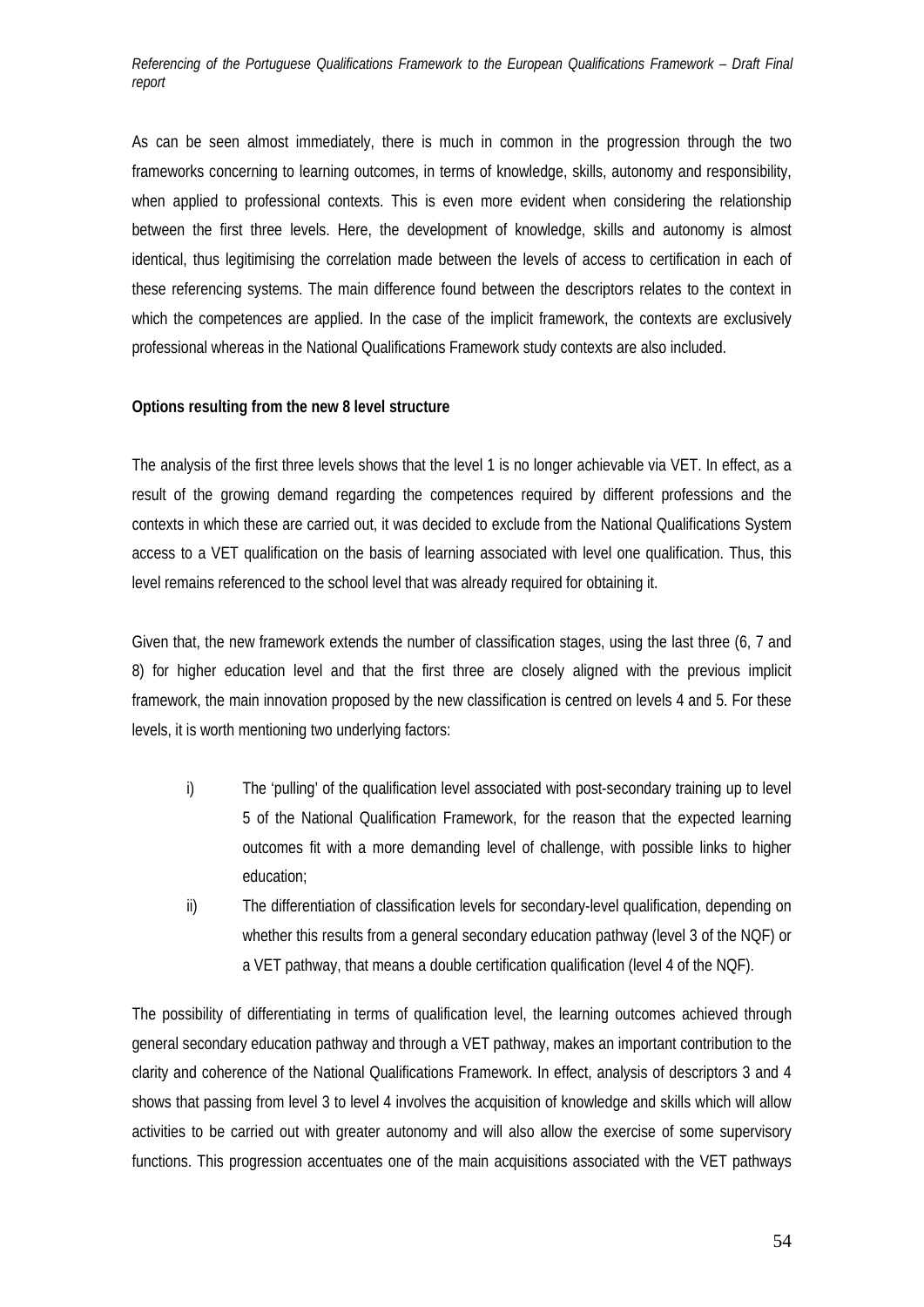included in the National Qualifications System, thus overcoming one of the drawbacks of the *implicit* qualifications framework.

In effect, all qualification standards included in the National Qualifications Catalogue that supports VET courses at secondary level presupposes the acquisition of competences required for the autonomous exercise of professional activities and some, if limited, exercise of supervisory functions. This is an gain that, without doubt, adds to the learning outcomes achieved in a general secondary education pathway in that it demands, in addition to the learning outcomes that takes place, the acquisition of competences that are aimed at a quick and appropriate placement in the labour market. This is also why it was thought fitting that access to this qualification level should be available to those who, having completed a general secondary education pathway also undertake a professional internship of at least six months. Such a learning experience should allow the acquisition of the necessary competences for a more autonomous performance in a professional context.

In this sense, the descriptors from the European Qualifications Framework represented an opportunity to adopt a national classification framework that was better suited to recognising the difference between these two types of learning pathway and outcomes that, for all practical purposes, already existed but which was not properly classified for in the *implicit* qualifications framework being used.

The next table identifies the referencing of the different routes existing in the national system to the levels and qualifications included in the NQF. It confirms that the NQF is a comprehensive framework and that the 8 levels and the expected learning outcomes are suitable to include all types of qualifications awarded in our national system.

| <b>NOF levels</b> | <b>Oualification</b>                     | Routes to qualifications and levels                                                                                                                                                                                                                                                                                                                              |
|-------------------|------------------------------------------|------------------------------------------------------------------------------------------------------------------------------------------------------------------------------------------------------------------------------------------------------------------------------------------------------------------------------------------------------------------|
| Level 1           | 2 <sup>nd</sup> cycle of basic education | Basic education $-2^{nd}$ cycle<br>Education and training courses for young people ((ETC) - Type 1<br>(double certification)<br>Adult basic education programme $-2nd$ cycle (school)<br>Education and training courses for adults (ETA) (B1+B2; B2) (double<br>certification)<br>Recognition, validation and certification of educational competences<br>(RVCC) |

# **Table 7**

# **Qualifications and routes**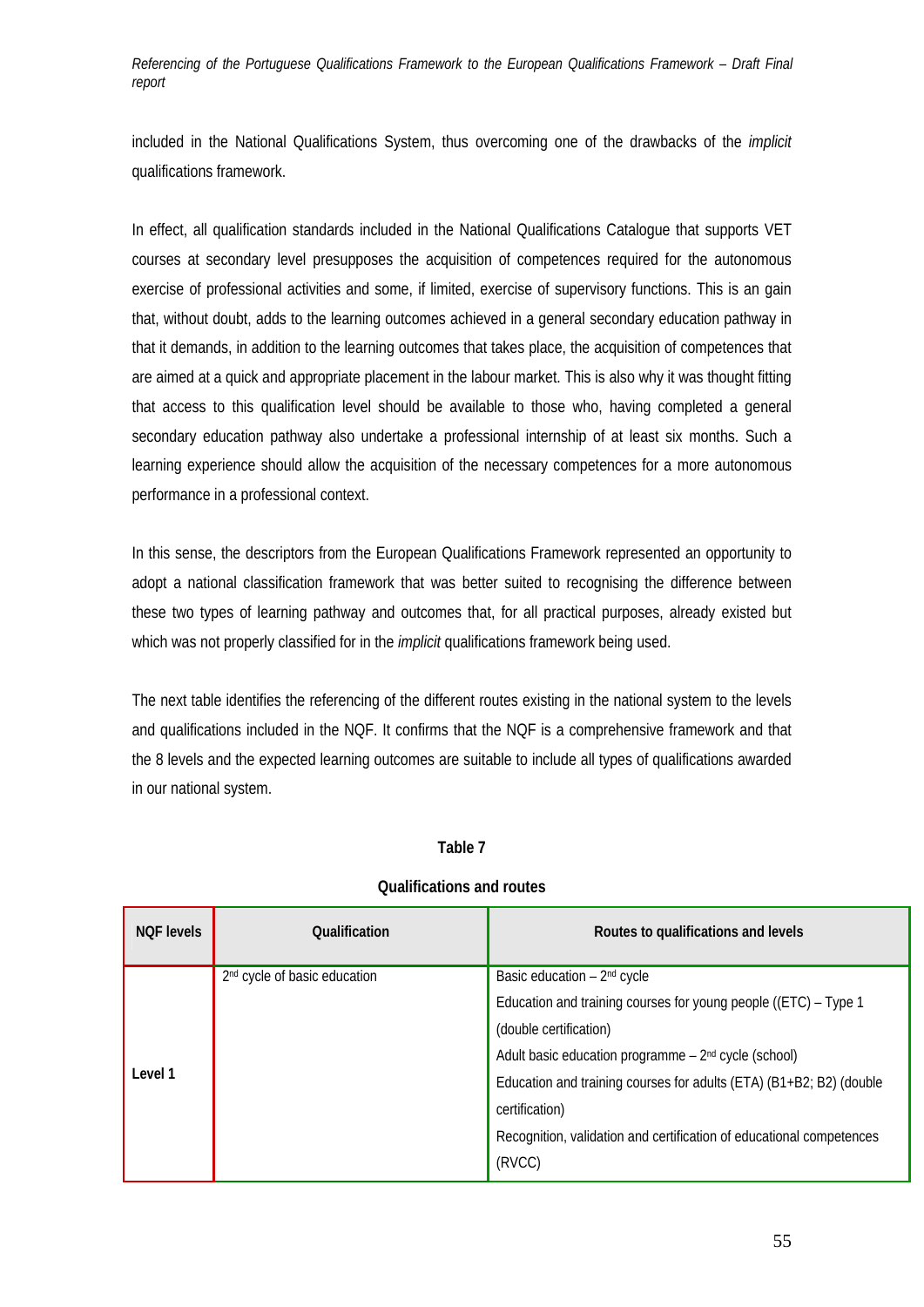|                    | 3rd cycle of basic education                  | Basic education $-3$ <sup>rd</sup> cycle                               |  |  |
|--------------------|-----------------------------------------------|------------------------------------------------------------------------|--|--|
|                    | 3rd cycle of basic education and professional | Education and training courses for young people ((ETC) - Types 2, 3    |  |  |
|                    | certification                                 | and 4 (double certification)                                           |  |  |
|                    |                                               | Special basic education courses for the arts (school)                  |  |  |
|                    |                                               | Adult basic education programme - 3rd cycle (school)                   |  |  |
|                    |                                               | Education and training courses for adults (ETA) (B2+B3; B3) (double    |  |  |
| Level <sub>2</sub> |                                               | certification)                                                         |  |  |
|                    |                                               | Recognition, validation and certification of educational competences   |  |  |
|                    |                                               | (RVCC)                                                                 |  |  |
|                    |                                               | Recognition, validation and certification of professional competences  |  |  |
|                    |                                               | (RVCC)                                                                 |  |  |
|                    |                                               | Certificated modular training (double certification)                   |  |  |
|                    | Secondary education                           | Science and humanities courses                                         |  |  |
|                    |                                               | Special courses for the arts in the areas of music and dance (school)  |  |  |
|                    |                                               | Adult education programme - Science and humanities courses             |  |  |
| Level 3            |                                               | Education and training courses for adults (ETA) (school)               |  |  |
|                    |                                               | Recognition, validation and certification of competences (RVCC)        |  |  |
|                    |                                               | (school)                                                               |  |  |
|                    | Secondary education and professional          | Education and training courses for young people ((ETC) - Types 5, 6    |  |  |
|                    | certification                                 | and 7 (double certification)                                           |  |  |
|                    |                                               | Professional courses                                                   |  |  |
|                    | Secondary education and professional          | Apprenticeship courses                                                 |  |  |
|                    | internship - minimum 6 months                 | Special courses for the arts - visual and audiovisual arts (double     |  |  |
|                    |                                               | certification)                                                         |  |  |
| Level 4            |                                               | Adult education programme - Special courses for the arts (visual and   |  |  |
|                    |                                               | audiovisual arts)                                                      |  |  |
|                    |                                               | Education and training courses for adults (ETA) (double certification) |  |  |
|                    |                                               | Recognition, validation and certification of competences (RVCC)        |  |  |
|                    |                                               | (double certification)                                                 |  |  |
|                    |                                               | Certificated modular training (double certification)                   |  |  |
|                    |                                               | Science and humanities courses plus a professional internship -        |  |  |
|                    |                                               | minimum 6 months                                                       |  |  |
|                    |                                               |                                                                        |  |  |
| Level 5            | Diploma in technological specialisation       | Course in a technological specialisation                               |  |  |
| Level 6            | Bachelor's degree                             | Bachelor's degree                                                      |  |  |
| Level 7            | Master's degree                               | Master's degree<br>Doctorate degree                                    |  |  |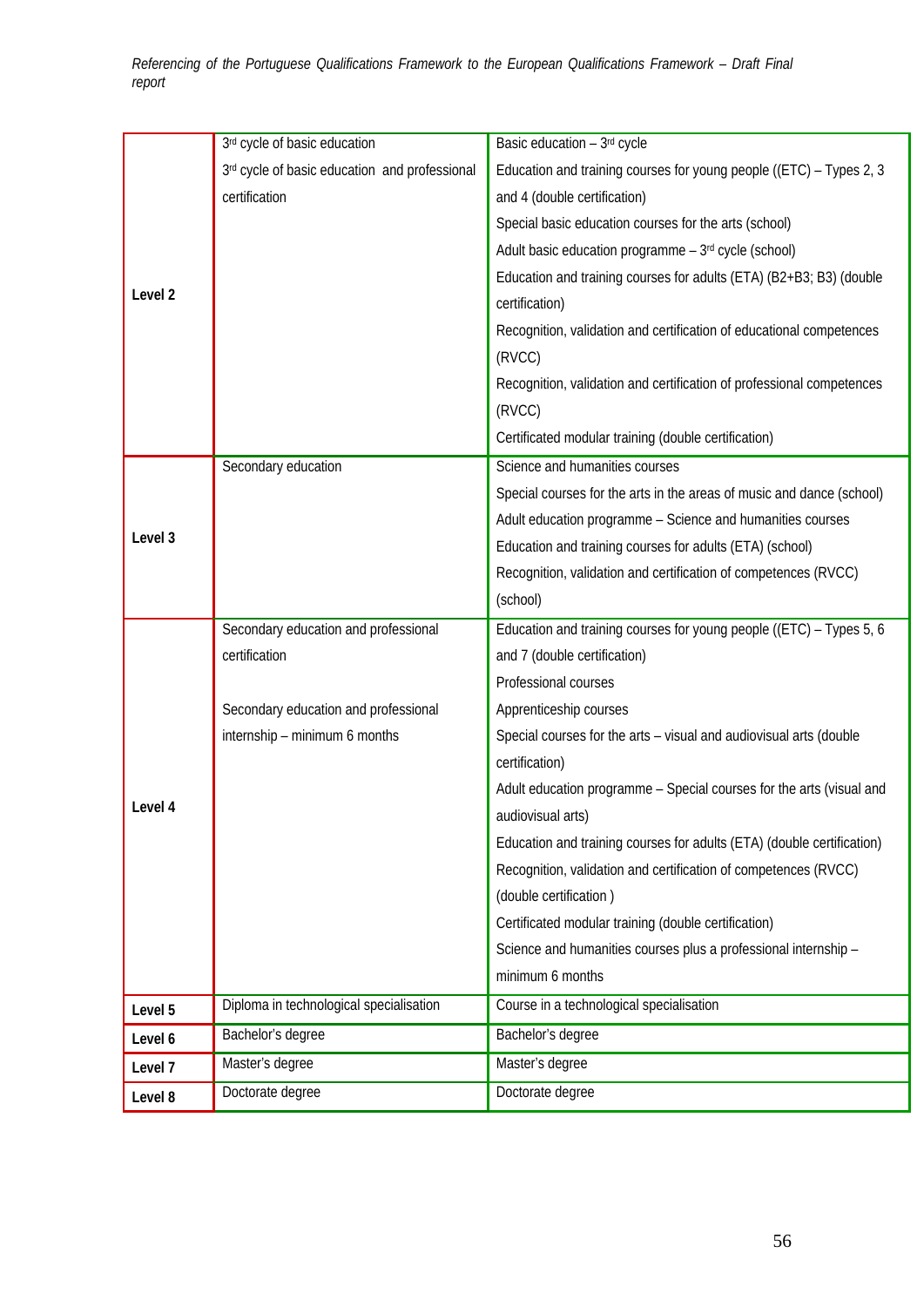## **The way forward**

Having explained that the adopted referencing system is coherent with the organising logic behind the Education and Training System, including the reasoning underpinning the consistency of the reorganizational choices implicit in the adoption of an eight-level framework that offers descriptors that cover both the professional and educational fields, and also the recognition of informal and non formal learning, we can say that the true referencing process that needs to take place is to check the correlation between the existing qualifications, and the NQF levels in which they have been classified.

This basically means checking to see if there are divergences in the relationship between the expected learning outcomes from the NQF descriptors and the ones that are associated with current qualifications, which were already in place when the new NQFand its descriptors were adopted, and can be achieved trough the different routes identified in the table 7

For this work, the organisation of qualification standards on the basis of learning outcomes is a decisive contribution. In effect, this option will make it possible to fine-tune the relationship between these and the adopted descriptors. This work has already begun for the qualifications included in the National Qualifications Catalogue, and around 25% of these qualifications have been updated and its learning outcomes adjusted regarding the descriptors of the NQF levels. As would be expected, these are not major changes but, rather, small adjustments that strengthen the relationship between the qualifications and the levels and, so, boost confidence in the Education and Training System as a whole.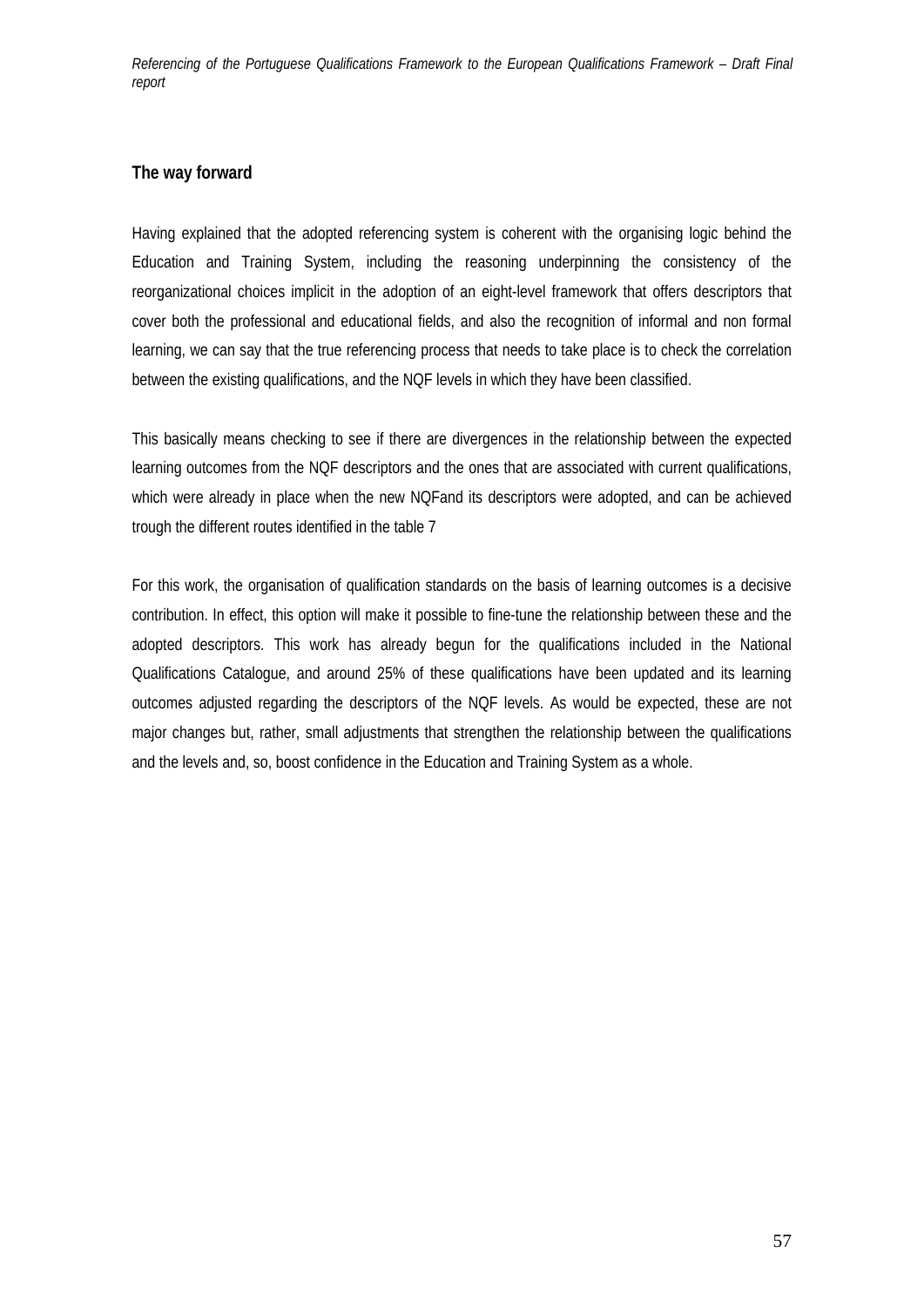# **3.3 Criterion 3**

The national framework or qualifications system and its qualifications are based on the principle and objective of learning outcomes and linked to arrangements for validation of non-formal and informal learning and, where these exist, to credit systems.

# **The political impetus of reform and the NQF**

Under the reform process of the Education and Training System, that begun in the last decade and already mentioned in this report, the definition and description of qualifications based on learning outcomes has been one of the central pillars in meeting the set strategic objectives, particularly as regards the role of quality assurance and system transparency.

This decision was based on a set of options regarding the design and structuring of the NQF:

- Each of the qualification levels is defined by a set of indicators that specify the learning outcomes for qualifications at this level;
- The learning outcomes are expressed in terms of "knowledge, skills and attitudes" for each one of the eight qualification levels.;
- The learning outcomes may be achieved in different contexts and through following different pathways (education, training or recognition of competences/ prior learning);
- The concept of learning outcomes is understood in the way it is expressed in the European Qualifications Framework, where it is defined as "*the description of what a learner knows, understands and is able to do after following a learning process, described in terms of knowledge, skills and attitudes"* (EQF, 2008).

This option formed the system's political impetus to make more coherent and uniform the way of organising qualifications that began about 10 years ago with the publication of the first referencing of competences (The National Curriculum for Basic Education and the Key Competences Referencing for the teaching and training of adults, 2001) and which has been increasingly widened to cover other education and training subsystems.

In general terms, we may say that, although it does not embrace all the education and training systems in Portugal, the definition of qualifications in terms of learning outcomes is an approach that has certainly been expanding over the last ten years. This time has been used fruitfully by the players in the system for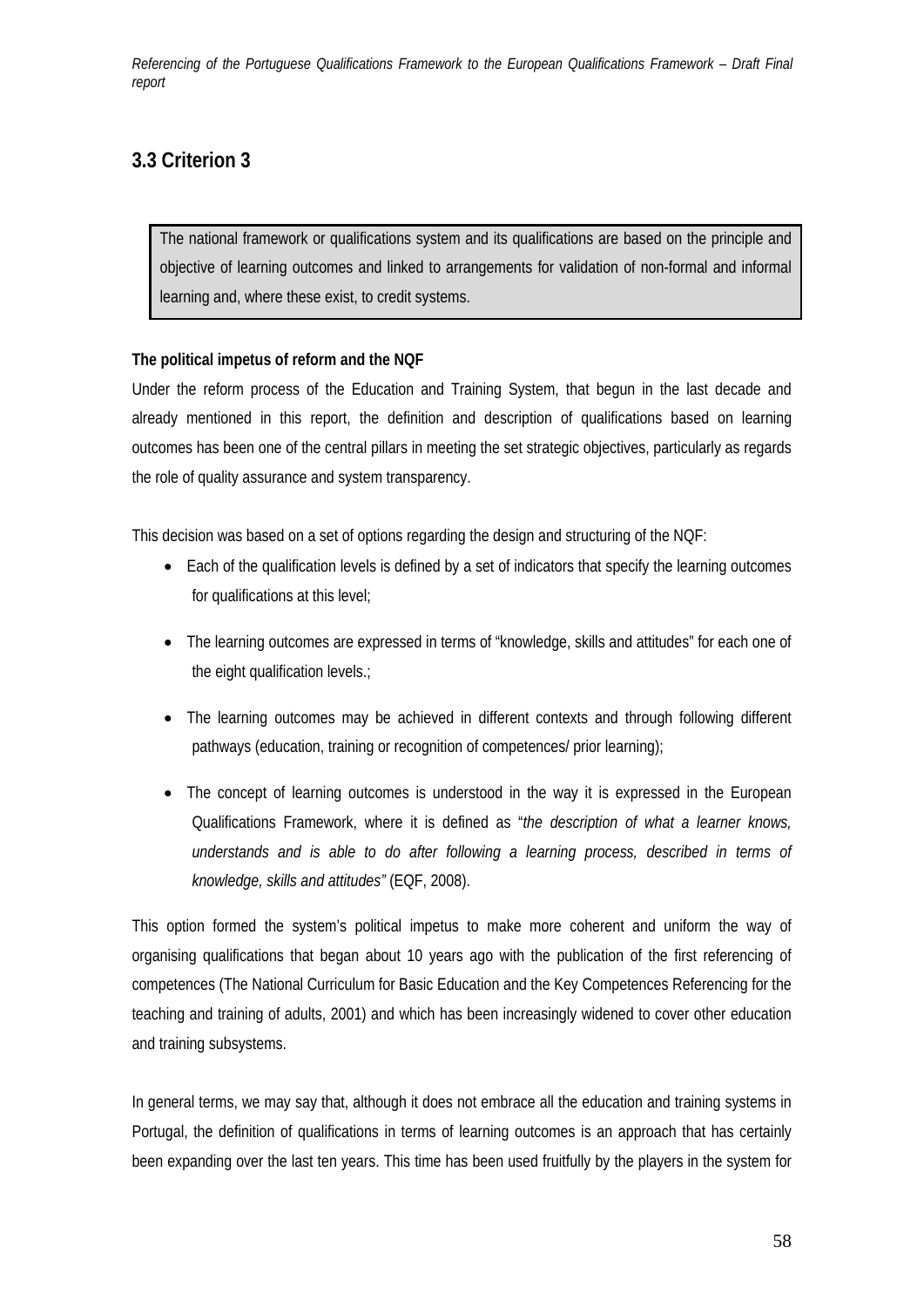reflection and discussion and there is now in place an ongoing process of matching concepts to the model, testing it and putting it into operation. At this stage, things may not yet be uniform and stable in all the subsystems, nor within each educational or training modality: qualifications defined by contents (input) coexist with qualifications defined in terms of learning outcomes (output). The adoption of the National Qualifications Framework concepts will provide enough impulse to ensure that the processes of change started in 2001 will come to an end.

## **The current situation**

### **GENERAL EDUCATION**

## • **Basic education**

As part of the curricular change and reform processes for basic and secondary education that were begun in 2001, a National Curriculum of Essential Competences for Basic Education was drawn up in accordance with the guiding principles for the curricular organisation and management of this level of education.

This document describes a set of general competences that should be acquired by the end of basic education. In order to make it easier to put into operation, each general competence is defined in the context of each subject and is expressed in terms of the knowledge, procedures, instruments and techniques to be used in working towards the target competences. Although the nomenclature is somewhat different, the knowledge and skills associated with each competence corresponds to the domains of knowledge and skills used in the NQF descriptors.

Since 2001, the teaching and learning of foreign languages, in the various levels and modalities, has been based in the Common European Framework of Reference for Languages. This is also organised into learning outcomes, expressed in terms of knowledge, skills and attitudes and which are to be addressed in a global way: "*Knowledge, skills and attitudes are integrated in the formulation of competences which include aspects that are not merely cognitive but also meta-cognitive, affective and social in nature"*  (CEFR, 2001).

## • **Secondary education**

In Portugal, the secondary education qualification obtained at schools, particularly through science and humanities courses, offers specialisation in the various knowledge areas and subjects and for these to be studied in greater depth, in accordance with the different pathways students may follow. As mentioned in chapter 1, these qualifications are generally designed to prepare students for higher education. The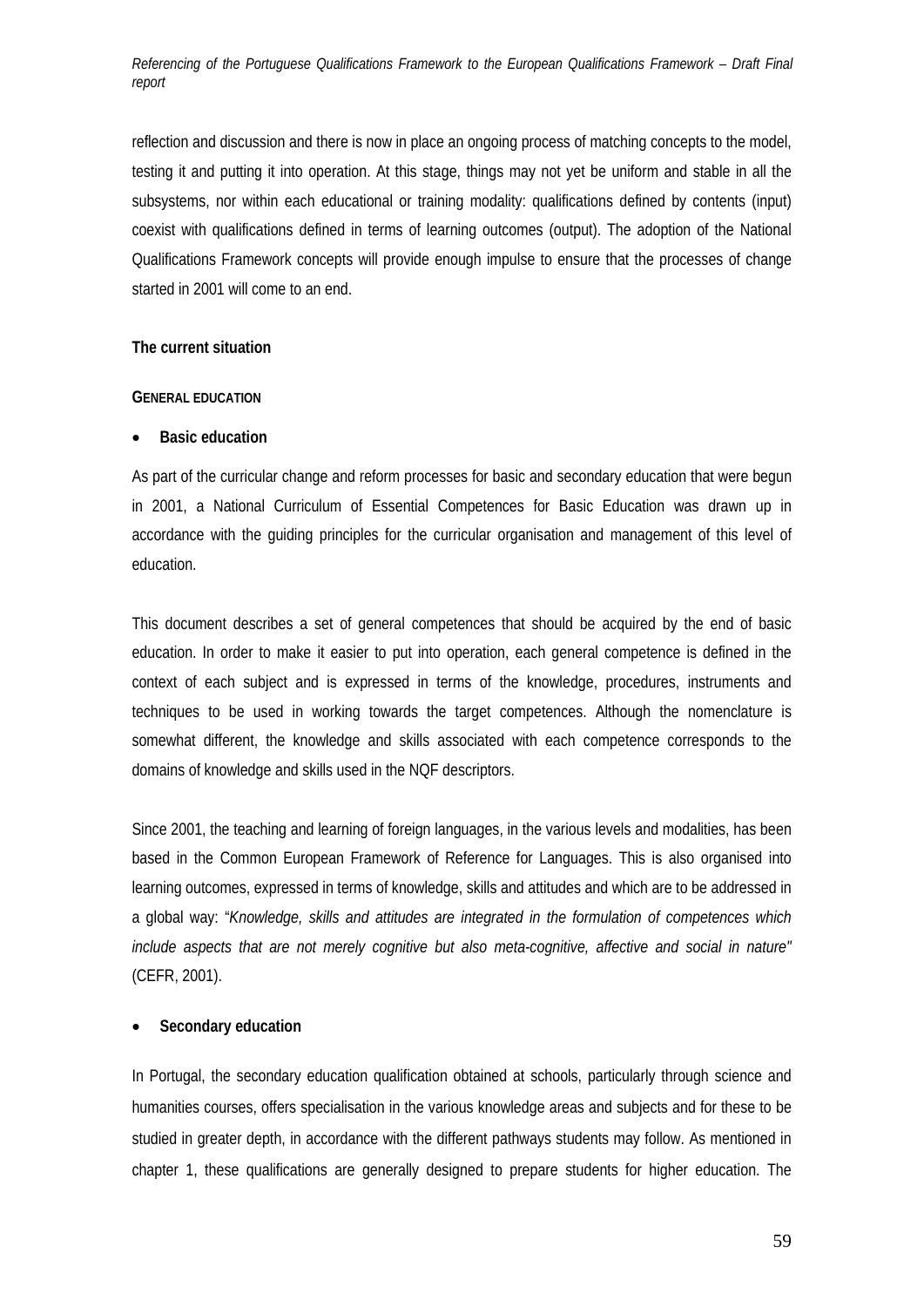learning path followed by students on secondary education is referenced by the subject programmes which are approved by the Ministry of Education.

The curricular design of each subject/ subject area is expressed in the form of a subject programme. A number of different nomenclatures and organisation do coexist,, but, in general terms, each subject programme defines:

- i) A set of generic formulations which are related to the guiding principles for teaching the subject areas in question and which link to the eight key competences for lifelong learning<sup>6</sup>,;
- ii) A set of competences and general objectives, expressed in terms of knowledge, abilities/skills and attitudes/values.

In many subject programmes the concept of integrated development of the conceptual, procedural and attitudinal domains, is explicitly expressed, as may be seen in the programme for  $12<sup>th</sup>$  year Biology, associated with the secondary education qualification on Sciences and Technologies. See http://www.dgidc.min-edu.pt/recursos/Lists/Repositrio%20Recursos2/Attachments/188/biologia\_12.pdf.

Another example is an excerpt from the programme Portuguese for the secondary education qualifications:

## **Example: "Portuguese" programme for science and humanities courses – excerpt**

**Outcomes**: 1) To develop communicative competence, combining functional use with reflective knowledge about the language; 2) To train reflective and autonomous readers (..) aware of the role of the language in accessing information and its value in literary and aesthetic expression; 3) "To promote education for citizenship for culture and for multiculturalism, for becoming aware of the linguistic richness of the Portuguese language" (...)

**Objectives of the subject:**: 1) To interpret written and spoken texts/discourses, recognising their different purposes and the communicative situations in which they are produced; 2) To express oneself with coherence both orally and in writing, in accordance with the outcomes and as a function of communicative context. (...)

1

<sup>6</sup> These are: Communication in the mother tongue, Communication in foreign languages; competence in mathematics and basic competences in science and technology; digital competence; learning to learn; social and civic competences; initiative and entrepreneurship; cultural sensitivity and expression. Recommendation of the European Parliament and Council, of the 18<sup>th</sup> of December 2006, on the essential competences for lifelong learning (2006/962/CE).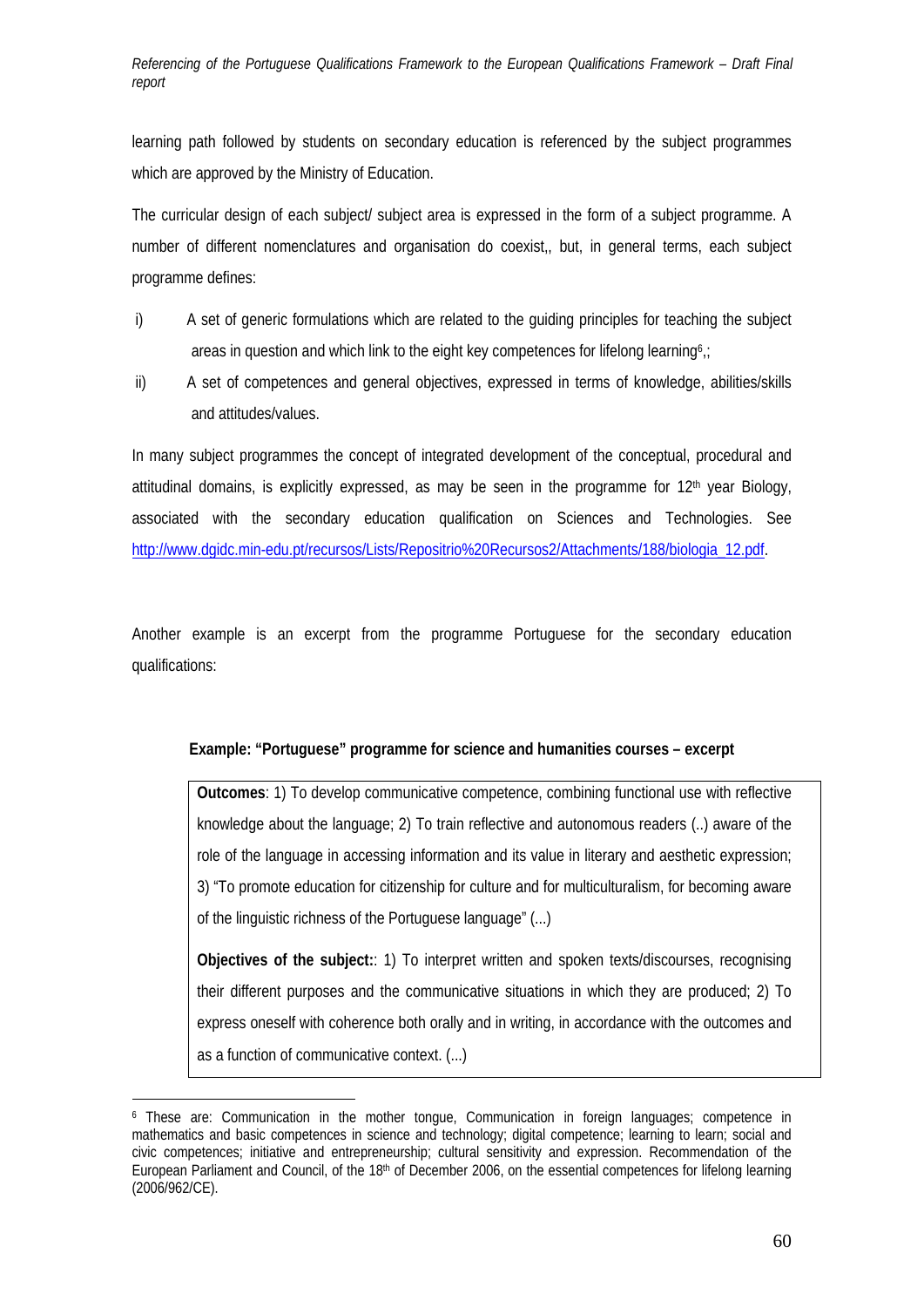Linguistic **competences** to develop: oral expression and understanding, described in terms of the procedural and declarative content associated with three areas: writing, reading and the functioning of the language.

### **Specialised education for the arts**

The qualifications on arts, are accessible through specialised courses for the arts in the visual and audiovisual arts, music and dance. These qualifications are defined mainly in terms of inputs (learning content) but it also contains some similarities to the double certificated qualifications. We will return to this in the point on VET.

### **II. VOCATIONAL EDUCATION AND TRAINING (VET) – DOUBLE CERTIFICATION**

The qualifications obtained in VET subsystem are organised by the standards included in the National Qualifications Catalogue. It is based on the occupational profile which contains a description of the activities associated to qualification and the competences required to carry out these activities.

Each qualification is associated with three kinds of standards/ referential, making it possible to establish a link between the labour market needs and the training system: the occupational profile, the training standard and the standard for the recognition, validation and certification of competences (school and professional), as shown in figure 3.



# **Figure 3 – Qualifications standards available in the NQC**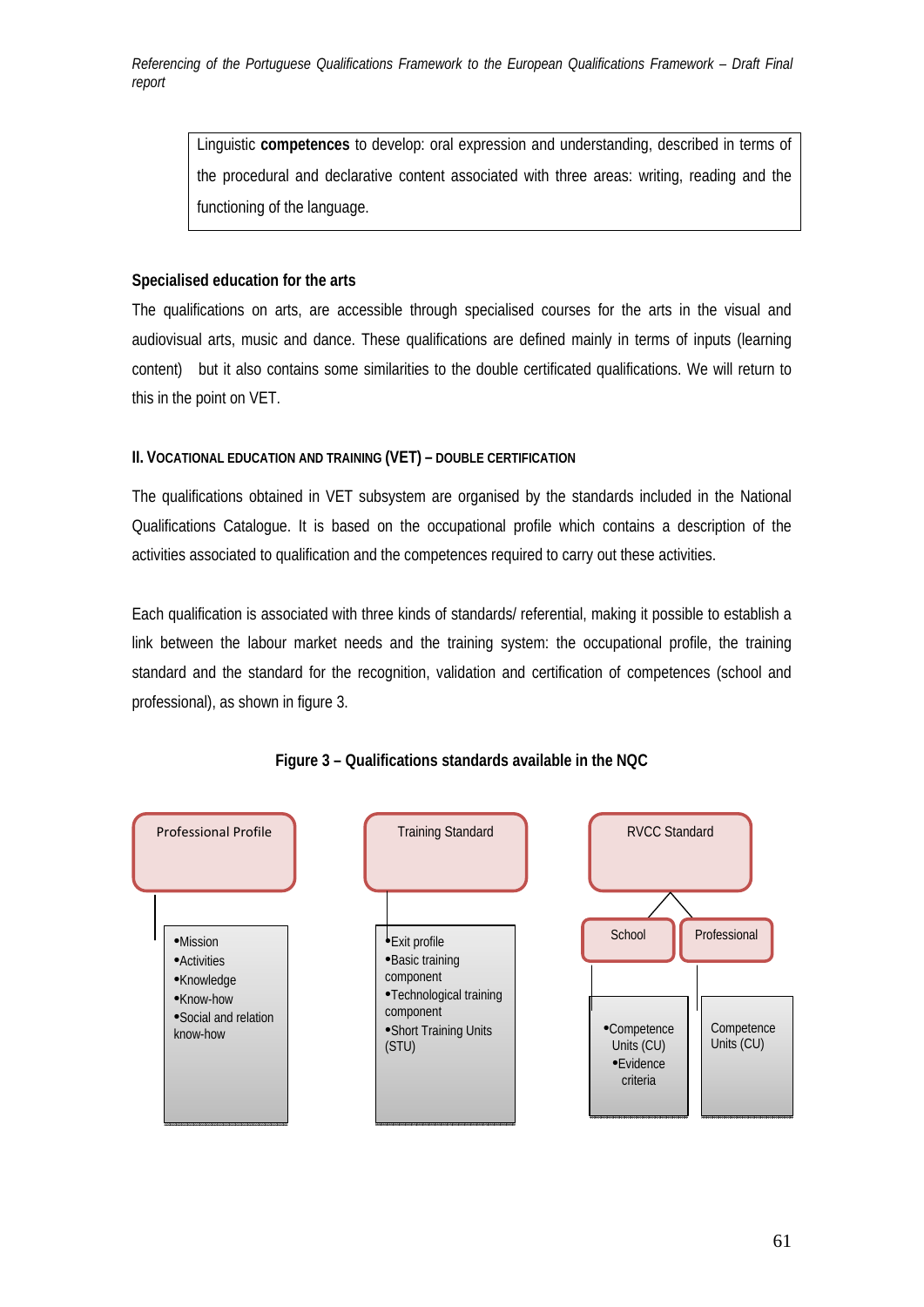The training referential in the catalogue is organised into short duration, capitalisable, training units (STU), that allows for autonomous certification of competences and a greater flexibility in building qualification pathways.

Since the 1980s the curricula associated to the VET qualifications have been organised by learning objectives, which is an advance over the traditional content approach . It is closer to the logic of learning outcomes, but starting from a different standpoint.

With regard to the development and updating of the National Qualifications Catalogue, it is planned that this instrument will be fully organised in accordance with a competence based qualifications model, describing learning outcomes in terms of knowledge, skills and attitudes. Thus, each qualification will be organised in competence units, describing the set of competences required for the qualification.

Figure 4 shows the model which is still work in progress, for designing qualifications on the basis of competences.



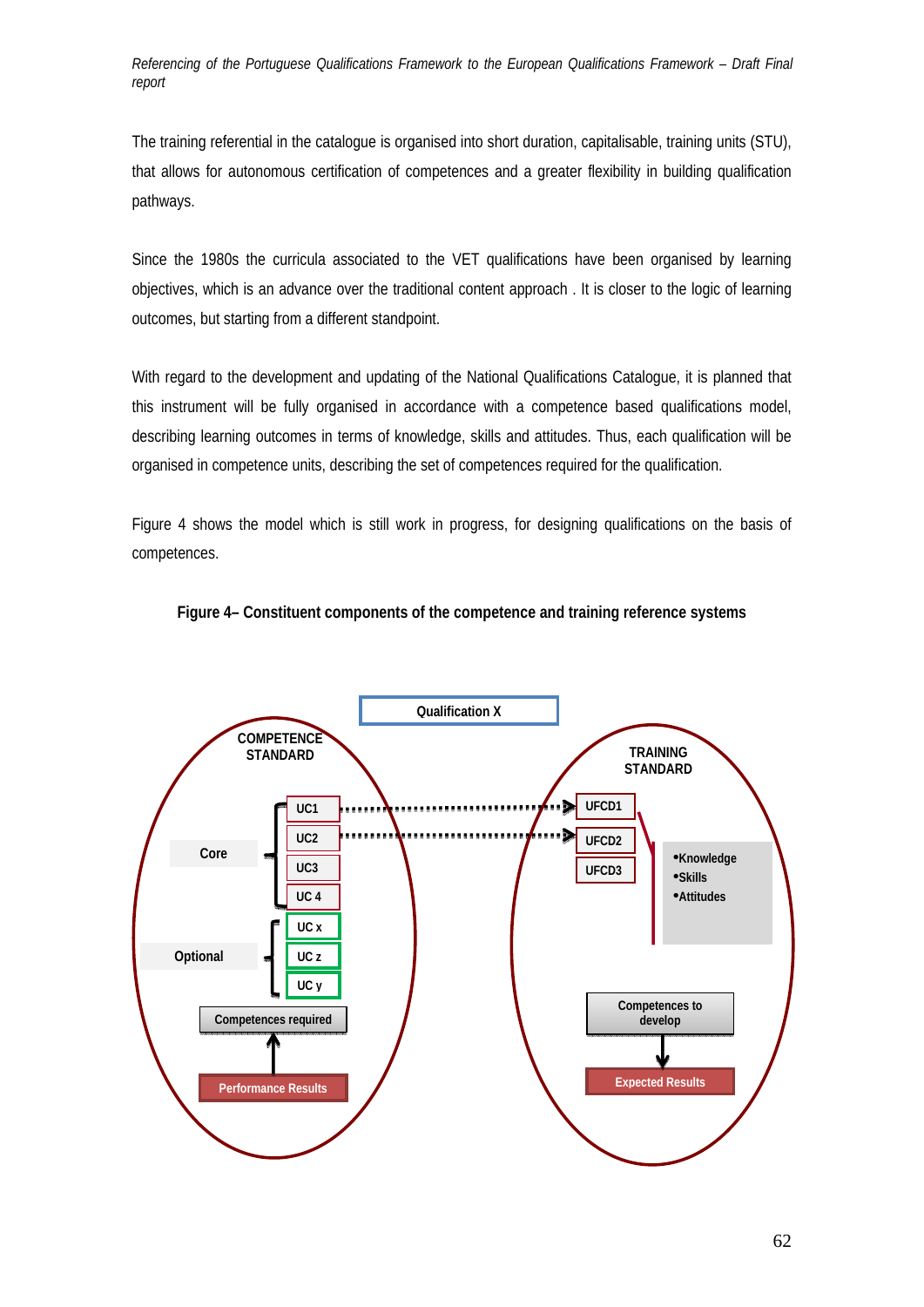The National Qualifications Catalogue is, thus, a central pillar of the National Qualifications System as it will constitute the unique reference for double certification pathways, through a joint work with a large number of stakeholders from a range of education and training sectors.

## • **VET for Young People**

As mentioned in the introduction to this criterion, we cannot yet really speak of uniform qualification organisation and definition in relation to the various VET pathways aimed at young people. There are qualifications defined in terms of inputs - programme content, subject objectives and even by learning outcomes.

Irrespective of the VET pathway or level of qualification, the learning outcomes from the double certification qualifications are defined in the different curricular standards and, for some qualifications, they are defined in the National Qualifications Catalogue. The curricular standards are organised into 4 components: i) socio-cultural; ii) scientific; iii) technical/technological and iv) practice. The socio-cultural and scientific components are organised in accordance with the referencing and curricular guidelines stipulated by the Ministry of Education (ME) for general education. These specify the acquisition of competences in the areas of languages, culture, communication, citizenship and society as well as the various sciences. The competences are transdisciplinary and transversal in terms of instrumental learning and the approach to themes that are of relevance to personal and social development. These components are organised into areas of competences, study domains and subjects.

The technical/technological component varies regarding the training area, incorporating a set of qualification-specific training units, available in the National Qualifications Catalogue. All these training paths include also a workplace training component.

The following table summarises the current situation: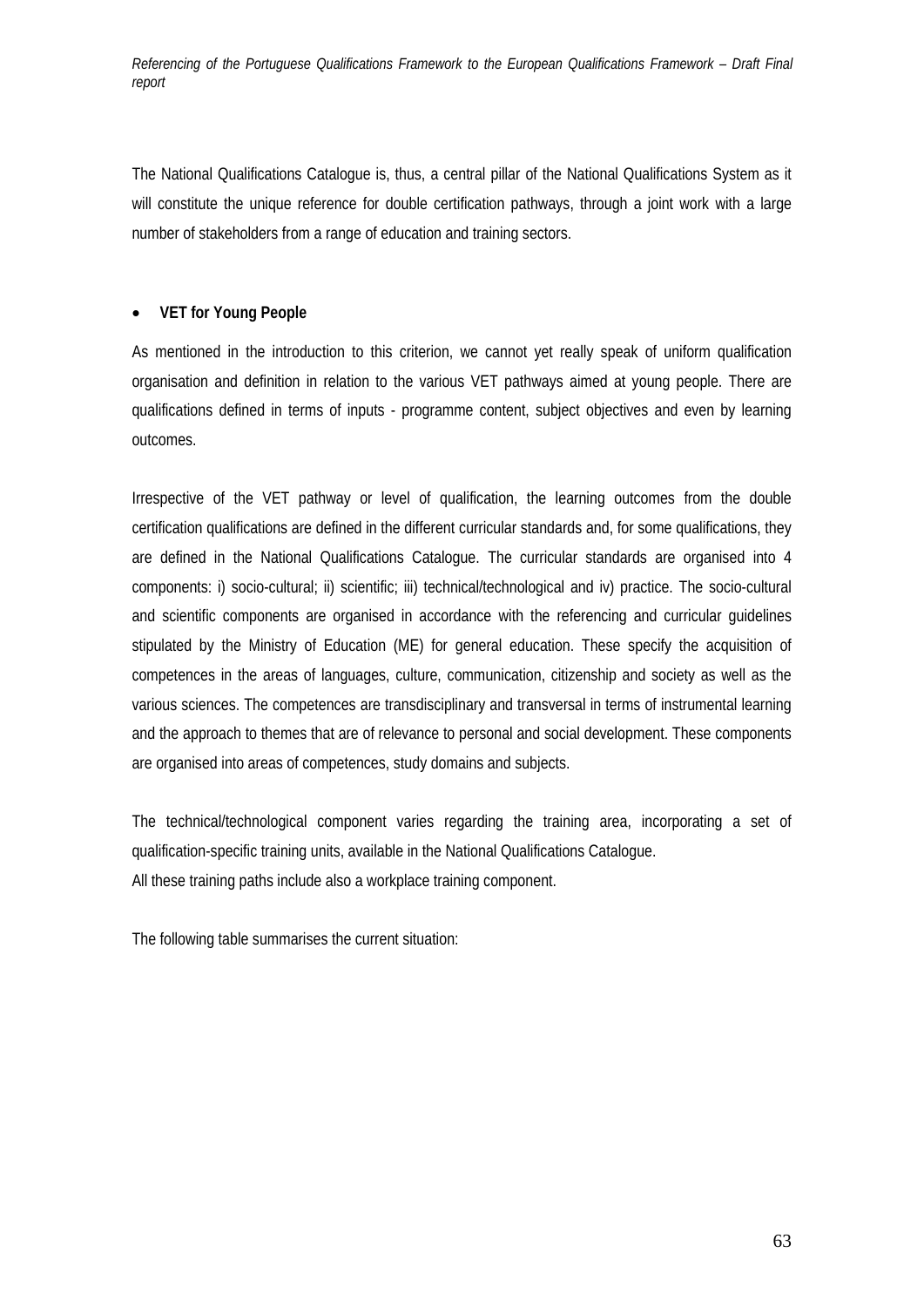| <b>QUALIFICATION</b>                                                                                                                 | <b>NQF</b><br>AWARD<br><b>LEVEL</b>                     |                |                                                                                                                                                                | <b>CURRICULAR COMPONENTS</b>                                                                                                                                                                                           |                                                                                                                                                                                                                       |                                                                                                                                                                                |                                                                                             |                                                                            |
|--------------------------------------------------------------------------------------------------------------------------------------|---------------------------------------------------------|----------------|----------------------------------------------------------------------------------------------------------------------------------------------------------------|------------------------------------------------------------------------------------------------------------------------------------------------------------------------------------------------------------------------|-----------------------------------------------------------------------------------------------------------------------------------------------------------------------------------------------------------------------|--------------------------------------------------------------------------------------------------------------------------------------------------------------------------------|---------------------------------------------------------------------------------------------|----------------------------------------------------------------------------|
|                                                                                                                                      |                                                         |                | <b>LEARNING OUTCOMES</b>                                                                                                                                       | SOCIO-CULTURAL                                                                                                                                                                                                         | <b>SCIENTIFIC</b>                                                                                                                                                                                                     | <b>TECHNOLOGICAL</b>                                                                                                                                                           |                                                                                             |                                                                            |
| 3rd Cycle of basic<br>education (lower<br>secondary) and<br>professional<br>certification (double<br>certification<br>qualification) | $\overline{2}$<br><b>Education and</b>                  |                | <b>Training Courses</b>                                                                                                                                        |                                                                                                                                                                                                                        | Are defined in the different<br>curricular standards                                                                                                                                                                  | Based on national curriculum of<br>essential competences, organised by<br>learning outcomes                                                                                    | Based on national curriculum of<br>essential competences,<br>organised by learning outcomes | Training unit structure<br>organised by learning<br>objectives and content |
| (upper) Secondary<br>education and<br>professional<br>certification (double<br>certification<br>qualification)                       | (ETC) Certificate<br>and Diploma                        | $\overline{4}$ | Are defined in the different<br>curricular standards                                                                                                           | Based on general education secondary-<br>level curricular plans for each study<br>area.<br>Subjects are organised by modules,<br>which are structured by output<br>competences, learning objectives and<br>content.    | Based on general education<br>secondary-level curricular plans<br>for each study area.<br>Subjects are organised by<br>modules, which are structured by<br>output competences, learning<br>objectives and content.    | Modular/unit structure<br>organised by learning<br>objectives and content                                                                                                      |                                                                                             |                                                                            |
|                                                                                                                                      | Apprenticeship<br>Courses<br>Certificate and<br>Diploma | $\overline{4}$ | Are defined in the National<br>Qualifications Catalogue as<br>well as in the different<br>curricular standards                                                 | Based on general education secondary-<br>level curricular plans for each study<br>area.<br>Structured by competence areas,<br>training domains and short training<br>units defined by learning outcomes and<br>content | Based on general education<br>secondary-level curricular plans<br>for each study area.<br>Structured by competence areas,<br>training domains and short<br>training units defined by learning<br>outcomes and content | Structured by short training<br>units, organised by learning<br>objectives and content                                                                                         |                                                                                             |                                                                            |
|                                                                                                                                      | Professional<br>Courses<br>Certificate and<br>Diploma   | 4              | Are defined in the different<br>curricular standards.<br>For some qualifications, the<br>LO are defined in the<br><b>National Qualifications</b><br>Catalogue. | Based on general education secondary-<br>level curricular plans for each study<br>area.<br>Subjects are organised by modules,<br>which are structured by output<br>competences, learning objectives and<br>content.    | Based on general education<br>secondary-level curricular plans<br>for each study area.<br>Subjects are organised by<br>modules, which are structured by<br>output competences, learning<br>objectives and content.    | Subjects are organised by<br>modules which are structured<br>by output competences,<br>learning objectives and content<br>, regarding specific<br>technical/professional areas |                                                                                             |                                                                            |

**Table 8 – Curricular components for qualifications – VET for young people**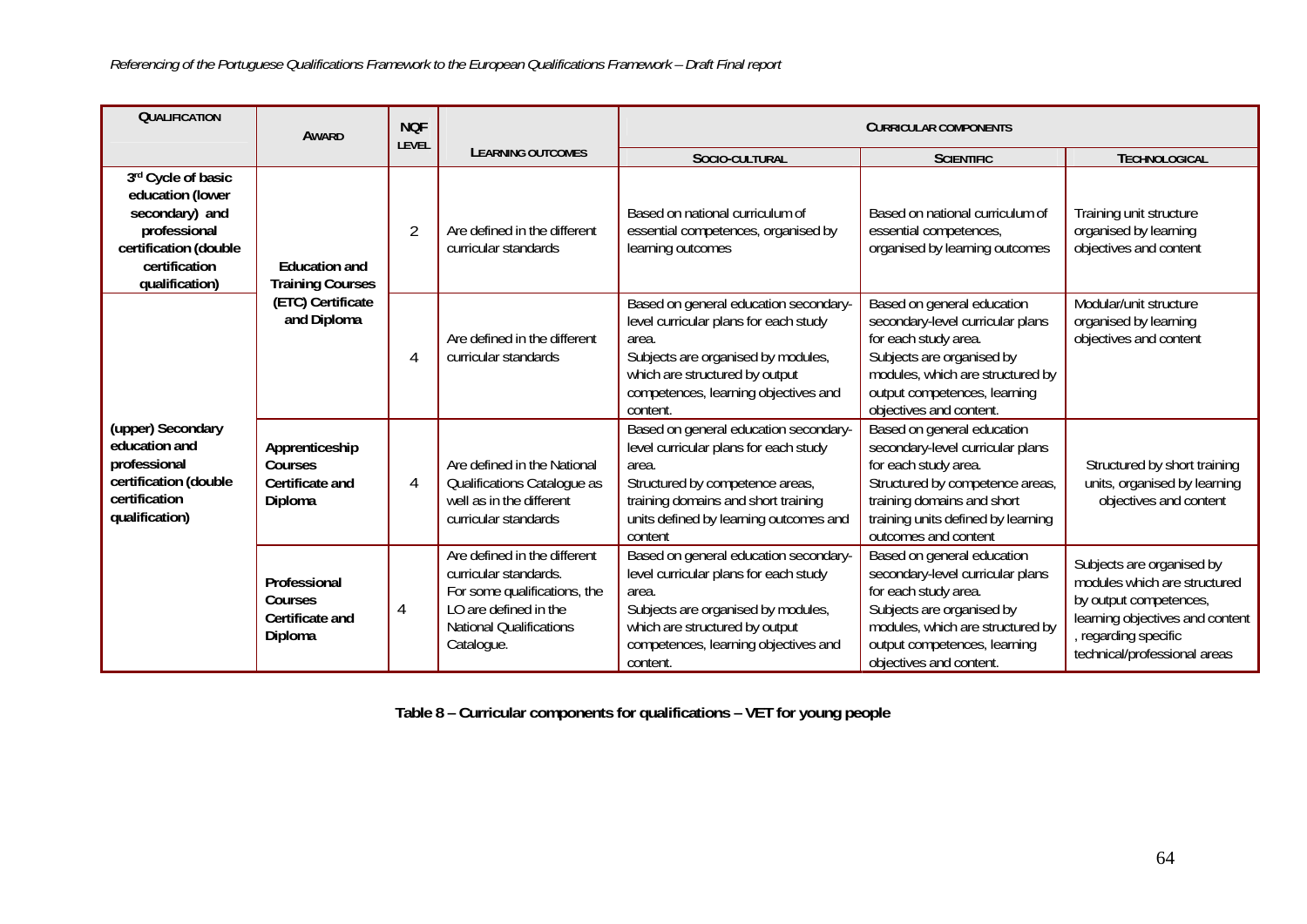In all these VET programmes the assessment of the learning outcomes includes an examination from external examiners. These examiners are teachers or trainers from the training area in question, or experts from the industry, and in many, cases from the social partners. This procedure is part of the quality assurance mechanisms existing in the VET system to ensure the use of the same assessment standards on the validation of learning outcomes associated with each qualification to be awarded.

## **Specialised education for the arts**

At both the basic and secondary education levels, the qualifications obtained through the specialised courses for the arts are not yet organised according to learning outcomes, being still focused on content/process learning.

In the case of specialised courses for the arts at secondary level, which include visual and audiovisual arts, dance and music, the curricular standard includes three components of training: general, scientific and techno-artistic. General training is exactly the same as general education secondary-level courses, and the scientific and techno-artistic components vary accordingly to the courses and the study plans of the schools teaching these. These secondary courses also include a workplace training component.

The curricular standard includes:

1

- Employment referential, describing, in a general way, the outcomes to achieve referenced to the needs of the labour market.
- Career paths, indicating which business sectors and professions the qualification gives access to;
- Course plan containing the subjects and the learning objectives for the general, scientific and techno-artistic components.

As an example, the following is an excerpt from the curricular standard for the Artistic Production course?

"The course in Artistic Production aims to promote a visual culture and an aesthetic awareness and develop communication and creative skills of expression, providing the student with the techno-artistic competences required for the design, experimentation and implementation of a wide range of arts projects or objects based on a knowledge of materials, processes of use and two-dimensional and three-dimensional construction practices".

<sup>7</sup> Available at http://www.anq.gov.pt/default.aspx » Jovens» Cursos do Ensino Artístico Especializado» Artes visuais e audiovisuais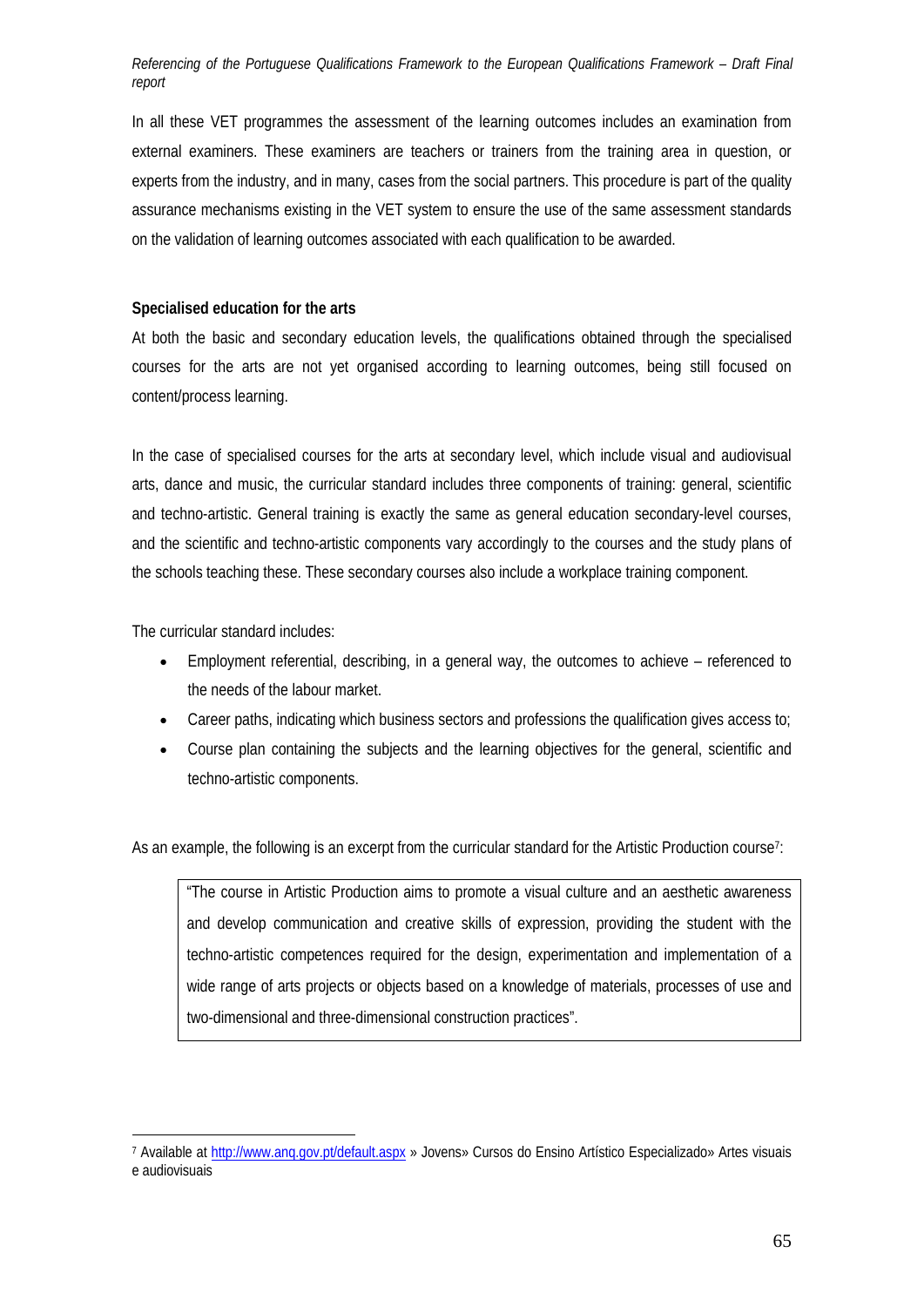# • **Post-Secondary**

## **Technological Specialisation Courses**

The qualification obtained through a Technological Specialisations Courses (TSC) is a post-secondary non-higher qualification. These courses prepare learners for a scientific or technological specialisation in a given training area. They run about for one year or one year and a half (between 1200 and 1560 contact hours) and result in a level 5 professional qualification.

TSC can be developed in higher and non-higher education establishments, meaning that considerable differences do exist as regards their curricular organisation. They may be organised by "learning outcomes" or by "thematic area/content".

TSC course run by entities that are not part of the higher education system use a curricular organisation that is similar to all the other modalities in the VET subsystem. They are designed using the National Qualifications catalogue standards: a professional profile and a training standard organised into short training units for each of the areas (general, scientific and technological). An example of a TSC study plan, for the course Programming Web Applications (CTS-PWA), can be accessed via this link: http://www.catalogo.anq.gov.pt/Qualificacoes/Referenciais/231

The technological specialisation courses run by higher education establishments are constructed along similar lines. They are based on competence references which describe the expected outcomes in terms of competences to be acquired for each curricular unit. Although, they don't have to follow the National Qualifications Catalogue, as the higher education institutions have scientific and pedagogical autonomy.

The TSC are linked to the ECTS credit system. A technological specialisation diploma is awarded after following a study plan of between 60 and 90 ECTS credits..

# • **Adult Education and Training**

# **Training and recognition of competences**

Both the Adult Education and Training Courses (AET) and the recognition, validation and certification of competences processes (RVCC) are organised on the basis of the basic education and secondary education level key competences standard/referential which are organised in terms of learning outcomes.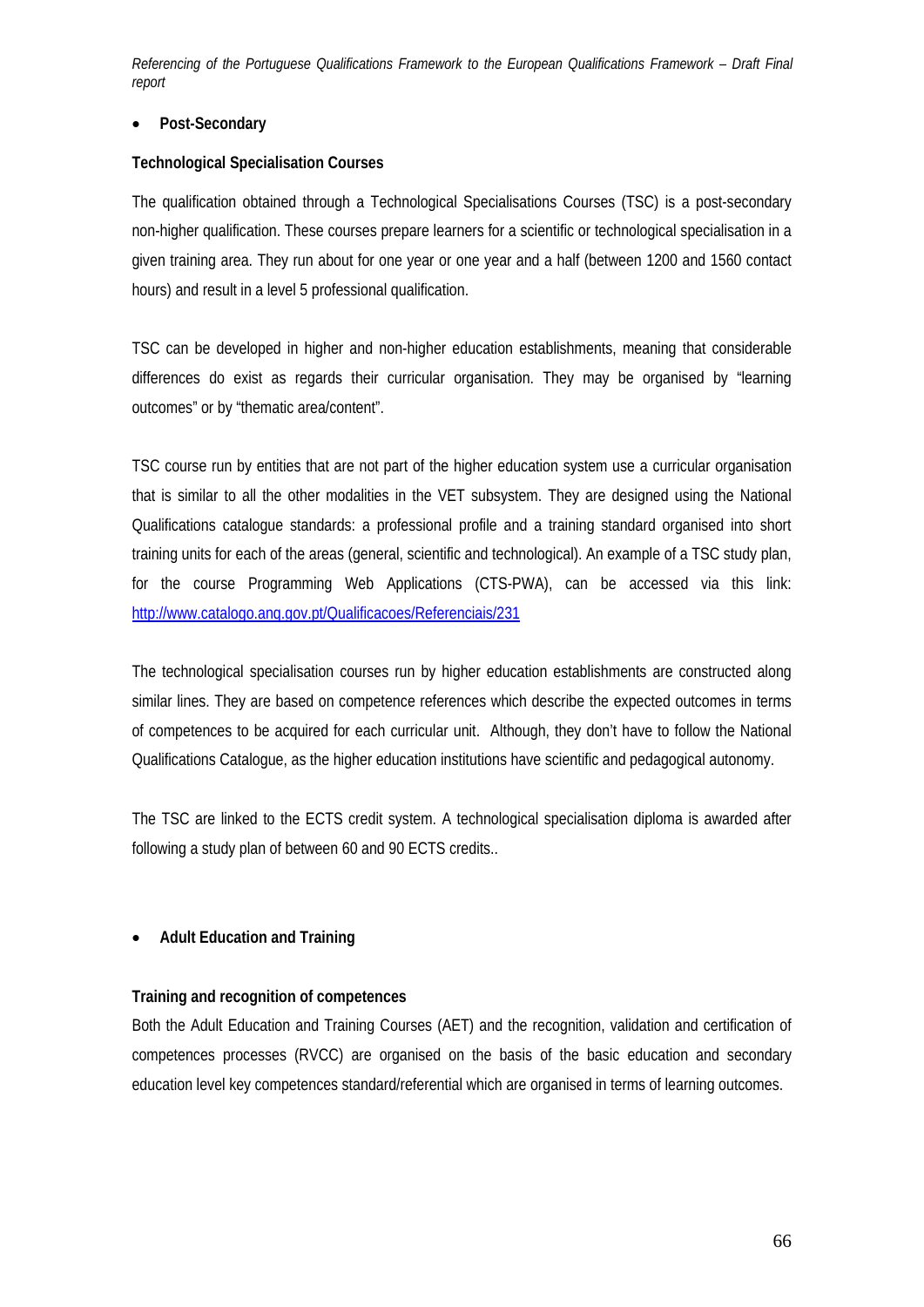The design of each referential is based on an organisation involving the nuclear competence areas thought to be necessary for the education and training of the person/citizen in today's world. They are in accordance with the eight key competences of lifelong learning and training.

At the basic education level, the nuclear competence areas are:

- i) Language and Communication
- ii) Information and Communication Technologies
- iii) Mathematics for Life
- iv) Citizenship and Employability

In the case of the secondary-level referential of key competences, there are three nuclear areas:

- i) Culture, Language and Communication
- ii) Society, Technology and Science
- iii) Citizenship and Professionalism

Irrespective of the qualification level, each competence area has its own internal structure based on the following elements:

- i. Competence units the adult should be able to show what knows and know how to do, as the result of the employment of a coherent set of knowledge, skills and attitudes;
- ii. Evidence criteria different actions/acts/performances through which the adult can show that have acquired the competence in question;
- iii. A set of suggested contextualised activities focusing on various life themes;
- iv. The competence profile associated with each competence area.

The technological component of the AET courses and the processes for the recognition, validation and certification of professional competences are drawn up on the basis of the standard, available in the National Qualifications Catalogue, respectively:

- Training standard organised in short training units;
- Competence standard, organised in competence units.

It is important to emphasise here the competence standard available in the National Qualifications Catalogue. Although these are mainly used in implementing the processes for the recognition, validation and certification of professional competences, they do represent a developmental step in, considering the fact that the qualification is organised in terms of competence units, based on learning outcomes. In this sense, the competence standards for the professional RVCC have an extremely important role towards a generalised qualifications design on the basis of learning outcomes.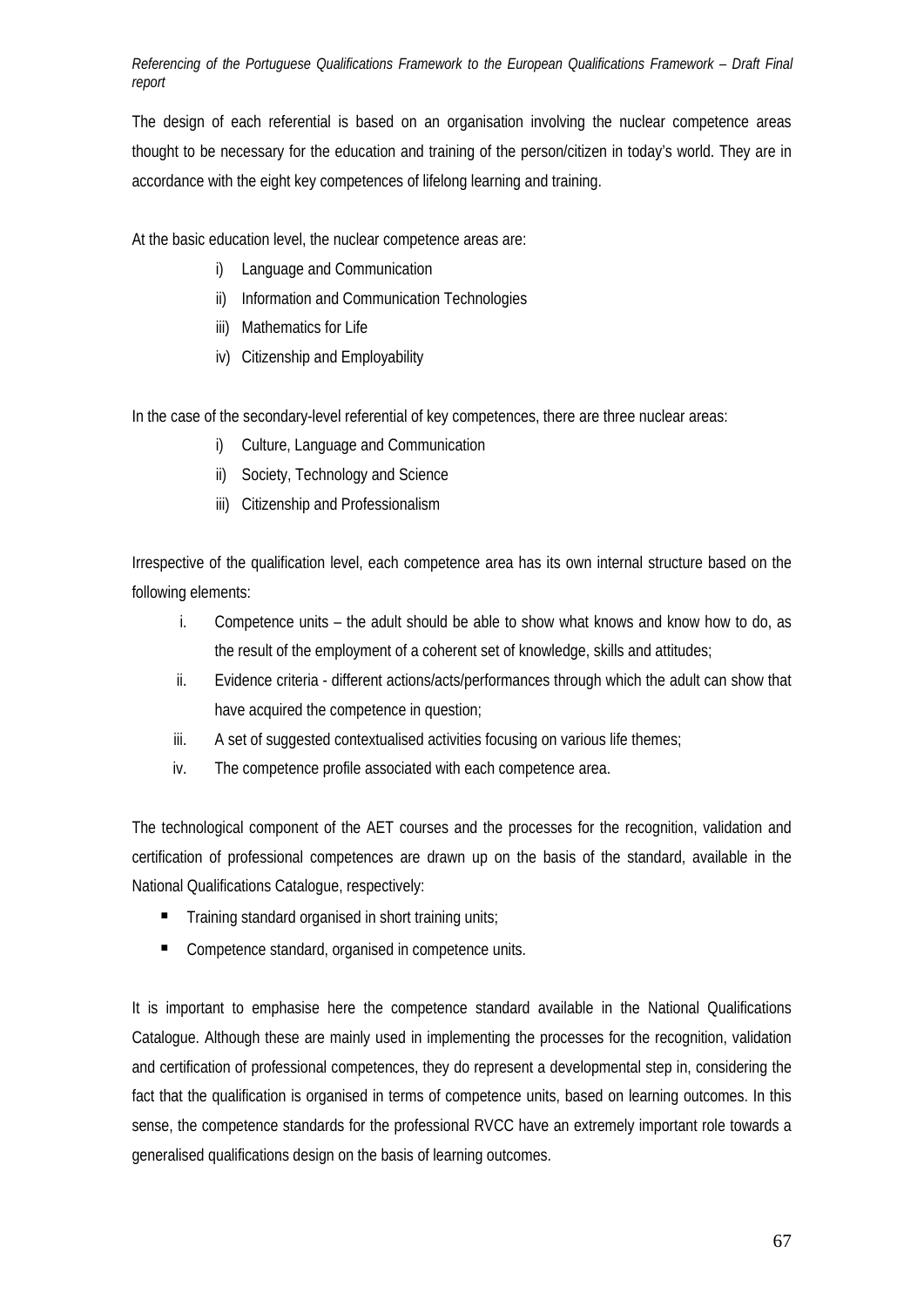To illustrate this point, the following is an excerpt from the referential of a professional RVCC for a level 4 qualification.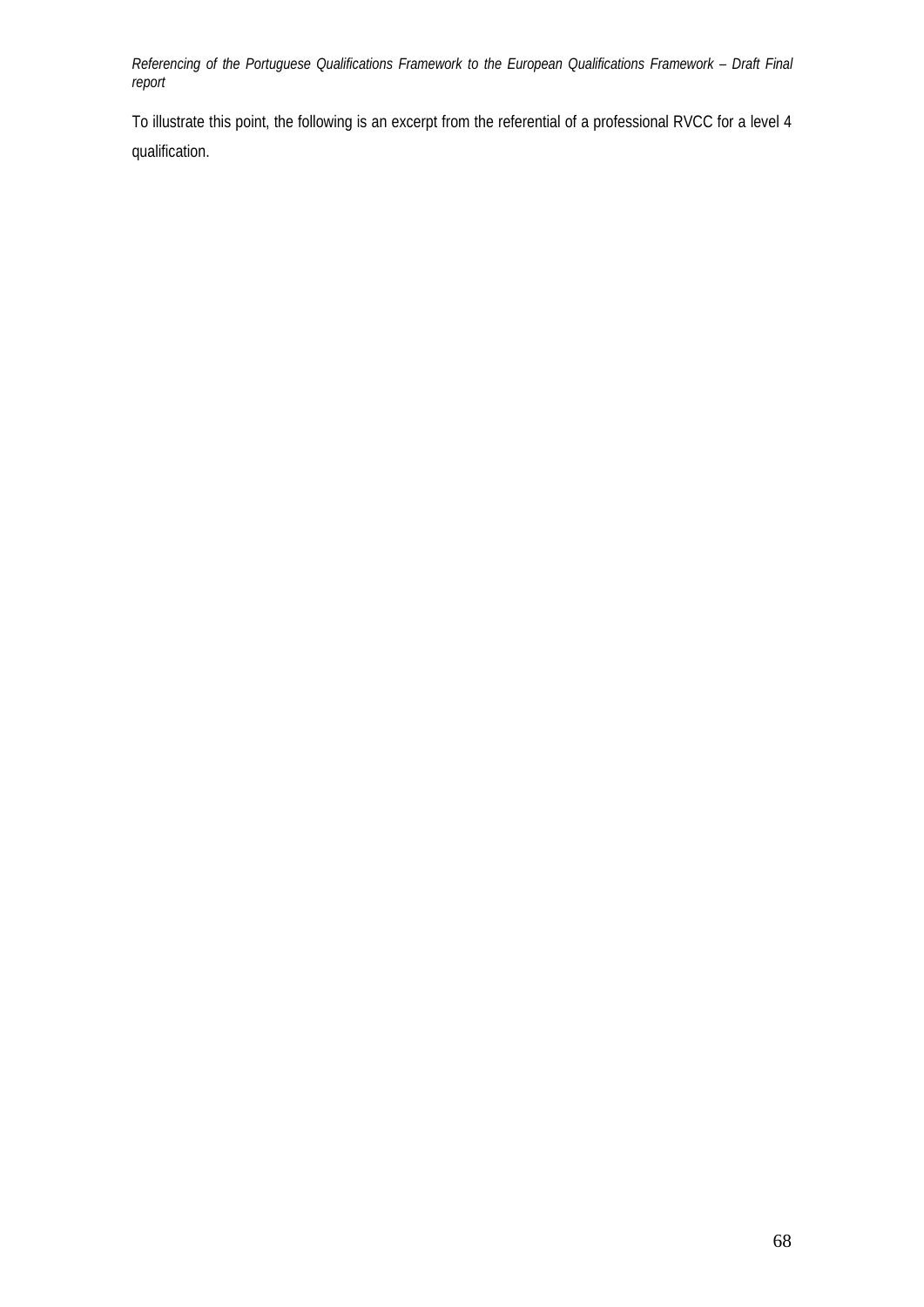# **Table 9 – Referential for the professional RVCC (excerpt)**

Code/name of the training area: 345. Management and Administration Code/name of the career path: 345033 – Management Support Technician Qualification level: 4

| <b>Competence Unit</b>                                                | <b>Tasks</b>                                                                                                                                                                                                                                                          | Knowledge                                                                                                                                                                                                                                                                                                                                                                                                                                                                                                                                                                                                                                          | <b>Attitudes</b>                                                    |
|-----------------------------------------------------------------------|-----------------------------------------------------------------------------------------------------------------------------------------------------------------------------------------------------------------------------------------------------------------------|----------------------------------------------------------------------------------------------------------------------------------------------------------------------------------------------------------------------------------------------------------------------------------------------------------------------------------------------------------------------------------------------------------------------------------------------------------------------------------------------------------------------------------------------------------------------------------------------------------------------------------------------------|---------------------------------------------------------------------|
| $CU 4 - Make$<br>accounting entries                                   | 4.1. Calculate VAT for credits and debits<br>4.2. Classify documents ion classes 1 to 8 of the<br>SNC, according to applicable legislation<br>4.3. Make accounting entries using IT tools                                                                             | Introduction to the accountancy code<br>$\bullet$<br>and standards<br>Accounts code (CC)<br>$\circ$<br>Accounting entries<br>$\circ$<br><b>IT Tools</b><br>$\circ$<br>IT use<br>$\circ$                                                                                                                                                                                                                                                                                                                                                                                                                                                            | Facilitate the<br>communication<br>between various<br>interlocutors |
| $CU 9 - Carry out$<br>human resources<br>administrative<br>procedures | 9.1. Organise processes of recruitment, selection,<br>admission and evaluation of human resources<br>9.2. Plan internal human resources training<br>courses 9.3. Manage the human resources data<br>base (IT application)<br>9.4. Process salaries in IT applications | Basic notions of the technical<br>$\bullet$<br>management of human resources:<br>Technical management of<br>$\circ$<br>human resources<br>Human resources<br>$\circ$<br>techniques<br>Internal human resource<br>$\circ$<br>straining<br>Human resources<br>$\circ$<br>administrative procedures<br>Organisational structure,<br>organisational communication,<br>functions in the company<br>Labour legislation<br>$\bullet$<br>Administrative legislation<br>$\bullet$<br>Tax principles<br>$\bullet$<br>Income tax<br>$\bullet$<br>Human resources - Single Report<br>$\bullet$<br>IT application for human resource<br>$\bullet$<br>management | Take the initiative in<br>resolving concrete<br>situations          |
| $CU 11 - Draw up$<br>operational<br>marketing plans                   | 11.1. Analysis the internal and external situation of<br>the business - company, competition and SWOT<br>11.2. Establish the objectives of the marketing<br>plan<br>11.3. Design / prepare marketing-mix strategies<br>11.4. Establish/ plan action plans             | Marketing plan - needs and<br>$\bullet$<br>principles<br>Implementation of the marketing plan<br>$\bullet$                                                                                                                                                                                                                                                                                                                                                                                                                                                                                                                                         |                                                                     |
| CU 12 - Carry out<br>management<br>control                            | 12.1. Draw up management budgets 12.2.<br>Calculate and analyse budget overruns<br>12.3. Diagnose the company's needs and decide<br>on management control system                                                                                                      | Management control: basic concepts<br>$\bullet$<br>The budget and budgetary control<br>$\bullet$<br>Definition and implementation of<br>$\bullet$<br>management control systems                                                                                                                                                                                                                                                                                                                                                                                                                                                                    | Manage time as a<br>function of<br>management<br>priorities         |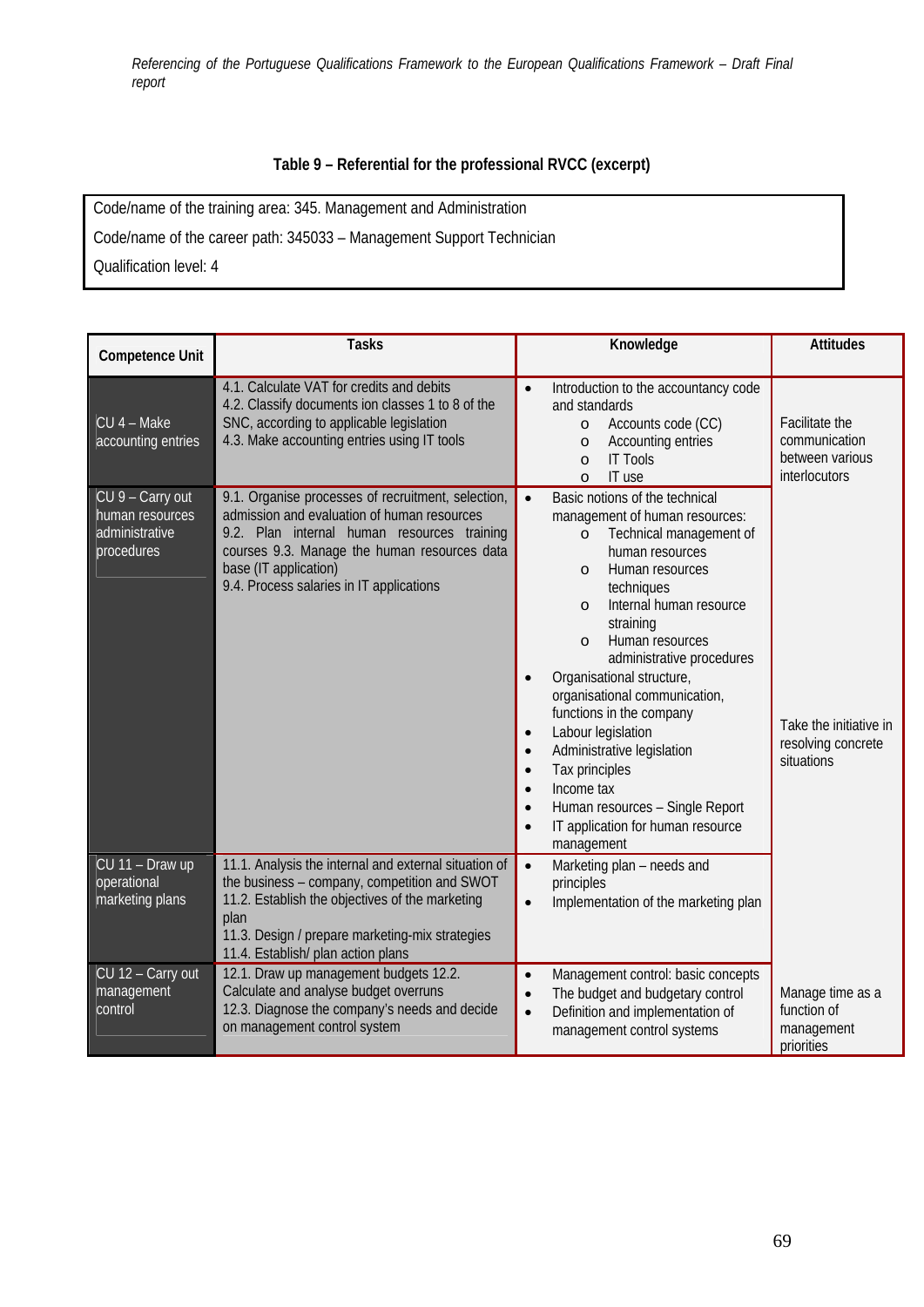## **Recognition of non formal and informal learning - the Portuguese RVCC methodology**

RVCC processes are run in the New Opportunities Centres and are based on a set of methodological assumptions (i.e. *bilan de competence*, (auto)biographical approach) that allow adults to show the competences that they have already acquired along their lifelong experience in formal, informal and nonformal contexts. On the basis of this, a Learning Reflective Portfolio (LRP) is constructed. This portfolio is guided by a key competences standards (school and/or professional). The diagram in figure 5 shows the New Opportunities Centres main steps.



#### **Figure 5 – Main Steps in the New Opportunities Centres**

Source: Gomes & Simões, 2007

In general terms, the RVCC process can be broken down into the following phases:

- Recognition of competences with a view to identifying and valuing the candidate's competences. This is achieved using a methodology based on a *bilan the competences* and a range of assessment instruments;
- Validation of competences shown in a portfolio developed by the candidate, under the supervision of the assessor, the tutor and the RVC professional;
- Certification of competences, by means of a certification jury.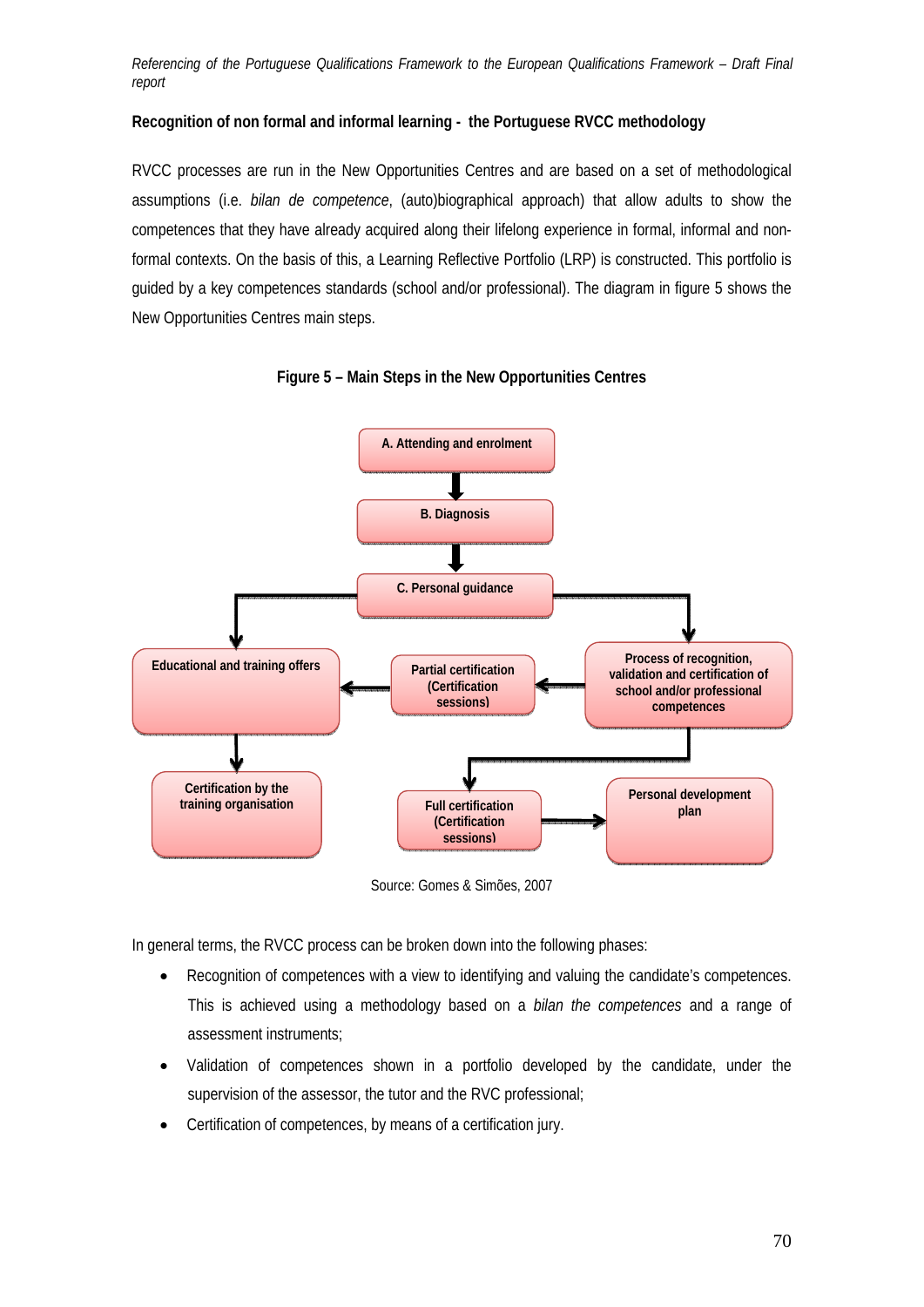The certification takes place in a session with the certification jury, attended by the team that supervised the candidate and an external evaluator accredited by the National Qualifications Agency. If the candidate has made evidence of the learning outcomes, he/she be certified and a basic or secondary education diploma is issued. In the case of a professional RVCC this would be a qualifications certificate (the document that proves and explains the professional competences held).

It is worth mentioning here that the assessment applied to these processes is based on a system of credits. Throughout the process, and for around 12 hours of adult work used in preparing the recognition and validation of a competence in a given domain, 1 credit will be awarded. These credits will accumulate until the minimum number is reached for certification under this system. Thus, the award of credits corresponds to the production of evidence on a given theme included in one of the key competences areas. The credits are distributed across the key competence areas in the referencing standards. In the case of the RVCC for the secondary level, a minimum of 44 credits, out of a possible 88, is required. When the candidate reaches this number, a secondary education qualification certificate is issued as well as a secondary education diploma. If the candidate achieves partial certification only, a qualifications certificate is issued showing only the competence units that have already been validated.

The certificate obtained through this process contributes not only to the personal, social and professional development of the adult but also allows them to go on to further study/training.

Having, thus, described the current situation in Portugal as regards the learning outcomes approach as well as curricular organisation of the various education and training subsystems, we can conclude that over the last 10 years, and despite there still being a number of differing and diverse practices – qualifications defined by outcomes (output) and others centred on content (input), we are on the way to harmonising and bringing coherence to both concepts and practices.

The adoption in 2001 of the National Curriculum for basic education and the key competences referential for adult education and training, both organised in terms of learning outcomes, marked the start of a movement of reflection, appropriation and involvement of the various players with a crucial role in this paradigm shift.

Another important milestone was the institutional adoption of the National Qualifications Framework based on learning outcomes, which acted as a political wake-up call to the various education and training subsystems and the participants in these, alerting them to the need to come into line with a national strategy for qualifications reorganisation.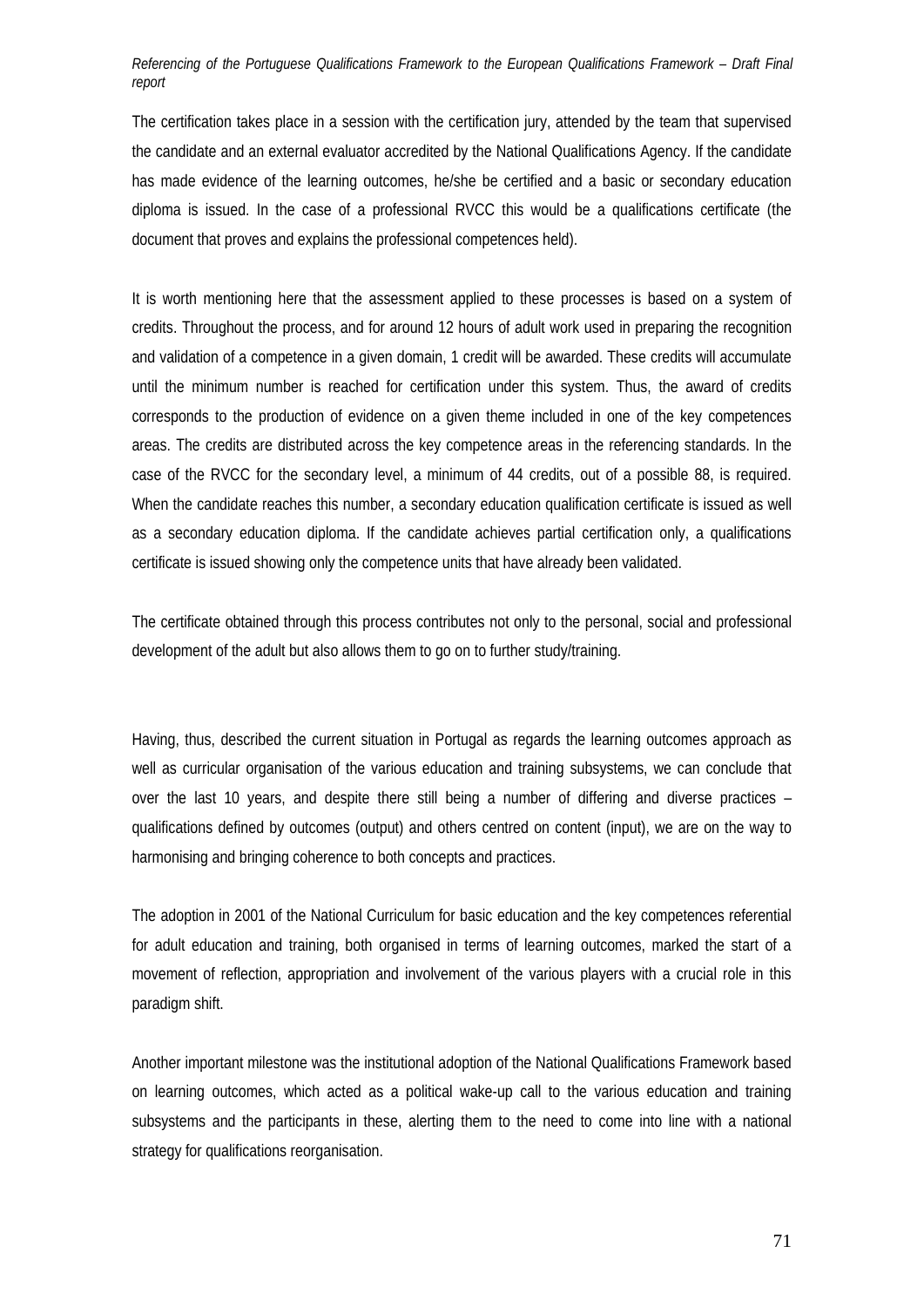As a strategic instrument for change in the education and training system, the NQF has taken on the role of a meta-referencing system, harmonising and guiding management practices and curricular organisation in the various education and training subsystems. It has been the driving force behind the take-up of new pedagogical practices that are increasingly focused on the new and emerging needs of agents in education and the labour market.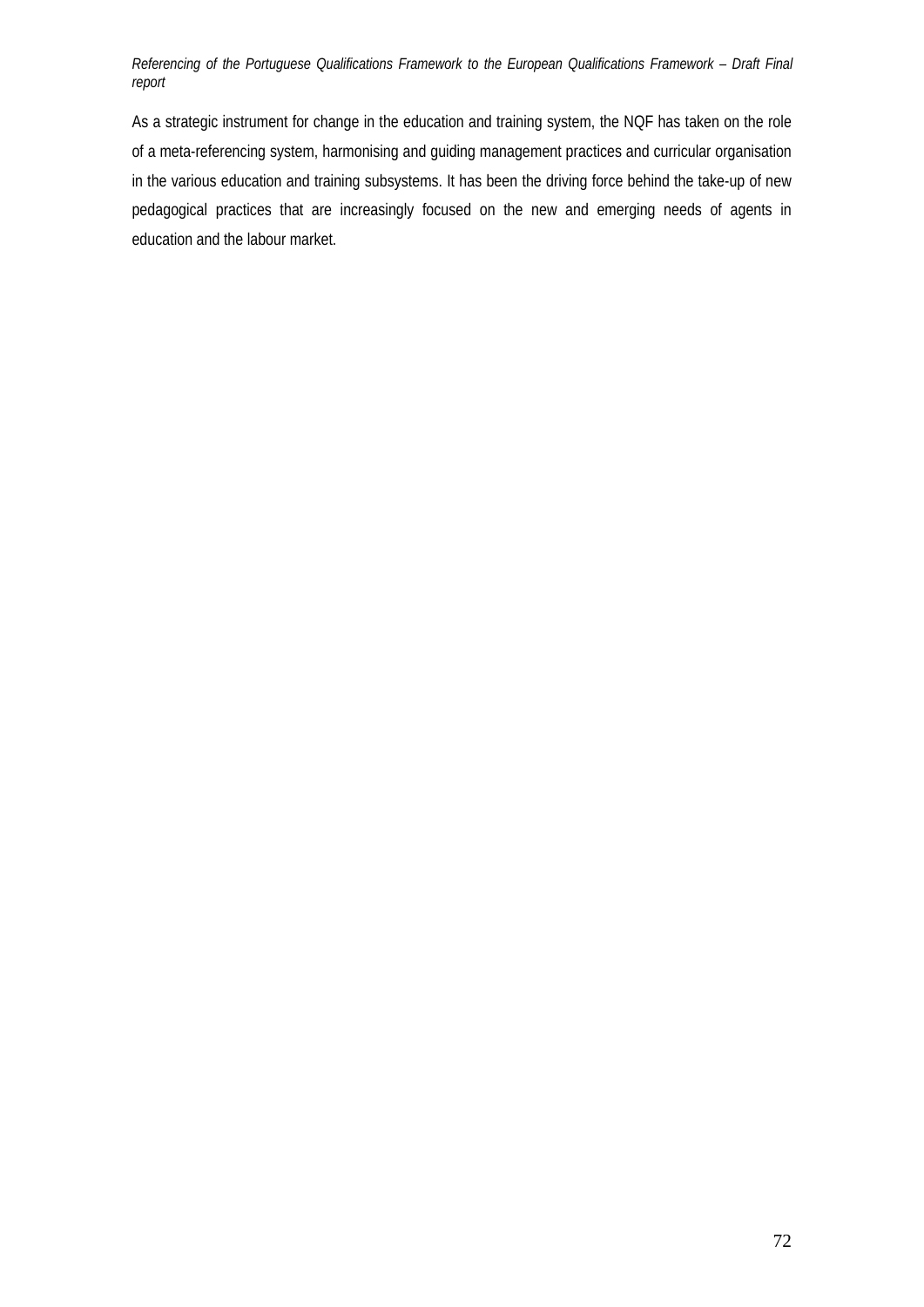# **3.4 Criterion 4**

1

The procedures for inclusion of qualifications in the national qualifications framework or for describing the place of qualifications in the national qualification system are transparent.

As was explained in our answer to Criterion 3, there are basically two qualification typologies in the national education and training system: the qualifications which are developed through the general education path and those that are developed through double certification pathways<sup>8</sup> - VET path, including recognition of informal and non formal learning (RVCC). The principles for including qualifications in each of these typologies into the National Qualifications Framework (NQF) are the same, but the procedures are different.

With the NQF in force since October 2010,, the principle for the integration of these qualifications into the NQF involves ensuring that the expected learning outcomes are in line with the levels descriptors in the NQF, in terms of knowledge, skills and attitudes.

The integration of qualifications awarded through the general education paths is decided by the Ministry of Education, taking into account the national curricula stipulated for basic and secondary education and relates to the competences to be acquired in each educational level and in each subject area. Any proposal to develop new qualifications and associated curricular plans is the responsibility of the General Directorate for Curricular Development and Innovation (GDCDI), from Ministry of Education which will put such plans forward for approval by the ministry.

In the case of VET qualifications (double certification qualifications), all the qualifications integrated in the National Qualifications Catalogue (NQC), are included in the NQF.

The National Qualifications Catalogue (NQC) is an instrument for the regulation of the national qualifications system. It includes double certification, qualifications organised by qualifications level (NQF levels 2, 4 and 5) and the national classification of education and training areas. The qualifications included in the NQC can be accessed, progressively, through the different VET modalities defined in article 9 of Decree-Law no. 396/2007, of the 31<sup>st</sup> of December including recognition of non formal and informal learning (RVCC).

<sup>&</sup>lt;sup>8</sup> Double certificated qualifications involve the recognition of competences to practice one or more professions and an educational qualification, awarded in the form of a diploma (in compliance with paragraph c) of article 3 of Decree-Law no. 396/2007).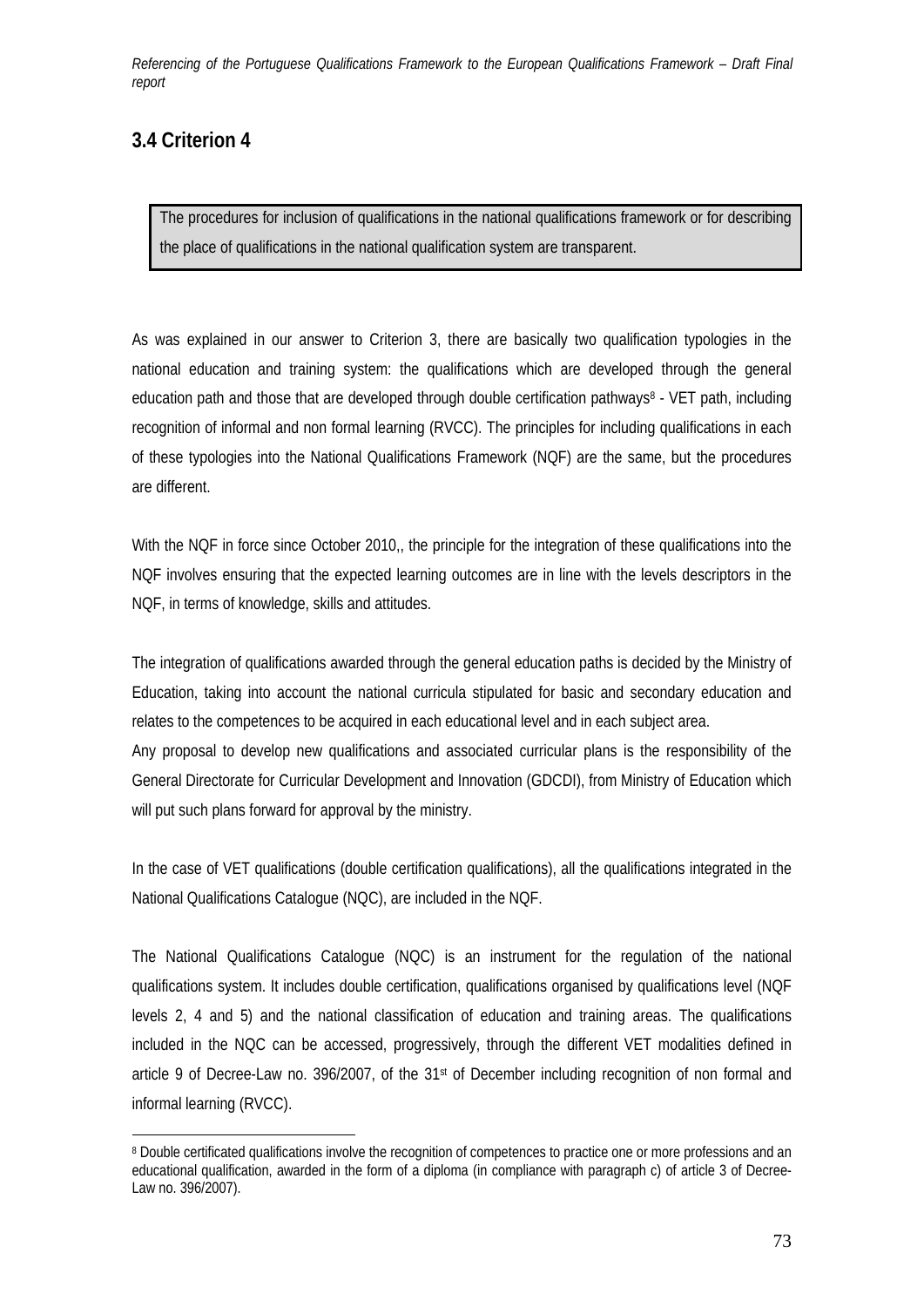Inclusion of qualifications in the catalogue is the responsibility of the National Agency for Qualifications, I.P. (NAQ), a public organisation from the Ministries of Labour and Social Solidarity and of Education. For the process of developing and updating the catalogue, NAQ has the support of Sectors Qualifications Councils.

As we said before, the principle for including qualifications in the NQF, either through the general education path or VET is the matching of the expected learning outcomes with NQF levels descriptors.

In order to make it easier to classify and evaluate the match between national qualifications to the NQF, irrespective of the type of qualification, a support tool was produced for NQF users – *Understanding NQF: Users guide support.* This guide is a useful tool that explains how qualifications are positioned in the system in terms of knowledge, skills and attitudes. It has two main objectives:

- i) To check the match between existing qualifications and NQF levels. This may result in a realignment of the qualifications to another qualification level or in an adjustment being made to the expected learning outcomes for a given qualification, to bring it in line with its current level;
- ii) To guide the inclusion of new qualifications in the NQF.

The classification of a given qualification at a given NQF level is achieved by comparing the expected learning outcomes associated with the qualification with the learning outcome descriptors for each of the NQF levels. These are characterised in terms of knowledge, skills and attitudes. Thus, by making the descriptors more explicit and more readable, the guide is clarifying the criteria used to classify a national qualification into a given NQF level while also making the NQF easier to use for the operators of the national education and training system.

The domains and sub domains for the assessment of learning outcomes can be summarise in the table below: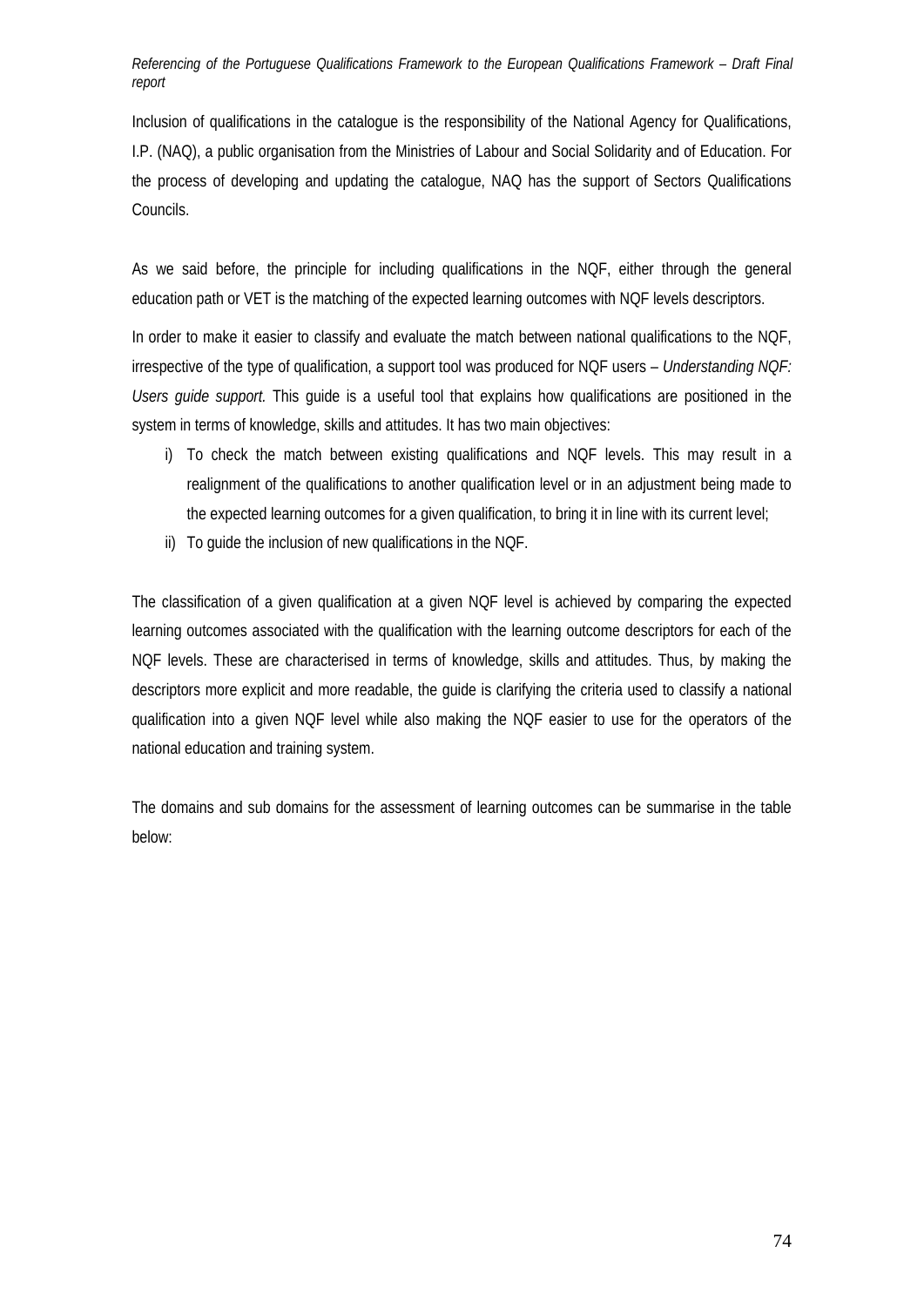| Domain           |                             | Context                                                                                                                                                                                                                                                                                                                                                                                                                                                                                                                                                                                                                                      |                                  |
|------------------|-----------------------------|----------------------------------------------------------------------------------------------------------------------------------------------------------------------------------------------------------------------------------------------------------------------------------------------------------------------------------------------------------------------------------------------------------------------------------------------------------------------------------------------------------------------------------------------------------------------------------------------------------------------------------------------|----------------------------------|
| Knowledge        | Depth of<br>knowledge       | - Depth of knowledge increases progressively from the lowest to the<br>highest level: qualifications at level 1 expects that the individual is able<br>to demonstrate basic knowledge of facts and concepts (emphasis on<br>declarative knowledge); and at the highest level, to be able to<br>demonstrate possession of in-depth knowledge at the forefront of a<br>specialised area of work or study and also at the interface between<br>different areas.<br>- Depth of knowledge increases, the greater the complexity and variety<br>of objects of knowledge                                                                            |                                  |
|                  | Understanding               | Interpretation of information and application in the context and, at the<br>highest, critical awareness of knowledge-related issues in the field and<br>at the interface with other fields                                                                                                                                                                                                                                                                                                                                                                                                                                                   |                                  |
| <b>Skills</b>    | Depth and<br><b>Breadth</b> | Progressive broadening and specialisation of the range of cognitive<br>and practical skills, from a range of restricted breadth and basic depth<br>at qualification level 1, to an advanced range of skills at the forefront of<br>a field of work or study at the highest level of qualification;                                                                                                                                                                                                                                                                                                                                           | Context of<br>Application        |
|                  | Purpose                     | At the lowest level the individual should be capable of performing tasks<br>and solving simple problems by interpreting basic information (tasks of<br>execution), and at a higher level of qualification it is expected to be<br>able of research and innovation to solve critical problems and perform<br>highly complex tasks or to redefine existing knowledge and<br>professional practices (research and development tasks, innovation).                                                                                                                                                                                               | Predictability and<br>Complexity |
| <b>Attitudes</b> | Autonomy                    | Includes both responsibility for one's own work and responsibility for<br>others:<br>- responsibility for one's own work: a gradation was adopted from work<br>under instructions with shared responsibility (level 1) to work taking<br>responsibility and with a sustained commitment to the development of<br>new ideas and new processes at the forefront of a field of work or<br>study (level 8).<br>- responsibility for others: there is considered to be a progression from<br>no responsibility (level 1) to responsibility for others, demonstrating<br>authority, innovation and scientific and professional integrity (level 8) |                                  |
|                  | Responsibility              | lis structured from no autonomy/ a low degree of autonomy (level<br>1/level 2) to maximum autonomy, understood as a sliding scale from (-<br>) to $(+)$ .                                                                                                                                                                                                                                                                                                                                                                                                                                                                                    |                                  |

This tool, *Understanding NQF: Users guide support*, can be found at www.catalogo.anq.gov.pt and is also summarised in Appendix 3 of this report.

### **The inclusion of qualifications in the NQC - Submission of proposals**

New qualifications can be included in the NQC as part of the update work being done by the Sector Qualifications Councils or through a more open process – the Open Consultation Model - that involves the spontaneous participation of a wider range of entities, going beyond the remit of the Sector Councils.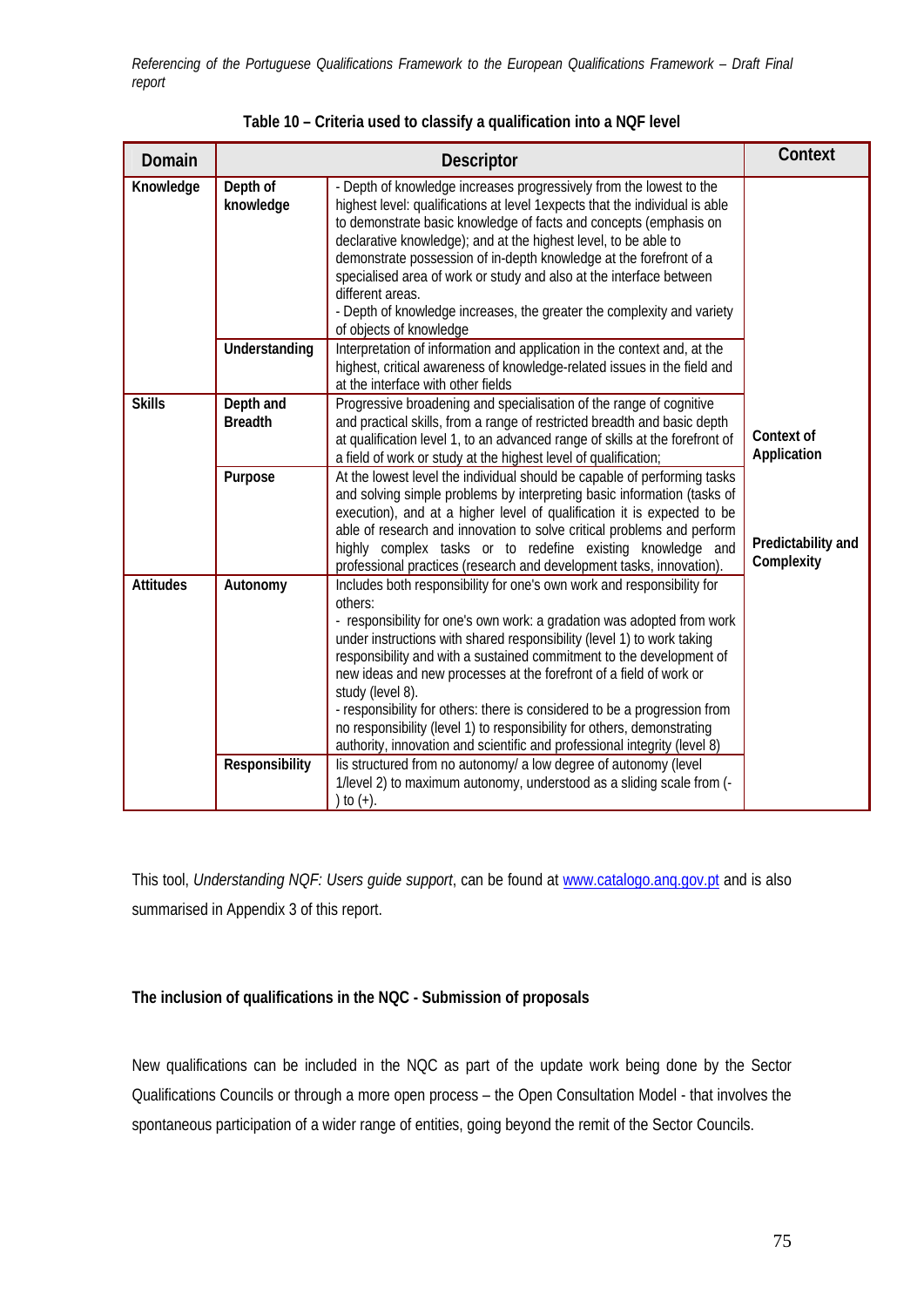Irrespective of the process type, all changes to the NQC, and specifically the inclusion of new qualifications, are published in the *Labour and Employment Bulletin* and on the NAQ's website, as per nº. 7 of article 6 of Decree-Law no. 396/2007.

The **sectors qualifications councils** support the National Agency for Qualifications in to the updating and development of the NQC (no. 5 of article 6 of Decree-Law no. 396/2007), namely:

- a. In the area of the strategic definition of qualifications and competences that respond to the needs of the various economic sectors
- b. In the analysis of update proposals for the NQC, specifically in terms of the inclusion of new qualifications and the updating/restructuring/excluding of existing ones

The SQC aim to encourage greater cooperate and interaction between a significant number of key players, thus helping to ensure that the qualifications offer is adjusted to market demand. To this end, the SQC are composed of: social partners, training providers from the National Qualifications System (schools, professional training centres certified training entities,....); entities responsible for regulating of professions; public structures that oversee business sectors; technology and innovation centres, and companies who are both users of competences and suppliers of competences and learning contexts.

The SQC also act as drivers of a collaborative network that extends well beyond the Sector Councils themselves, particularly as regards their interaction, for the purposes of updating the catalogue, with other important bodies in each business sector.

All proposals for the inclusion of new qualifications in the NQC are discussed and approved by the SQC. There are currently 16 Sector Qualifications Councils that cover almost every business sectors in the national economy.

The **open consultation model** is an ongoing far-reaching mechanism for consultation which is open to all the entities comprising the National Qualifications System, including enterprises. The mechanism allows interested parties to submit proposals for updating the National Qualifications Catalogue, by filling out forms made available online by the NAQ (at www.catalogo.anq.gov.pt) for the submission of proposals, which can then be sent to catalogo@ang.gov.pt

Whether through the work carried out by the sector councils or through the open consultation model process, the submission of new proposals for including qualification in the NQC should be made:

 $\checkmark$  On the basis of a solid rationale, particularly as regards (1) need, that is the importance of creating that qualification for the business activity / labour market (type and area of professional activity, type of target companies, correlation with socioeconomic factors,...); (2) the uniqueness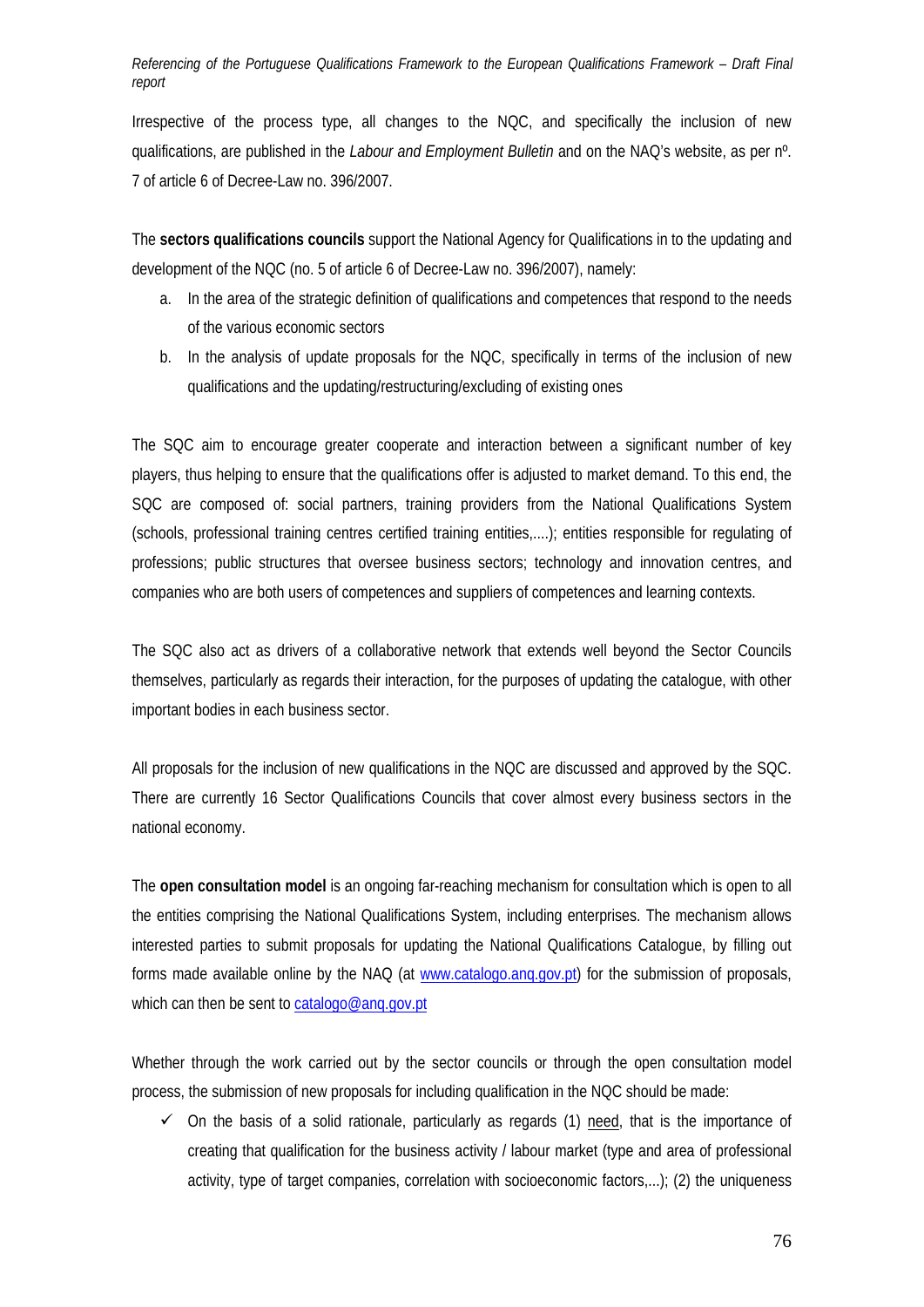of the proposed qualification: the occupational profile should be unique – the qualification should not overlap with existing ones;

- $\checkmark$  In compliance with the methodology principles and plans for updating the NQC: in defining the qualifications; in drawing up professional profiles; in designing referencing for the recognition of professional competences; in designing training referencing (available at www.catalogo.anq.gov.pt);
- $\checkmark$  Using the referencing models for qualifications made available by the NAQ (at www.catalogo.ang.gov.pt), namely: occupational profile; training referential and the referential for the recognition of professional competences.

The process of introducing new qualifications into the NQC includes 5 stages:

- Stage 1: Submission of a proposal to NAQ for preliminary analysis;
- Stage 2: Opinion of the Sector Qualification Council;
- Stage 3: Drawing up of the standards for the qualification;
- Stage 4: Analysis of the standards and decision on accepting the inclusion of the qualification, in collaboration with the SQC;
- Stage 5: Inclusion of the qualification in the catalogue and in the NQF and publication in the *Labour and Employment Bulletin* .

### **The inclusion of level 5 qualifications in the NQC – a specific case of shared regulation**

Level 5 qualifications, which lead to a Diploma of Technological Specialisation (through the technological specialisation courses – TSC), are handled somewhat differently. The processes for inclusion of these qualifications in the NQF go beyond the NQC in regulatory terms.

There is a process for proposals for the creation and authorisation of Technological Specialisations Courses, that training operators must follow with the competent instructing agencies in each Ministry. These are: the National Qualifications Agency, I.P. (Ministry of Education), the General Directorate for Employment and Labour Relations (Ministry of Labour and Social Solidarity), IAPMEI (Institute for Supporting Small and Medium Sized firms and Innovation, from the Ministry of the Economy and Innovation), General Directorate for Agriculture (Ministry of Agriculture, Rural Development and Fisheries) and the General Directorate for Higher Education (Ministry of Science and Technology and Higher Education) which are represented on the Technical Committee for Post-Secondary Technical Training (TCPSTT). The first ones are responsible for developing the procedure and technical analysis and to issue a technical opinion, and the last one, issues a recommendation for the proposals approval, being the decision on setting up the TSC, a responsibility of the oversight Ministry.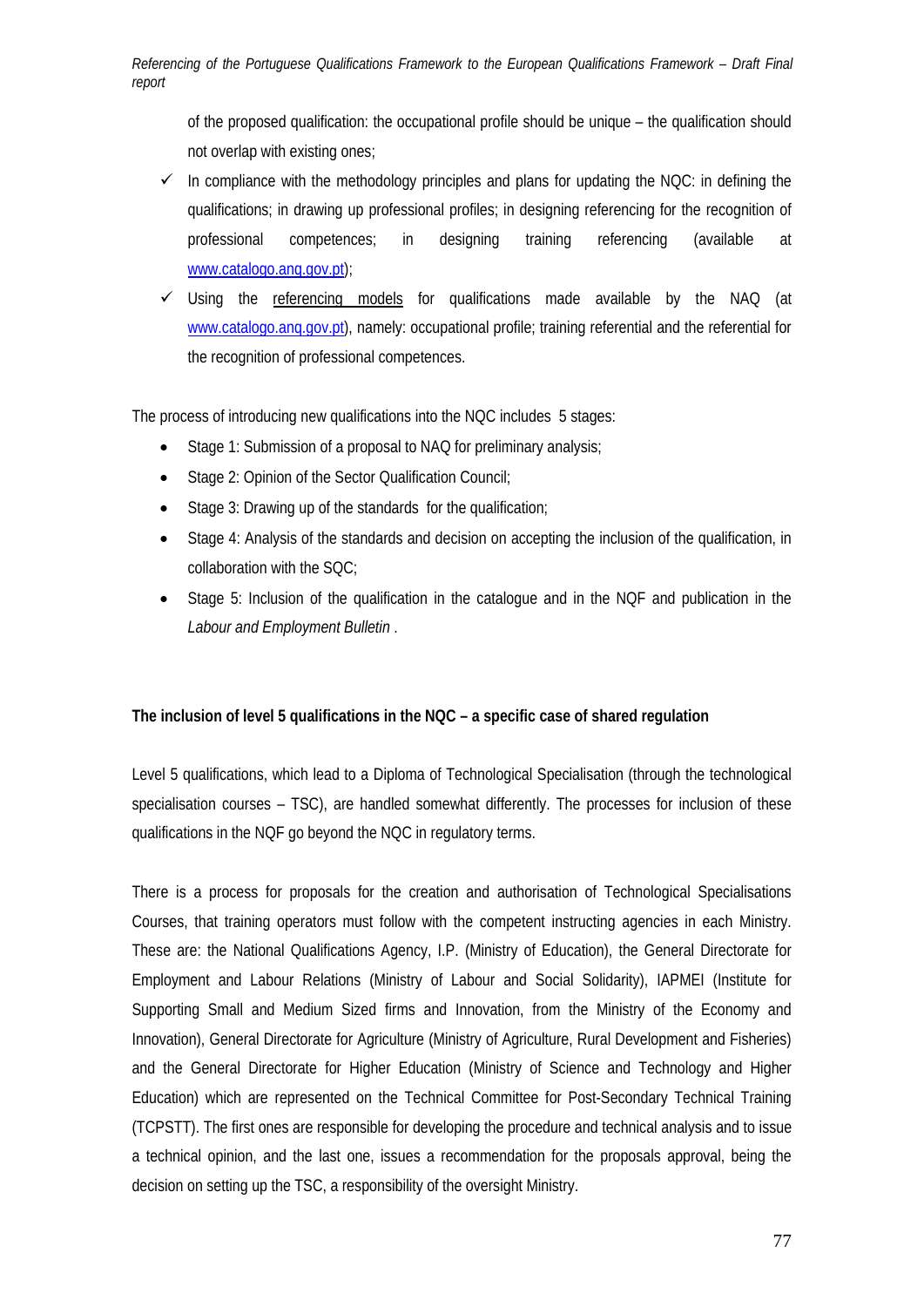In this way, these are the entities responsible for assuring the alignment of the expected learning outcomes of these qualifications with the level 5 descriptors of the NQF,.

The analysis of proposals for the setting up, authorising and commissioning of TSC by the instructing agency is carried out in compliance with the procedures laid down and published in the Procedures Guide available at www.anq.gov.pt, and in the standard model for higher education TSC register, available in www.dges.mctes.pt.

The approval of a TSC is dependent on the following conditions being met:

- à Compliance with the general instructional requirements;
- à Compliance with the standards in the National Qualifications Catalogue (in the case of TSC developed by non higher education training providers);and the learning outcomes associated with level 5 of the NQF;
- à The pertinence of setting up the TSC given the training supply already available and the labour market needs.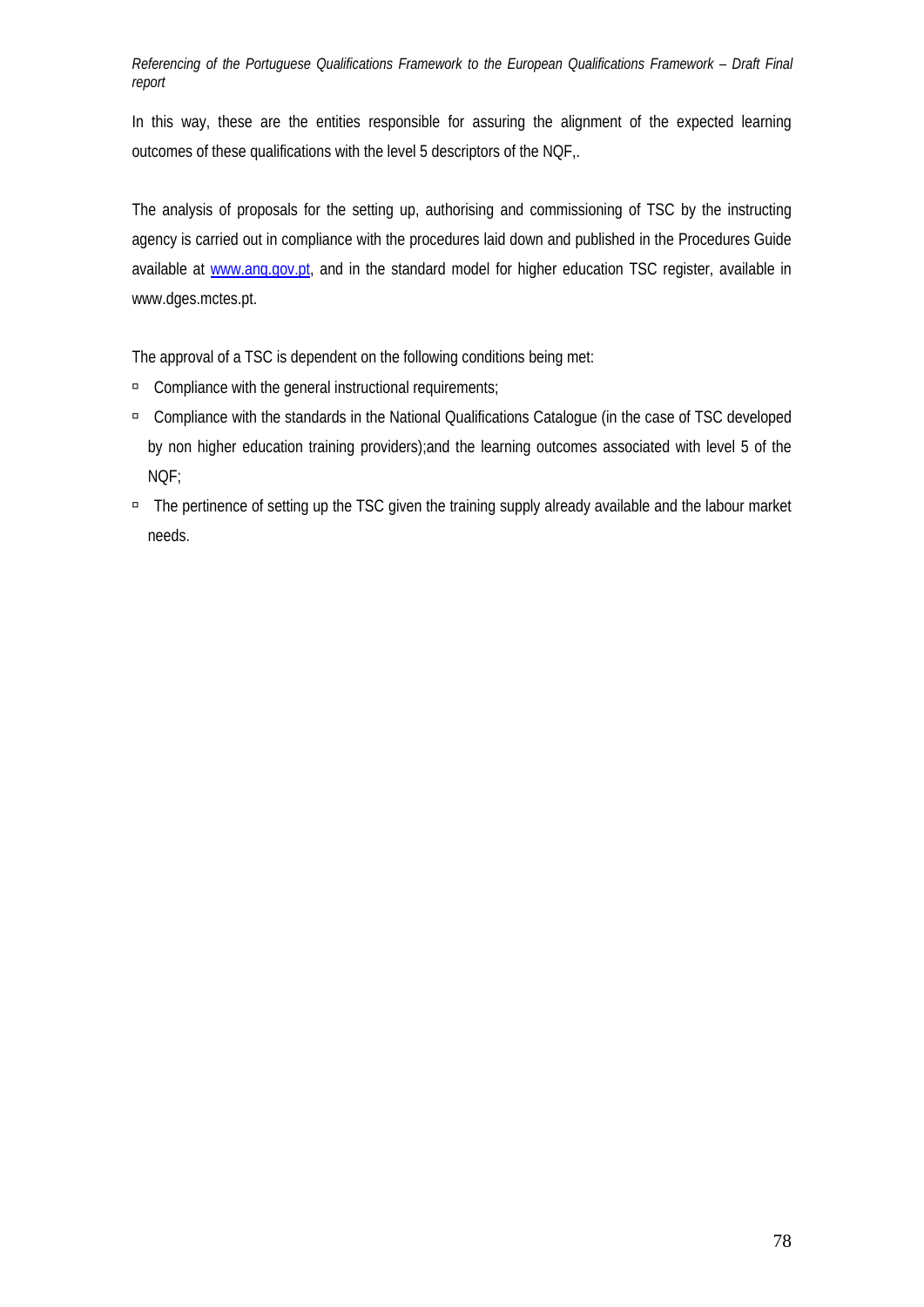## **3.5 Criterion 5**

The national quality assurance system(s) for education and training refer(s) to the national qualifications framework or system and are consistent with the relevant European principles and guidelines

The national quality assurance system incorporates a wide range of organisational models and various players across the different education and training subsystems. Within this diversity, it is possible to identify two regulatory areas: one relating to schools run by the Ministry of Education and another relating to the training providers under the control of the Ministry of Labour. Although, as explained above, there is no clear difference between these two groups in terms of the types of qualification that they are responsible for, there are differences in their quality assurance mechanisms, specifically in terms of organisational models.

Without setting aside these differences, which we summarise below, a common set of principles, do underpin their regulatory arrangements, procedures and methodologies.

A first principle is the licensing of an education and training provider within the education and training system. This means that to became a education and training provider it requires the demonstration and verification of certain technical and materials capabilities, with minimum standards for these being set as a function of the type of course they offer.

The adoption of planning, monitoring, assessment and improvement mechanisms is common to the various quality devices operating within the internal management systems of all education and training institutions.

A second principle which is evident in the national quality assurance system is the ongoing monitoring and assessment of the work being done and the results achieved by the various operators in the system. One part of the assessment mechanism involves comparing performances with established quality references and, to this end, monitoring and evaluation locally..

The control of the quality of the qualifications produced by the system (third feature) is, to a large extent, focused on the efficiency achieved in drawing up the curriculum and, complementarily, in the checking and correction mechanisms applied to deviations in the results obtained. Here, it can be seen that the quality assurance procedures applied to the qualifications produced in the Portuguese education and training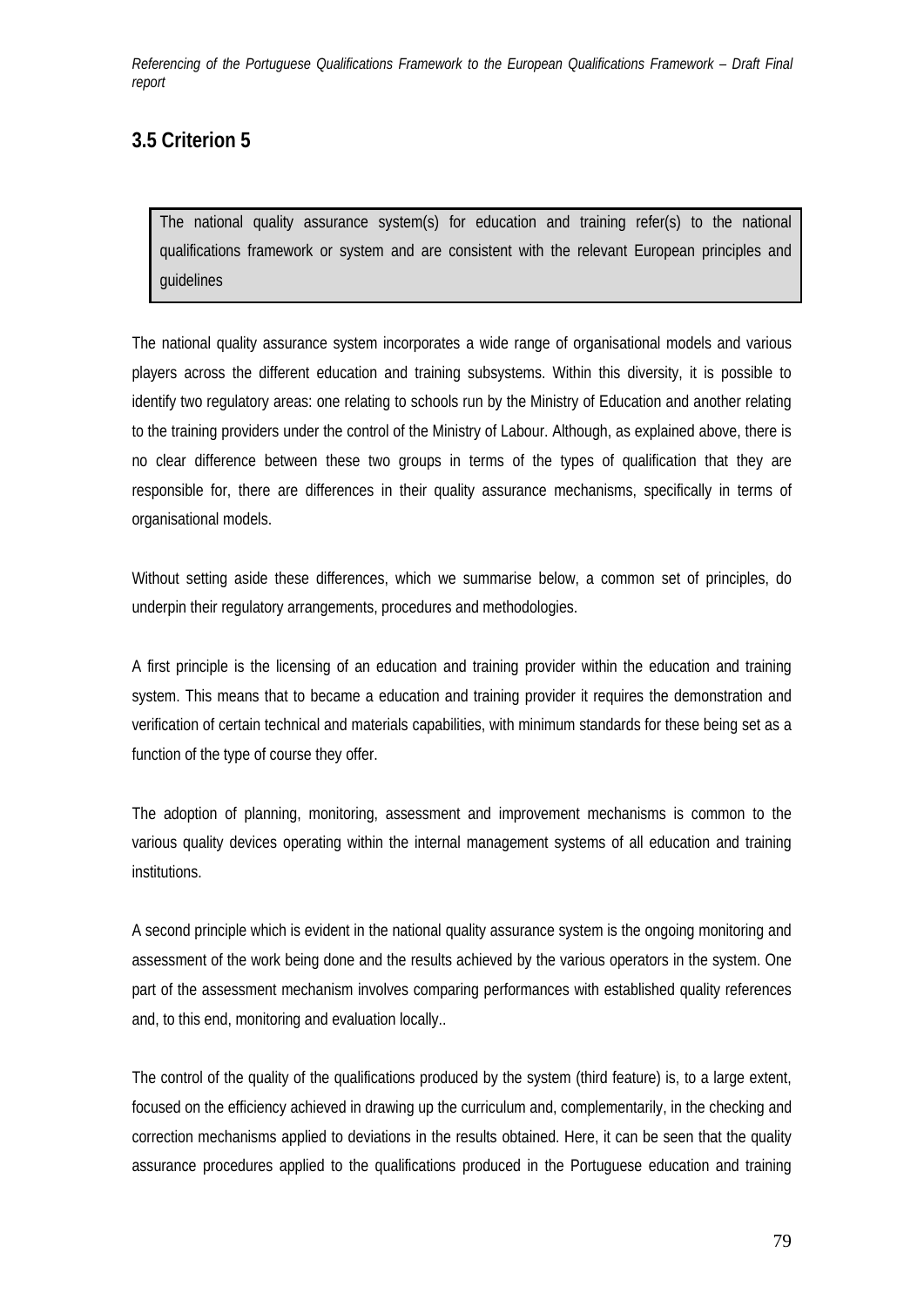system are highly demanding. In what concerns to the general education based qualifications, they are organised in the basis of national curricula, under the supervision of the Ministry of Education and are only approved following a broad consultative process. VET qualifications. are referenced to the National Qualifications Catalogue.

The concern with a focus on results, and its assessment, forms an important fourth feature of the quality assurance system. It involves the definition of a strategy of curricular innovation which focuses on learning outcomes. This is stipulated in the legislation as a medium-term objective of the National Qualifications System, as well as on the progressive adoption of assessment mechanism that allow for the measurement of the results and gains.

In overall terms, these principles are to be found throughout the system in all levels covered by this report, although with a number of organisational differences. In the following section of our response to criterion 5, the general outlines of the quality system will be described, with attention being given to the differences between the organisational features of the education and training subsystems.

In the case of the general education subsystem, at its various levels – preschool education, basic and secondary education - quality assurance is the responsibility of the Ministry of Education (ME) through the General Inspectorate for Education (GIE).

The GIE carries out a range of tasks aimed at ensuring that the legitimate interests of all those working in the system, and its users, are safeguarded. It assesses legal and regulatory compliance of the work of the entities and services belonging to the ME and evaluates the performance and management of schools. It covers both pedagogical and administrative/financial aspects of the system, through a number of approaches to this end. Amongst these are:

- **Oversight mechanisms** which are designed to observe and supervise the educational work being done in schools, with the aim of better understanding the way in which educational policy measures are implemented.
- **Control mechanisms** which are used to check that organisational units are operating in compliance with the legislation and to identify constraints on efficiency and effectiveness, as a function of the resources available and the services provided.
- **External audits** that analyse the management practices in schools, over a given time period, on the basis of compliance effectiveness, efficiency, pertinence and coherence with criteria referenced to current legislation or any applicable regulations and standards. The main purpose of such audits is to be able to inform the management of the bodies being audited on their operational practices and the services they provide and to recommend solutions designed to improve management results.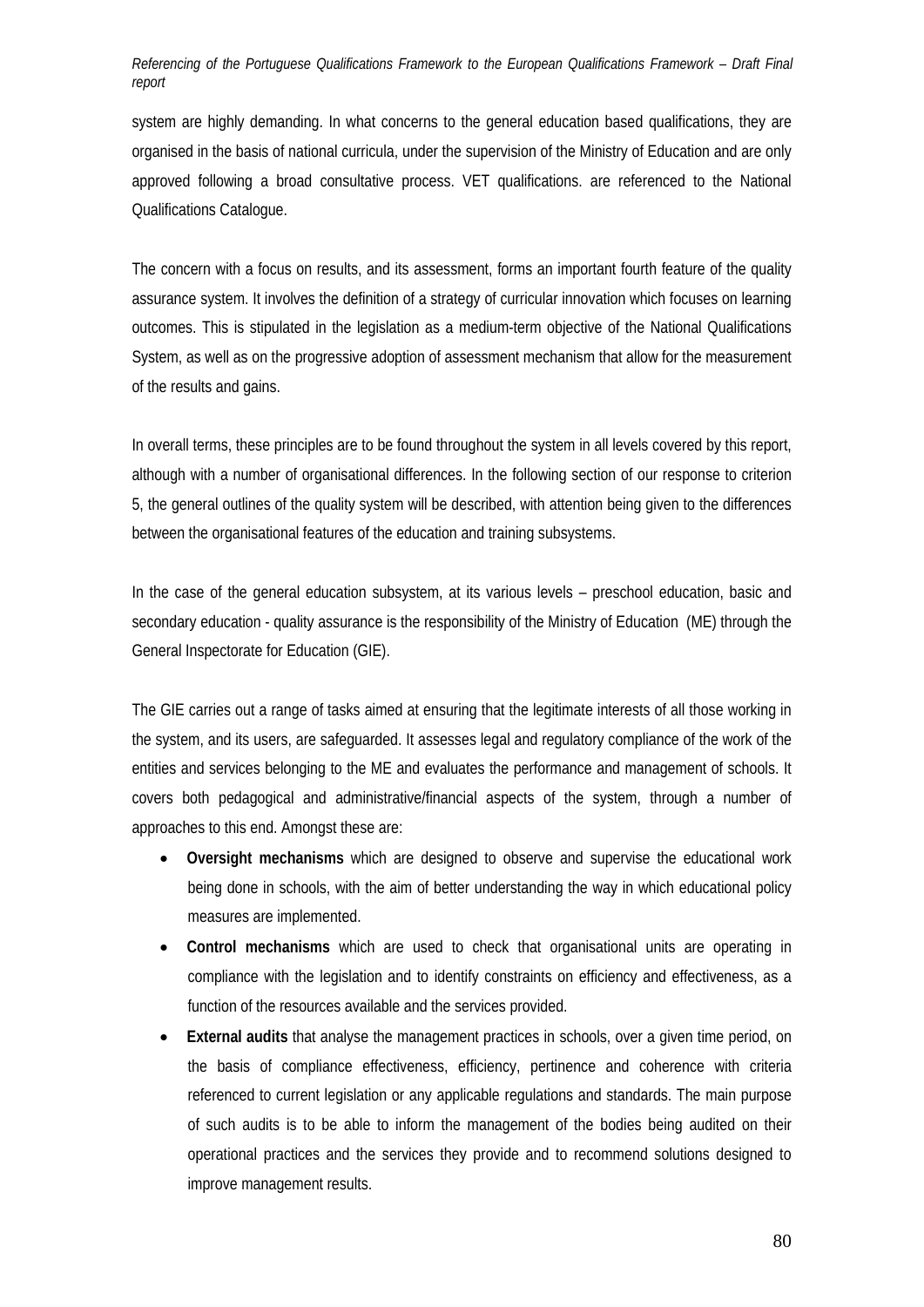- **External assessment** that focuses on organisational assessment and which is designed to contribute positively to the development of schools and the improvement of the quality of student learning through a process of reflection and ongoing progress.
- **Support for the development of self-assessment in schools**

In this assessment process, a range of aspects is evaluated. These relate to i) results, ii) the educational service provided, iii) school organisation and management, iv) leadership and v) capacity to self-regulate and improve the school. Within each of these aspects, there are a number of factors that can be evaluated by the technical team, using both quantitative and qualitative methodologies and involving the whole educational community – round table discussions with the coordinators of the educational units, with representatives from the parents association, with class teachers and area coordinators, with teachers and with student representatives, amongst others. The information leaflet, External Assessment of Schools -2010/2011, and the classification scale used, can be accessed at: http://www.ige.minedu.pt/upload/AEE\_2011/AEE\_2010\_11\_Folheto.pdf.

For operators in the education system, a self-assessment scheme for preschool, basic and secondary education teaching establishments has been in place since 2002. This self-assessment by schools is compulsory and ongoing. It is supported by the educational administration services in accordance with a set of quidelines established by Law 31/2002, of the 20<sup>th</sup> of December.

Like other European countries, there is no compulsory model or template for self-assessment of schools in Portugal. Most establishments use the Common Assessment Framework (CAF), which is a European quality assessment model that has been adapted for the public sector and which may be used by organisations for self-assessment. This self-assessment model, specifically designed for public sector organisations, uses a methodology based on the principles of Total Quality Management. It involves employing a set of techniques and instruments that ease the process, including tools and materials designed to help put it into practice.9

An example of the application of the CAF to a public teaching establishment may be accessed at **http://www.a-e-s-c.info/folheto\_aval\_interna.pdf** 

Also of importance in the quality assurance of the general education subsystem is the role played by the National Education Council, an independent organisation with consultative functions, which is responsible for drawing up opinions and recommendations regarding the standards used in the self-assessment of schools, the annual external assessment plan and the results of both internal and external assessment

<u>.</u>

<sup>9</sup> Available at http://www.caf.dgaep.gov.pt/media/docs/10.05.01.01\_Guiao%20de%20auto-avaliacao.pdf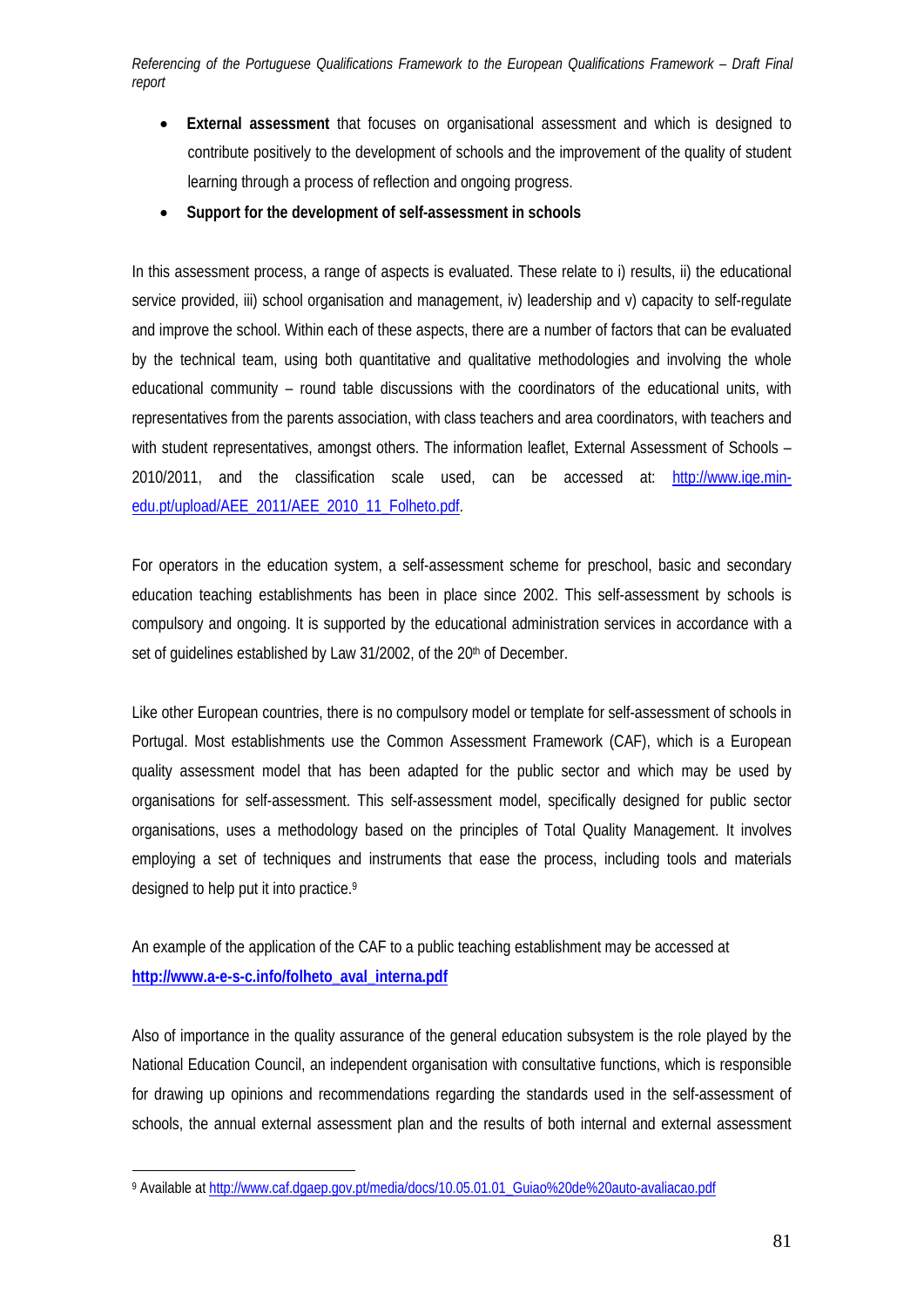processes. The National Education Council analyses the results of the assessment processes and proposes measures for improving the education system (Decree-Law no. 125/82, of the  $22<sup>nd</sup>$  of April).

In the case of the VET subsystem, that corresponds to the National Qualifications System, the quality assurance system largely reflects the organisational principles and recommendations of the European Quality Assurance Reference Framework (EQARF), particularly as regards the interrelationship of the four phases of the quality assurance cycle: planning, implementation, assessment and review/updating.

Of the range of quality assurance mechanisms employed over the various phases of the cycle, we focus below on those we consider to be of most relevance from the point of view of the system level and the operators level.

### **The National Qualifications Catalogue and the Sector Qualifications Councils**

In the area of designing, revising and updating qualifications, and in the belief that the curricular aspect is key to the credibility of the qualification system, the National Qualifications Catalogue is one of the core quality assurance mechanisms for the VET subsystem and the qualifications it produces.

As the instrument for the referencing of processes for the recognition, validation and certification of competences, the NQC also has a role to play as facilitator of the transparency between learning achieved in formal, non-formal and informal contexts.

With a view to ensuring that the NQC is updated and in constant development through the active participation of social and economic agents, 16 Sector Qualifications Councils were set up and these are now a structural part of the National Qualifications System.

The Open Consultation Model for the updating of the National Qualifications Catalogue is another important mechanism in the process for revising and updating qualifications. This model allows interested parties to submit proposals for updating the National Qualifications Catalogue.

On its site the NAQ offers a set of forms and guidelines, aimed at all those operating in the education and training system, which are to be used in the development of the qualifications. They ensure compliance with the principles and methodological approaches inherent in developing/updating the catalogue. This information can be consulted at: http://www.catalogo.ang.gov.pt/Home/MAC.

The NQC plays a crucially important role in the operation of the NQF by making certain that the learning outcomes associated with the qualifications match the level descriptors in the NQF, thus ensuring that national qualifications are correctly referenced to the NQF.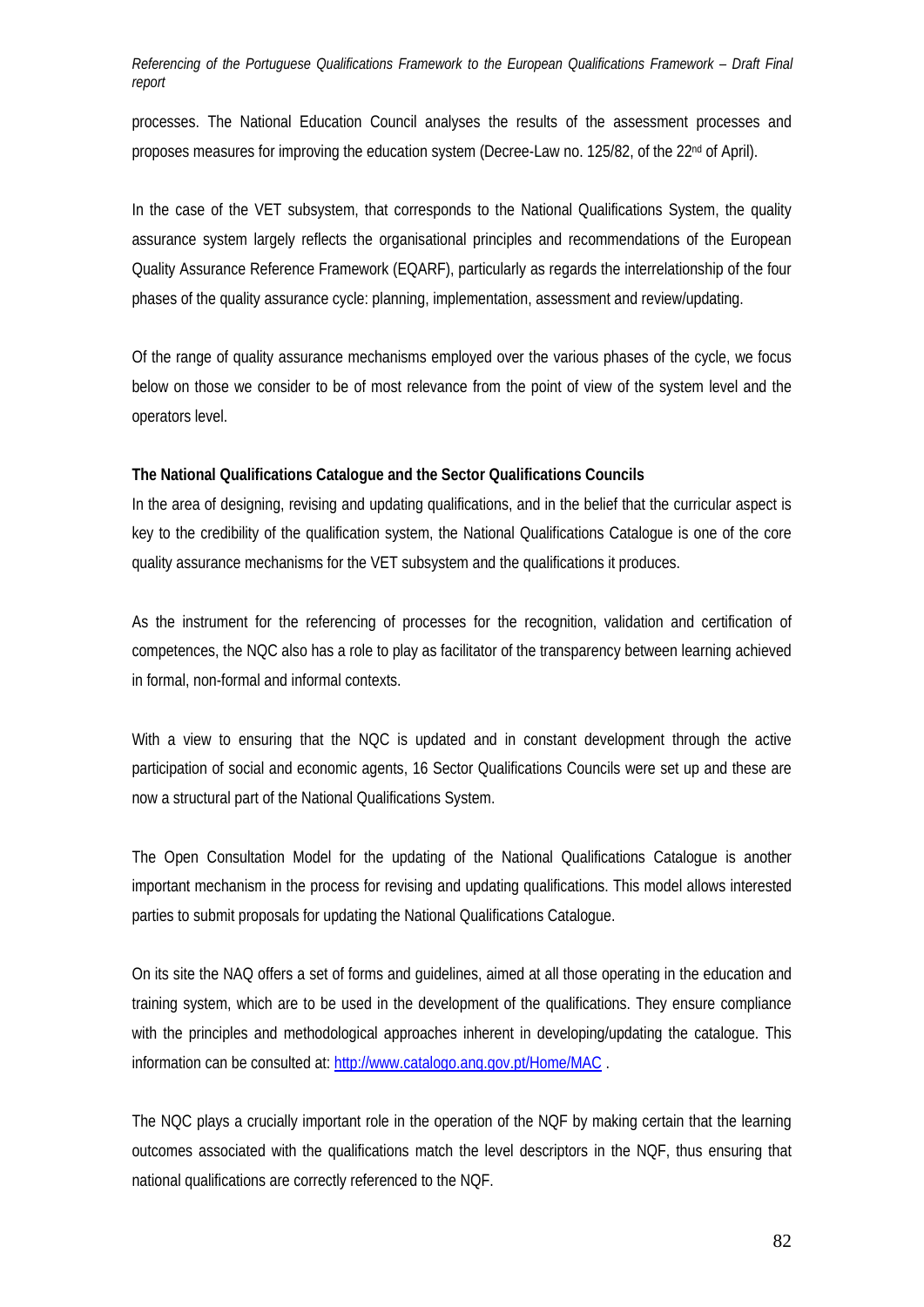#### **Planning, management and oversight of the training network**

As regards the quality assurance mechanisms for providers, the National Qualifications Agency plays a central role in promoting and regulating the VET supply for both young people and adults: i) manage the double certification training supply network; ii) promote oversight of the double certification training supply aimed at young people and adults; iii) manage the coordination with financing strategies for the qualification systems; iv) steer and supervise the information and guidance mechanisms for qualifications; v) research and innovate in the area of learning and teaching methodologies and support the development of pedagogical resources and vi) make available technical support to training providers for the award of qualifications.

Also of note are the roles played by the regional structures of the Ministry of Education and the Ministry of Labour and Social Solidarity in the analysis and pedagogical approval of the training courses for young people and adults offered by the various types of schools and other training providers. They use strict analysis and selection criteria, together with the guidelines for the training network drawn up by the NAQ, in their decision-making process.

### **Quality management in the New Opportunities Centres**

Demanding quality assurance mechanisms are also in place for the lifelong learning system, particularly as regards the system for the recognition of informal and non formal learning (RVCC). Thus, the New Opportunities Centres follow, in order to support their management processes, a *Quality Charter for the New Opportunities Centres*. This charter is an instrument that includes requirements and clarifies action strategies and service levels, thus contributing to improving work outcomes, encouraging teamwork and making the operation financially more efficient.

The document identifies critical operational aspects and defines the underlying principles and guidelines to be followed by each New Opportunities Centre, irrespective of its institutional status or local setting. These are: i) the mission; ii) the guiding principles; iii) required working methods and iv) the stages/incidence of work. An integral part of this quality charter is the System of Reference Indicators for Quality Assurance in the New Opportunities Centres. This clearly stipulates the results to be achieved at each stage/incidence of a centre's work. The explicit statement on the incidence of the work carried out is used as a reference for the financing of the New Opportunities Centres, for oversight and monitoring of the national network as well as for the type of external assessment to be implemented, in terms of processes, results and impacts.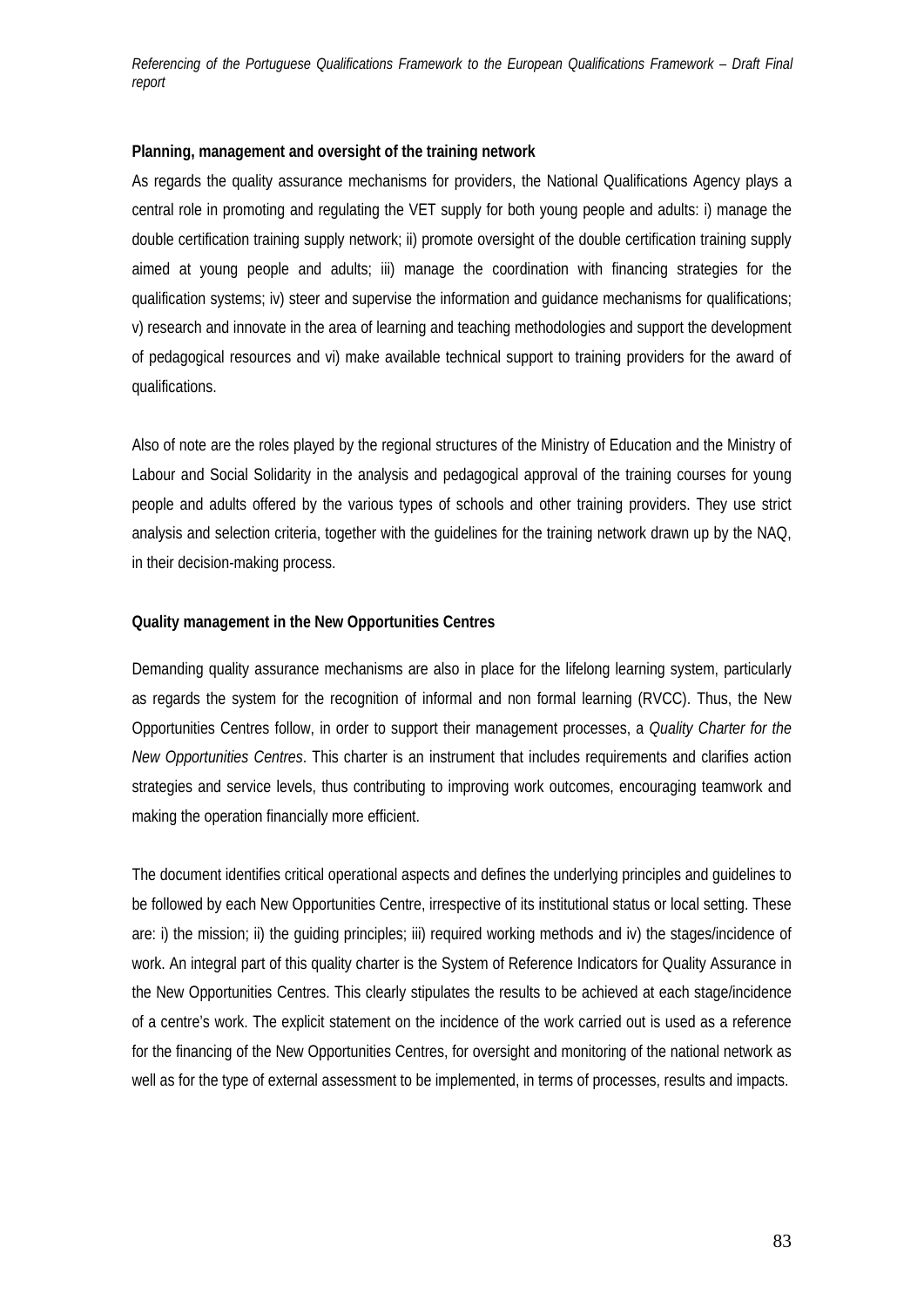The table below exemplifies some of the indicators and reference standards used in NOC quality assurance. The full quality charter may be access at: http://www.drealg.minedu.pt/upload/docs/ang\_carta\_qualidade.pdf

| Work stages/ incidence            | Indicators                                                                                                                             |                                                                                                                    | Source             |  |  |  |  |  |
|-----------------------------------|----------------------------------------------------------------------------------------------------------------------------------------|--------------------------------------------------------------------------------------------------------------------|--------------------|--|--|--|--|--|
| A1. Reception of adults           | A1. No. of enrolments in<br>SIGO compared to the no.<br>of adults enrolled in the<br>New Opportunities Centre                          | A1. 100% of adults<br>enrolled in SIGO on<br>reception date                                                        | SIGO <sup>10</sup> |  |  |  |  |  |
| $\left( \ldots \right)$           |                                                                                                                                        |                                                                                                                    |                    |  |  |  |  |  |
|                                   | A3. 70% of adults<br>A3. Clarity and<br>applicability of information<br>surveyed give positive<br>responses (scale of 1 to 4)<br>given |                                                                                                                    | Survey of adults   |  |  |  |  |  |
| $\left( \ldots \right)$           |                                                                                                                                        |                                                                                                                    |                    |  |  |  |  |  |
| D1. Recognition of<br>competences | D1.1. Percentage of<br>individual sessions vs.<br>Total no. of sessions                                                                | D <sub>1.1</sub> 25% to 50% of<br>sessions are individual in<br>basic and secondary level<br><b>RVCC</b> processes | <b>SIGO</b>        |  |  |  |  |  |

**Table 11 - Some of the indicators and reference standards used in NOC quality assurance** 

In terms of assessment, the model used in the NOC is based on the conjunction of three types of intervention:

- Onsite supervisory visits by specialist NAQ teams
- Self-assessment or internal assessment by the centre team<sup>11</sup> worked up from an organisational workflow used as an instrument for observing and analysing performance and, thus, driving a systematic process of internal reflection
- External assessment, by the NAQ, to identify the centre's operational strengths and weaknesses and deliver recommendations for improving performance.

The following figure shows an example of an organising model for self-assessment used in a New Opportunities Centre.

1

<sup>&</sup>lt;sup>10</sup> Information plataform for the integrated management of VET training supply

<sup>11</sup> A self-assessment report for a New Opportunities Centre may be accessed at: http://www.antoniosergio.pt/fichs/AACNO2010/Quadro\_Resumo\_Criterios.pdf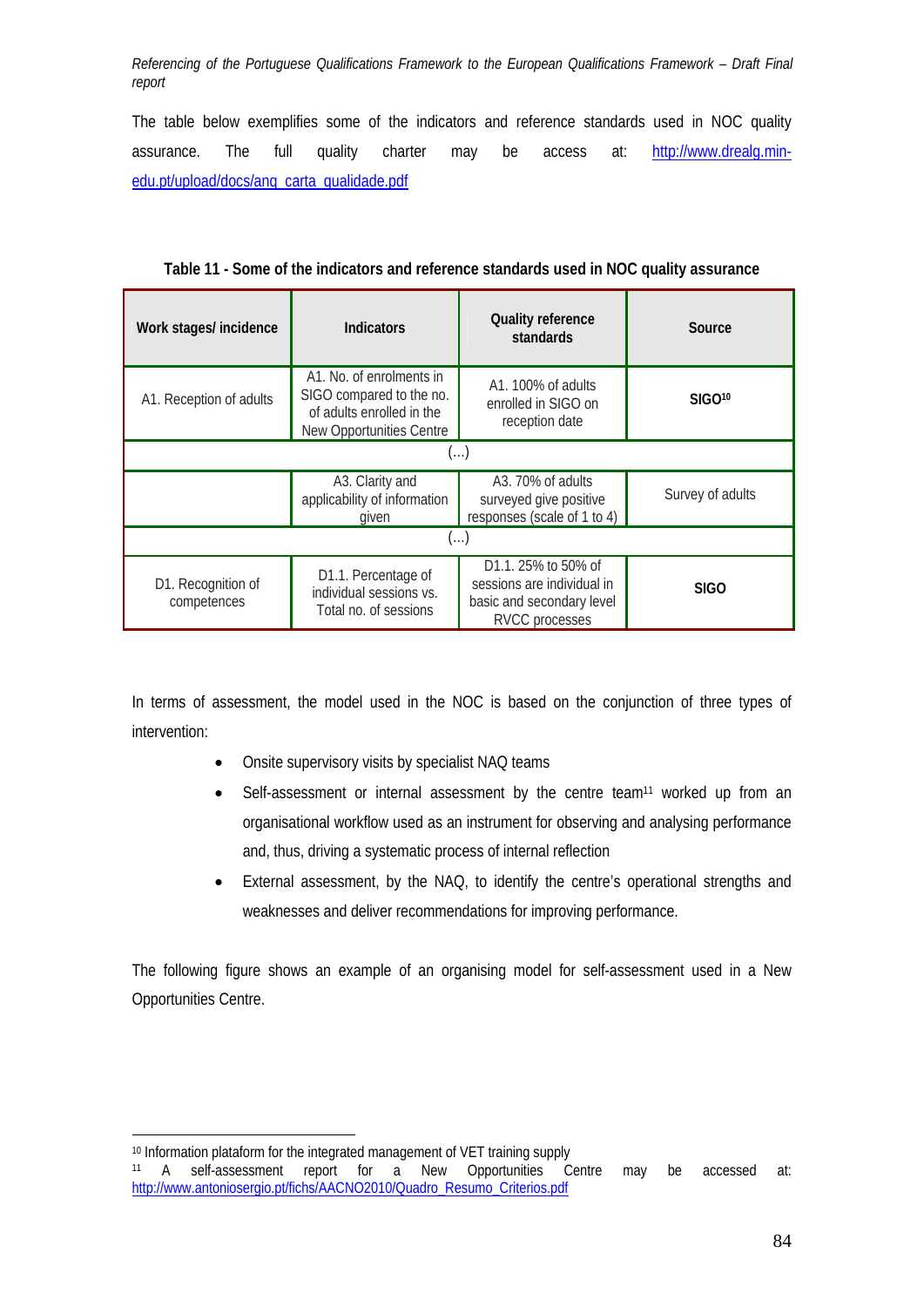

**Figure nº. 6- Example of an organising model for self-assessment** 

### **The Certification System for Training Providers**

The certification system for training providers acts, like the other systems, as a quality assurance mechanism for the National Qualifications System in Portugal. The certification of training providers is a necessary requirement for the training developed by these entities to be certificated, in terms of the National Qualifications System, and for accessing public funds to finance training.

The certification process, which was formerly associated with areas of the training cycle (such as the diagnosis of training needs, the planning of training or the development/implementation of training courses and activities), now involves the global recognition of the training entity, for the education and training areas in which this organisation works (Order no. 851/2010).

Certification by area implies that the training provider carries out specialised work in specific thematic areas. This requires specific technical evaluation of dimensions such as the suitability of the training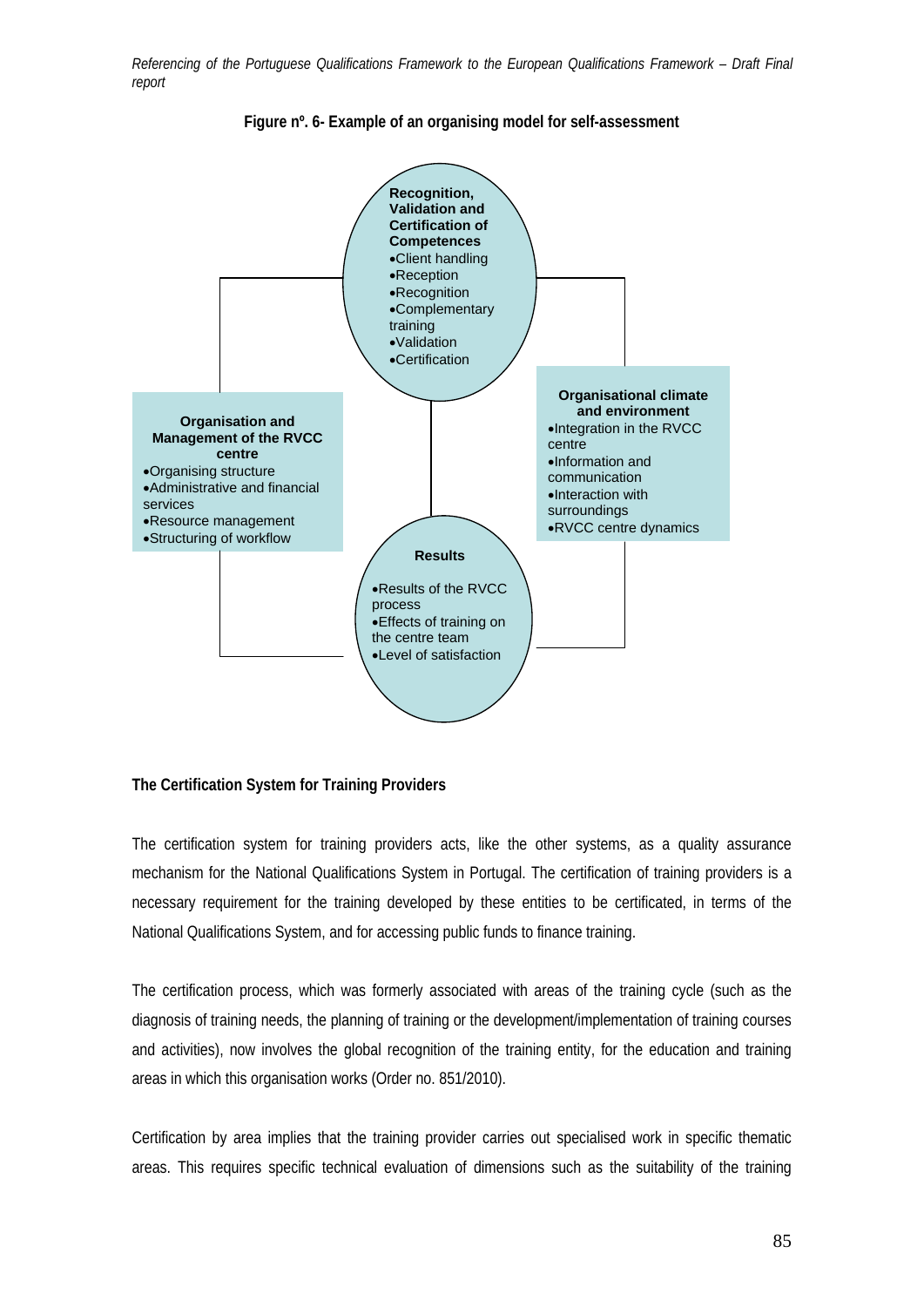programmes and contents, the technical competences of the trainers and the minimum technical requirements for facilities and equipment.

To obtain certification, training providers must show that they comply with a set of conditions which determine the quality of their training provision service. In addition to meeting these prerequisites, which are understood as being the necessary legal conditions for then requesting certification, the structure and the technical and pedagogical practices of the organisation are also assessed to see if they comply with the minimum requirements set out in the Quality Assurance Reference for Certification (Order no. 851/2010).

The prerequisites involve checking dimensions like: the organisation is legally constituted and properly registered; it is entitled to carry out the work; its tax and social contributions situation is up-to-date; it is complying with its obligations as regards public funding, among others.

Quality Standard, which is composed of requirements and the respective verification sources and criteria used to evaluate these, is organised into three groups:

- Requirements for structure and internal organisation;
- Requirements for processes involved in developing training;
- Requirements for outcomes and ongoing improvements.

The structure and organisation requirements relate to human resources, facilities and equipment.

The requirements for the processes involved in developing training include planning practices and the management of the training activity and the design and development of training, operational rules, the organisation of technical/pedagogical documentation, the establishment of contracts and the handling of complaints.

The requirements for outcomes and ongoing improvements cover practices relating to the analysis of training results, post-training service and ongoing improvements.

The assessment of the practices of these organisations is carried out by the General Directorate for Employment and Labour Relations (Ministry of Labour and Social Solidarity), through a process of regular supervision involving external audits which focus on a number of critical aspects, such as: i) checking that compliance with certification requirements is maintained, ii) compliance with the duties of a certificated training entity, iii) adherence to the minimum conditions detailed on the quality assurance reference scale and that certificate is maintained and that the results of their training work are guaranteed.

The quality assurance reference standard (accreditation requirements for training entities) can be accessed at: http://acredita.dgert.mtss.gov.pt/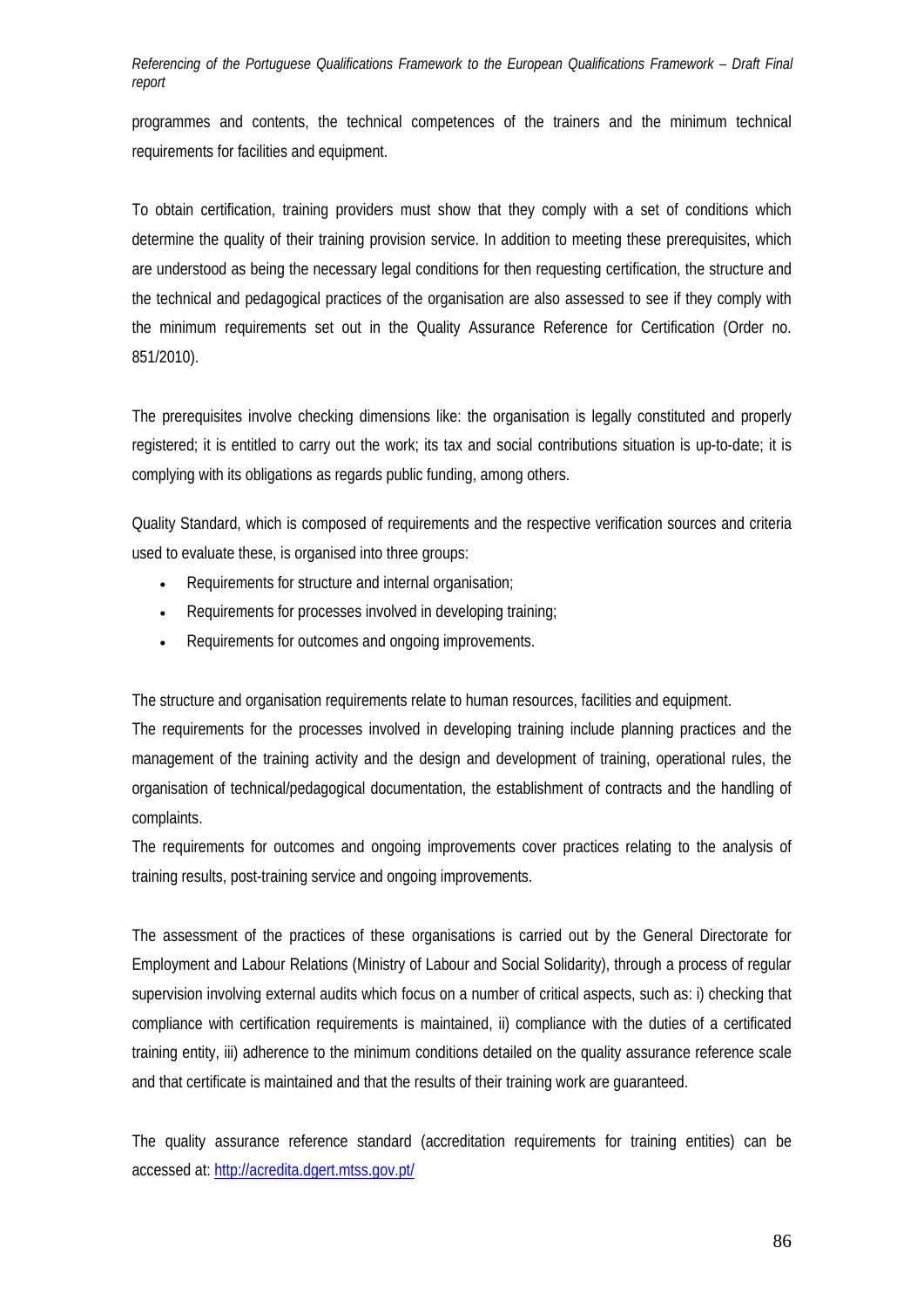### **Training of trainers and teachers**

Continuing training of teachers in the basic and secondary education is regulated by a specific legal framework<sup>12</sup>. The purpose of this training is to improve the quality of teaching and learning and stimulate the process of change at the level of schools and the educational landscape they are situated in. The training supply and the training entities providing it are also regulated through a specific accreditation system under the aegis of an independent external organisation, the Scientific and Pedagogical Council for Continuing Training13. This organisation, in addition to accrediting training entities, recognises and certifies the training courses in terms of their relevance and suitability for the process of updating and improving the technical, technological and pedagogical competences of teachers, in each of the education and training areas.

Initial and continuing training of trainers in Portugal is regulated by means of Regulatory Decree no. 66/94, of the 19th of November, with the changes introduced by Decree no. 214/ 2011 of the 30 of May. The Institute for Employment and Vocational Training (IEVT) is the competent entity responsible for approving trainer training courses and for the issuing of the Certificate for Pedagogical Competences for Trainers. The recognition of initial pedagogical training courses for trainers is based on a set of requirements relating to the training entity and others of a technical/pedagogical nature (methodological, duration, assessment system and other aspects). In the case of courses involving a component of distance learning, there are a number of additional requirements regarding technological and technical/pedagogical conditions.

1

<sup>&</sup>lt;sup>12</sup> Decree-Law no. 207/96, of the 2<sup>nd</sup> of November and later amendments.

<sup>&</sup>lt;sup>13</sup> Site of the Scientific and Pedagogical Council for In-service Training: http://www.ccpfc.uminho.pt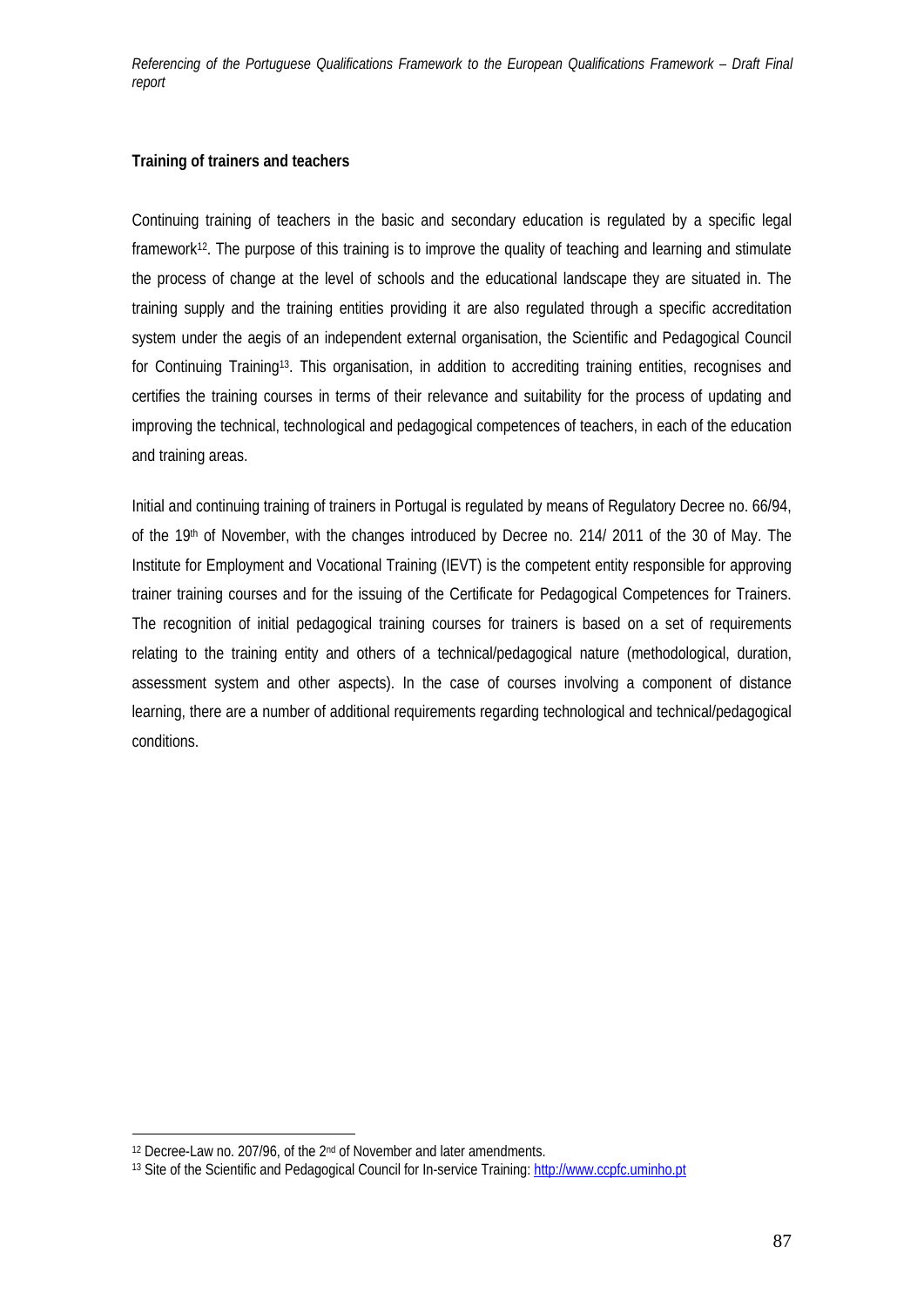# **3.6 Criterion 6**

The referencing process should include the express agreement of the competent authorities for quality assurance.

This referencing report has been agreed to by the competent authorities for quality assurance in the various operational areas (general education, professional education and training, higher education), namely:

- National Agency for Qualifications, I.P.(NAQ);
- General Directorate for Higher Education (GDHE);
- General Directorate for Curricular Innovation and Development (GDCID);
- General Directorate for Employment and Labour Relations (GDELR);
- Agency for the Accreditation and Assessment of Higher Education (A3HE).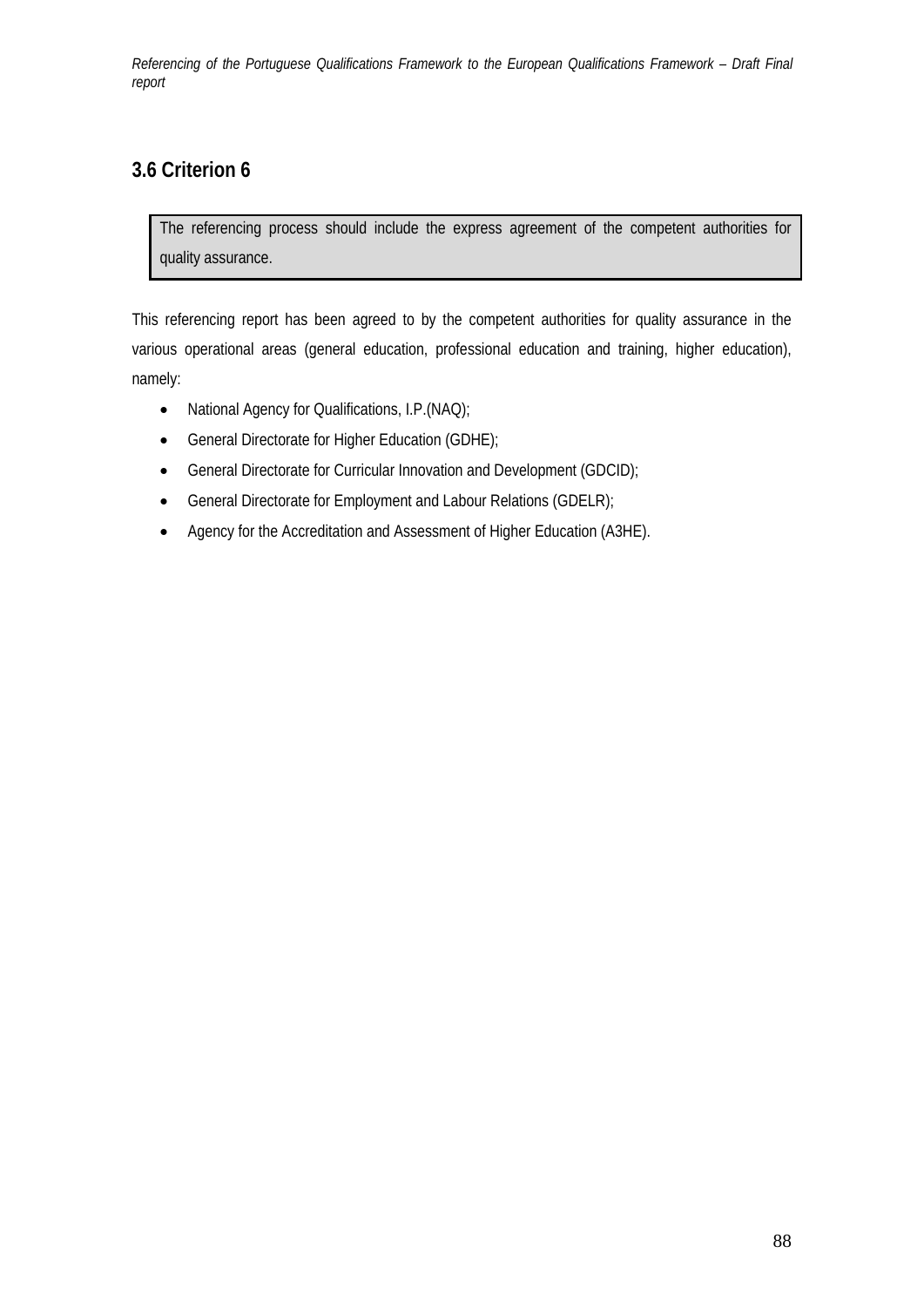# **3.7 Criterion 7**

The referencing process includes the participation of international experts.

3 international experts were invited to participate in the process of referencing the NQF to the EQF:

- Mike Coles, researcher from the United Kingdom who is an expert on qualifications systems around the world and has supported work on the European Qualification Framework since its conception.
- Joachim James Calleja, former Executive Director of the Malta Qualifications Council and responsible for the process of referencing Malta's NQF to the EQF. In addition to his experience in Malta, where the referencing process has already been completed, is the fact that Malta has also adopted the 8 EQF qualifications levels.
- Francisca Arbizu Echávarri, was director of the National Qualifications Institute in Spain (INCUAL) ad is currently a researcher. This expert's contribution is based on her experience of developing the Spanish National Qualifications Catalogue as well as her experience, as an international expert, in the process of referencing the qualification levels of the NQF in England and Northern Ireland (which integrates the UK referencing report) the EQF.

The main work of the international experts is to support the NAQ, as national coordinator, in the production of a referencing report that is clear, readable and coherent. This involves:

- Providing support in the clarification of referencing criteria and procedures, highlighting those points that needed to further explanation or concrete examples, in order to make the report more accessible to readers not familiar with the system.
- Participating in a reflective seminar on the NQF and the process of referencing to the EQF which followed a technical meeting with the national working group that is supervising the referencing process and in which the two national experts also participated.
- Producing two opinions, one on the working document and the other on the final report on the referencing process.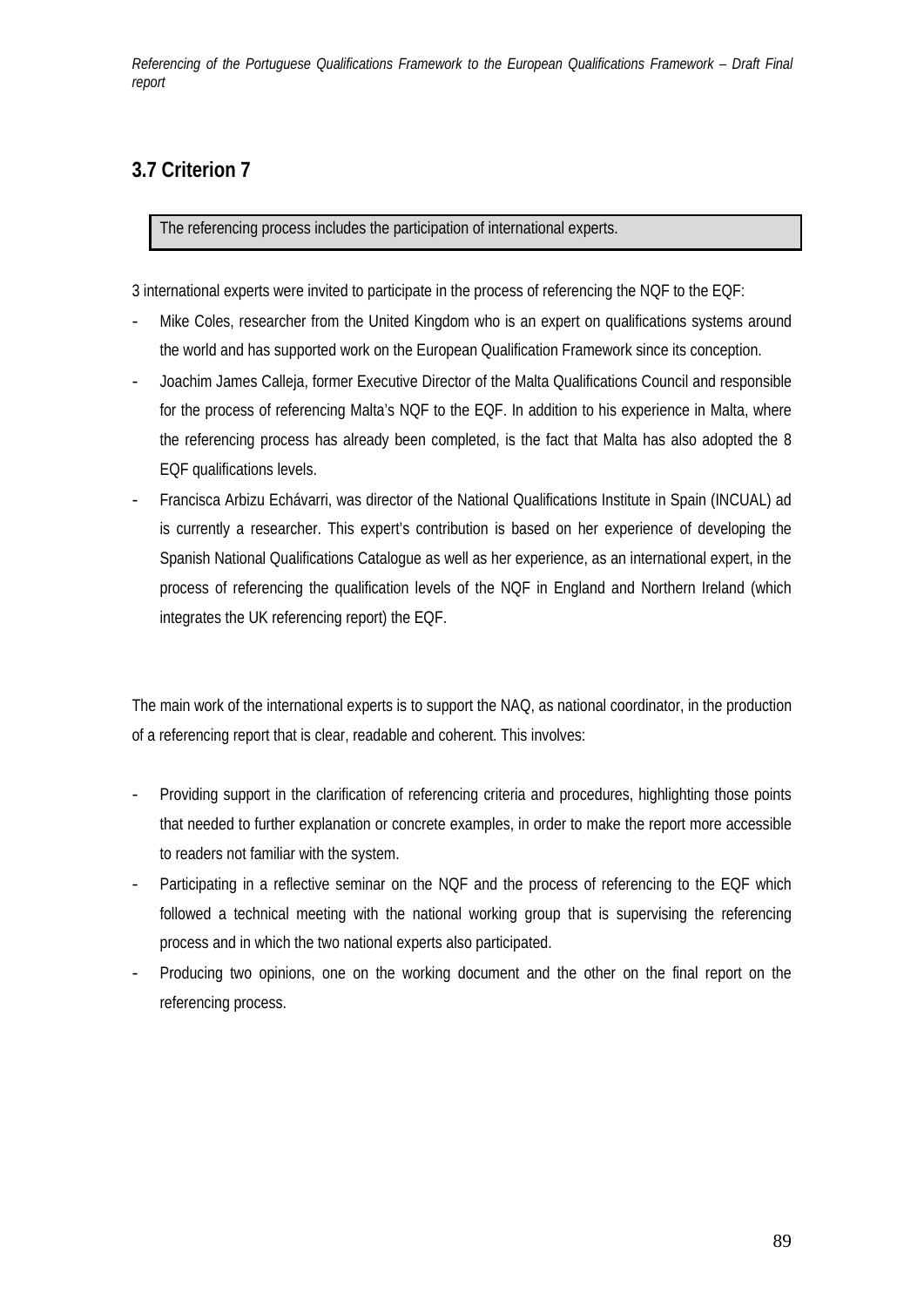# **3.8 Criterion 8**

The competent national organisation or organisations certify the referencing of the national qualifications framework (or system) to the EQF. The competent national authorities, including the national coordinator, should publish a report that describes the referencing process and the underlying principles, dealing with each of the criteria separately.

This referencing report was drawn up by the National Qualifications Agency (the national coordinator) with the collaboration of a group of competent national authorities and includes the referencing to levels 1- 5 of the EQF. The self certification report for Higher Education Area is complementary of the present report (see Annex 1), and includes the referencing to levels 5-8 of the EQF

This report gives a detailed and comprehensive description of the referencing process, focusing on the methodology adopted and the various working stages. Each of the 10 criteria set by the Advisory Group was dealt with separately.

This report will be made public and will be accessible via the NAQ site (www.anq.gov.pt).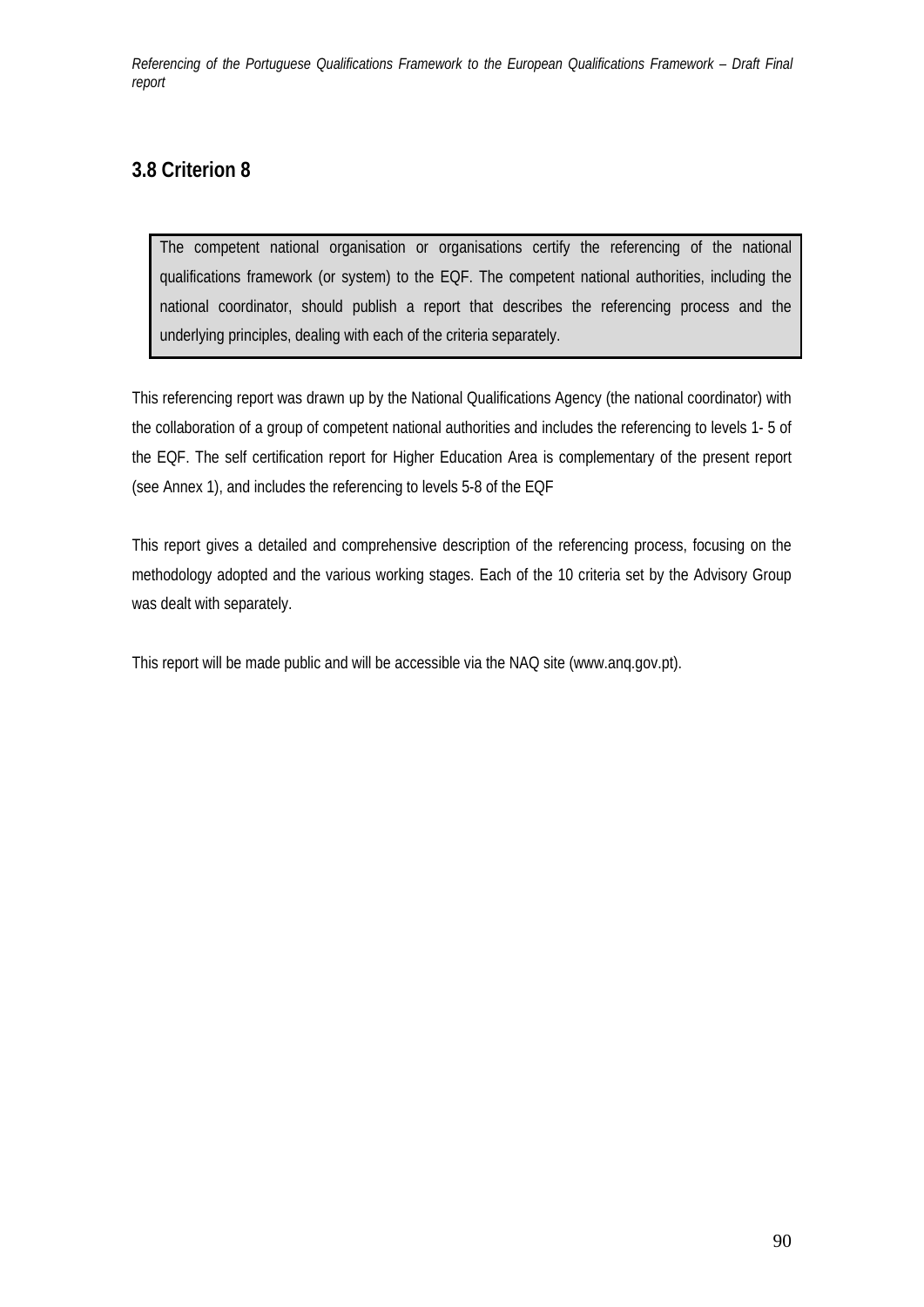# **3.9 Criterion 9**

The official platform for the EQF should maintain an updated list of the member states that have confirmed that they have completed the referencing process, including hyperlinks to completed reports.

The National Qualifications Agency, as national coordinator, will inform the European Commission when the referencing process is concluded and will publish the referencing report on the official EQF platform, with a hyperlink to the National Qualifications Agency.

# **3.10 Criterion 10**

Following the referencing process, and within the deadlines stipulated in the recommendation, all new qualification certificates, diplomas and Europass documents issued by the competent authorities should clearly indicate, on the basis of their national qualifications systems, the appropriate European Qualifications Framework qualification to which the qualification corresponds.

Since the NQF came into force in October 2010, proposals have been put forward for an appropriate legal framework to allow the change/update of all certificates and diplomas associated with non-higher qualifications (1 to 5) to include reference to the new NQF qualification levels.

When the referencing process is complete, we will initiate the necessary procedures for introducing referencing to EQF levels for all certificates issued for NQF-related qualifications.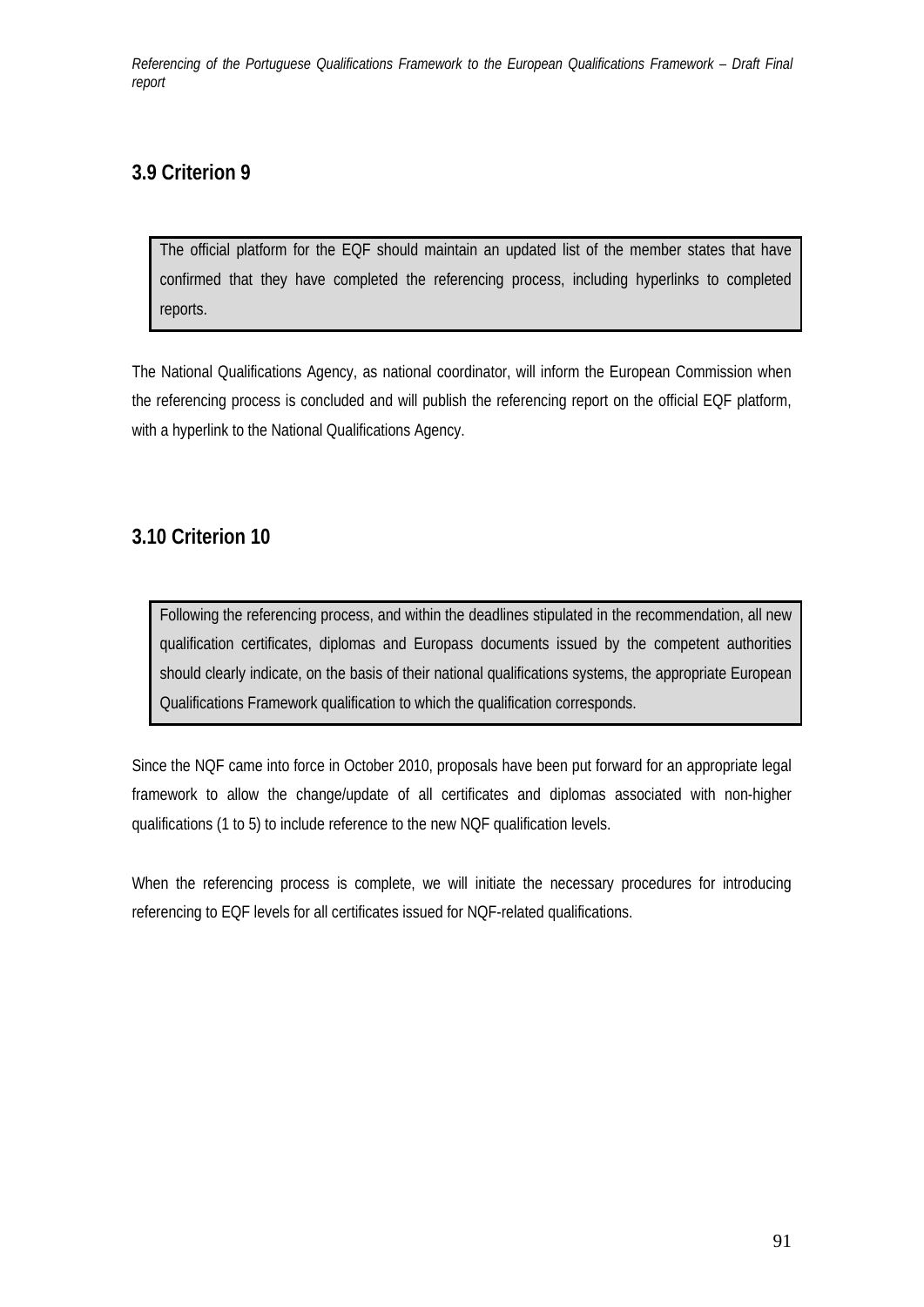# **4. Conclusions**

The Portuguese NQF is in force since October 2010 and has adopted the principles of the EQF, both in terms of organizing it into eight levels and of regarding the description of learning outcomes, which proved to be appropriate to our context and capable of accommodating all Portuguese national qualifications.

The Portuguese referencing to EQF has been developed since the end of 2009 and it included discussion with stakeholders and the participation of national and international experts. As a result of this participation, we can identify a set of key issues that have been discussed.

### **Issues arising from the discussion with stakeholders**

From the discussion with stakeholders, there were some issues that, on the one hand, reinforce the importance of the referencing process and, on the other, challenge the future development of the qualifications design of education and training system and its integration into the NQF:

- The learning outcomes approach:
	- o the NQF based in learning outcomes allows for positioning the qualifications taking into account the acquisition of competences instead of the content included in different education and training modalities;
	- o The qualifications design based in learning outcomes gained momentum with the structuring of the NQF;
	- o It is a challenge for the upgrading of the national qualifications catalogue but also for qualifications issued within general secondary education
- International comparison: the structure of the NQF allows comparing qualifications from different countries, enhancing mutual trust between member states;
- The inclusion of the NQF and EQF levels in the Diplomas and Certificates awarded for qualifications included in the NQF: allows for a major legibility and transparency of the national qualifications system; and it is seen one of the major added value of the referencing process;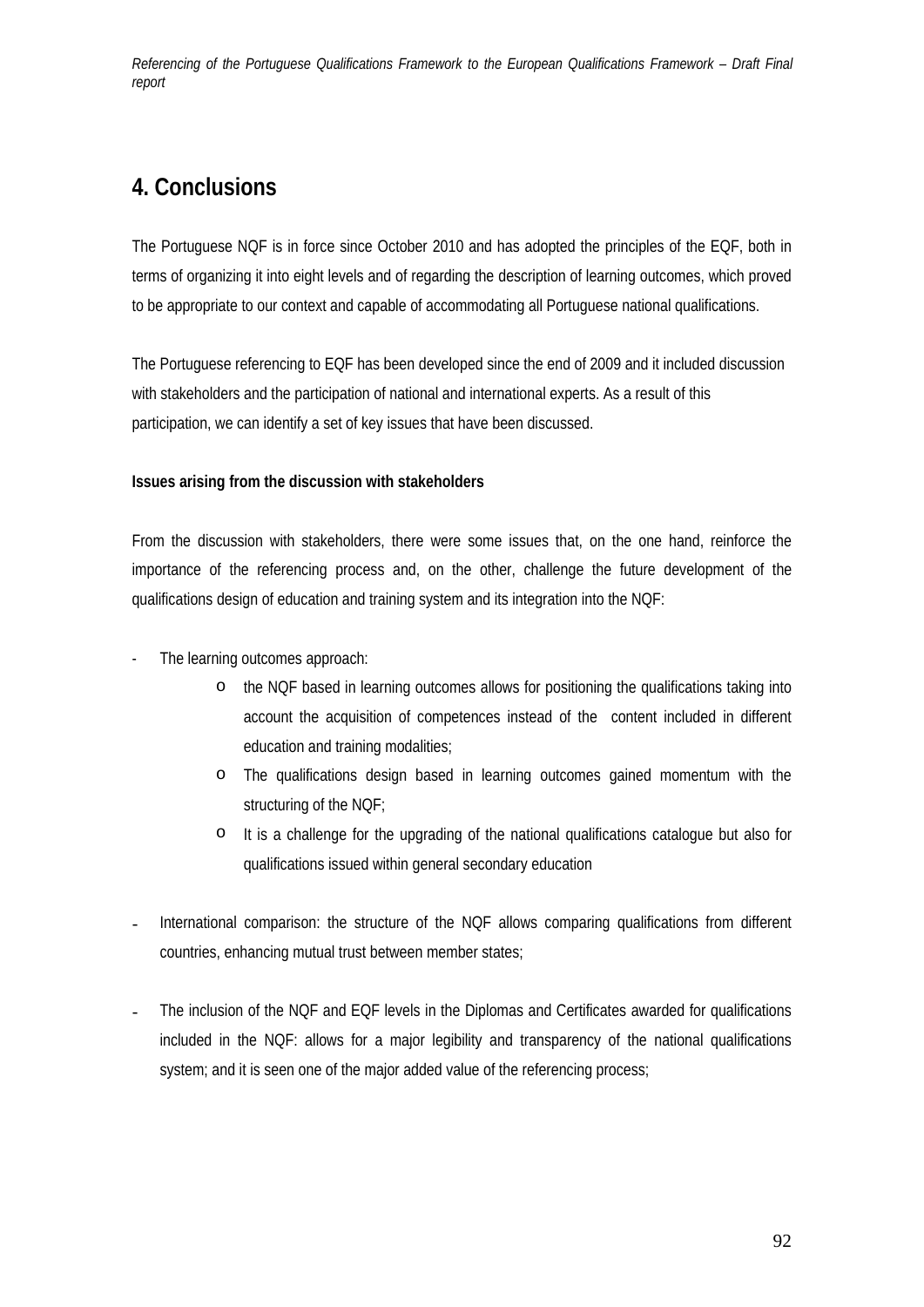- Information and Communication: there is still a need to disseminate the information concerning the referencing process to a wide spectrum of stakeholders, especially the labour market, where the NQF is not yet widely known at present;
- The positioning of qualifications in the NQF: it is an issue that is not directly related to the referencing process, but it concerns with the structure of the NQF, namely, the differentiation for the Level 3 and 4 has not been fully grasped by some stakeholders, requiring greater disclosure and discussion of the distinguishing characteristics between these two levels of qualification.

### **The contribution from national and international experts**

The national and international experts also played a very important role in the improvement of the quality and legibility of the referencing report. The key issues arising from this participation were at two levels:

- Structure and content of the report: in order to achieve more legibility, better understanding of the Portuguese education and training system,
- Meeting of the 10 criteria there were inputs about the information needed to consider the criteria met

### **Final remark**

In this final referencing report we have tried to incorporate the comments and suggestions from the national and international experts, as well as from the other stakeholders involved in the referencing process, in order to have a report more robust, coherent and legible.

This report has been endorsed by the Portuguese Ministry of Education, Ministry of Labour and Social Solidarity and the Ministry of Science, Technology and Higher Education with the premise of being adjusted to the comments and suggestions of the Commission and the other Member States.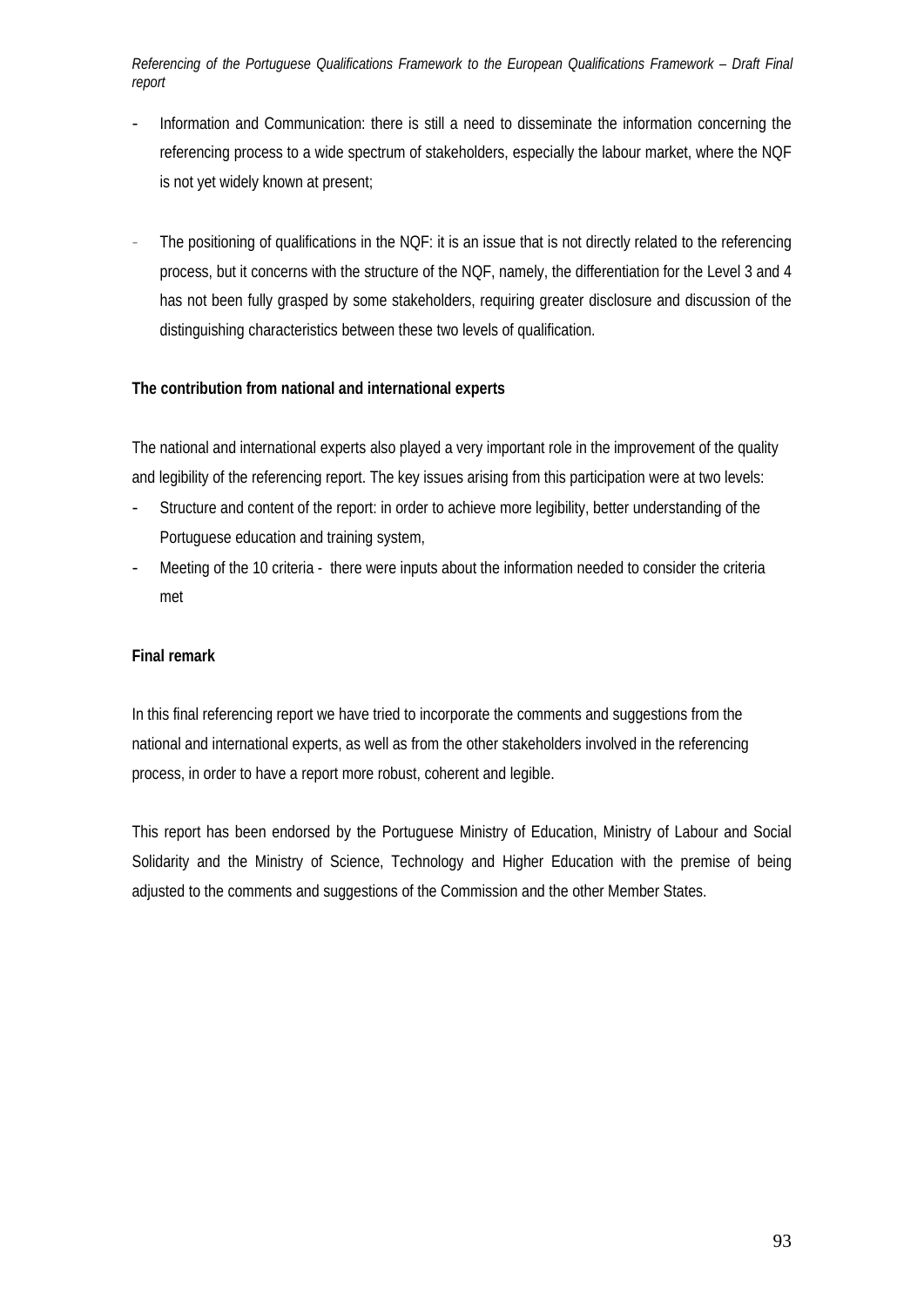# **5. Appendix**

**Appendix 1 – Abbreviations**

- **A3HE** Agency for the Accreditation and Assessment of Higher Education
- **AET**  adult education and training
- **BLE** Bulletin of Labour and Employment
- **CAF** Common Assessment Framework
- **DTS**  Diploma in Technological Specialisation
- **EQARF** European Quality Assurance Reference Framework
- **EQF** European Qualifications Framework for Lifelong Learning
- **GDCID** General Directorate for Curriculum Innovation and Development
- **GDELR** General Directorate for Employment and Labour Relations
- **GDHE** General Directorate for Higher Education
- **GIE**  General Inspectorate for Education
- **IEVT** Institute for Employment and Vocational Training
- **ME**  Ministry of Education
- **NAETA** National Agency for the Education and Training of Adults
- **NAQ** National Agency for Qualifications, I.P
- **NQC** National Qualifications Catalogue
- **NQF** National Qualifications Framework
- **PET**  professional education and training path
- **RVCC** Recognition, Validation and Certification of Competences
- **SQC** Sectorial Councils for Qualification
- **STU** Short Training Units
- **TSC** Technological Specialisations Courses
- **VET** Vocational Education and Training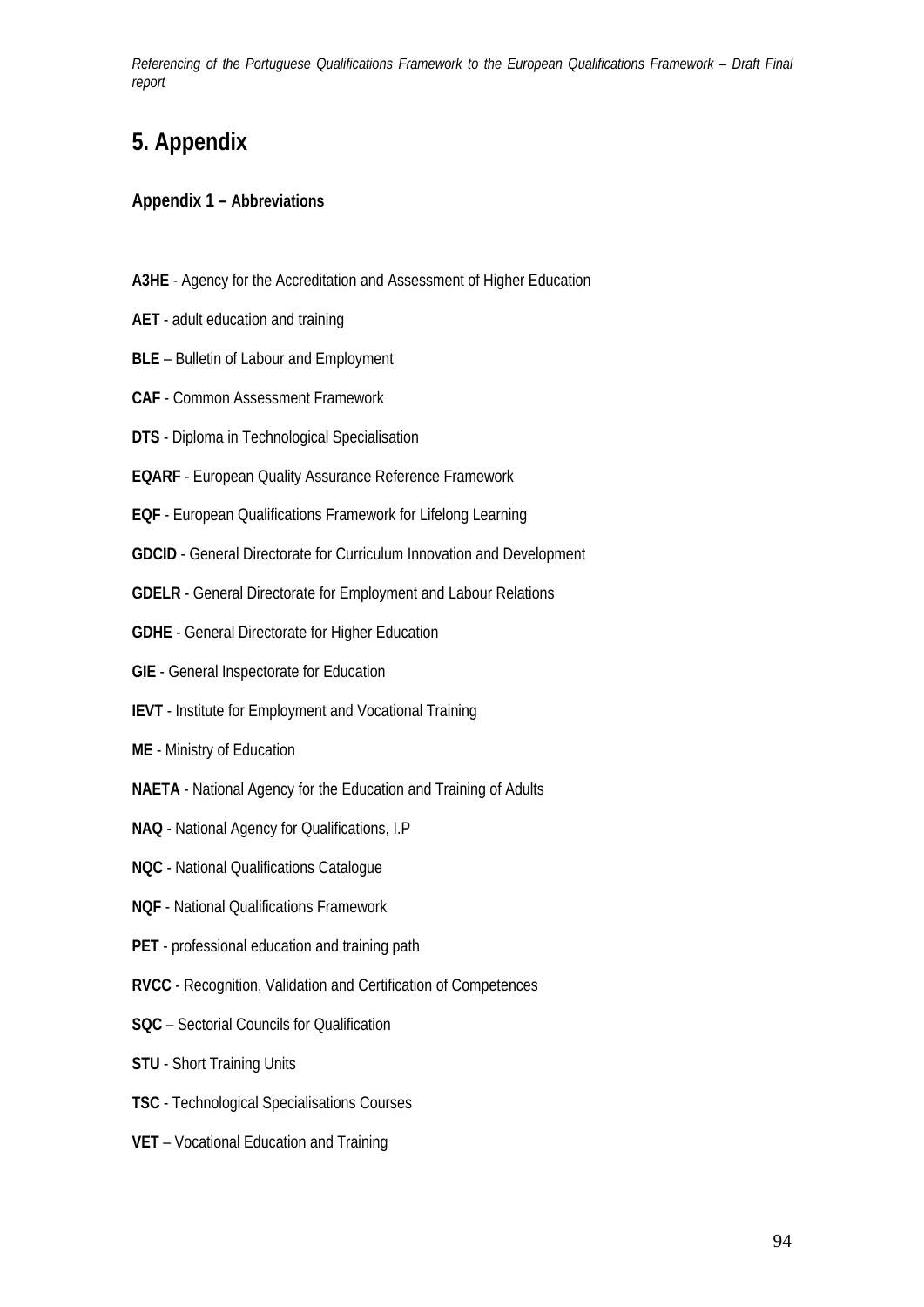### **Appendix 2 – Key Legislations**

Adult education and training courses and Modular Training, Order no. 230/2006, 7th March.

Apprenticeship Courses, Order no. 1497/2008, 19th December.

Basic Education System Act (Basic Law on the Education System), Law no. 49/2005, 30th August.

Basic Law on the Education System, Law no. 48/86, 14th October, amended by Law no. 115/97 of September 19 and Law no. 49/2005, August 30.

Education and training courses (Joint Decree no. 453/2004, 27 th July.

Framework for Higher Education Degrees and Diplomas, Decree-Law no. 74/2006, 24th March, amended by Decree-Law 107/2008, 25th June (requiring annual public report for each higher education institution), and Decree-Law 230/2009, 14th September.

Framework for the Evaluation of Higher Education, Law no. 38/2007, 16th August.

National Catalogue of Qualifications, Order no. 781/2009, 23rd July.

National Qualification System, Decree-Law no. 396/2007, 31st December.

National Qualifications Agency, Law no. 276-C/2007, 31st July.

National Qualifications Framework - Diplomas and Certificates, Order no. 978, 12 January.

National Qualifications Framework, Order No. 782/2009, 23rd July.

Preschool, Law no. 85/2009, 27th August.

Professional courses, Order no. 550-D/2004, 21st May.

Special secondary education courses for the arts cover the areas of the visual and audiovisual arts, Order no. 550-D/2004, 21st May).

Technological specialisation courses (TSC), Decree-Law no. 88/2006, 23rd May.

The National System for the Recognition, Validation and Certification of Competences, Order no. 370/2008, 21st May.

The science and humanities courses, Order no. 1322/2007, 4th October.

The Special Basic Education Courses for the Arts, in the areas of music, Gregorian chant and dance, Order no. 691/2009, 25th June.

The training programme in basic competences, Order no. 1100/2010, 22nd October.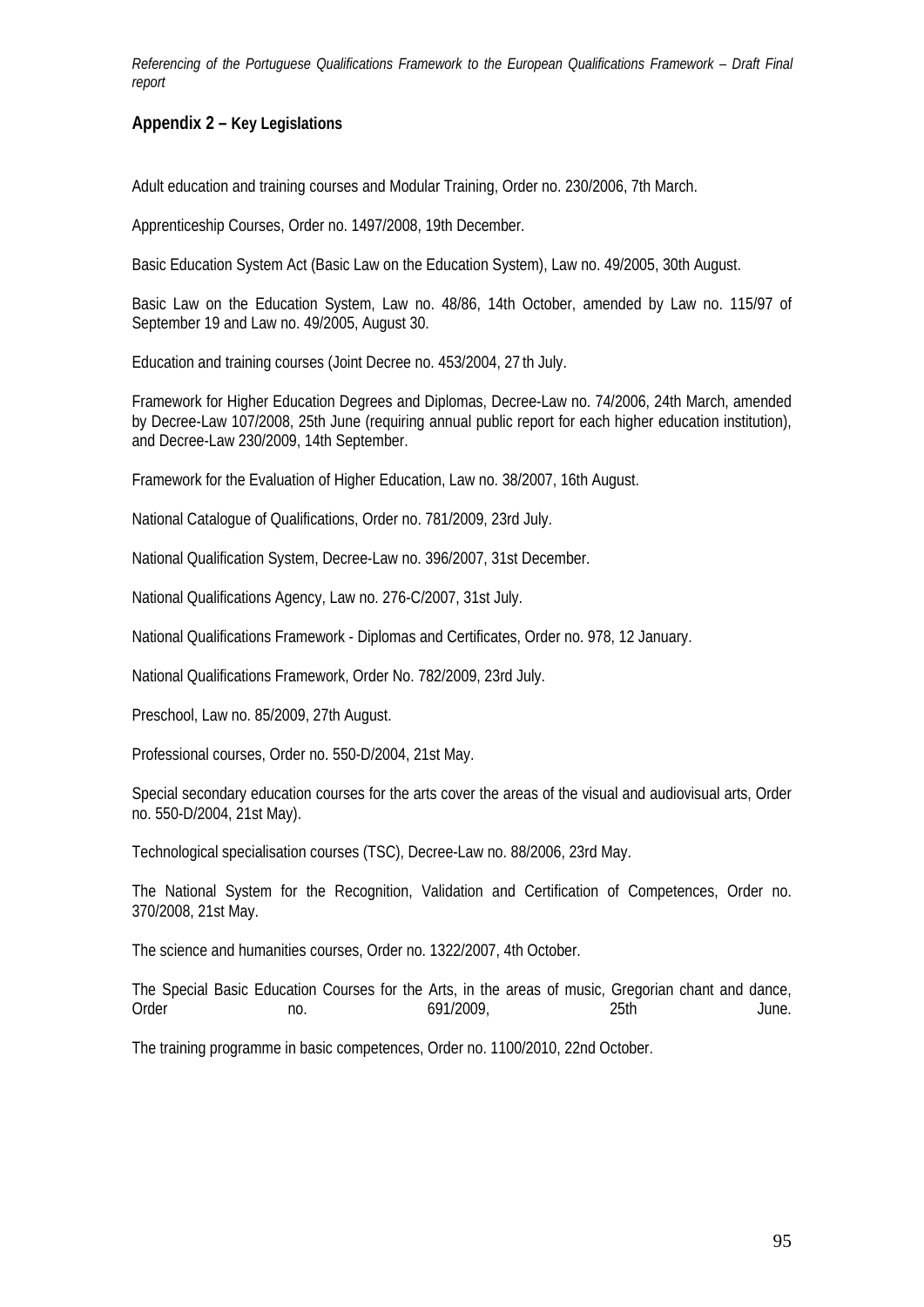## **Appendix 3 – Summary: "Understanding the NQF – user support guide"**

The NQF level descriptors describe the characteristics of learning and those of the context in which this learning takes place. Using these, it is possible to place the learning outcomes associated with the qualification at a given qualification level. However, the more detailed the level descriptors, the less clear would be the criteria for positioning and classifying the national qualification in terms of the NQF levels when:

- Referencing new qualifications, i.e. in incorporating the new qualifications in the NQF;
- Checking the match of existing qualifications to the NQF levels, i.e. in analysing the expected outcomes of existing qualifications in terms of NQF descriptors. This analysis may imply a repositioning of qualifications already in the system or the adjusting of the expected outcomes from these qualifications, depending on the desired qualification level.

Given the objectives of the NQF and with a view to broadening is functionalities, particularly as regards its application to national and sector qualifications by operators in the training and education system, it was decided that a support instrument for using the NQF should be produced in the form of the "Understanding the NQF – *User support guide*".

The guide includes the definition of a set of premises for the reading of the NQF level descriptors as well as a more detailed and specific explanation of the concepts behind the descriptors associated with the characteristics of the national qualifications incorporated in each one if the education and training subsystems. The man objectives of the guide are:

- To make the NQF descriptors more explicit and readable, clarifying the criteria used to classify a national qualification at a given level;
- To make the NQF easier to use for operators in the education and training system.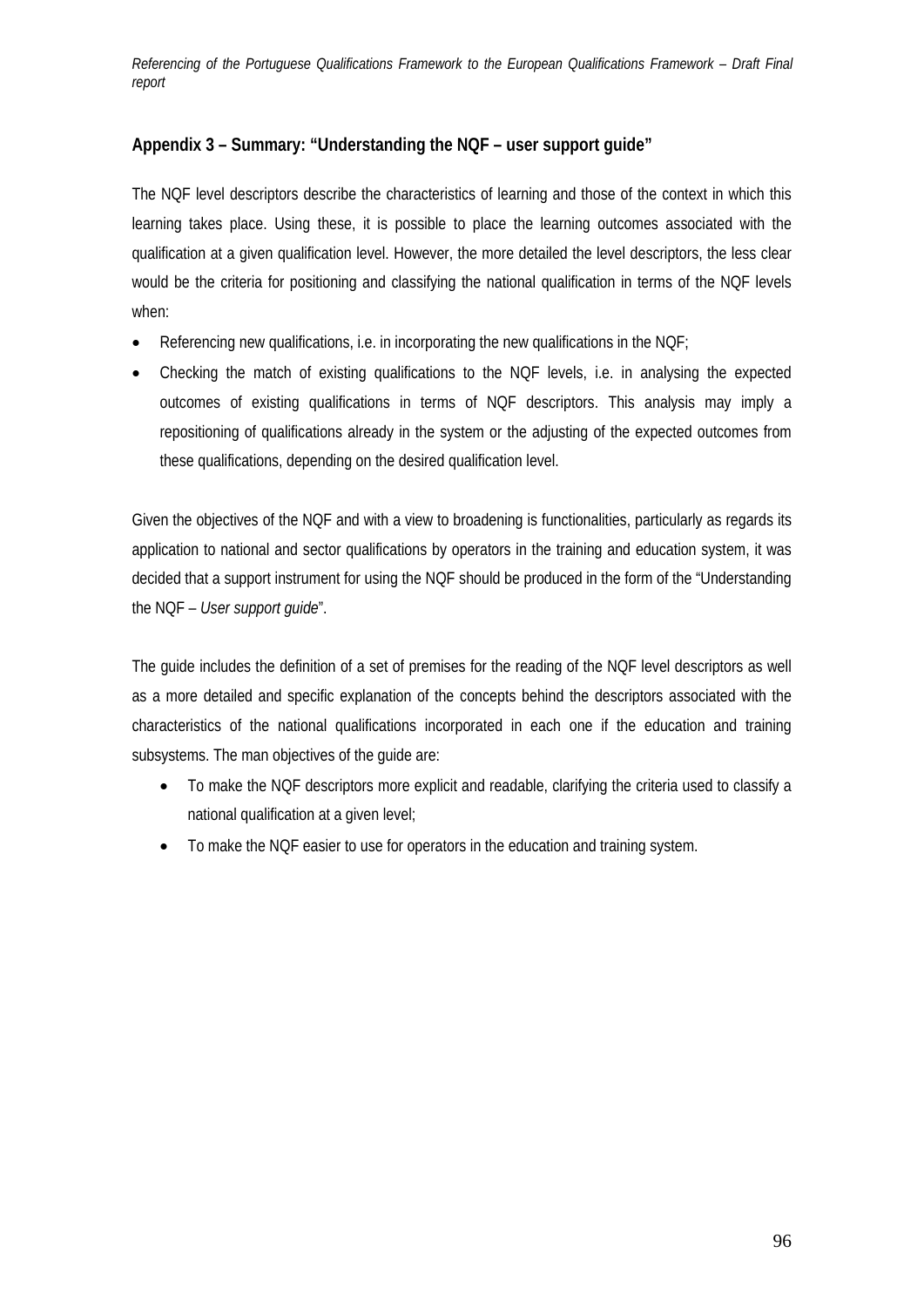## **1. The premises behind reading the NQF**

- **UNDERSTANDING THE LEVEL DESCRIPTORS**
	- Descriptors constitute general or abstract descriptions of learning outcomes and used to establish links between the NQF and national/sectoral/organisational qualifications;
	- Each of the levels is described using a scale of generic indicators that characterise the expected result for each level in particular, in terms of knowledge, skills and attitudes;
	- The level descriptors express the expected results as regards what the individual should know and be able to do upon completion of a given qualification level, defined in terms of knowledge, skills and attitudes;
	- The level descriptors are linked to learning outcomes and not to learning process (duration, type of institution, etc.) or method of assessment;
	- \* The level descriptors are not prescriptions but helpful guides; they are therefore established as a reference to aid the development and positioning of qualifications in relation to each of the levels, and should not be used as learning outcomes within each qualification in particular;
	- Bearing in mind the above assumption, the level descriptors must not be analysed in isolation, but understood as learning outcomes that integrate knowledge, skills and attitudes;
	- \* The descriptors formulations are intentionally generic to allow their application to the different education and training paths (formal, non-formal and informal);
	- Likewise, in order to allow them to be applied to the different education and training paths, the descriptors contain elements relating not only to the school/academic context but also to the work context.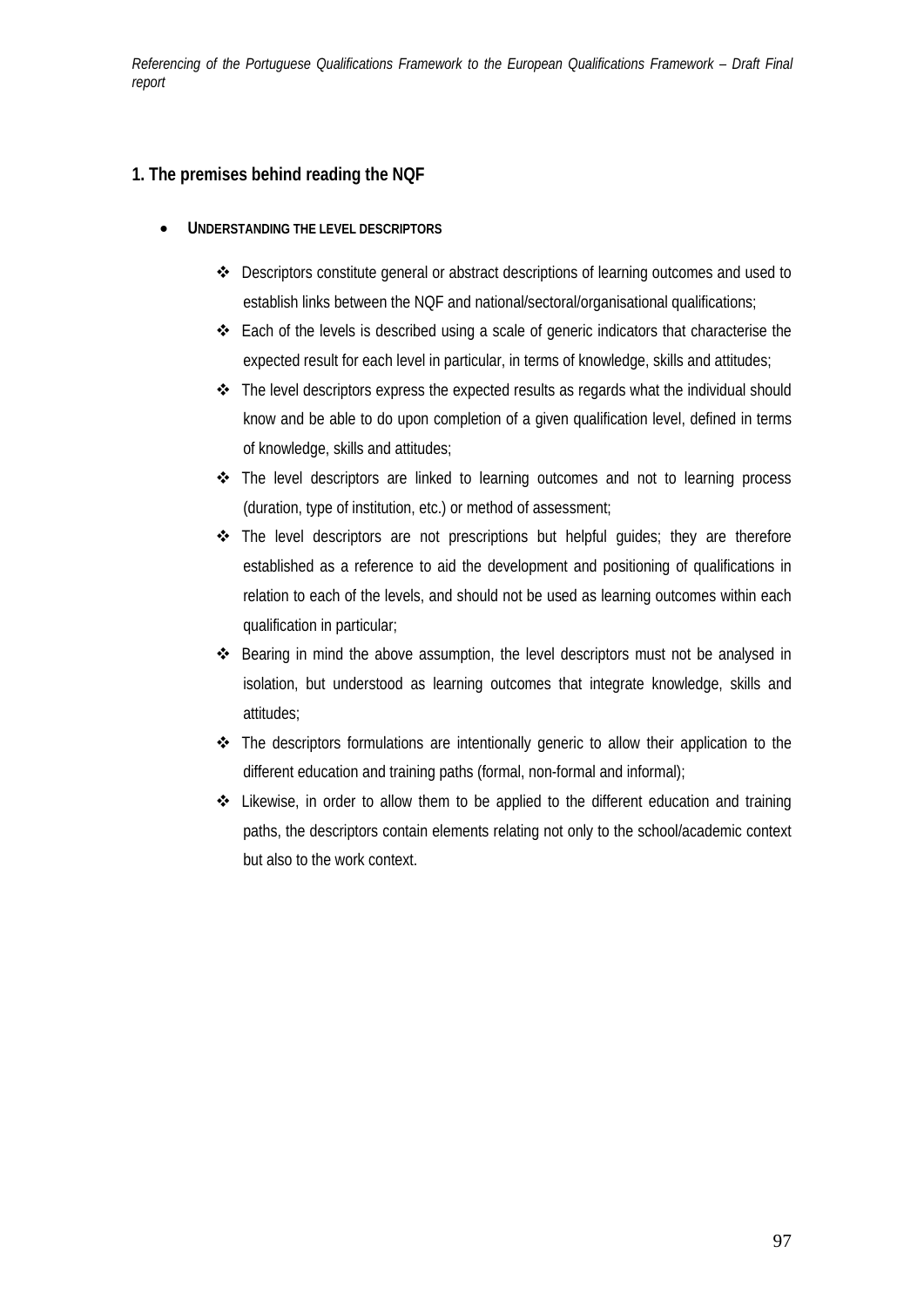#### • **HORIZONTAL AND VERTICAL READING OF DESCRIPTORS**

The NQF level descriptors can be read horizontally and/or vertically.

The **vertical progression** between levels can be expressed in several ways:

- By a progressive increase in the complexity, depth and breadth of learning outcomes;
- By the characteristics of the context in which they can be applied;
- By the increase in autonomy, responsibility and critical thinking;
- By the progressive introduction of new learning outcomes at higher levels.



The **horizontal reading** of level descriptors should be understood in an overall manner, and not one by one. This assumption arises in so far as learning outcomes constitute the result of the mobilisation and combination of knowledge, skills and attitudes and of the variables applicable to them.

#### • **CONTINUUM DEVELOPMENT: PROGRESSION AND ACCUMULATION**

- o The descriptors present a gradation/progression of knowledge, skills and attitudes that runs from the lowest level of qualification (level 1) to the highest level of qualification (level 8);
- o This progression further assumes that each subsequent level integrates the learning outcomes of the previous level in a logic of accumulation;
- o Despite this progressive and accumulative nature, this does not mean that in a given domain characterised as having, for example, basic knowledge, there is no knowledge of a different degree of specialisation or scope. In reality it is the case that, in that domain and at that level, knowledge is essentially basic.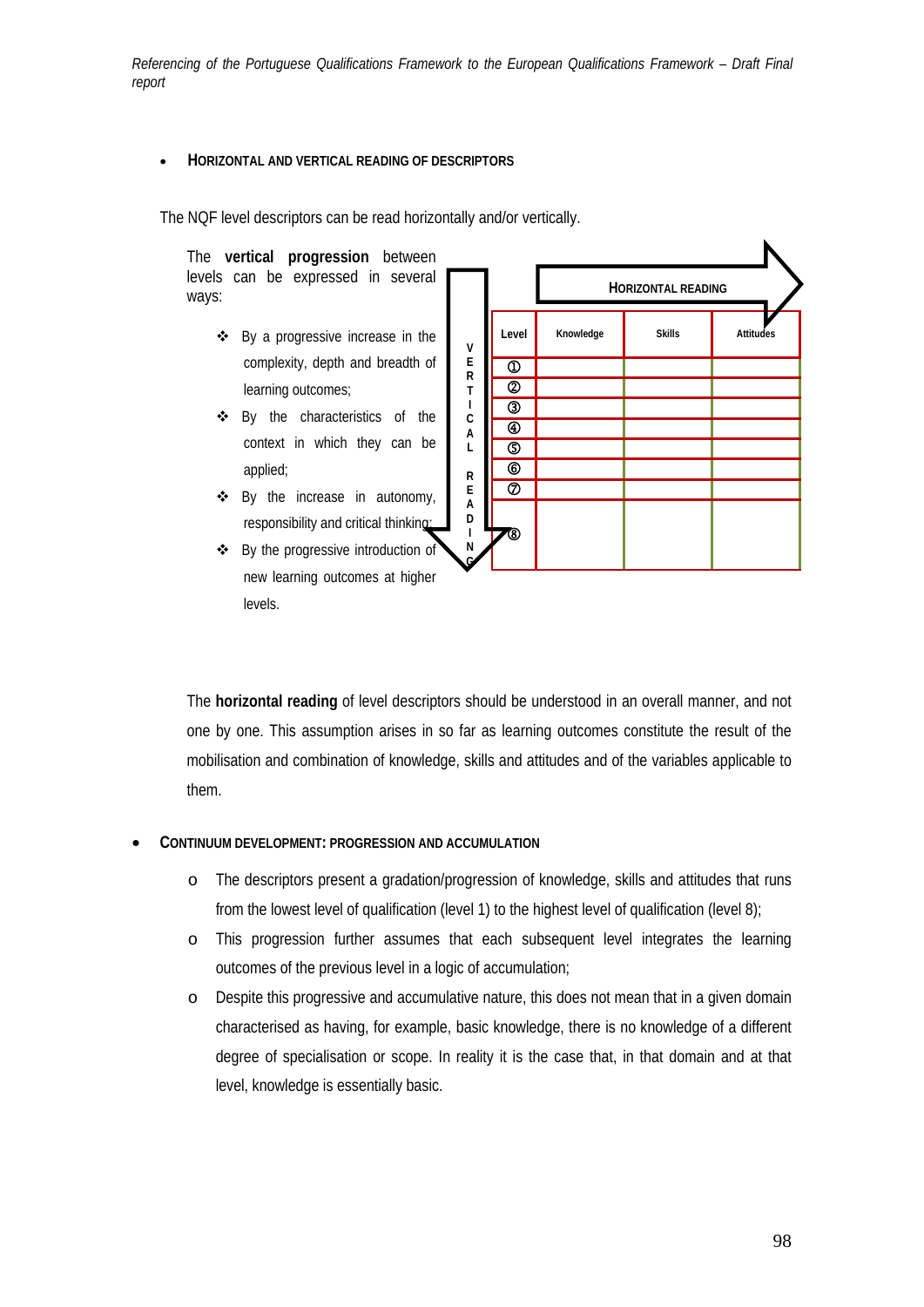### • **CONTINUITY/ DISCONTINUITY OF OUTCOMES**

o Not all learning outcomes are different from one qualification level to another. For example, those aspects related to context may remain the same at more than one level. Likewise, in terms of attitudes, at qualification levels 1 to 3 individuals are not expected to be able to take responsibility for others.

### **2. Explanation of the level descriptors**

The explanation of the NQF level descriptors implied a more finely tuned description of the domains used – knowledge, skills and attitudes.

In this sense, all the domains are subdivided into two subcategories, and the variable "context" was treated as a domain transverse to all the descriptors, but decisive for the overall reading/configuration of learning outcomes at each qualification level.

As far as **Knowledge** is concerned, this is subdivided into two sub-domains:

- **Depth of knowledge** in this category, depth of knowledge is considered to increase progressively from the lowest to the highest level: at qualification level 1 the individual is expected to be able to demonstrate basic knowledge of facts and concepts (emphasis on declarative knowledge); and at the highest level, to be able to demonstrate possession of in-depth knowledge at the forefront of a specialised area of work or study and also at the interface between different areas. Depth of knowledge is understood to increase, the greater the complexity and variety of objects of knowledge;
- **Understanding and Critical Thinking** this is considered, at a simpler level, to be interpretation of information and application in the context and, at the highest, critical awareness of knowledgerelated issues in the field and at the interface with other fields.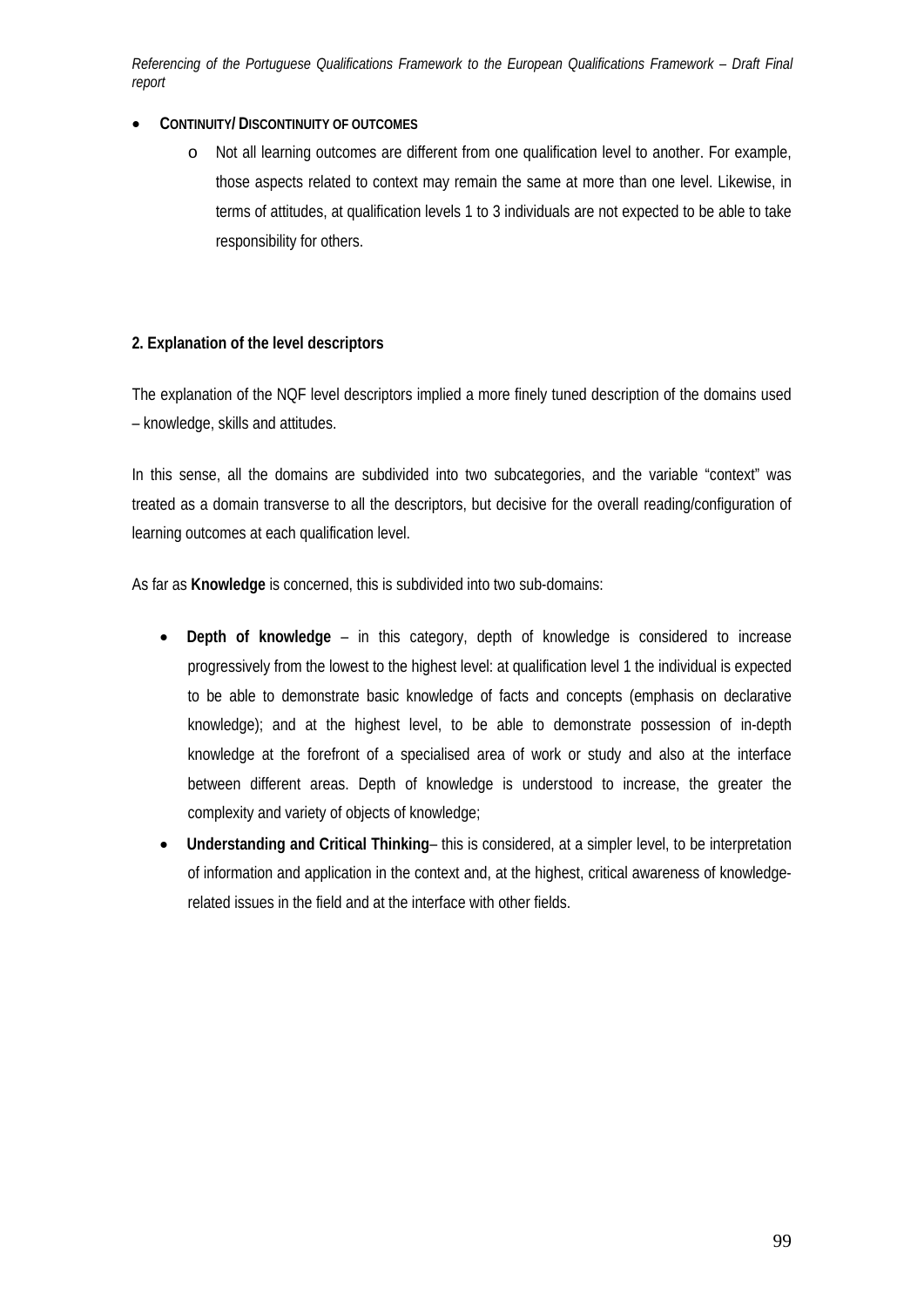

Figure no. 1 - Graphic matrix of gradation of the KNOWLEDGE domain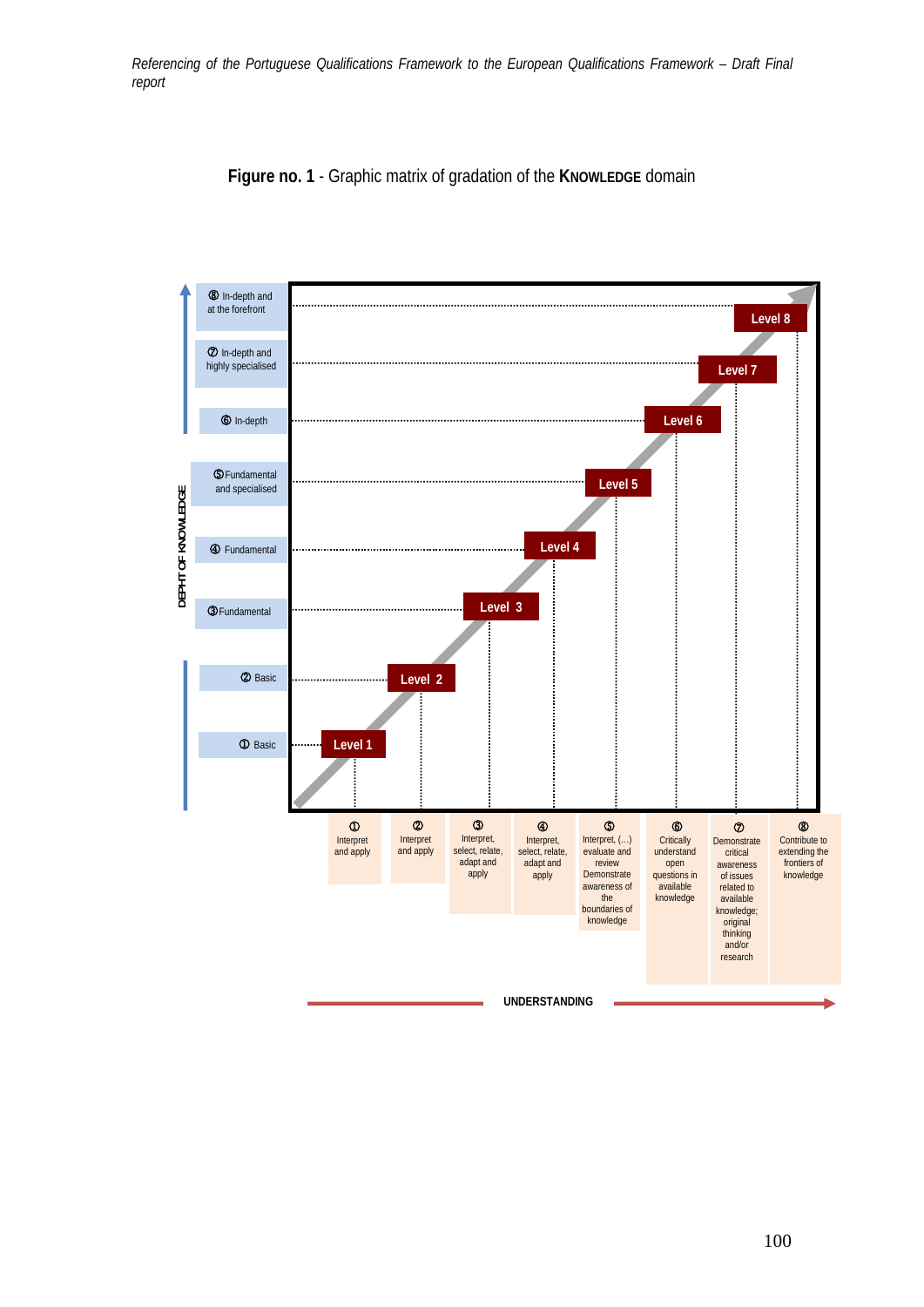As regards **Skills,** this domain is subdivided into two sub-domains, with the following characteristics:

- **Depth and Breadth**  this subcategory envisages a progressive broadening and specialisation of the range of cognitive and practical skills, from a range of restricted breadth and basic depth at qualification level 1, to an advanced range of skills at the forefront of a field of work or study at the highest level of qualification;
- **Purpose**  within this sub-domain it is considered that at the lowest level the individual should be capable of performing tasks and solving simple problems by interpreting basic information (tasks of execution), and at a higher level of qualification it is expected to be able of research and innovation to solve critical problems and perform highly complex tasks or to redefine existing knowledge and professional practices (research and development tasks, innovation).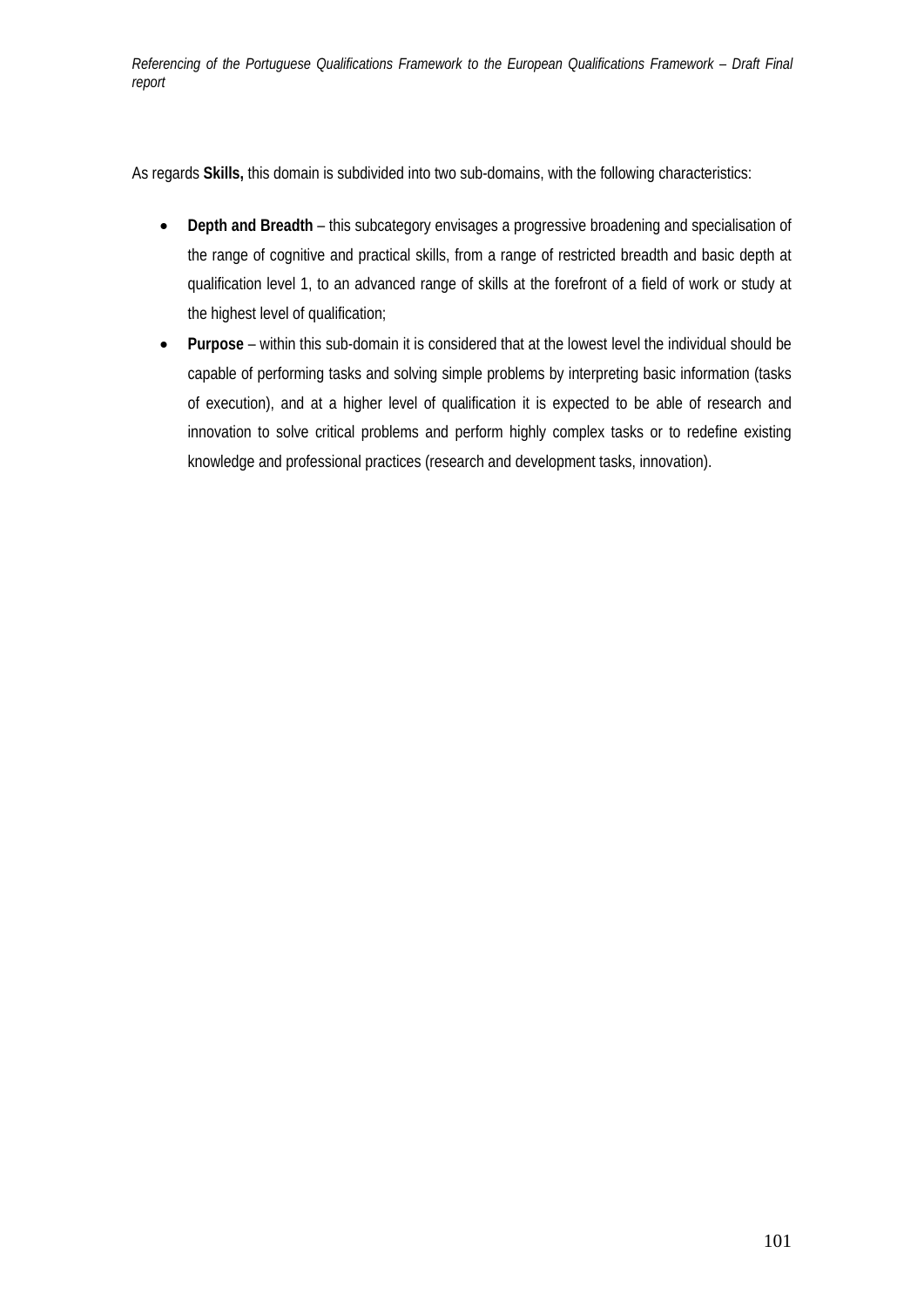



**Note:** *in accordance with decree 782/2009, skills are always cognitive and practical*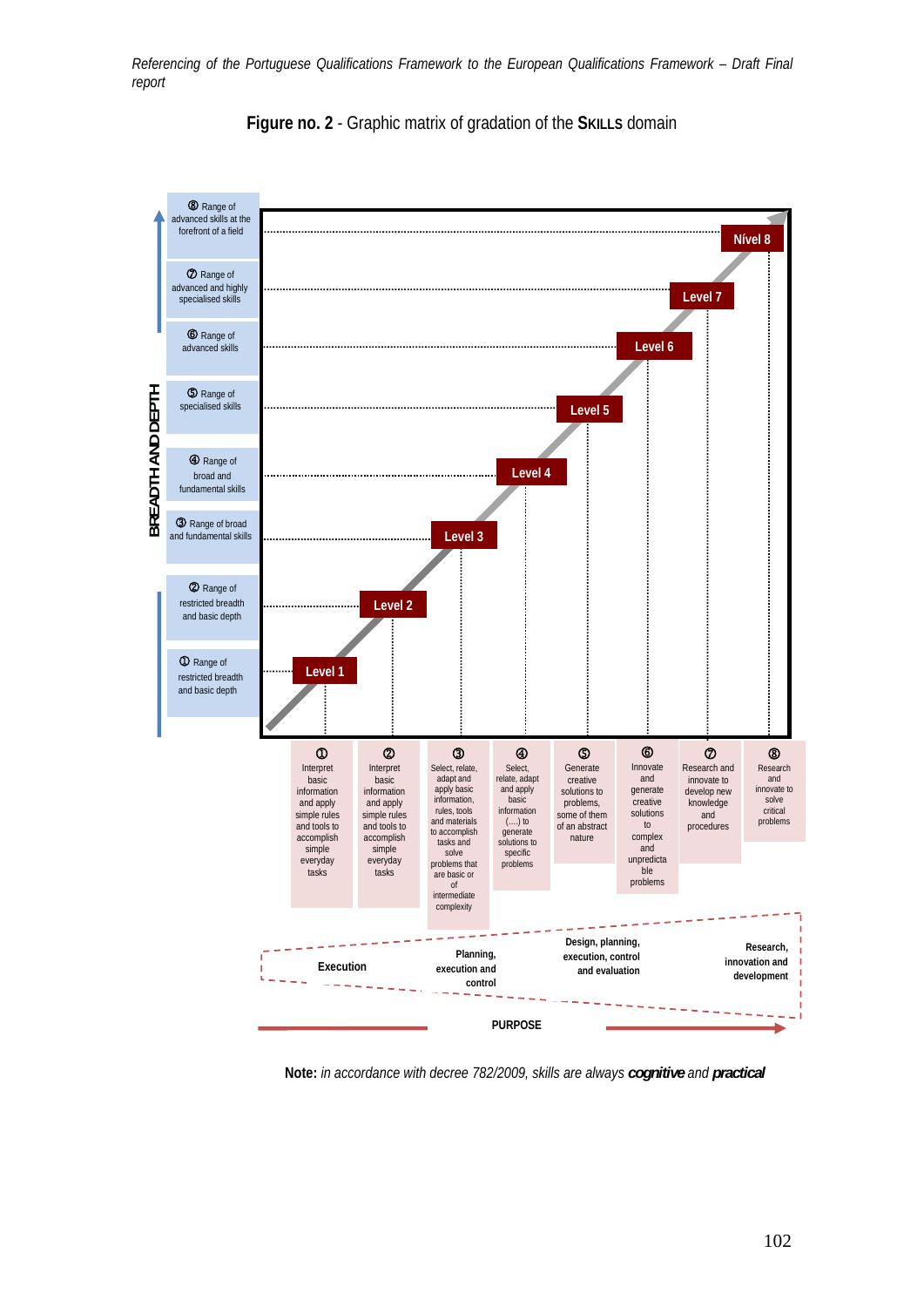The domain **Attitudes** is subdivided into two sub-domains, with the following characteristics:

- **Responsibility** this sub-domain includes both responsibility for one's own work and responsibility for others. In the case of responsibility for one's own work, a gradation was adopted from work under instructions with shared responsibility (level 1) to work taking responsibility and with a sustained commitment to the development of new ideas and new processes at the forefront of a field of work or study (level 8). As for the level of responsibility for others, there is considered to be a progression from no responsibility (level 1) to responsibility for others, demonstrating authority, innovation and scientific and professional integrity (level 8);
- **Autonomy**  this sub-domain is structured from no autonomy/ a low degree of autonomy (level 1/level 2) to maximum autonomy, understood as a sliding scale from (-) to (+).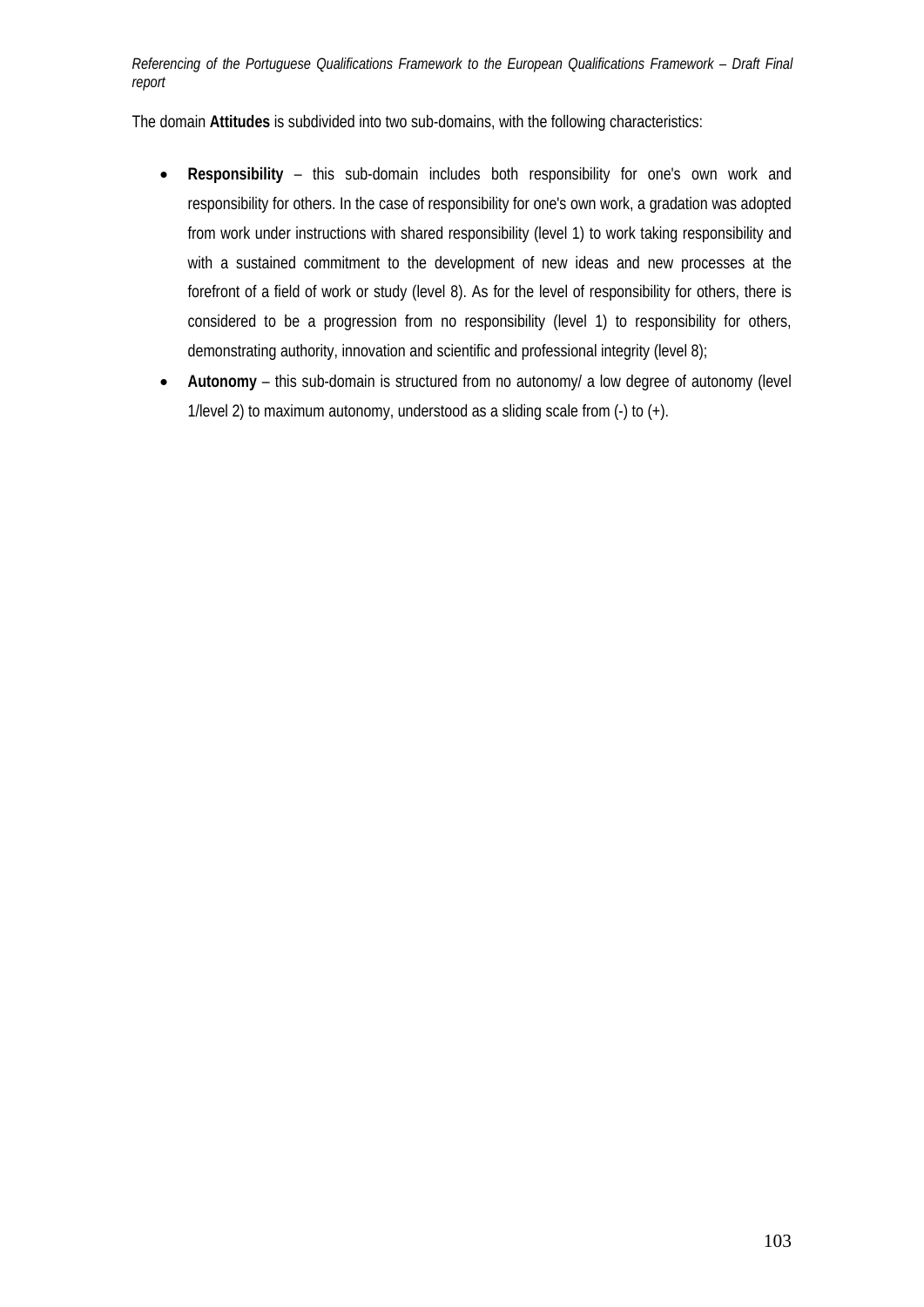

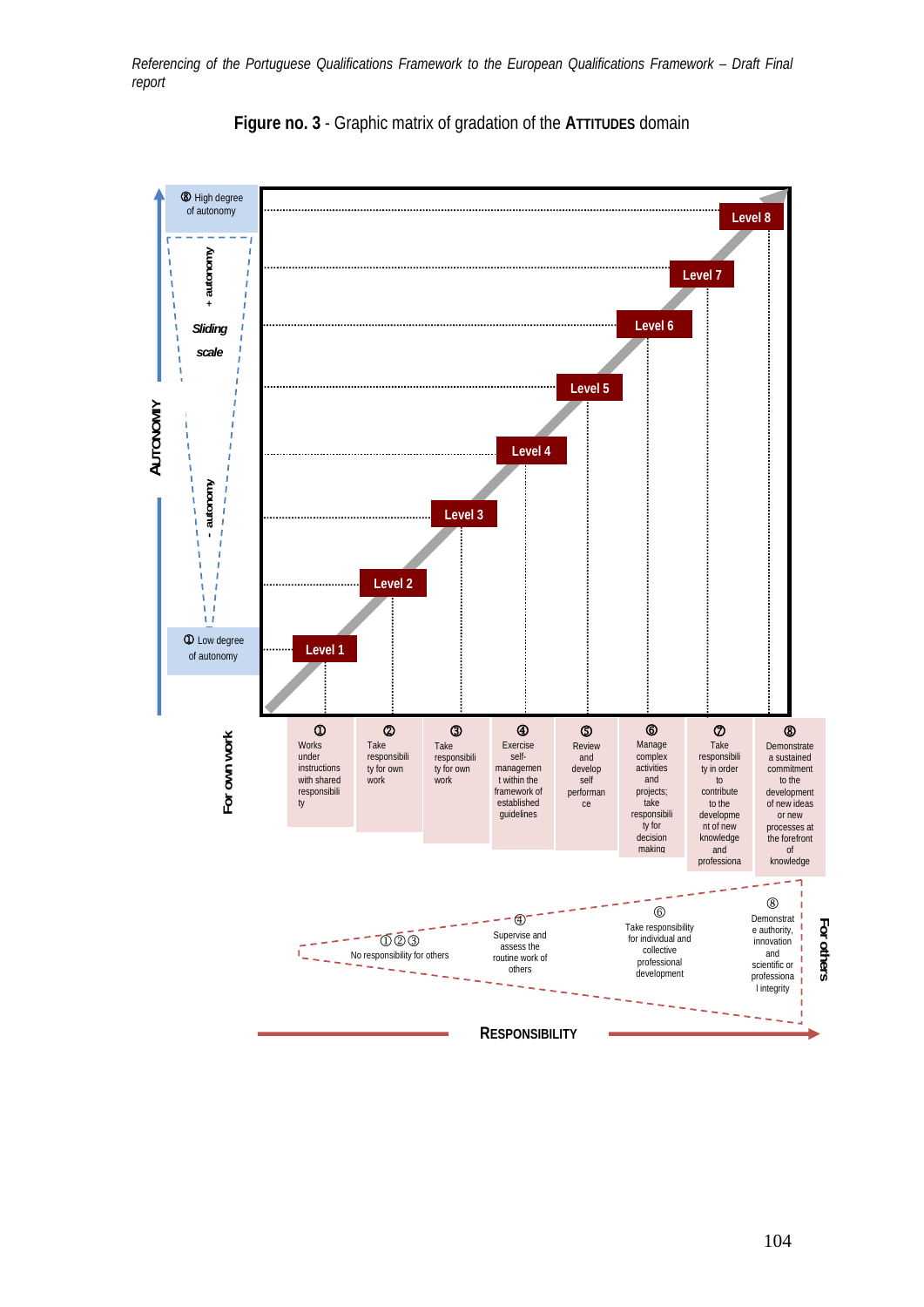It was also considered a sub-domain transversal to the various descriptors – context. This is characterised on the basis of the following variables:

- **Context of Application**  ranging from everyday activities, at a lower level, to a specialised field of work or study and the interface between different areas, at a higher level;
- **Predictability and Complexity**  developing gradually from a stable structured context at level 1, to an unpredictable and highly complex context at qualification level 8.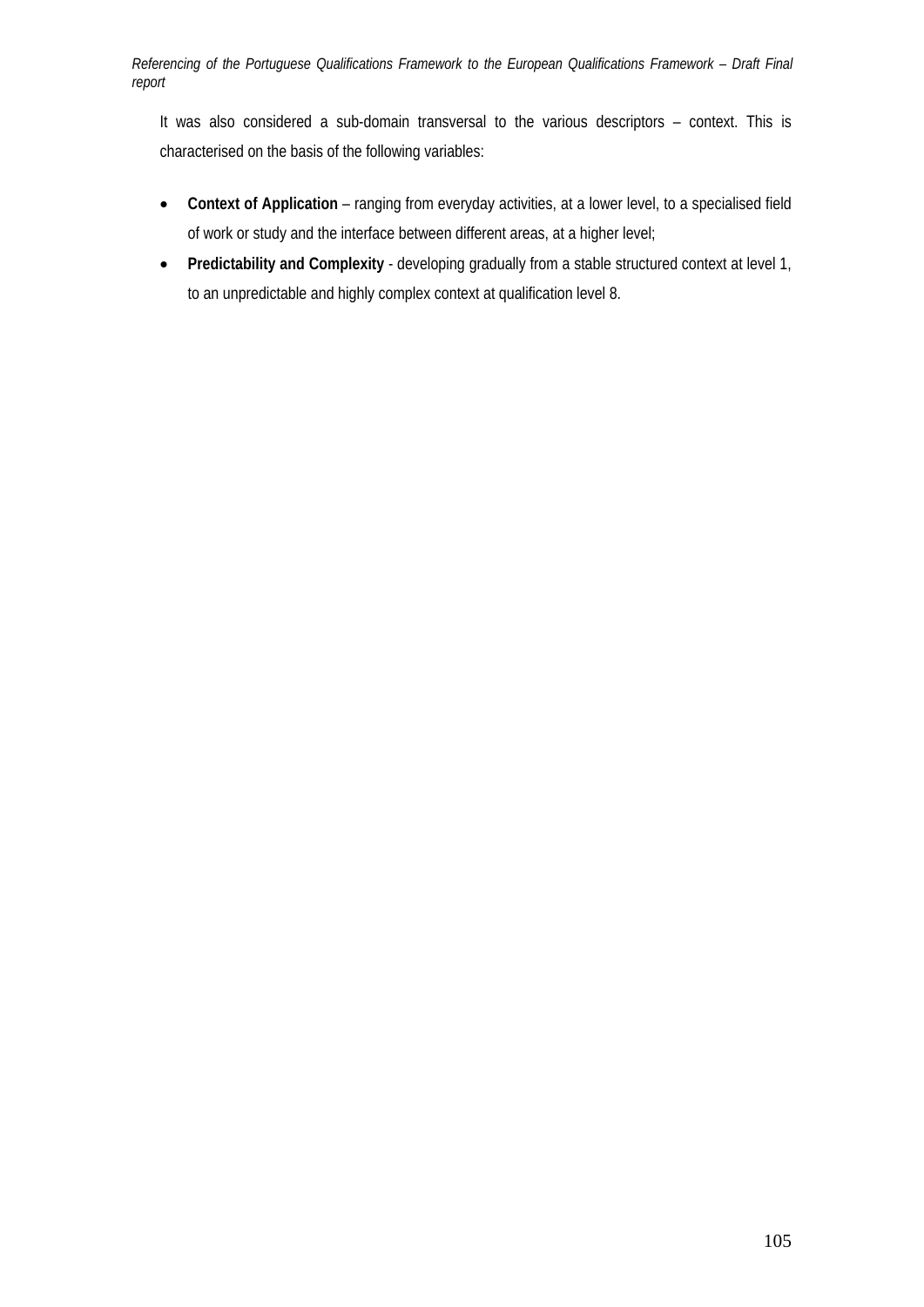

**Figure no. 4** - Graphic matrix of gradation of the transverse **CONTEXT** sub-domain

In table 1 the information is organised by descriptor and by level, allowing a more global and inclusive reading of the more specific characteristics of the learning outcomes associated with each qualification level.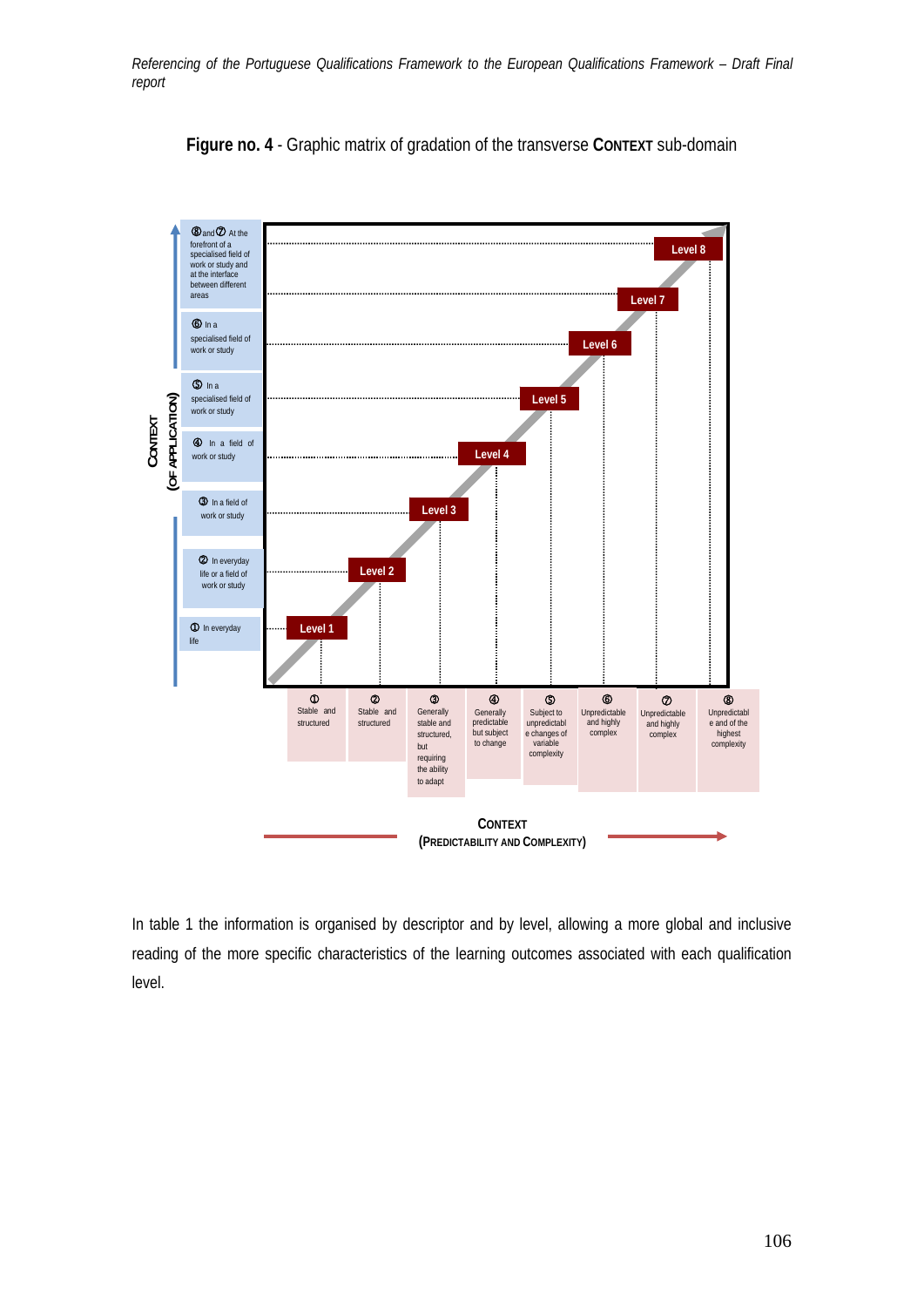|                         | <b>DOMAINS AND SUB-DOMAINS</b>                                                     |                                                                         |                                                   |                                                                                                                                          |                                                             |                                    |                                                           |                                                    |                                  |  |
|-------------------------|------------------------------------------------------------------------------------|-------------------------------------------------------------------------|---------------------------------------------------|------------------------------------------------------------------------------------------------------------------------------------------|-------------------------------------------------------------|------------------------------------|-----------------------------------------------------------|----------------------------------------------------|----------------------------------|--|
| Qualification<br>levels | <b>KNOWLEDGE</b>                                                                   |                                                                         | <b>SKILLS</b>                                     |                                                                                                                                          | <b>ATTITUDES</b>                                            |                                    |                                                           | TRANSVERSE SUBDOMAIN                               |                                  |  |
|                         | Depth                                                                              | Understanding<br>and critical<br>thinking                               | Breadth and<br>Depth                              | Purpose                                                                                                                                  | Responsibility                                              |                                    |                                                           | <b>CONTEXT</b>                                     |                                  |  |
|                         |                                                                                    |                                                                         |                                                   |                                                                                                                                          | Self work                                                   | <b>Others</b>                      | Autonomy                                                  | Of application                                     | Predictability and<br>complexity |  |
| $\bigcirc$              | Basic knowledge of<br>general concepts<br>and facts                                | Interpretation of<br>information and<br>application in<br>everyday life | Range of<br>restricted breadth<br>and basic depth | Interpret basic<br>information and apply<br>simple rules and tools<br>to accomplish simple<br>everyday tasks and<br>problems (execution) | Works under<br>instruction with<br>shared<br>responsibility | No<br>responsibility<br>for others | Low degree of<br>autonomy in<br>the execution<br>of tasks | Everyday life                                      | Stable and<br>structured         |  |
| $^{\circledR}$          | Basic knowledge of<br>facts and general<br>concepts in a field<br>of work or study | Interpretation of<br>information and<br>application in the<br>context   | Range of<br>restricted breadth<br>and basic depth | Interpret basic<br>information and apply<br>simple rules and tools<br>to accomplish simple<br>everyday tasks and<br>problems (execution) | Take<br>responsibility for<br>accomplish own<br>tasks       |                                    |                                                           | Everyday life or in<br>a field of work or<br>study | Stable and<br>structured         |  |

# **Table no. 1 – Interpretation of descriptors, by qualification levels**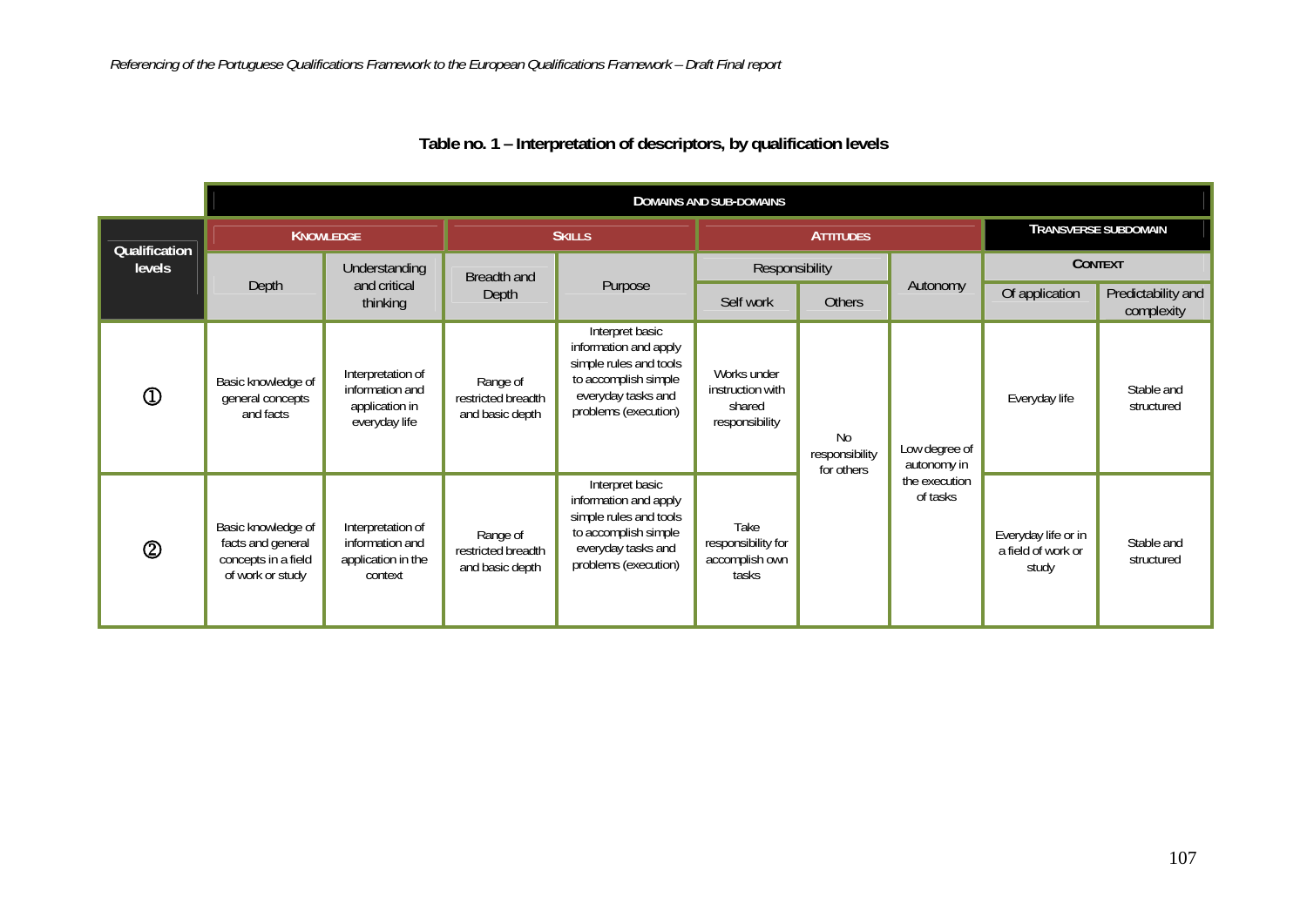|                                | <b>DOMAINS AND SUB-DOMAINS</b>                                                   |                                                                                                                                              |                                          |                                                                                                                                                                                                                                                             |                                                                                         |                                                                                                                              |                                                  |                                            |                                                                              |
|--------------------------------|----------------------------------------------------------------------------------|----------------------------------------------------------------------------------------------------------------------------------------------|------------------------------------------|-------------------------------------------------------------------------------------------------------------------------------------------------------------------------------------------------------------------------------------------------------------|-----------------------------------------------------------------------------------------|------------------------------------------------------------------------------------------------------------------------------|--------------------------------------------------|--------------------------------------------|------------------------------------------------------------------------------|
| Qualification<br><b>levels</b> | <b>KNOWLEDGE</b>                                                                 |                                                                                                                                              | <b>SKILLS</b>                            |                                                                                                                                                                                                                                                             | <b>ATTITUDES</b>                                                                        |                                                                                                                              |                                                  | <b>TRANSVERSE SUBDOMAIN</b>                |                                                                              |
|                                | Depth                                                                            | Understanding and<br>critical thinking                                                                                                       | Breadth and<br>Depth                     | Purpose                                                                                                                                                                                                                                                     | Responsibility                                                                          |                                                                                                                              | Autonomy                                         | <b>CONTEXT</b>                             |                                                                              |
|                                |                                                                                  |                                                                                                                                              |                                          |                                                                                                                                                                                                                                                             | Self work                                                                               | <b>Others</b>                                                                                                                |                                                  | Of application                             | Predictability                                                               |
| $\circledS$                    | Fundamental<br>knowledge of facts,<br>general concepts and<br>principles         | Interpret, select, relate<br>and adapt information<br>and apply in context                                                                   | Range of broad and<br>fundamental skills | Select, relate, adapt and<br>apply basic information,<br>rules, methods, tools and<br>materials to accomplish<br>simple everyday tasks and<br>problems or tasks and<br>problems of intermediate<br>complexity (planning,<br>execution and control<br>tasks) | Take<br>responsibility<br>for carrying<br>out own tasks                                 | No responsibility<br>for others                                                                                              | from less to more<br>a sliding scale<br>$\delta$ | In a field of work or<br>study             | Generally stable<br>and structured, but<br>requiring the ability<br>to adapt |
| $\bigcirc$                     | Fundamental<br>knowledge of facts,<br>concepts and principles                    | Interpret, select, relate<br>and adapt information<br>and apply in context                                                                   | Range of broad and<br>fundamental skills | Generate solutions to<br>specific problems to<br>accomplish specific tasks<br>and solve specific<br>problems (design,<br>planning, execution and<br>control, taking some<br>responsibility for<br>evaluation and<br>improvement tasks)                      | Exercise self-<br>management<br>within the<br>framework of<br>established<br>quidelines | Supervise the routine<br>work of others, taking<br>some responsibility<br>for evaluation and<br>improvement of<br>activities |                                                  | In a field of work or<br>study             | Generally predictable<br>but subject to change                               |
| $\circledS$                    | Fundamental and<br>specialised knowledge<br>of facts, concepts and<br>principles | Interpret, select, relate<br>and adapt information<br>and apply in context;<br>Demonstrate<br>awareness of the<br>boundaries of<br>knowledge | Range of specialised<br>skills           | Generate creative<br>solutions to accomplish<br>specific tasks and solve<br>specific problems, some of<br>an abstract nature, and<br>requiring tailored solutions<br>(design, planning,<br>execution and control.<br>evaluation and<br>improvement tasks)   | Review and<br>develop self<br>performance                                               | Manage and<br>supervise the<br>individual<br>performance of<br>others                                                        |                                                  | In a specialised field<br>of work or study | Subject to<br>unpredictable<br>changes of variable<br>complexity             |
| $^{\circledR}$                 | In-depth knowledge of<br>facts, concepts and<br>specialised field of             | Demonstrate a critical<br>understanding of the<br>arios and principle<br>underlying available                                                | Range of advanced<br>skills              | Generate creative<br>solutions and innovate to<br>solve complex and<br>unpredictable problems<br>(design, planning,                                                                                                                                         | Manage<br>complex<br>professional                                                       | Take responsibility<br>for individual and<br>professional                                                                    |                                                  | In a specialised field of<br>work or study | Unpredictable and<br>highly complex                                          |
|                                | work or study                                                                    | knowledge                                                                                                                                    |                                          |                                                                                                                                                                                                                                                             | activities or                                                                           | development                                                                                                                  |                                                  |                                            |                                                                              |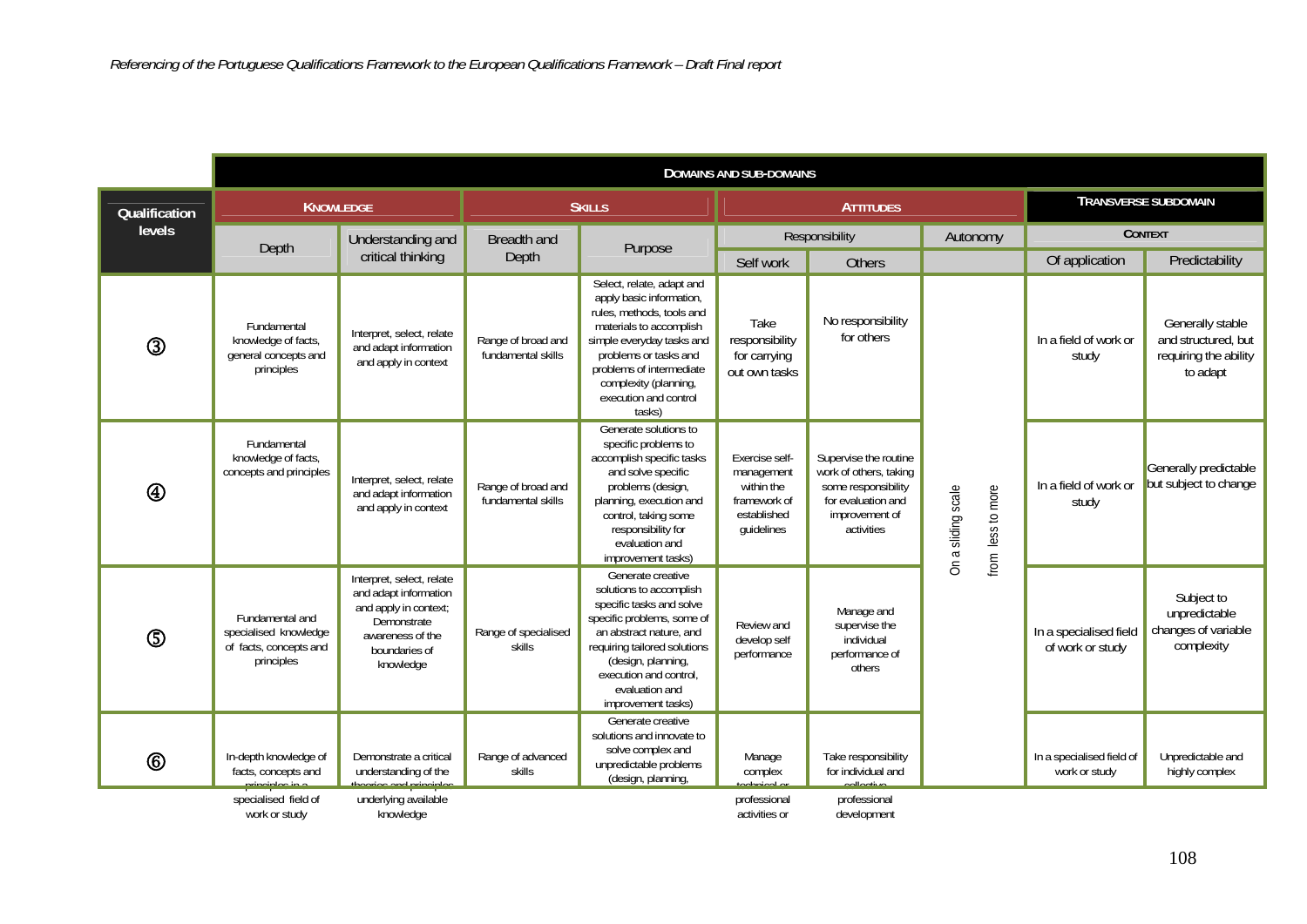|                                | <b>DOMAINS AND SUB-DOMAINS</b>                                                                                                                                                                       |                                                                                                                                                               |                                                            |                                                                                                                                                                                                              |                                                                                                                                         |                                                                                      |                           |                                                                                                                                          |                                                |
|--------------------------------|------------------------------------------------------------------------------------------------------------------------------------------------------------------------------------------------------|---------------------------------------------------------------------------------------------------------------------------------------------------------------|------------------------------------------------------------|--------------------------------------------------------------------------------------------------------------------------------------------------------------------------------------------------------------|-----------------------------------------------------------------------------------------------------------------------------------------|--------------------------------------------------------------------------------------|---------------------------|------------------------------------------------------------------------------------------------------------------------------------------|------------------------------------------------|
| Qualification<br><b>levels</b> | <b>KNOWLEDGE</b>                                                                                                                                                                                     |                                                                                                                                                               | <b>SKILLS</b>                                              |                                                                                                                                                                                                              | <b>ATTITUDES</b>                                                                                                                        |                                                                                      |                           | <b>TRANSVERSE SUBDOMAIN</b>                                                                                                              |                                                |
|                                | Depth                                                                                                                                                                                                | Understanding and<br>critical thinking                                                                                                                        | Breadth and<br>Depth                                       | Purpose                                                                                                                                                                                                      | Responsibility                                                                                                                          |                                                                                      | Autonomy                  | <b>CONTEXT</b>                                                                                                                           |                                                |
|                                |                                                                                                                                                                                                      |                                                                                                                                                               |                                                            |                                                                                                                                                                                                              | Self work                                                                                                                               | <b>Others</b>                                                                        |                           | Of application                                                                                                                           | Predictability                                 |
|                                |                                                                                                                                                                                                      |                                                                                                                                                               |                                                            | execution and control.<br>evaluation and innovation)                                                                                                                                                         | projects; take<br>responsibility for<br>decision-making                                                                                 |                                                                                      |                           |                                                                                                                                          |                                                |
| $\circledcirc$                 | In-depth and highly<br>specialised knowledge,<br>some of which is at the<br>forefront of knowledge,<br>in a particular field of<br>work or study and at the<br>interface between<br>different fields | Demonstrate a critical<br>awareness of<br>knowledge issues in the<br>field and at the interface<br>with other fields:<br>original thinking and/or<br>research | Range of advanced<br>and highly<br>specialised skills      | Research and innovate to<br>develop new knowledge<br>and new procedures with<br>a view to performing tasks<br>and solving complex and<br>unpredictable problems<br>(research and<br>development, innovation) | Take<br>responsibility for<br>contributing to<br>the<br>development of<br>new knowledge<br>and<br>professional<br>practices             | Review the strategic<br>performance of<br>teams (strategic<br>management)            |                           | In a particular field of<br>work or study and at<br>the interface between<br>different fields<br>(multidisciplinary)                     | Unpredictable and<br>highly complex            |
| $\circledR$                    | In-depth knowledge, at<br>the forefront of a field of<br>work or study. Critical<br>and original use of<br>knowledge, allowing to<br>extend the frontiers of<br>knowledge                            | Demonstrate a critical<br>awareness of<br>knowledge issues in the<br>field and at the interface<br>with other fields:<br>original thinking and/or<br>research | Range of advanced<br>skills at the forefront<br>of a field | Research and innovate to<br>solve critical problems and<br>accomplish highly complex<br>tasks or to define existing<br>knowledge and<br>professional practices<br>(research and<br>development, innovation)  | Demonstrate a<br>sustained<br>commitment to<br>the<br>development of<br>new ideas or<br>new processes<br>at the forefront<br>of a field | Demonstrate<br>authority, innovation<br>and scientific and<br>professional integrity | Maximum<br>autonomy $(+)$ | In a particular field of<br>work or study and at<br>the interface between<br>different fields<br>(multidisciplinary) at<br>the forefront | Jnpredictable and of the<br>highest complexity |